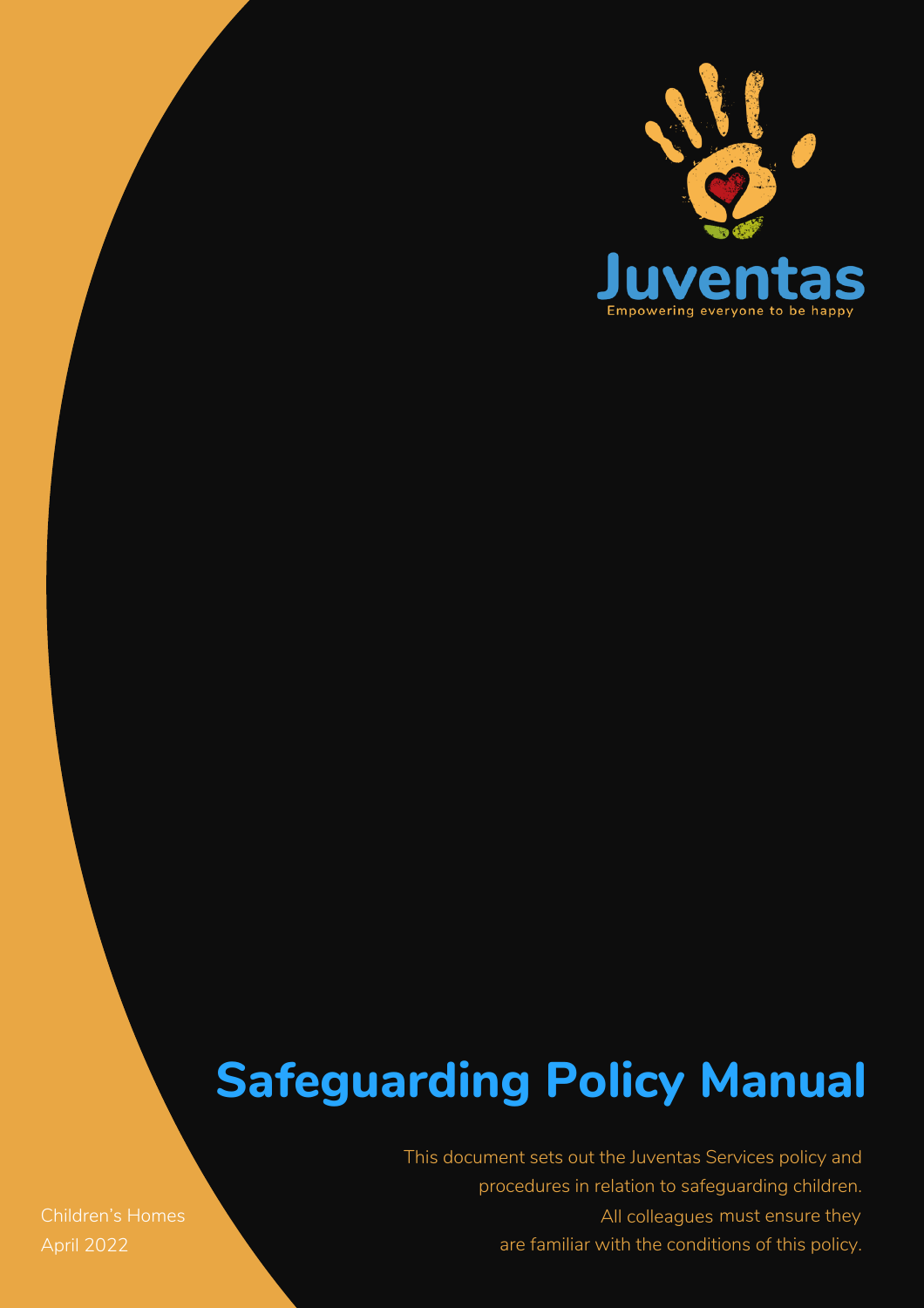

#### Important Information

# WORKING TOGETHER TO PROTECT CHILDREN FROM HARM

This is a core policy. It covers a range of safeguarding issues that may impact upon children living in our residential children's homes.

All colleagues should know from the onset that 'nothing is more important than children's welfare. Children who need help and protection deserve high quality and effective support as soon as a need is identified' (Working Together to Safeguard Children, July 2018; Dec 2020). This expectation is fundamental to our ethos and values.

In addition to this policy, colleagues are expected to familiarise themselves with individual safeguarding polices that are available for specific areas of concern. Our safeguarding policies provide contextual information and clear instruction. The aim is to ensure that colleagues understand what they need to do, and importantly why they need to do it.

#### These include our:

- Allegations Policy
- Complaints Policy
- Countering Bullying Policy
- Countering CCE Policy
- Countering CSE Policy
- Countering Knife Crime Policy
- Health and Safety Policy
- Lone Working Policy
- Missing from Care Policy
- Offensive Weapons Policy
- Physical Contact Policy
- Physical Restraint Policy
- Positive Relationships Policy
- Safe Computing Policy
- Safe Recruitment Policy
- Suicide Prevention Policy
- Managing Self-Harming Behaviours Policy
- Whistleblowing Policy

THE ABOVE LIST IS NOT EXHAUSTIVE AND OTHER KEY POLICIES ARE AVALIABLE.

You can navigate this policy by clicking or tapping on sections listed in the Contents page (P. 2). Simply click or tap on the Juventas logo to return to Contents.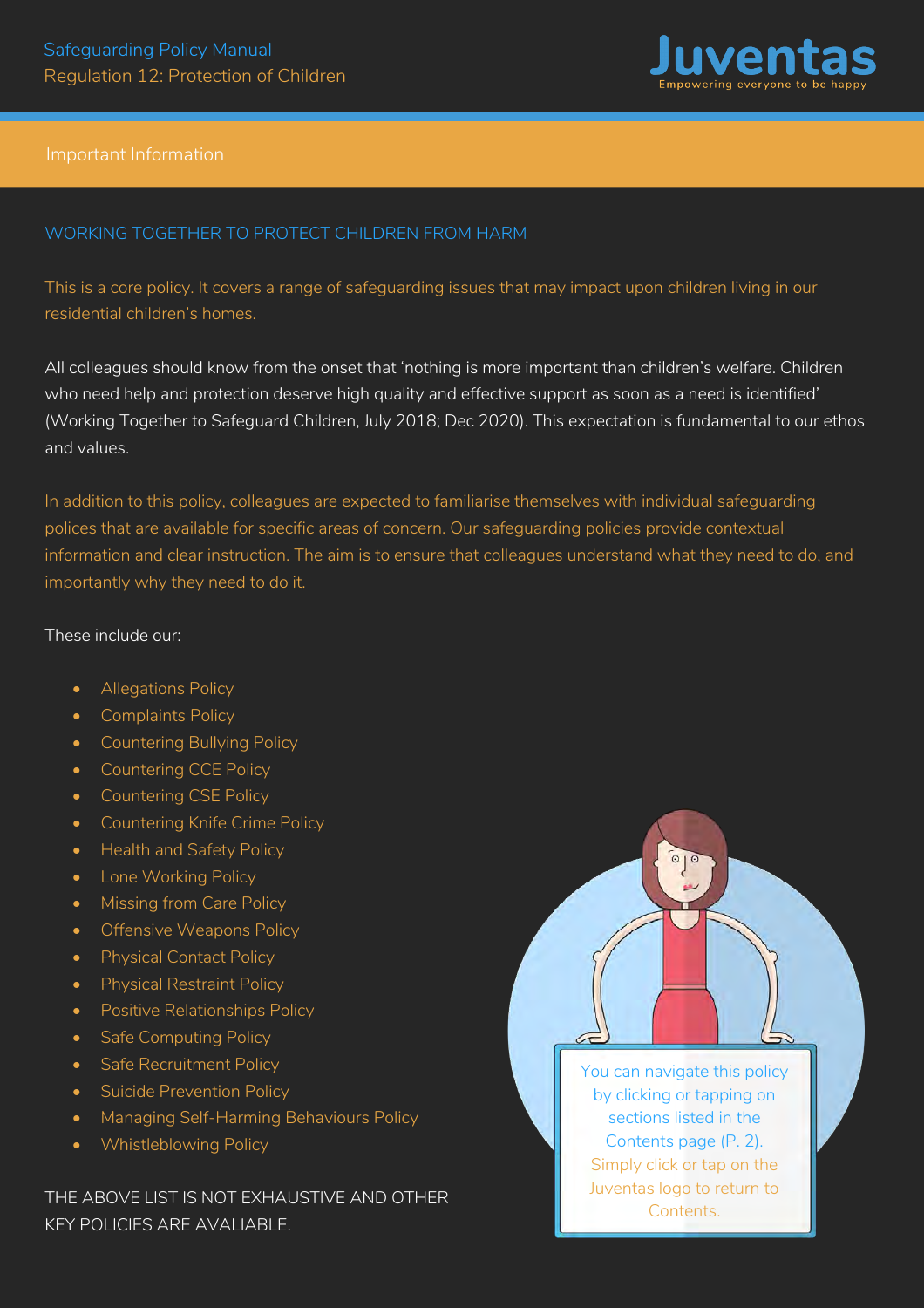

| SECTION ONE:                                                                                                   | Introduction                                                                         | 3  |  |
|----------------------------------------------------------------------------------------------------------------|--------------------------------------------------------------------------------------|----|--|
| SECTION TWO:                                                                                                   | What Children & Young People Have Said They Need                                     |    |  |
| SECTION THREE:                                                                                                 | Our Safeguarding Aims                                                                |    |  |
| <b>SECTION FOUR:</b>                                                                                           | Indicators of Abuse & Neglect                                                        |    |  |
| SECTION FIVE:                                                                                                  | The Designated Safeguarding Lead (DSL)                                               |    |  |
| SECTION SIX:                                                                                                   | Local Authority Child Protection Services                                            |    |  |
| SECTION SEVEN:                                                                                                 | Local Safeguarding Partnership Boards (LSPBs)                                        |    |  |
| SECTION EIGHT:                                                                                                 | Abuse of Trust                                                                       |    |  |
| <b>SECTION NINE:</b>                                                                                           | Admissions                                                                           |    |  |
| SECTION TEN:                                                                                                   | Allegations & Disclosures (Including "Peer-on-Peer "Abuse & Logging Lessons Learned) |    |  |
| SECTION ELEVEN:                                                                                                | Behaviour Management                                                                 |    |  |
| <b>SECTION TWELVE:</b>                                                                                         | Bullying (Including Cyberbullying)                                                   |    |  |
| SECTION THIRTEEN:                                                                                              | Child Criminal Exploitation (CCE)                                                    |    |  |
| SECTION FOURTEEN:                                                                                              | Child Sexual Exploitation (CSE)                                                      |    |  |
| SECTION FIFTEEN:                                                                                               | Clothing & Appearance                                                                |    |  |
| SECTION SIXTEEN:                                                                                               | Confidentiality                                                                      |    |  |
| SECTION SEVENTEEN:                                                                                             | Drugs (Substance Misuse)                                                             |    |  |
| SECTION EIGHTEEN:                                                                                              | First Aid & Medication                                                               | 41 |  |
| SECTION NINTEEN:                                                                                               | Guests (Visitors & Overnight Stays)                                                  | 44 |  |
| SECTION TWENTY:                                                                                                | Hate Crime                                                                           | 45 |  |
| SECTION TWENTY-ONE:                                                                                            | Honour-Based Abuse (HBA)                                                             | 46 |  |
| SECTION TWENTY-TWO:                                                                                            | Internet Use & Safe Computing                                                        | 52 |  |
| SECTION TWENTY-THREE:                                                                                          | Knife Crime                                                                          |    |  |
| SECTION TWENTY-FOUR:                                                                                           | Learning Lessons                                                                     |    |  |
| SECTION TWENTY-FIVE:                                                                                           | Missing from Care (MfC)                                                              |    |  |
| SECTION TWENTY-SIX:                                                                                            | One-to-One Situations                                                                |    |  |
| SECTION TWENTY-SEVEN:                                                                                          | <b>Physical Contact</b>                                                              |    |  |
| SECTION TWENTY-EIGHT:                                                                                          | Physical Contact that is Intimate                                                    |    |  |
| SECTION TWENTY-NINE:                                                                                           | Physical Intervention when Chidlren are in Distress                                  | 76 |  |
| SECTION THIRTY:                                                                                                | <b>Physical Restraint</b>                                                            | 77 |  |
| SECTION THIRTY-ONE:                                                                                            | Public Confidence & Professional Standards                                           | 79 |  |
| SECTION THIRTY-TWO:                                                                                            | Radicalisation & Extremism                                                           | 80 |  |
| SECTION THIRTY-THREE:                                                                                          | Safe Recruitment                                                                     | 81 |  |
| SECTION THIRTY-FOUR:                                                                                           | Self-Harm                                                                            | 82 |  |
| SECTION THIRTY-FIVE:                                                                                           | Sexual Violence & Sexual Harassment                                                  | 84 |  |
| SECTION THIRTY-SIX:                                                                                            | Suicide Prevention                                                                   | 86 |  |
| SECTION THIRTY-SEVEN:                                                                                          | <b>Transporting Children</b>                                                         | 89 |  |
| SECTION THIRTY-EIGHT:                                                                                          | Violence Against Women & Girls (VAWG)                                                |    |  |
| SECTION THIRTY-NINE:                                                                                           | Whistleblowing                                                                       | 91 |  |
| PLEASE NOTE: Colleagues should refer to individual safeguarding policies for further gudiance and information. |                                                                                      |    |  |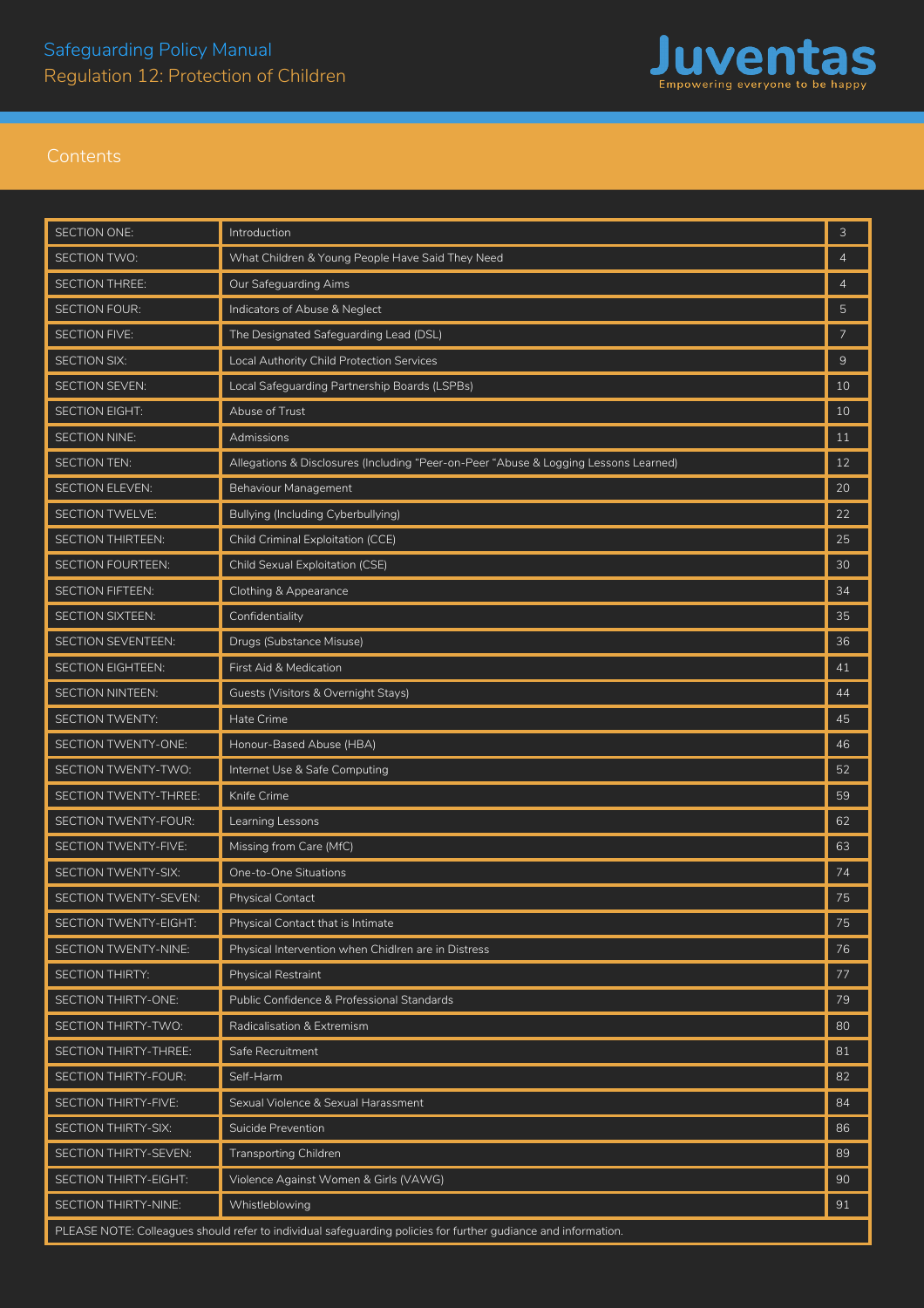

# <span id="page-3-0"></span>SECTION ONE: Introduction

Juventas Services Limited have a duty to promote the welfare of all child and young people who accessing our services. This means we have an important responsibility to safeguard children and young people. It is the primary duty of all colleagues, and this duty is managed in partnership with other agencies.

All Juventas colleagues (i.e., employees/staff) must follow the aims and principles of this policy, along with the clearly defined procedures. There must be no doubt that if there are any concerns about the welfare of a child, colleagues must speak up and take-action.

Safeguarding children and promoting their welfare includes:

- Protecting them from maltreatment or things that are bad for their welfare, health and development;
- Promoting their safety and wellbeing.

Remember: No single practitioner can have a full picture of a child's needs and circumstances and, if children and families are to receive the right help at the right time, everyone who comes into contact with them has a role to play in identifying concerns, sharing information and taking prompt action. (Working Together, July 2018; 2020)

# KEY PRINCIPLES OF SAFE & FEFECTIVE CARE

Our Safeguarding Policy aims to provide clear guidance and instruction to colleagues and volunteers regarding Juventas' safeguarding measures. The policy references and reflects current legislation and guidance about safeguarding issues and other concerns relating to the protection of vulnerable children.

The Care Standards Act 2000, The Children's Homes (England) Regulations 2015, The Children Act 1989, Care Act 2014, Safeguarding Vulnerable Groups Act 2006 and, where appropriate, the Mental Capacity Act 2005 provide the statutory underpinning of this policy. Working Together to Safeguard Children (WTSC) (July 2018; 2020), Keeping Children Safe in Education (KCSIE) (2021) and What to Do if You're Worried a Child is Being Abused (2015) are referenced throughout as key documents.

A key part of effective safeguarding is driven by purposeful and focused partnership working, which should be delivered through person-centred collaborative practice. This means:

- Individual colleagues and volunteers must understand that they cannot singularly on their own meet the complex needs of children and young people. This means that they must work together to ensure that vulnerable children and young people remain safe from harm;
- In order that collaborative practice is effective, it is vital that every individual working with children and young people remains aware of the role that they play and the role of other professionals;
- Being clear that effective safeguarding systems are person-centred (i.e., the needs and welfare of the child or young person must be central to agreed interventions, strategies, and risk mitigation).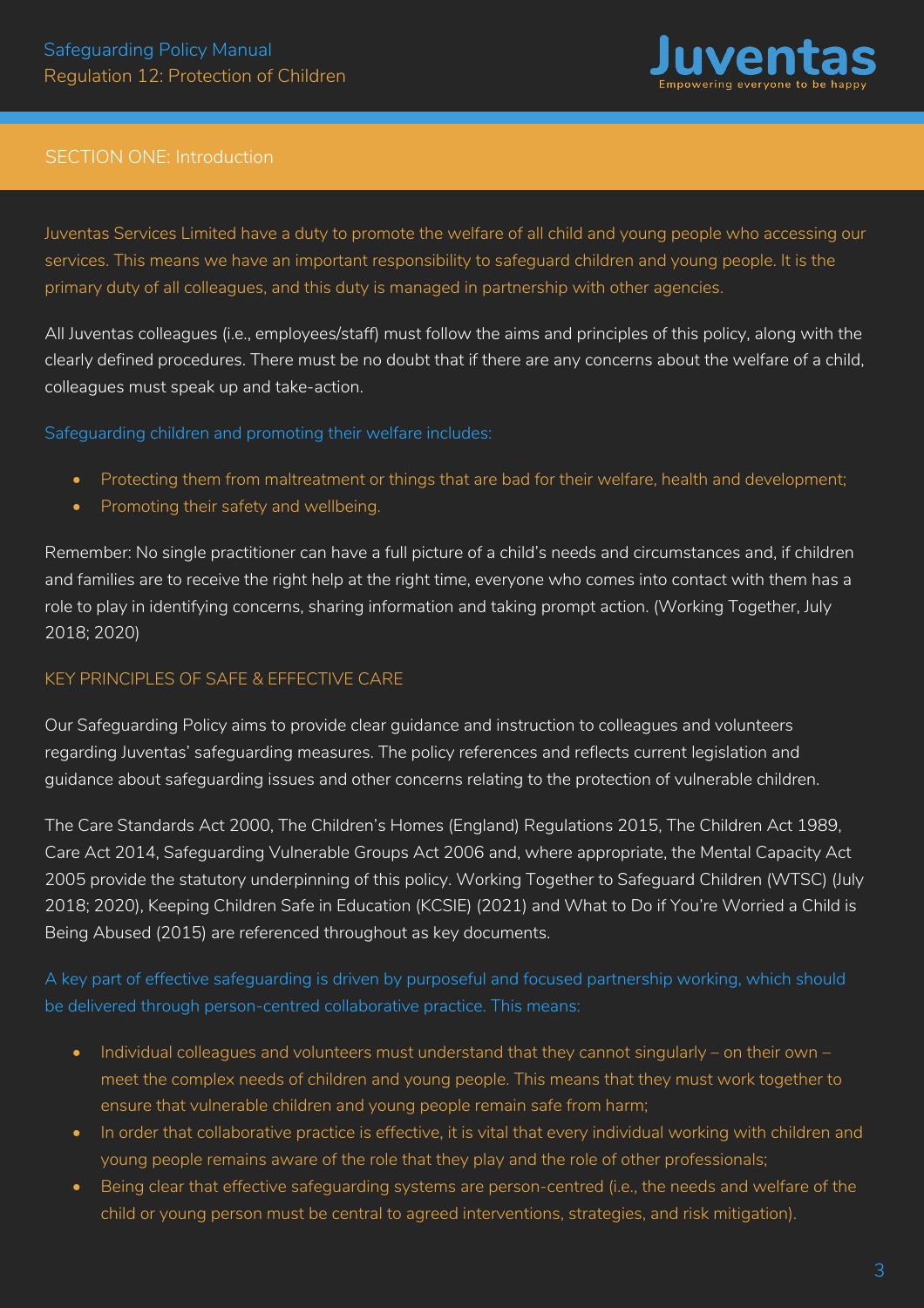

### <span id="page-4-0"></span>SECTION TWO: What children & young people Have said they need

It is clarified form the onset that we have a duty to take the views, wishes, and feelings of children and young people who access our services into account, particularly in relation to matters affecting their support, welfare, and their lives. We have taken the emphasis of 'children have said that they need' within WTSC (2018; 2020) and used this to inform our approach to safeguarding children and young people.

Colleagues are expected to ensure:

- Vigilance: To notice when things are troubling children and young people
- Understanding and Action: Children and young people are supported to understand what is happening. They are heard and understood and to have that acted upon
- Stability:
	- To develop an on-going stable relationship of trust
- Respect: Children and young people are treated as competent rather than not competent
- Information and Engagement: Children and young people are informed about and involved in procedures, decisions, concerns, and plans
- Explanation:
- Children and young people are informed of the outcome of assessments and decisions and reasons when their views have not met with a positive response
- Support:
	- Children and young people are provided with support "in their own right"
- Advocacy:
- Children and young people are provided with advocacy to help them to offer their views
- Protection:
	- Children and young people are protected against all forms of abuse and discrimination.

#### SECTION THREE: Our safeguarding Aims

This policy aims to ensure children and young people who access our care are safe and protected from harm. For children and young people, this means emotional, physical, institutional, and domestic abuse, or substantiated indications of bullying, self-harm, and faltering growth.

The next section of this policy seeks to inform colleagues of the indicators associated with abuse or neglect. This will help colleagues to understand not only what children may have already experienced, but also to inform them of the need to remain vigilant to any indications of potential abuse whilst in our care.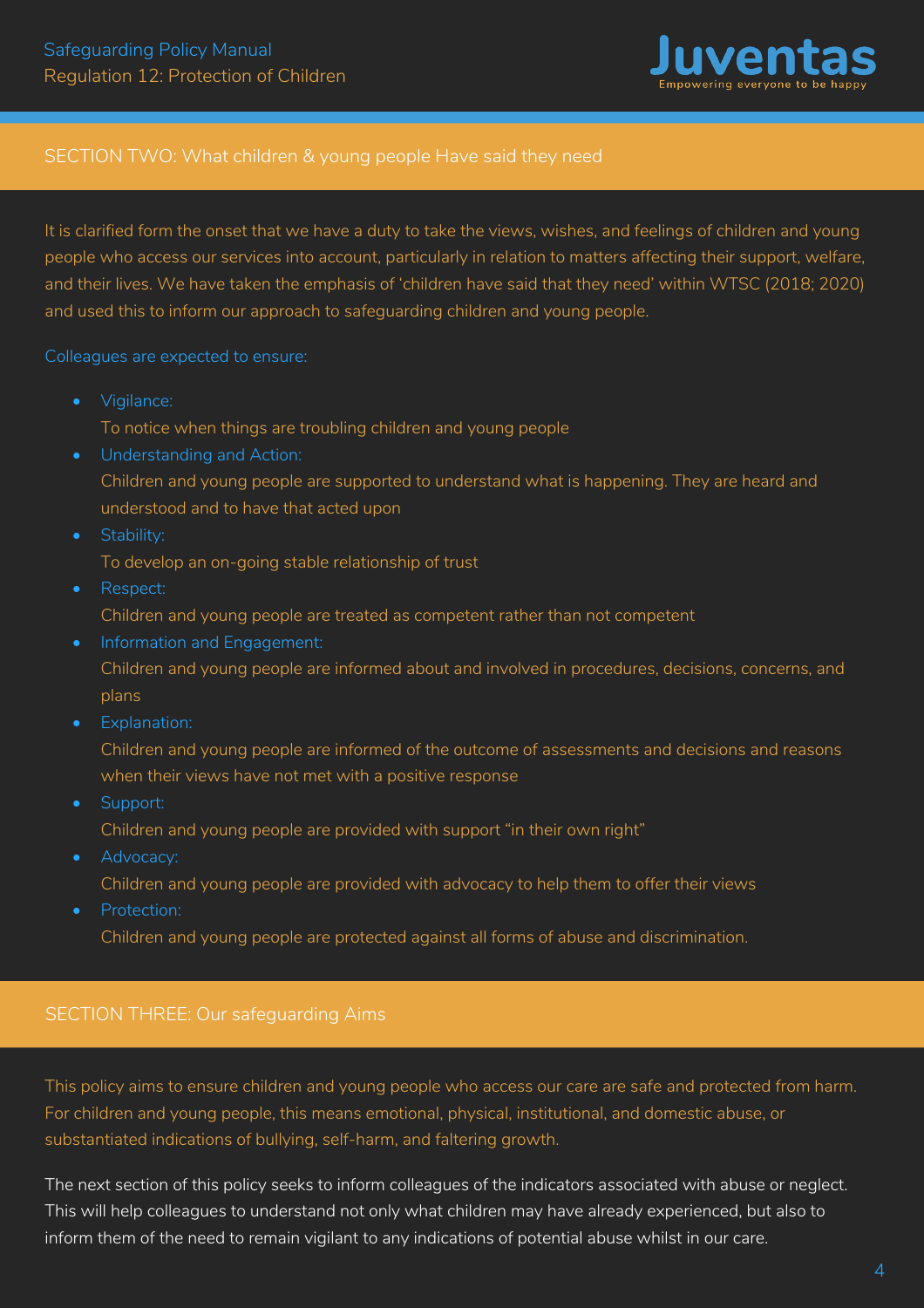

#### <span id="page-5-0"></span>SECTION FOUR: Indicators of Abuse & Neglect

#### **ABUSE**

Abuse is a form of maltreatment of a child. Somebody may abuse or neglect a child by inflicting harm or by failing to act to prevent harm. Children may be abused in a family or in an institutional or community setting by those known to them or, more rarely, by others. Abuse can take place wholly online, or technology may be used to facilitate offline abuse. Children may be abused by an adult or adults or by another child or children.

#### PHYSICAL ABUSE

Physical abuse is a form of abuse which may involve hitting, shaking, throwing, poisoning, burning or scalding drowning, suffocating or otherwise causing physical harm to a child. Physical harm may also be caused when a parent or carer fabricates the symptoms of, or deliberately induces, illness in a child.

#### EMOTIONAL ABUSE

Emotional abuse is the persistent emotional maltreatment of a child such as to cause severe and adverse effects on the child's emotional development. It may involve conveying to a child that they are worthless or unloved, inadequate, or valued only insofar as they meet the needs of another person. It may include not giving the child opportunities to express their views, deliberately silencing them or 'making fun' of what they say or how they communicate. It may feature age or developmentally inappropriate expectations being imposed on children. These may include interactions that are beyond a child's developmental capability as well as overprotection and limitation of exploration and learning, as well as preventing the child from participating in normal social interaction.

It may involve seeing or hearing the ill-treatment of another. It may involve serious bullying (including cyberbullying), causing children frequently to feel frightened or in danger, or the exploitation or corruption of children. Some level of emotional abuse is involved in all types of maltreatment of a child, although it may occur alone.

#### SEXUAL ABUSE

Sexual abuse involves forcing or enticing a child or young person to take part in sexual activities, not necessarily involving a high level of violence, whether or not the child is aware of what is happening. The activities may involve physical contact, including assault by penetration (for example rape or oral sex) or nonpenetrative acts such as masturbation, kissing, rubbing, and touching outside of clothing. They may also include non-contact activities, such as involving children in looking at, or in the production of, sexual images, watching sexual activities, encouraging children to behave in sexually inappropriate ways, or grooming a child in preparation for abuse. Sexual abuse can take place online, and technology can be used to facilitate offline abuse. Sexual abuse is not solely perpetrated by adult males. Women can also commit acts of sexual abuse, as can other children.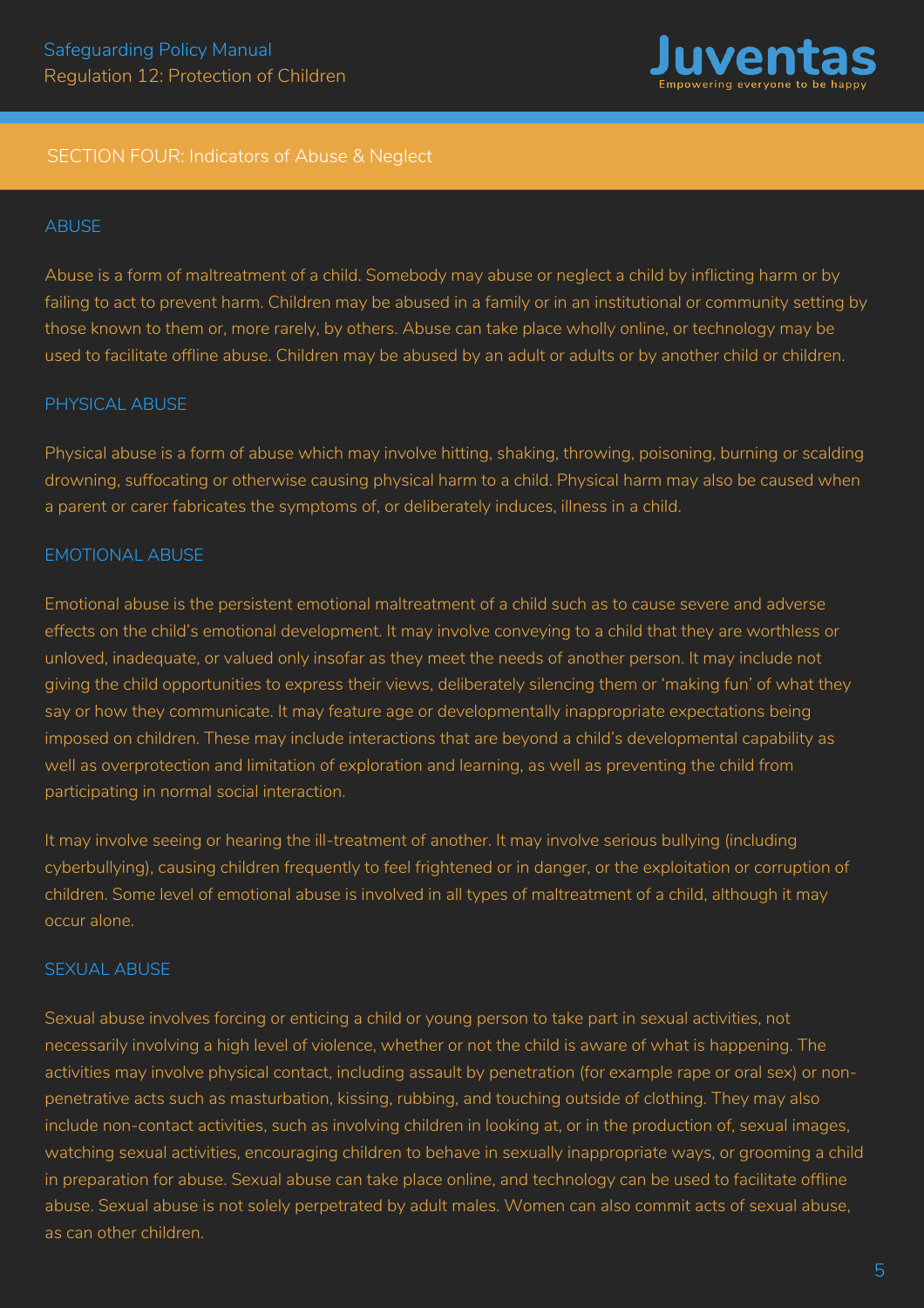

#### **NEGLECT**

Neglect is the persistent failure to meet a child's basic physical and/or psychological needs, likely to result in the serious impairment of the child's health or development. It includes self-neglect and any relate impact of financial abuse. Neglect may occur during pregnancy, for example, as a result of maternal substance abuse.

Once a child is born, neglect may involve a parent or carer failing to: provide adequate food, clothing, and shelter (including exclusion from home or abandonment); protect a child from physical and emotional harm or danger; ensure adequate supervision (including the use of inadequate care-givers); or ensure access to appropriate medical care or treatment. It may also include neglect of, or unresponsiveness to, a child's basic emotional needs.

# Protecting Children & Young People from Abuse

#### KNOWING WHAT TO LOOK FOR IS VITAL TO THE EARLY IDENTIFICATION OF ABUSE & NEGLECT.

Colleagues should be aware of indicators of abuse and neglect, so that they are able to identify cases of children who may need help or protection.

If colleagues are unsure, they should always speak to the Designated Safeguarding Lead (DSL).

#### The DSL for each home is the registered manager.

The overall safeguarding lead is Alison Moore (Managing Director). She is the Nominated Safeguarding Lead (NSL). You can call her on: 07498 563361 (am@juventasservices.co.uk). Alison works closely with Simon Bailey (Regional Manager), who has operational responsibility for overseeing all Juventas services and settings. You can call him on: 07496 837143 (sb@juventasservices.co.uk). Simon reports to Alison. The registered manager must inform Alison and Simon of any serious concerns.

By working together, both with colleagues and external agencies, we seek to ensure that children, young people, and adults accessing Juventas Services are consistently:

- Protected from any form of maltreatment arising from harm;
- Prevented from suffering impairment of health or development;
- Provided with safe and effective care and support;
- Given every opportunity to secure optimum life chances.

This applies to every area of service provision offered by Juventas and extends to all colleagues regardless of their role and responsibilities. We expect that colleagues will speak up if they see or hear anything that could be a potential concern.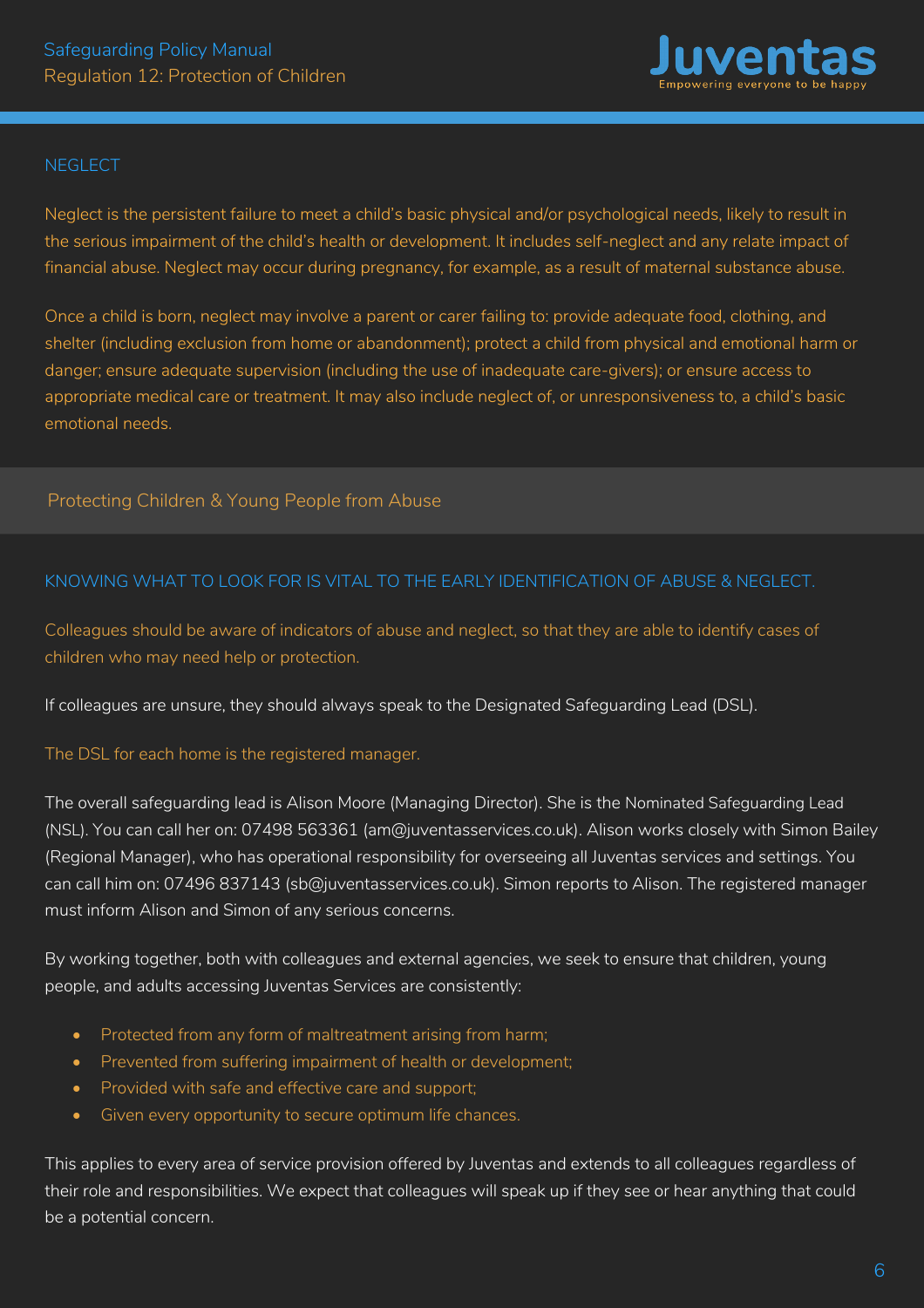

# <span id="page-7-0"></span>SECTION FIVE: The Designated Safeguarding Lead (DSL)

The registered manager is the Designated Safeguarding Lead (DSL). The DSL must be informed of all concerns, issues or incidents regarding children living in our children's homes.

Whilst the activities of the DSL can be delegated to appropriately trained deputies, the ultimate lead responsibility for safeguarding children remains with the DSL.

The DSL has a duty to notify Alison and Simon of any serious concerns. Alison will then notify the Board of Directors to ensure that duties towards maintaining effective corporate governance are maintained, along with crisis management procedures. The purpose will be to ensure that all reasonable measures are set in place to keep children safe from harm.

# What does the DSL do?

The purpose of the DSL is to lead in ensuring that appropriate arrangements for keeping children safe from harm or the potential for harm are in place. The DSL has a responsibility to promote the safety and welfare of children, always.

#### What are the DSL's main duties and responsibilities?

The DSL must:

- Take a lead role in developing and reviewing safeguarding and child protection policies and procedures in partnership with the Nominated Safeguarding Lead (NSL).
- Take a lead role in implementing our safeguarding and child protection policies and procedures. This means ensuring all safeguarding and child protection issues concerning children are responded to in a robust, timely and child-centred way.
- Make sure that everyone working with or for children understands the safeguarding and child protection policy and procedures and knows what to do if they have concerns about a child's welfare.
- Make sure children who access our care know who they can talk to if they have a welfare concern and understand what action the organisation will take in response;
- Receive and record information from anyone who has concerns about a child;
- Store and retain child protection records (according to legal requirements), and Juventas' safeguarding and child protection policy and procedures.
- Work closely with the Nominated Safeguarding Lead (NSL) to ensure they are kept up to date with safeguarding issues and are fully informed of any concerns about organisational safeguarding and child protection practice. (Continued Over)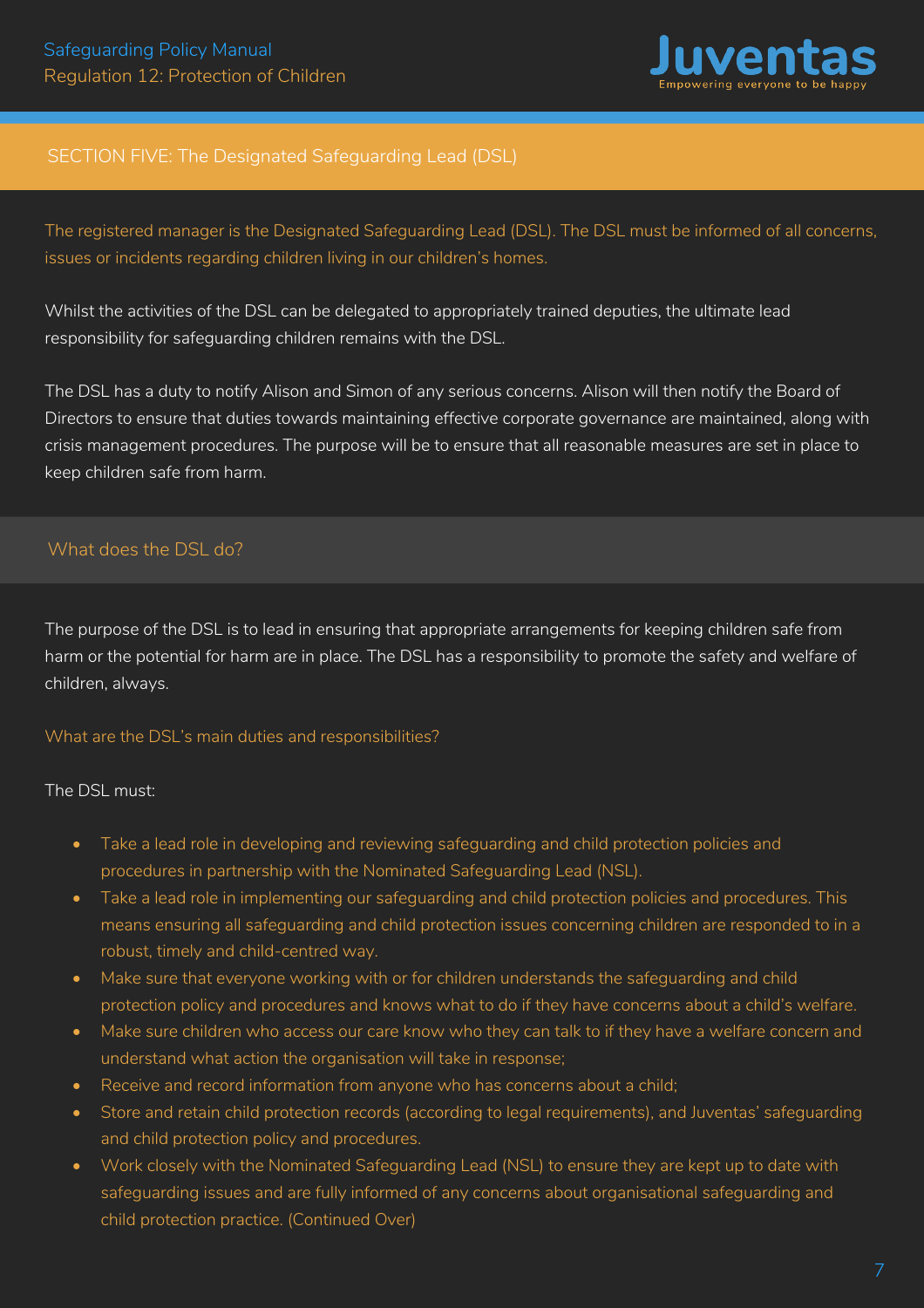

- Take the lead on responding to information that may constitute a child protection concern, including a concern that an adult involved with Juventas may present a risk to children or young people. This includes:
	- i. Assessing and clarifying the information;
	- ii. Making referrals to statutory organisations as appropriate;
	- iii. Consulting with and informing the relevant members of the organisation's management, including the Nominated Safeguarding Lead;
	- iv. Following Juventas' safeguarding policy and procedures.
- Liaise with, pass on information to and receive information from statutory child protection agencies such as:
	- i. The local authority child protection services; and
	- ii. The Police.

This includes making formal referrals to agencies when necessary.

- Report regularly to the Senior Management Team (SMT) on issues relating to safeguarding and child protection, to ensure that child protection is seen as an ongoing priority issue and that safeguarding requirements are being followed at all levels of the organisation.
- Be familiar with and work within inter-agency child protection procedures developed by the local child protection agencies (i.e., the Local Safeguarding Partnership Board and the Local Authority Designated Officer (LADO) for example).
- Be familiar with issues relating to child protection and abuse, keeping up to date with new developments in this area.
- Attend regular training in issues relevant to child protection and share knowledge from that training with everyone who works or volunteers with or for children and young people at the home, and throughout the organisation.

The DSL will always seek to ensure that we work together to protect children in our care.

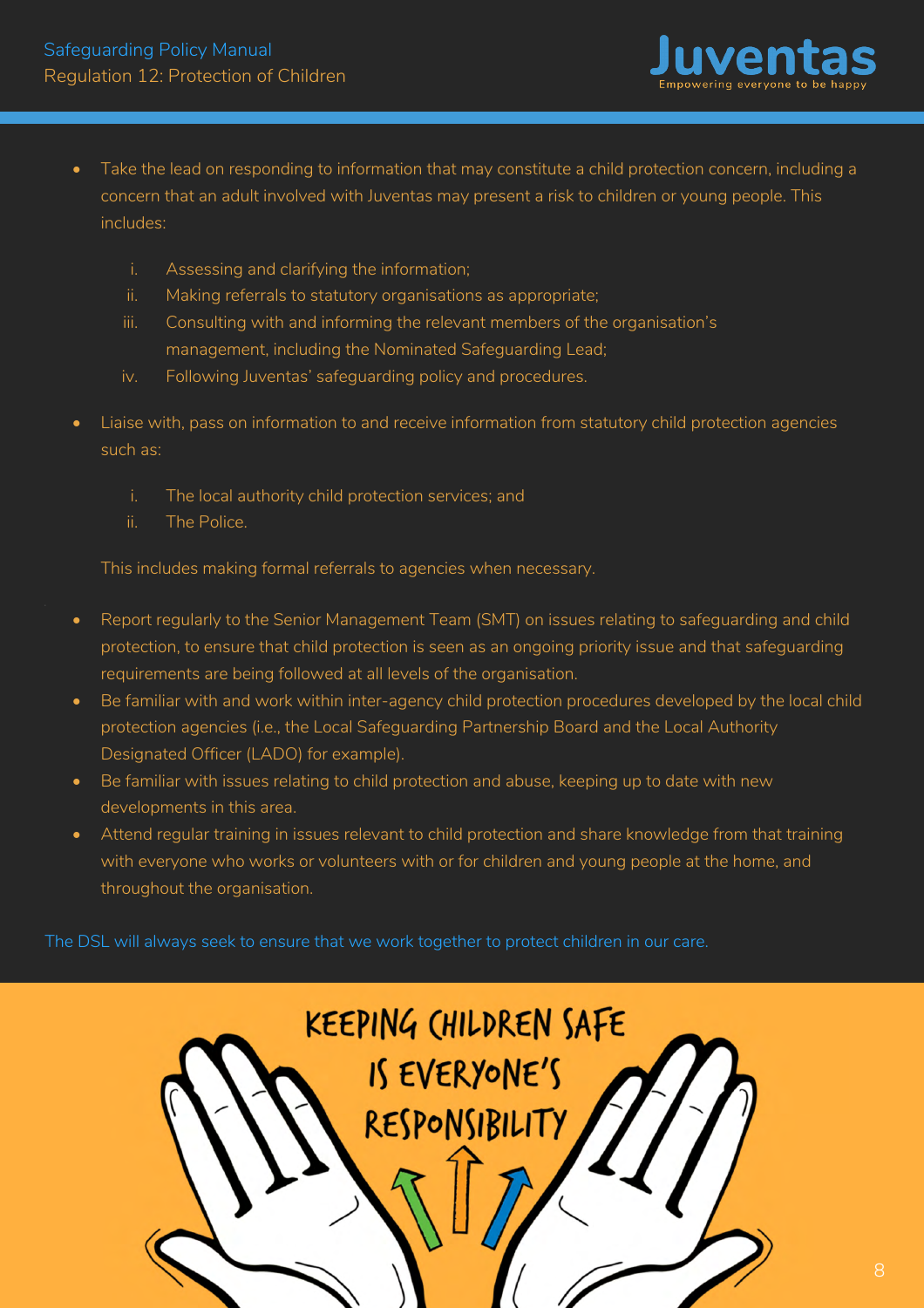

#### SECTION SIX: Local Authority Child Protection Services

Initiated child protection processes indicate that there are significant concerns about the safety or wellbeing of a child. The DSL must be notified if colleagues have concerns about the welfare of a child. If the DSL is not available, colleagues should inform the Management On-Call Service.

The DSL/senior On- Call will co-ordinate a response. In all such cases it is imperative that the following agencies are notified:

#### MASH – Multi-Agency Safeguarding Hub.

The Multi Agency Safeguarding Hub (MASH) brings key professional together to facilitate early, better quality information sharing, analysis, and decision-making, to safeguard children, young people, and vulnerable adults more effectively. Within the MASH, information from different agencies will be collated and used to decide what action to take. As a result, the agencies will be able to act quickly in a coordinated and consistent way, ensuring that children and vulnerable adults are kept safe. Please note: Not all local authorities use the term Multi-Agency Safeguarding Hub (MASH) and have provisions that meet "MASH" duties under a different name.

The MASH acts as the first point of contact, receiving new safeguarding concerns/enquiries relating concerns about abuse, neglect, or concerns about potential/actual harm impacting upon children.

#### Emergency Duty Team (EDT)

The Emergency Duty Team (EDT) deals with social care emergencies outside office hours involving vulnerable children or adults.

#### The Police

Call 999 if the child is at immediate risk of harm. If colleagues know or suspect that a child is in danger, the Police must be called. All colleagues notifying the Police must inform the DSL/senior On-Call immediately. Accurate records must be taken and retained within the child's case files.

#### Local Authority Designated Officer (LADO)

Every local authority should have a Local Authority Designated Officer (LADO) or team of officers (either as part of multi-agency arrangements or otherwise). Their role is to be involved in the management and oversight of allegations against people who work with children.

Arrangements should be put in place to ensure that any allegations about those who work with children are passed to the LADO without delay.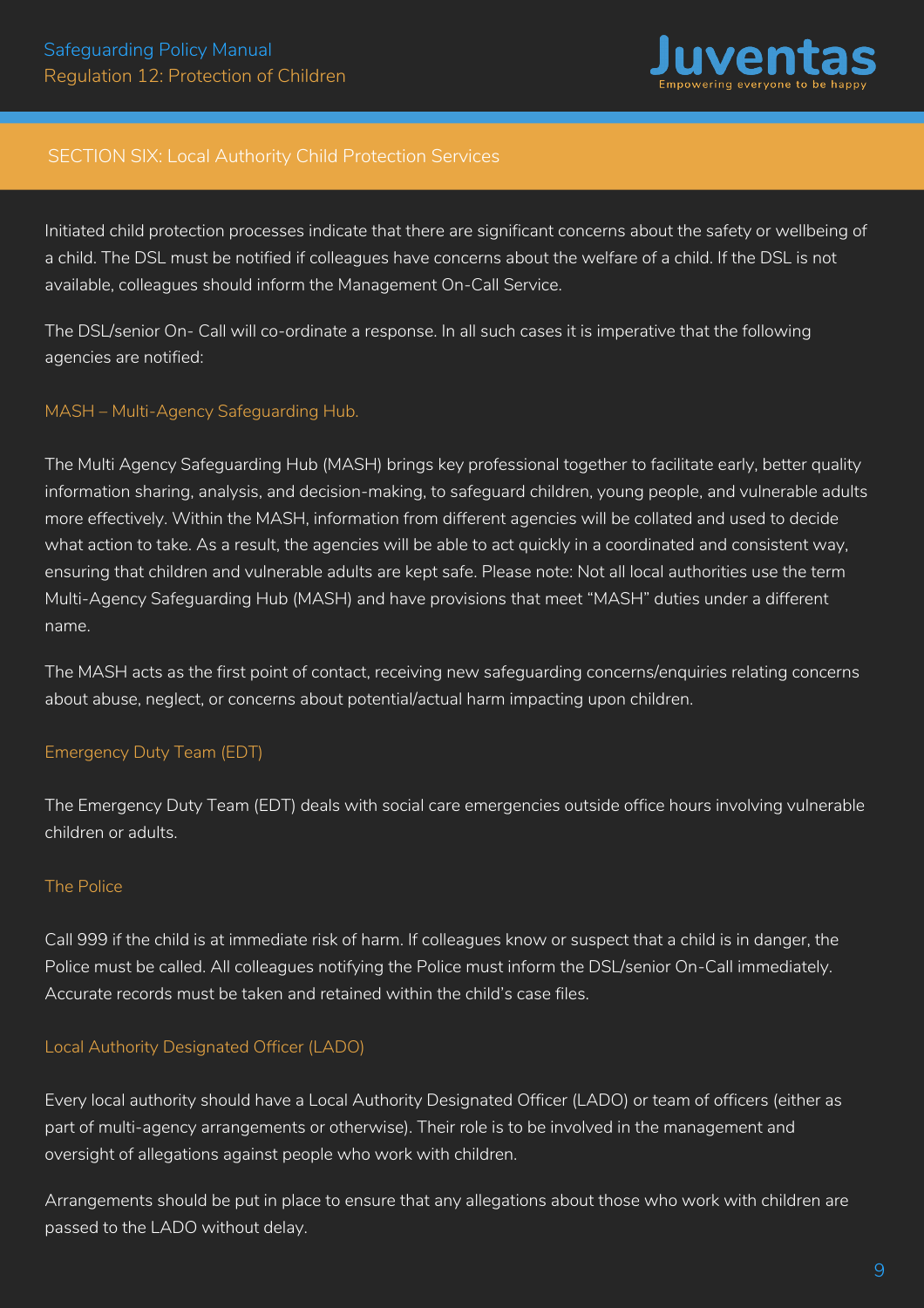

# <span id="page-10-0"></span>SECTION SEVEN: Local Safeguarding Partnership Boards

Every Local Authority in the country must have Multi-Agency Safeguarding Arrangements (MASA) in partnership with the Police and Health. The below table provides a list of Local Safeguarding Partnership Boards for relevant East Anglian regions, with contact details.

| <b>LSPB</b>    | <b>Telephone</b> | Out of Hours  | <b>LADO</b>  | <b>LADO</b> Email              |
|----------------|------------------|---------------|--------------|--------------------------------|
| Cambridgeshire | 01733864180      | 01733 234724  | 01223 727967 | LADO@cambridgeshire.gov.uk     |
| Hertfordshire  | 0300 123 4043    | 0300 123 4043 | 01992 555420 | Referral@hertfordshire.gov.uk  |
| Lincolnshire   | 01522782111      | 01522782333   | 01522 554674 | LSCP_LADO@lincolnshire.gov.uk. |
| Norfolk        | 0344 800 8021    | 0344 800 8021 | 01603 223473 | LADO@norfolk.gov.uk            |
| Peterborough   | 0345 045 5203    | 01733 234724  | 01733864038  | LADO@peterborough.gov.uk       |

# SECTION EIGHT: Abuse of Trust

The Sexual Offences Act 2003 (Sections 16 and 17) respectively are defined as 'Abuse of position of trust: sexual activity with a child' and 'Abuse of position of trust causing or inciting a child to engage in sexual activity.'

Abuse of Trust:

- Can occur in a number of settings, for example, in an education establishment, a residential establishment, a foster home, a social club or other activity;
- Relates to all relationships where one person is in a position of responsibility (and power) in relation to another person, who is either under 18 years or is a vulnerable adult, whether the relationship is of a heterosexual or homosexual nature;
- Relates to paid employees, ex-employees, unpaid colleagues (for example trainees and students), volunteers, foster carers, consultants and contractors;
- Occurs where the person in a position of trust betrays the trust and enters into a relationship, particularly a sexual relationship, but also other abusive relationships, with a child/young person or vulnerable adult (referred to as service user), for whom they have responsibility.

Abuse of Trust is distinct and different from sexual abuse or other abuse. Sexual and other forms of abuse take place where the victim does not or cannot consent to his or her treatment. There need not be any abuse of a relationship of trust. Any sexual activity which is not freely consenting is criminal.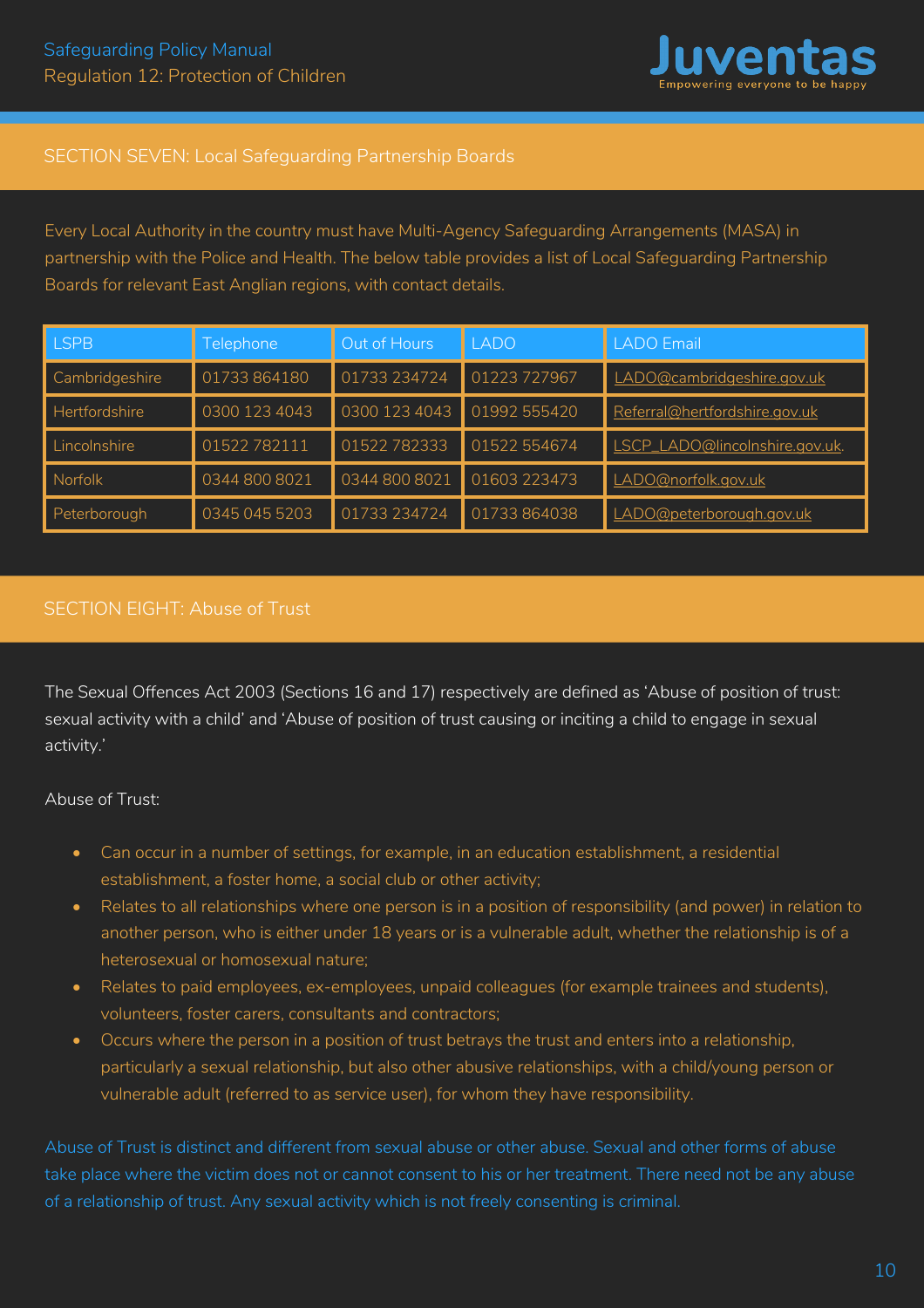

<span id="page-11-0"></span>In contrast, the sexual activity covered by 'Abuse of Trust' may seem consensual, but it is rendered unacceptable because of relative positions of power. This refers to the potential for people in a 'relationship of trust' to misuse or abuse that relationship.

Colleagues and volunteers are in a relationship of trust because they have the potential to hold power or influence over young people. This must never be abused.

# **PROCEDURES**

#### Basic Principles:

- The need to safeguard and promote the welfare of children and protect them from sexual activity from those supporting them within a relationship of trust is paramount;
- All adults have a duty to raise concerns about the behaviour of colleagues, managers, volunteers or others which may be harmful to a child, without prejudice to their own position;
- This applies to all adults, regardless of gender, race, religion, sexual orientation, or disability.

#### All colleagues must be aware that:

- Any form of sexualised activity or behaviour involving a child will not be tolerated. Any colleague proven to be engaged in such activities will be subject to the full rigor of the law;
- Any other inappropriate activities or conduct, such as irregularities with financial support or psychological/emotional abuse, will not be tolerated.

#### Colleagues must ensure that:

- Psychological, emotional, and mental health needs are included within individual safety planning and risk assessments. All safety planning must be reviewed regularly and made available to all colleagues working with children in the home;
- Any concerns about the behaviour or activities of a colleague, visitor or contractor towards a child must be escalated (without delay) to the DSL.

# SECTION NINE: Admissions

All colleagues must have unwavering regard for the importance of matching referred children to those already living in our homes. In considering any new referral there must be clear and evidence-based regard to whether the home has enough colleagues who have sufficient skills, experience, and qualifications to support each child and meet their individual needs. This will take account of external agency interventions and support.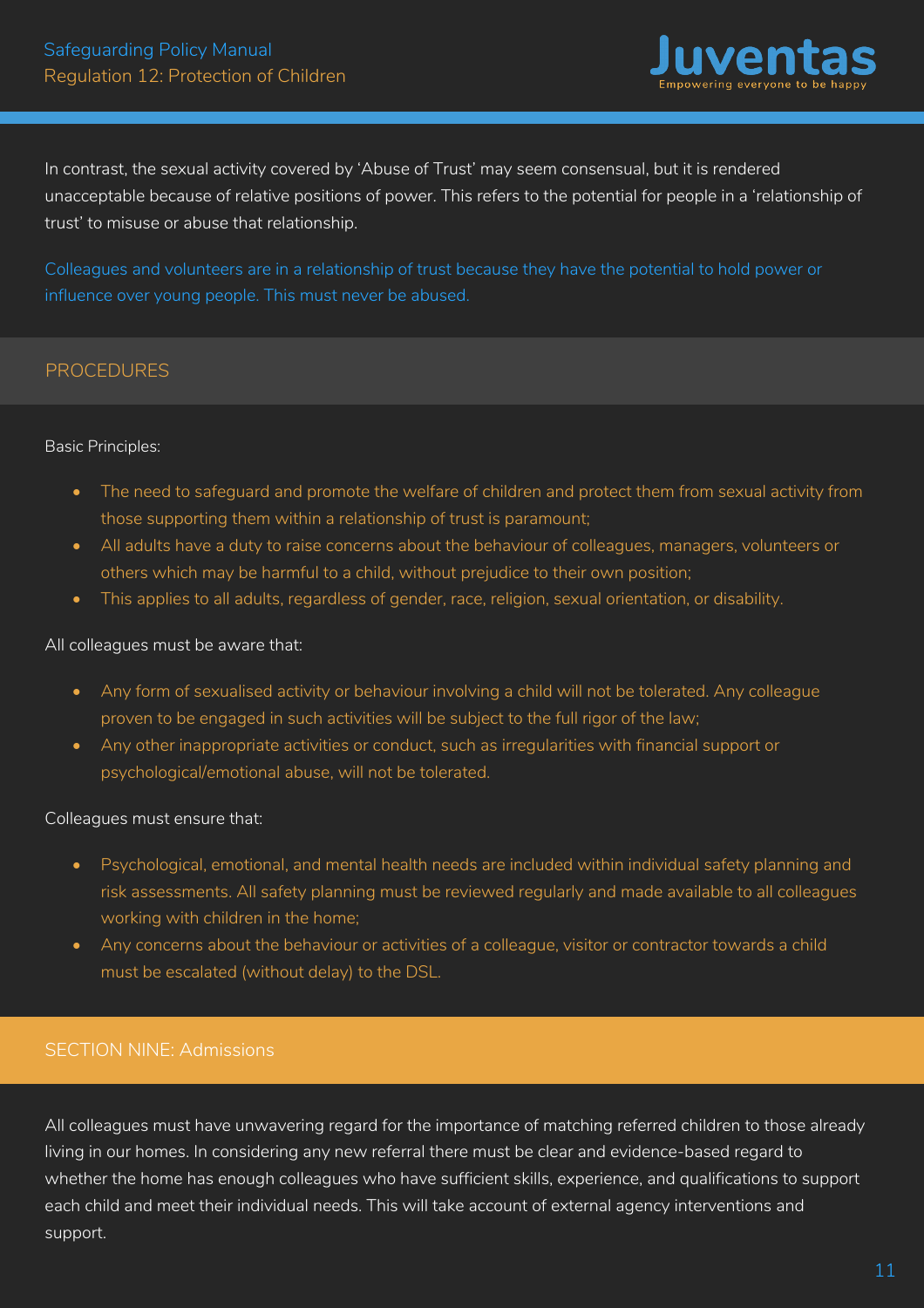

<span id="page-12-0"></span>Furthermore, the peer dynamic ("mix of children") must be considered in terms of the impact of presenting needs, difficulties and any challenging behaviours exhibited by existing children, as well as any child referred.

# ADMISSION'S PROCEDURES

#### For all potentially suitable referrals, the registered manager (or suitably delegated colleague) must complete:

- A Placement Referral Matching Form and a Proposed Admission Impact Assessment Form;
- Where appropriate, a risk assessment must be used to ascertain the suitability of Unaccompanied Asylum-Seeking Children (USAC) referred to our services. The risk assessment should include information gathered through face-to-face meeting(s) and any other available information.

#### There must be consideration of the impact of any changes to the annual location assessment to ascertain:

- Any arising safeguarding concerns that could impact upon the children in our care; and
- Changes to accessibility of services.

#### This should help to establish:

- If the location of the home influences the potential for an already vulnerable child to be a victim of crime, such as being targeted for sexual exploitation;
- Whether there is a likelihood of children becoming drawn into gang crime or anti-social behaviour in the area;
- The suitability of the local neighbourhood as a location to care for children who may have a been victims of abuse, neglect, and trauma; and
- Whether there are environmental factors that would represent a hazard to children, such as locations near level crossings or busy roads.
- Colleagues involved in considering referrals must be able to demonstrate that the above conditions have been fully considered. All child protection arrangements, monitoring, reviewing and support mechanisms must be detailed in full in the child's relevant care plans.

Juventas will not consider a child for any of our services if we do not believe it would be safe to do so.

#### SECTION TEN: Allegations & Disclosures

For the avoidance of doubt, if an allegation or a disclosure is made by a child or young person, the procedures clarified in this policy must be followed. A disclosure or allegation made against or about a colleague, regarding their conduct or behaviour towards a child or young person, must be taken seriously and escalated as a priority. This will result in an investigation.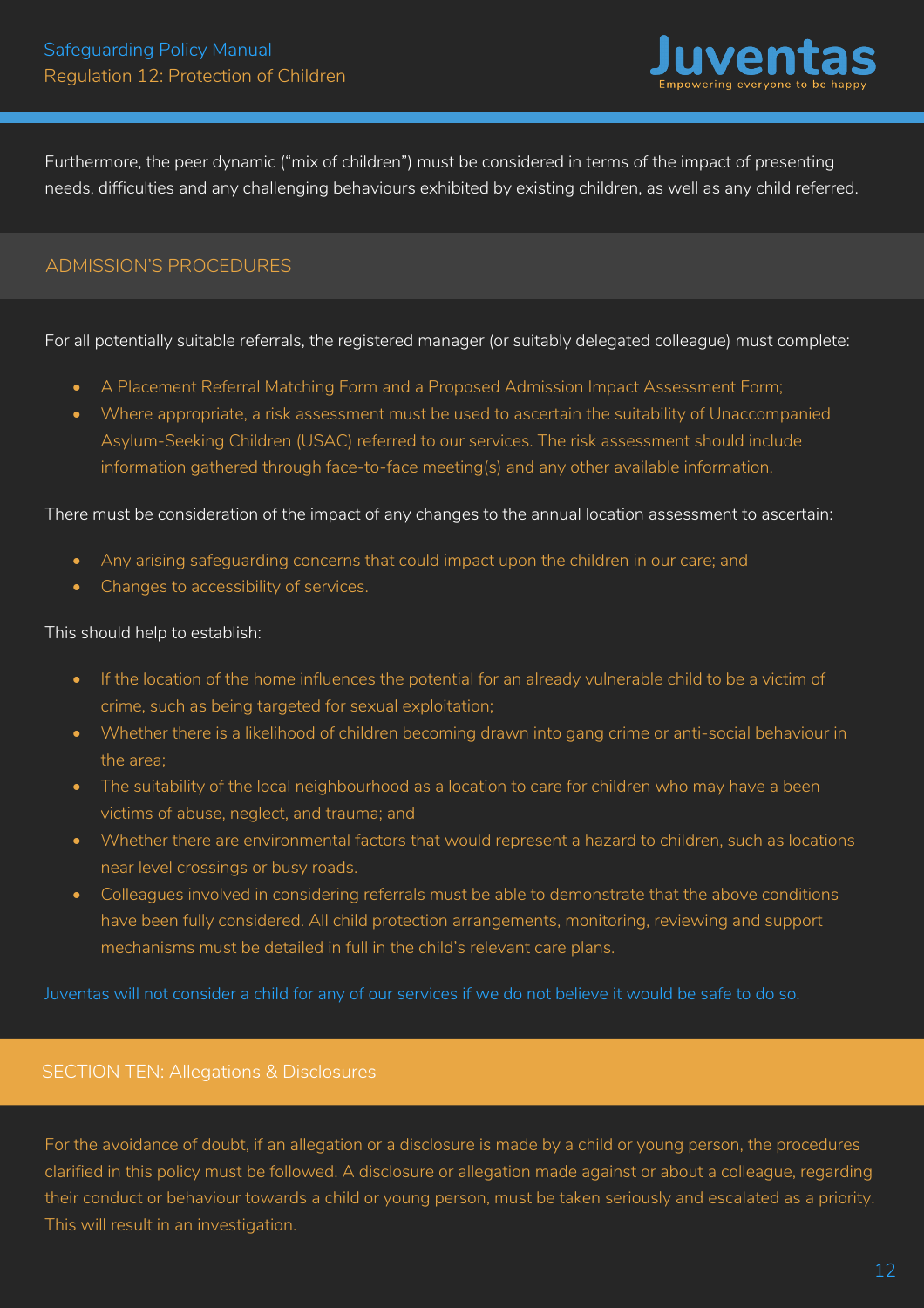

# Definitions

The following definitions should be used when determining the outcome of allegation investigations:

- Substantiated: There is sufficient evidence to prove the allegation.
- Malicious: There is sufficient evidence to disprove the allegation or a deliberate act to deceive.
- False: There is sufficient evidence to disprove the allegation.
- Unsubstantiated: There is insufficient evidence to either prove or disprove the allegation. The term, therefore, does not imply guilt or innocence.
- Unfounded: To support cases where there is no evidence or proper basis which supports the allegation being made.

Details of allegations that are found to have been malicious should be removed from personnel records. For all other allegations, it is important that a clear and comprehensive summary of the allegation, details of how the allegation was followed up and resolved, and a note of any action and decisions reached, is kept on the confidential personnel file of the accused person. A copy of which must be provided to the person concerned.

# Allegations & Disclosures: Procedures

# MANAGING ALLEGATIONS

This part refers to managing cases of allegations that might indicate a person would pose a risk of harm if they continue to work in regular or close contact with children and young people in their present position, or in any capacity. It should be used in respect of all cases in which it is alleged that a colleague, agency staff or volunteer has:

- Behaved in a way that has harmed or may have harmed a child;
- Possibly committed a criminal offence against or related to a child;
- Behaved towards a child in a way that indicates s/he would pose a risk of harm;
- Behaved in a way that indicates they make not be suitable to work with children, young people or vulnerable adults.

An allegation against a colleague regarding a child will be referred to the Local Authority Designated Officer (LADO).

In all cases, the Police must be called if illegal activity is suspected, or it is an emergency. This includes historical allegations, as well as allegations against a former colleague. If criminality is alleged, the allegation should be referred to the Police.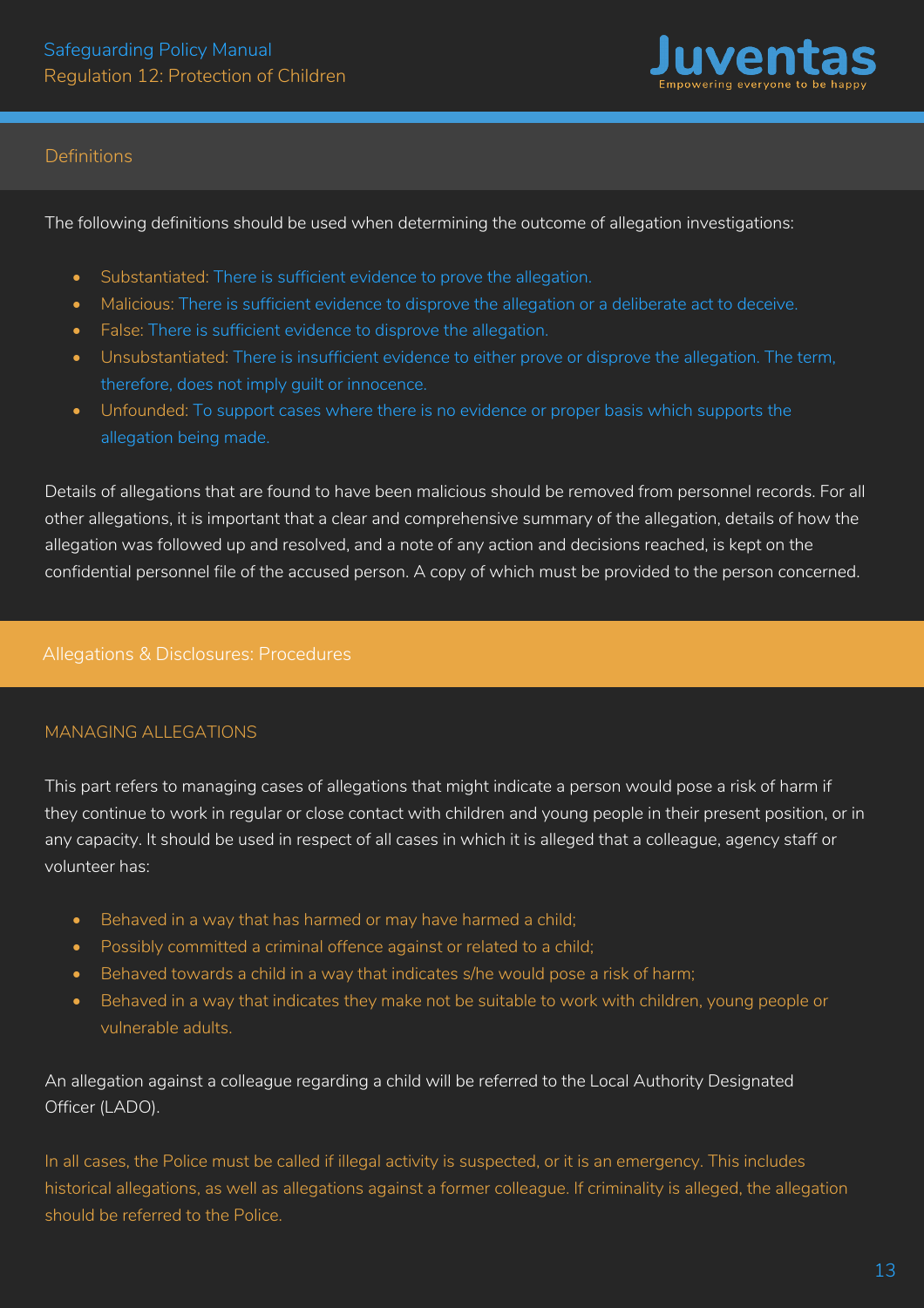

#### RESPONDING TO CONCERNS ABOUT POTENTIAL HARM OR ABUSE

The below diagram illustrates what action should be taken and who should take it where there are concerns about a child or young person. If, at any point, there is a risk of immediate serious harm to a child a referral should be made to Children's Services (Social Care). Anybody can make a referral.



An allegation against a member of staff regarding a child or young person will be referred to the Local Authority Designated Officer (LADO).

THE POLICE MUST BE CALLED IF ILLEGAL ACTIVITY IS SUSPECTED, OR IT IS AN EMERGENCY.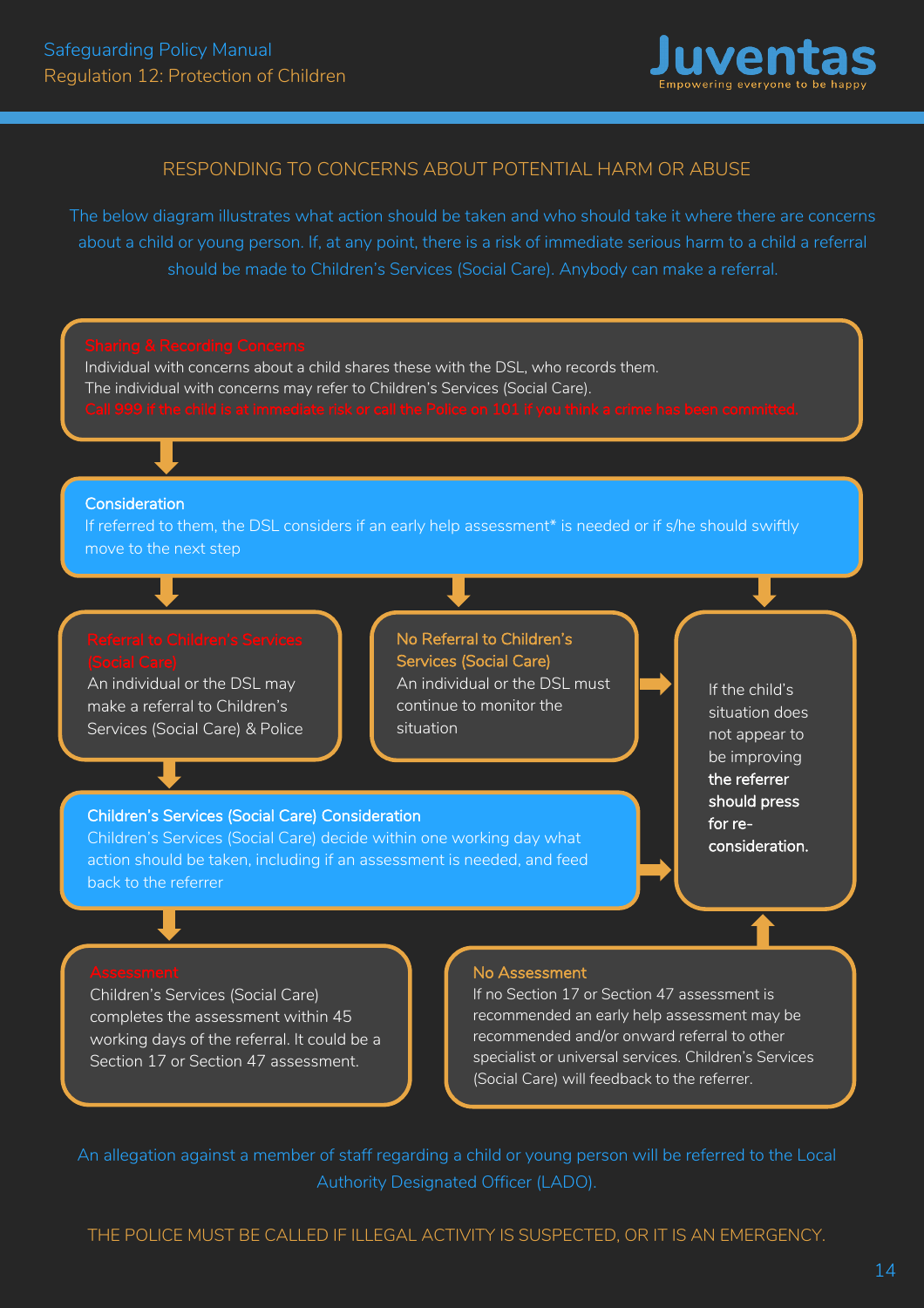

# RAISING CONCERNS & SPEAKING UP

There may arise situation(s) where colleagues have concerns about:

- Any child or young person's welfare and/or wellbeing;
- Any colleague or the practice of any colleague;
- Any other persons' working with the child or young person;
- Any other person who has contact with the child or young person (e.g., a sport coach, scout leader, etc.);
- Any other concerns

If so, you must SPEAK UP. Colleagues are reminded that failure to speak up [regarding concerns identified or witnessed] will necessitate disciplinary action. Please refer to our Whistleblowing Policy for more information.

# INITIAL CONSIDERATIONS

The procedures for dealing with allegations need to be applied with common sense and judgement. Some allegations may be so serious they require immediate intervention by Children's Services Social Care and the Police as appropriate to the circumstances.

# CONFIDENTIALITY

It is extremely important that when an allegation is made, all colleagues involved make every effort to maintain confidentiality and guard against unwanted publicity while an allegation is being investigated or considered.

This is particularly important because an allegation can have a range of outcomes and:

- Gossip and/or assumption about the allegation(s) can (and will) compromise the process; and
- We all have a duty to safeguard the welfare of colleagues.

Colleagues must note that any such inappropriate comment or discussion will be taken extremely seriously in the event of an allegation.

# RESIGNATIONS & "SETTLEMENT AGREEMENTS"

If the accused person resigns, or ceases to provide their services, this will not prevent an allegation being followed up. A referral to the DBS will be made by the DSL.

If the accused person resigns or their services cease to be used, and the threshold criteria for making a DBS referral is met, it will not be appropriate to reach a settlement or compromise agreement. This is because not complying with a legal duty to make a referral is a criminal offence.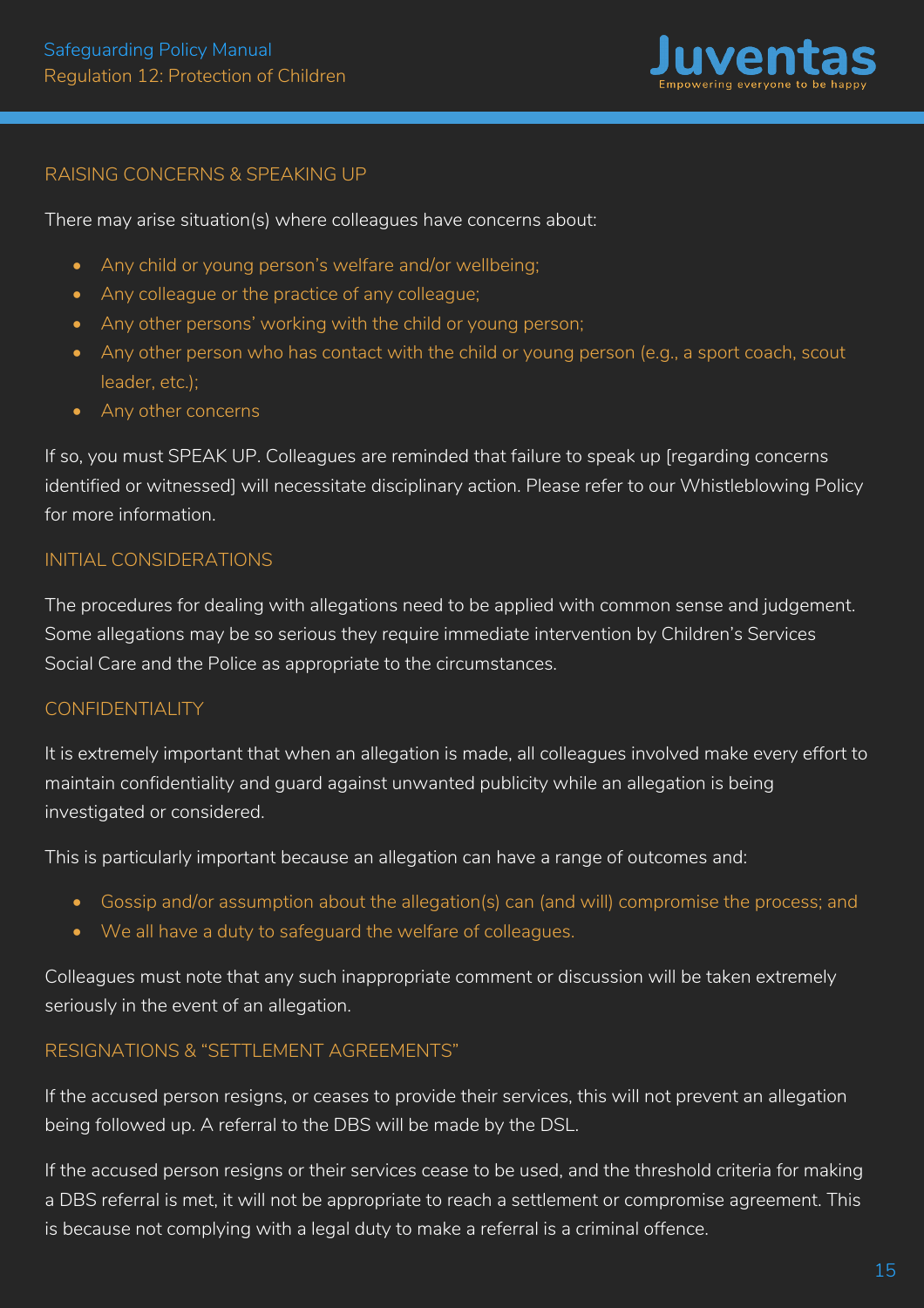

#### Please note:

We have a shared responsibility to safeguard children. For the purposes of this policy if you become aware that, or suspect that, an agency professional has harmed a child or presents in a way that indicates a risk of potential harm, the following procedure still applies.

#### STEP-BY-STEP PROCEDURE

If an allegation is made, or it is suspected or reported that a colleague has mistreated or caused significant harm to a child, it is imperative that this is taken seriously. The following details action that must be taken.

#### STEP ONE

Upon receipt of an allegation, colleagues must report all details to the manager (i.e., DSL) as soon as possible, taking full account of records completed in line with 'What to do if a child makes an allegation or disclosure.' If "out-of-hours," colleagues must inform the manager on call, who will in turn notify the DSL at the first available opportunity.

In all cases where it is alleged that a colleague has potentially harmed, actually harmed, or presented in a way that indicates a risk of harm, the Managing Director (Alison Moore) must be informed. Alison is the Nominated Safeguarding Lead (NSL). For clarification:

| If the allegation involves:              | You must immediately notify:                                                                                                                                   |
|------------------------------------------|----------------------------------------------------------------------------------------------------------------------------------------------------------------|
| A colleague or an agency<br>professional | The DSL or On-Call Manager. The On-Call Manager will notify the DSL at the first<br>available opportunity, handing over "case responsibility" to them.         |
| The DSL                                  | The On-Call Manager, who will inform the NSL (Managing Director). N.B. If the DSL is<br>on rota as the On-Call Manager, you should go directly to the NSL.     |
| The On-call Manager                      | The DSL of the home where the child lives                                                                                                                      |
| The NSL                                  | The DSL, who must notify either Rob Finney (Tristone's Chief Operating Officer) or<br>Daryl Holkham (Tristone's Director of Operational Corporate Governance). |
| The DSL & the NSL                        | Either Rob Finney (Tristone's Chief Operating Officer) or Daryl Holkham (Tristone's<br>Director of Operational Corporate Governance).                          |

#### IMPORTANT

Juventas colleagues have the option of notifying either Rob Finney (Tristone's Chief Operating Officer) or Daryl Holkham (Tristone's Director of Operational Corporate Governance & Juventas Non-Executive Director). Rob and Daryl can be contacted when colleagues feel unable to raise the concern internally (i.e., within Juventas) and/or where an allegation involves the DSL and/or NSL. In all circumstances it is crucial that any allegation made against any colleague is escalated as a priority.

Rob can be contacted by phone on 07340 356371 or by email using rob@tristone.capital and Daryl can be contacted on 07969 973920 or by using daryl@tristone.capital. Rob and Daryl have extensive experience of safeguarding vulnerable groups.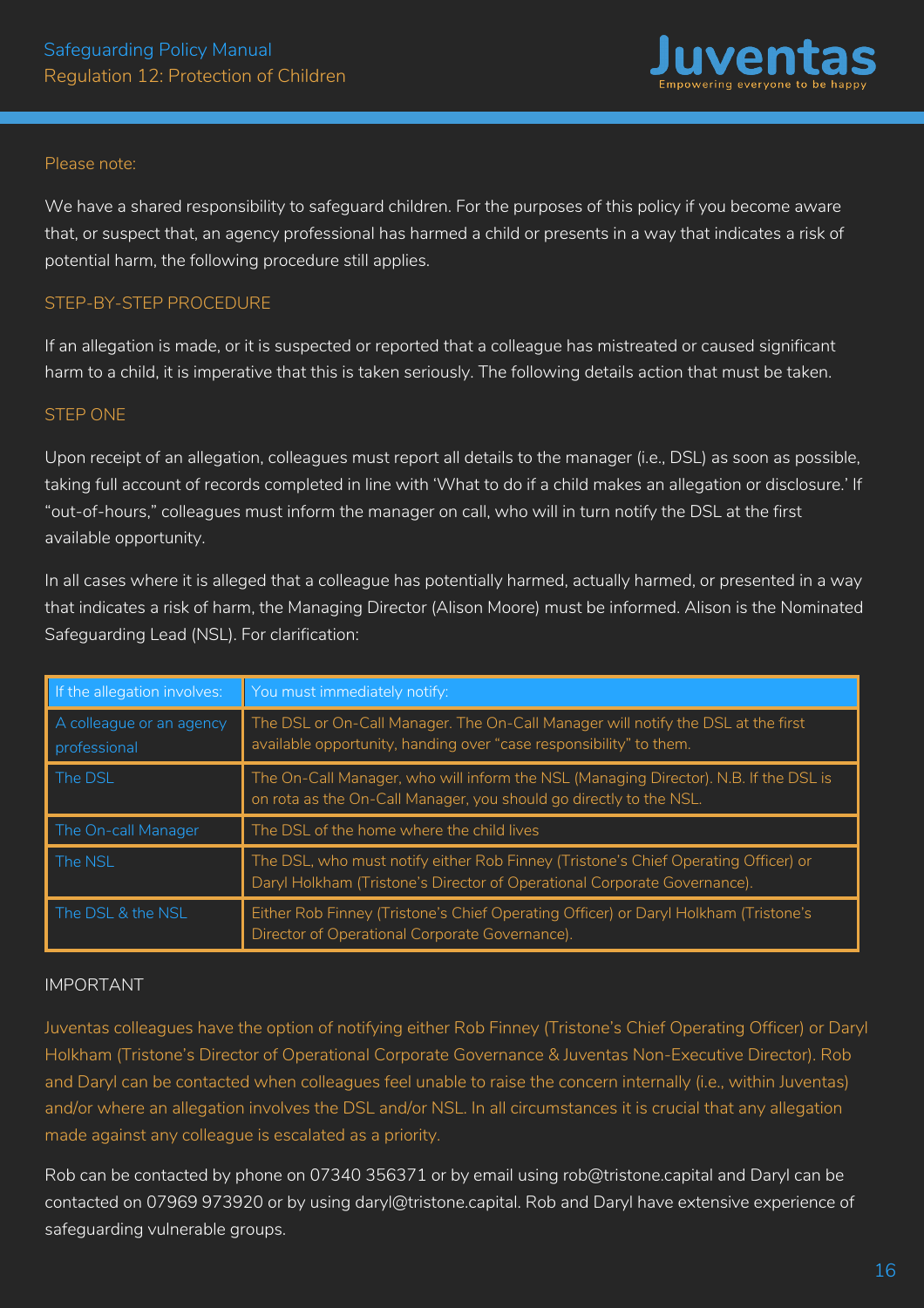

In keeping with procedures outlined in this policy, allegations must be reported within 1 working day to the relevant Local Authority Designated Officer (LADO). The LADO will advise on the actions and/or measures that must be taken. This will be either:

- No further actions required. (LADO has communicated that the allegation does not reach the threshold for escalation).
- An internal investigation with outcomes fed back to LADO for a decision of how to proceed.
- A strategy discussion.

# ADDITIONAL NOTIFICATIONS

The DSL (or relevant case manager if the DSL is the subject of the allegation) must notify:

- The Police (if criminal behaviour is suspected, such as alleged abuse for example):
- The child's social worker;
- Any appropriate parents (as agreed and detailed in the child's care planning);
- The NSL (who must notify the Board) or Rob Finney/Daryl Holkham if the allegation relates to the NSL);
- Ofsted (Regulation 40 (4)c Notification or a Serious Event)

#### STEP TWO

It is imperative that every reasonable effort is made to ensure that the rights of the child, and colleagues, are protected and promoted. All action taken must be recorded in a safeguarding log, and the welfare of the child/ren concerned must be treated as a priority.

The colleague who is the subject of the allegation may be suspended from work or asked to take 'garden leave.' Suspended colleagues or those on garden leave will remain on full pay during the period of suspension from duties or garden leave (excluding payments that may have been made for sleeping in, etc.).

NOTE: Agency professionals will be asked to leave the premises as soon as it is safe to do so, and the agency will be notified of the allegation. The agency will be informed that the LADO will be informed, and the agency will be named as the employer.

Colleagues subject to these measures will be provided with a single point of contact to support their welfare and respond to any queries (some of which may not be addressed due to any ongoing sensitivities). We are clear that colleagues must be fully supported during the investigation process.

# STEP THREE

The colleague who is the subject of the allegation should only be informed about the allegation after consulting with the LADO. Colleagues must note that where a Strategy Discussion is needed, or the Police or other statutory agencies may need to be involved, this should not be done until all relevant agencies have been consulted and critically, they have agreed upon what information can be disclosed to the person.

If the person is a member of a trade union or a professional association, they should be advised to seek support from that organisation.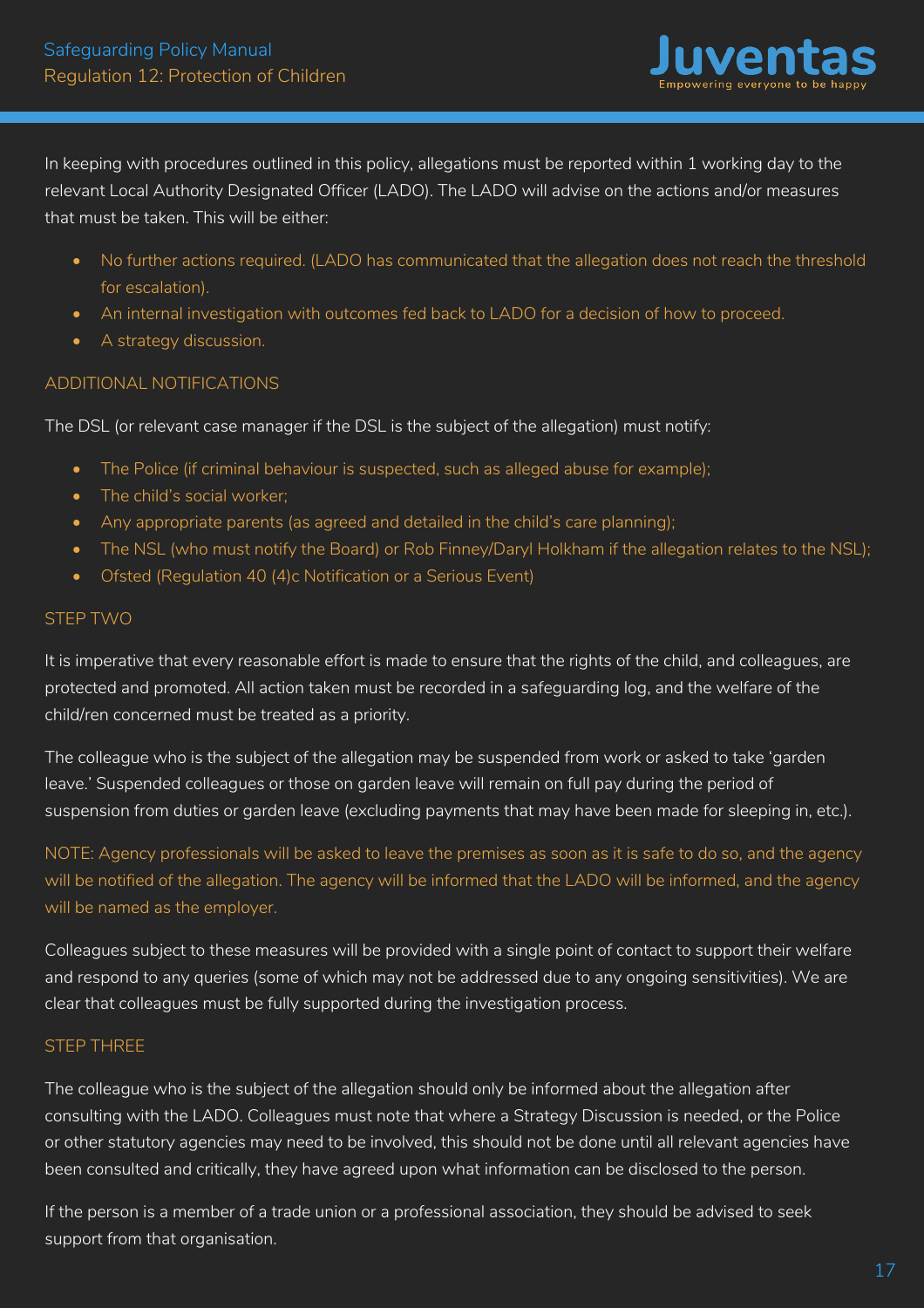

#### STEP FOUR

During the enquiry, the colleague concerned will be told not contact or discuss the matter with colleagues or children.

#### STEP FIVE

If there is cause to reasonably believe the child has suffered or is likely to suffer significant harm a Strategy Meeting will be convened.

A Section 47 'Strategy Meeting' will involve all relevant professionals (including any agency staff provider). They will discuss the allegation and decide the next steps to take. This may involve an "interview under caution" carried out by the Police, and a joint interview of the child by the Police and local authority.

#### STEP SIX

Once the enquiry is complete, the colleague who is the subject of the allegation shall be informed of the outcome(s), where it is appropriate to do so. The decision will be made in consultation with relevant agencies.

Depending upon the outcome of the enquiry, disciplinary measures may be invoked.

Colleagues should note that even if the threshold for a child protection concern has not been reached, Juventas may still proceed with disciplinary measures if there is evidence of behaviour that is consistent with misconduct or gross misconduct. This also applies if the Police decide there are insufficient grounds for a criminal investigation or conviction.

#### STEP SEVEN

If the outcome of the process confirms that the allegation was malicious, unsubstantiated, false, or unfounded, the colleague will be debriefed and asked to participate in a 'Back to Work' interview.

Likewise, if there have been grounds for disciplinary measures that have not resulted in dismissal, the colleague will be debriefed and asked to participate in a 'Back to Work' interview.

In both scenarios, the returning colleague will have the opportunity to discuss any unresolved feelings or concerns with a manager.

If the outcome of the process is substantiated (and the colleague has deliberately harmed a child), Juventas will follow any recommendations and required actions arising from relevant agencies. This will likely include a notification to the Disclosure and Barring Service (DBS). It is possible that the colleague will be dismissed on the grounds of gross misconduct, and the Police will progress their involvement accordingly.

IMPORTANT: If an allegation of historical abuse is made, the DSL will refer the matter to the MASH, LADO (where appropriate) and the Police. If you witness harmful practice by a colleague, you must speak up and follow the conditions of our Whistleblowing Policy.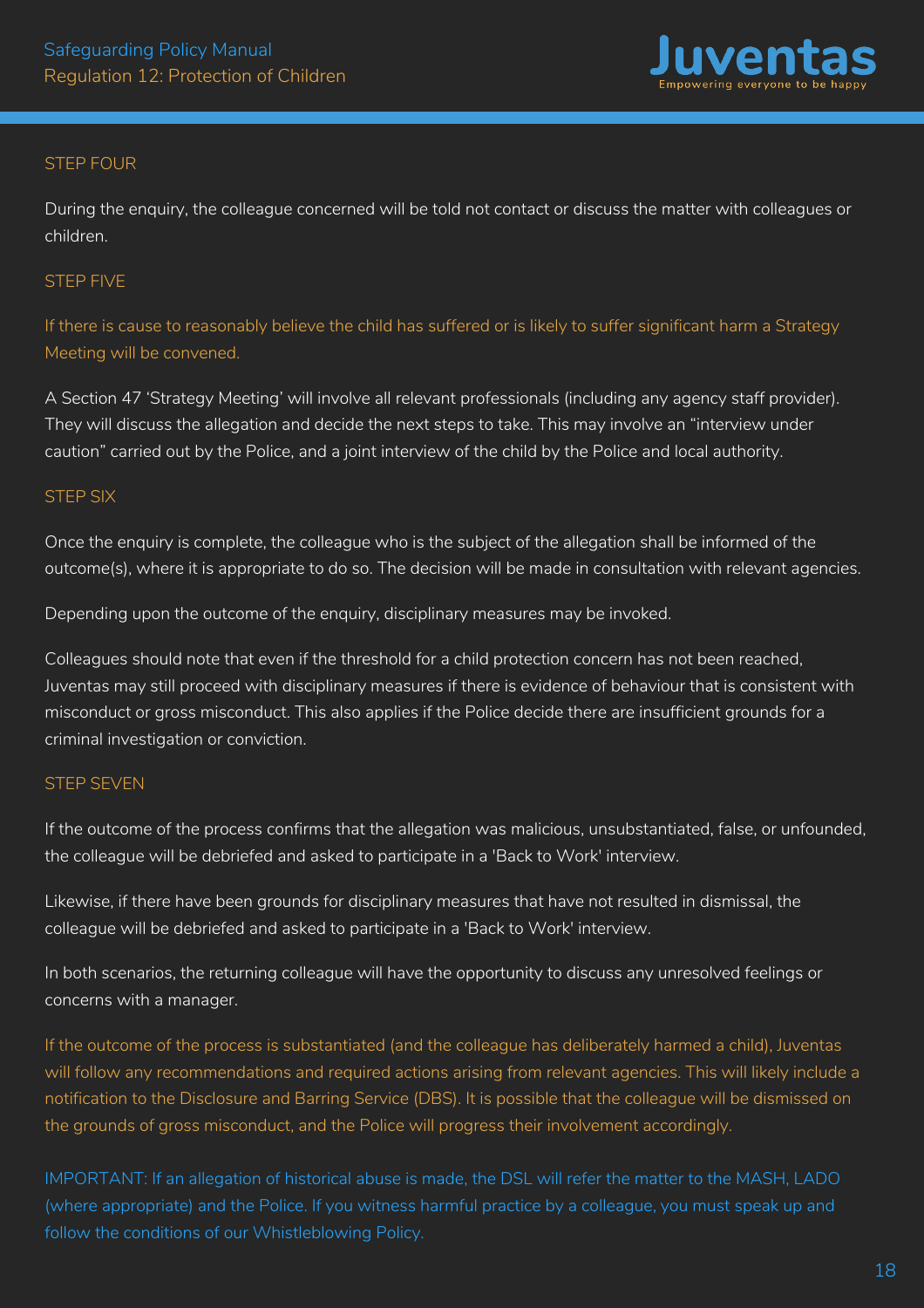

# ALLEGATIONS & DISCLOSURES OF "PEER-ON-PEER" ABUSE

Allegations or disclosures indicating a child has harmed another child is commonly referred to as "Peer on Peer Abuse. Colleagues must be in no doubt that a minority of children have the potential to abuse other children. Colleagues should know the different forms peer-on-peer abuse can take, including bullying, sexual abuse, sexting, and relationship abuse for example.

Colleagues should know that:

- Abuse to and by children in our services is wrong and will be taken seriously;
- The needs of both the victim and perpetrator should be fully considered;
- Abuse to and by children can occur in all settings.

Colleagues should be in no doubt that peer-on-peer abuse is abuse. It is not a game. It is not a joke or banter, and it is never funny, and it is not a "normal" part of growing up.

Action following a concern that a child is harming (or has harmed) another child:

- 1) Where abuse by another child is suspected, alleged and or witnessed, colleagues must immediately inform their line manager or senior on call, who will immediately advise the child's social worker(s) (and/or the EDT Team if after hours) and contact MASH, the local Police is a crime is suspected.
- 2) The above agencies will advise on:
	- (i) How the immediate circumstances are to be managed;
	- (ii) Reach agreement about ensuring that each child's safety is secured;
	- (iii) When and who should action any investigation;
	- (iv) Arrangements for the convening of a strategy meeting. Discussions must take place, decisions made and agreed regarding any immediate arrangements for protecting each person involved;
- 3) If an allegation is made the alleged abuser must not be approached before taking advice from actions as in (1) & (2);
- 4) During (1) identify who is to provide support for each child involved;
- 5) Consider the safety of other children and what, if any, immediate action may be necessary to protect them.

# LEARNING LESSONS

Things gone wrong from time-to-time. As such, the need to learn lessons is crucial to enabling safer care and critical to organisational assurance of good practice. A failure to learn lessons is irresponsible and potentially dangerous, and it counters the ethos and values that drive our commitment to achieving excellence.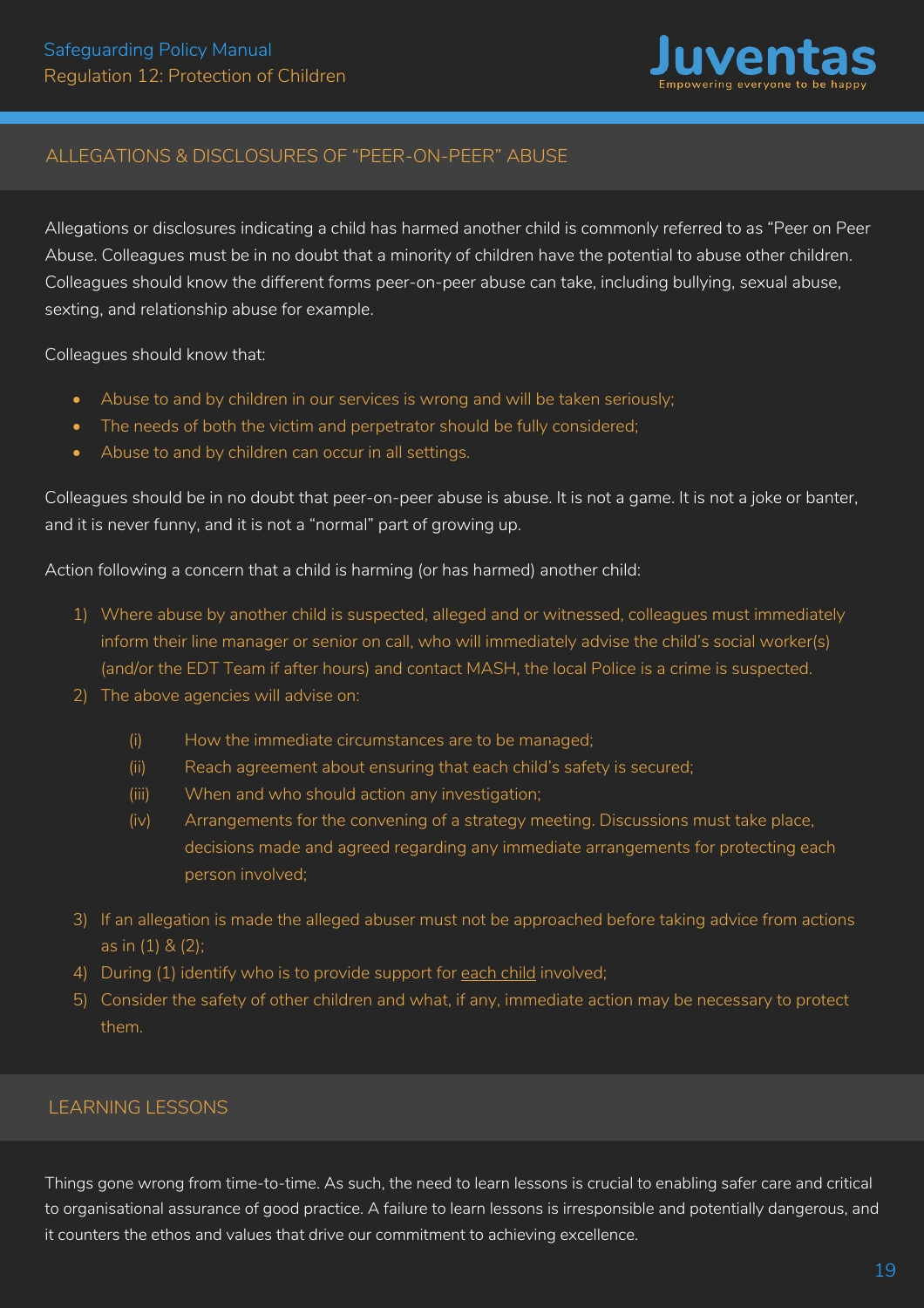

#### <span id="page-20-0"></span>Learning Lessons from Allegations and Disclosures

At the conclusion of a case in which an allegation or disclosure is substantiated, the DSL should review the circumstances of the case with the case manager and SMT to determine whether there are any improvements to be made to existing procedures or practice. This will help to prevent similar events in the future.

To capture lessons learned, Juventas must keep a record of the following:

- A concise summary of what happened
- Action required
- The proposed/actual impact of completing the actions, specifically in terms of how this will improve practice.

The overriding emphasis is about how we actively engage with opportunities to improve practice to keep our children safe from actual harm, and the potential for harm.

# SECTION ELEVEN: Behaviour Management

All children have a right to be treated with respect and dignity, including in those circumstances where they display difficult or challenging behaviour. In whatever way a child presents, rights and respect must never be compromised. Colleagues must always look beyond the behaviour and focus upon the needs of the child.

We have a robust Positive Relationships Policy and Restraint Policy (referenced in this policy and below) which clarifies our approach to managing behaviour and the values associated with empowering children to make positive choices and enabling them to manage their emotions.

#### Procedures

We use Safety Plans and Individual Crisis Management Plans (ICMPs) as primary behaviour management tools, of which the focus is to promote the welfare of children and reduce the potential for harm.

#### Safety Plans

Each child must have a completed and regularly reviewed Safety Plan. The Safety Plan is an overarching risk assessment. The Safety Plan identifies any known or potential risks associated with individual child. It is imperative that all colleagues working in the home are familiar with each child's Safety Plan. Each Safety Plan must be reviewed monthly or following any significant changes in presentation that indicate a change in the level of risk. As such, the Safety Plan must be regarded as a "live" tool that aims to safeguard children.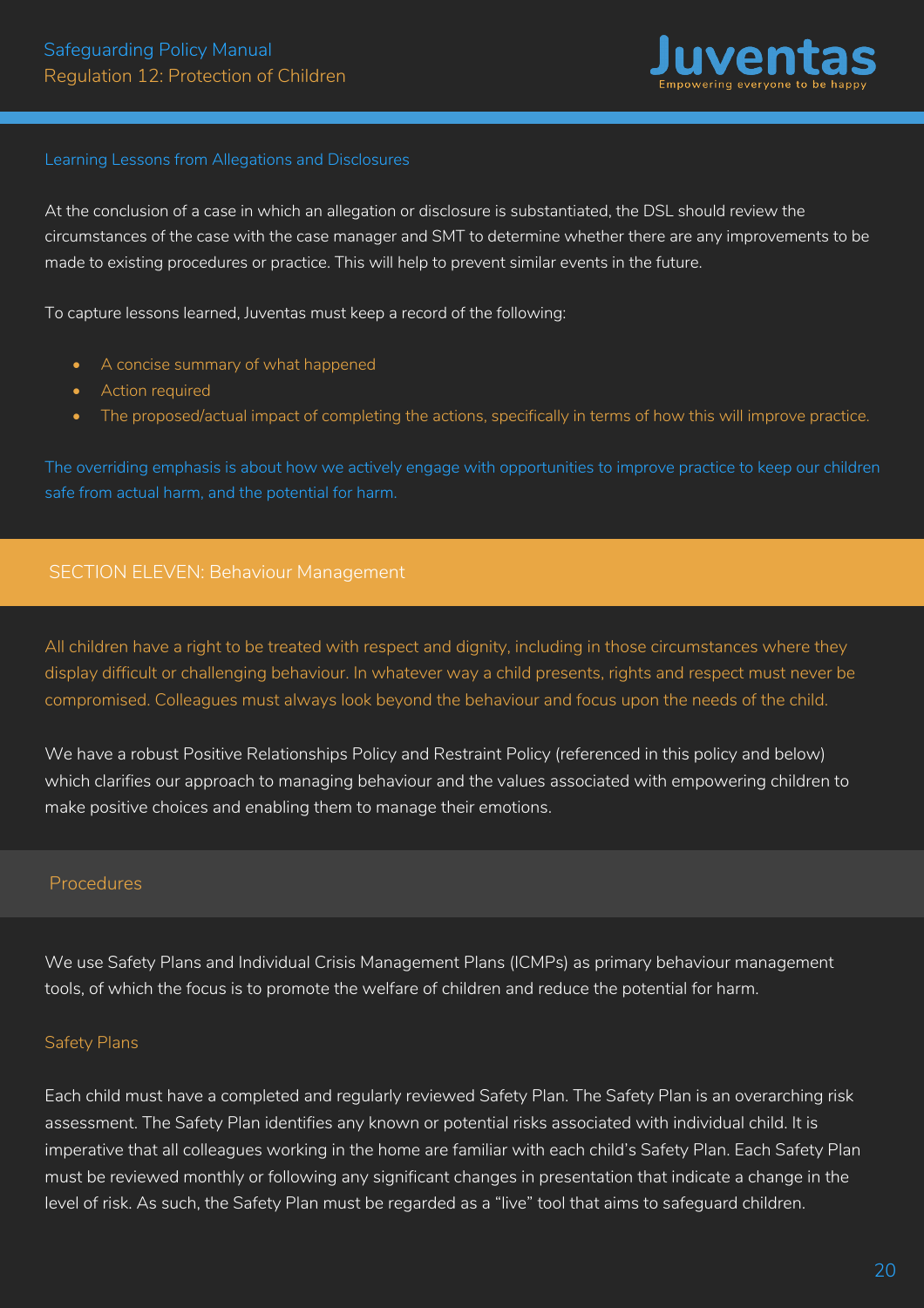

# Individual Crisis Management Plans (ICMPs)

As consistent with above, each child must have a completed and regularly reviewed ICMP. The ICMP is, in effect, an overarching list of what should and shouldn't be done for each child in the setting. The ICMP identifies the following:

- Baseline presentation (i.e., how the child or young person presents) or "What does the behaviour look like?")
- Pre-Crisis presentation (as above)
- Possible Triggers (i.e., what may cause or promote challenging or crisis behaviours)
- Escalation (i.e., how the child or young person presents) or "What does the behaviour look like?")
- Outburst (as above)
- Recovery (as above)

In all cases, the ICMP will specify (a) what colleagues must do and (b) what they must not do. The emphasis is firmly upon the use of strategies to de-escalate potentially challenging situations.

It is imperative that all colleagues working in the home are familiar with each child's ICMP. Each ICMP must be reviewed monthly or following any significant changes in presentation that indicate a change in a child's presentation. As such, the ICMP must be regarded as a "live" tool that aims to safeguard children.

# The emphasis is firmly upon the use of strategies to de-escalate potentially challenging situations.

For any behaviour management strategy to be effective, it is essential that colleagues maintain a strong consistency of approach and it is equally essential that colleagues communicate with one another regarding any changes in the child's presentation or circumstances.

It is essential that children are consulted and able to participate in the development of their own safety planning, taking account of their individual needs and circumstances. However, colleagues must ensure that any action in response to the child's wishes and feelings must be agreed only if it is in the child's best interests.

It is a primary expectation that colleagues will:

- Always demonstrate respect and maintain the dignity of children;
- Be familiar with the conditions of each safety planning;
- Never use force or threatening behaviour;
- Try to defuse (i.e., de-escalate) situations before they escalate;
- Adhere to the expectations, procedures and standards detailed in the Positive Relationships Policy and the Physical Restraint Policy; (Continued over)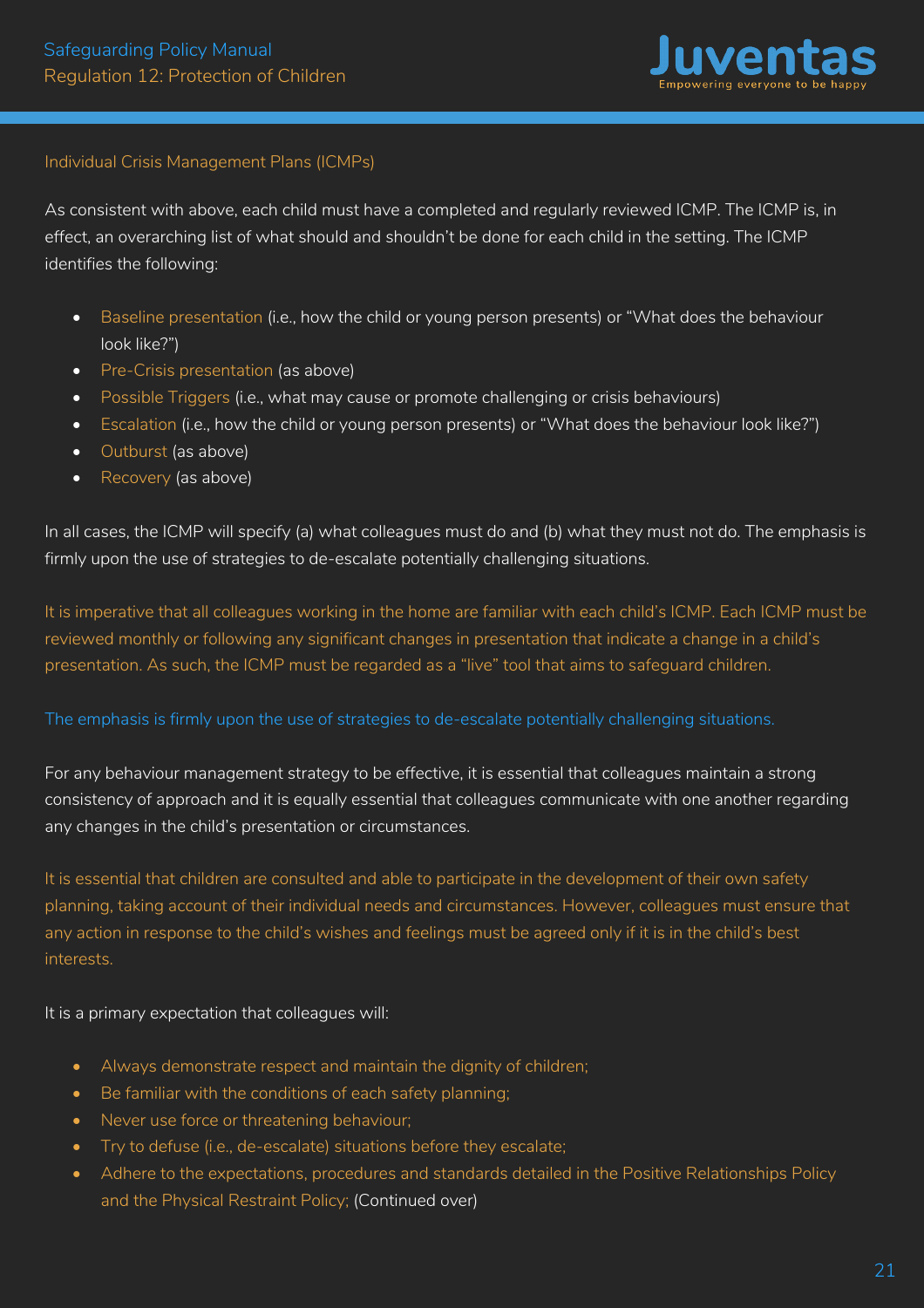

- <span id="page-22-0"></span>• Be mindful of factors that may impact upon a child behaviour (e.g., contact meetings, peer pressure, other safeguarding concerns, etc.) and where necessary, take appropriate action to reduce the likelihood of crisis or challenging behaviours;
- Never use sarcasm, demeaning or insensitive comments towards children. This is never acceptable in any situation; and
- Wherever possible, avoid shouting or any such behaviour that is likely to counter de-escalatory strategies.

It is the responsibility of the registered manager to:

- Ensure that effective and robust safety planning is completed for each child, prior to admission and based upon all available information;
- Review, update and amend safety planning as the child's placement progresses, with meaningful input from the child concerned:
	- o Every calendar month. This is to ensure continued accuracy, and effectiveness;
	- o Following a significant event that relates to concerns over the safety and welfare of the child concerned.
- Inform all colleagues working directly with children of any changes made to safety planning;
- Ensure that all colleagues (including bank, volunteers, and any agency personnel) are familiar with the conditions of each child's safety planning before they work directly with the children.

# Physical Restraint

Please refer to the Physical Restraint section of this policy for information about our approach to physical restraint. Crucially, colleagues must familiarise themselves with the conditions of our Physical Restraint Policy. Our Physical Restraint Policy provides contextual clarification and seeks to ensure that all colleagues are fully informed about the circumstances where restraint can and cannot be used.

# SECTION TWELVE: Bullying (Including Cyberbullying)

Although there is no legal definition of bullying, colleagues should be clear that it is a form of abuse. It is usually defined as repeated behaviour which is intended to hurt someone either emotionally or physically.

Bullying is often aimed at certain people because of their race, religion, gender or sexual orientation or any other aspect such as appearance or disability. Emotional abuse may involve serious bullying (including cyber bullying), causing children to feel frightened or in danger, or the exploitation or corruption of vulnerable children.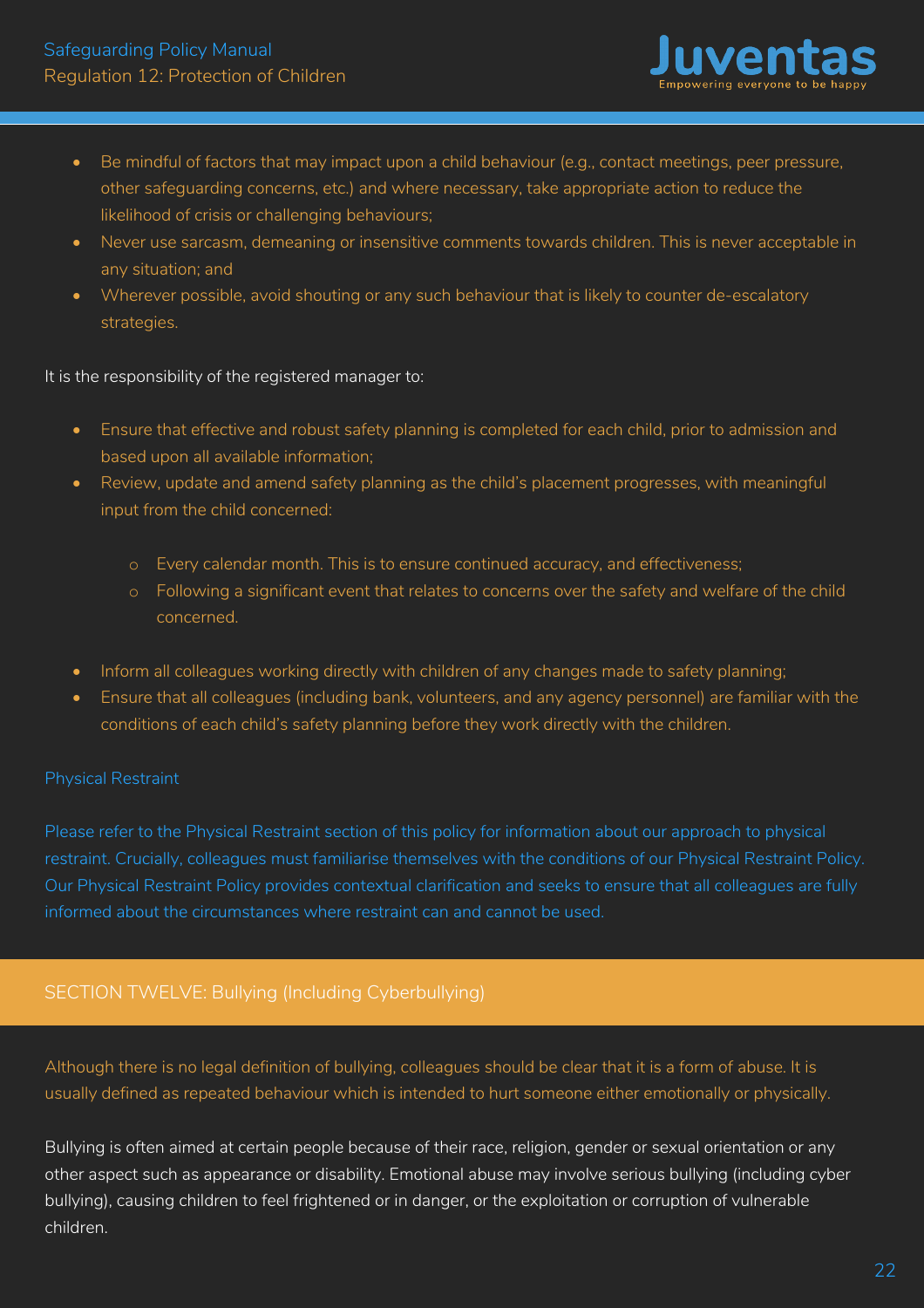

# TYPES OF BULLYING

Bullying can take many forms including:

- Cyber Abuse on-line or via text message; interfering with electronic files; setting up inappropriate websites; inappropriate sharing of images, etc.; interfering with e-mail accounts;
- Faith-based Negative stereotyping; name-calling/ridiculing religious persuasion/identity;
- Gifted and Talented Name-calling, innuendo or negative peer pressure based on high levels of ability or effort; ostracism resulting from perceptions of high levels of ability;
- Homophobic or Transgender Name-calling, innuendo or negative stereotyping based on sexual orientation or perceived sexual orientation; use of homophobic language;
- Physical Kicking or hitting; prodding, pushing or spitting; offensive gestures or intimidating behaviour; damaging or removing property; invasion of personal space; extortion; coercion; other forms of persistent physical assault;
- Racist Physical, verbal, written, on-line or text abuse; ridicule based on differences of race, colour, ethnicity, nationality, culture or language; refusal to co-operate with others based upon any of the above differences; stereotyping because colour, race, ethnicity, etc.; promoting offensive materials such as racist leaflets, magazines or computer software;
- Sexist Use of sexist language; negative stereotyping based on gender;
- Sexual Unwanted/inappropriate physical contact; sexual innuendo; suggestive propositioning; distribution/display of pornographic material aimed at an individual; graffiti with sexual content aimed at an individual. Pressuring someone to act in a sexual way;
- Special Educational Needs or Disability (SEND) Name-calling, innuendo or negative stereotyping based on disability or learning difficulties; excluding from activity because of disability or learning difficulty;
- Verbal Threats or taunts; shunning/ostracism; name-calling/verbal abuse; innuendo; spreading of rumours; glaring; making inappropriate comments in relation to appearance.

# PROCEDURES

Colleagues who are concerned or have suspicions that a child is being bullied must report these to the registered manager immediately.

Concerns in relation to bullying must be treated with the same sense of urgency as safeguarding concerns in this respect. All disclosures that may indicate potential harm, should be responded to in accordance with safeguarding procedures. This means the DSL must be notified and where appropriate, matters will be escalated to relevant agencies.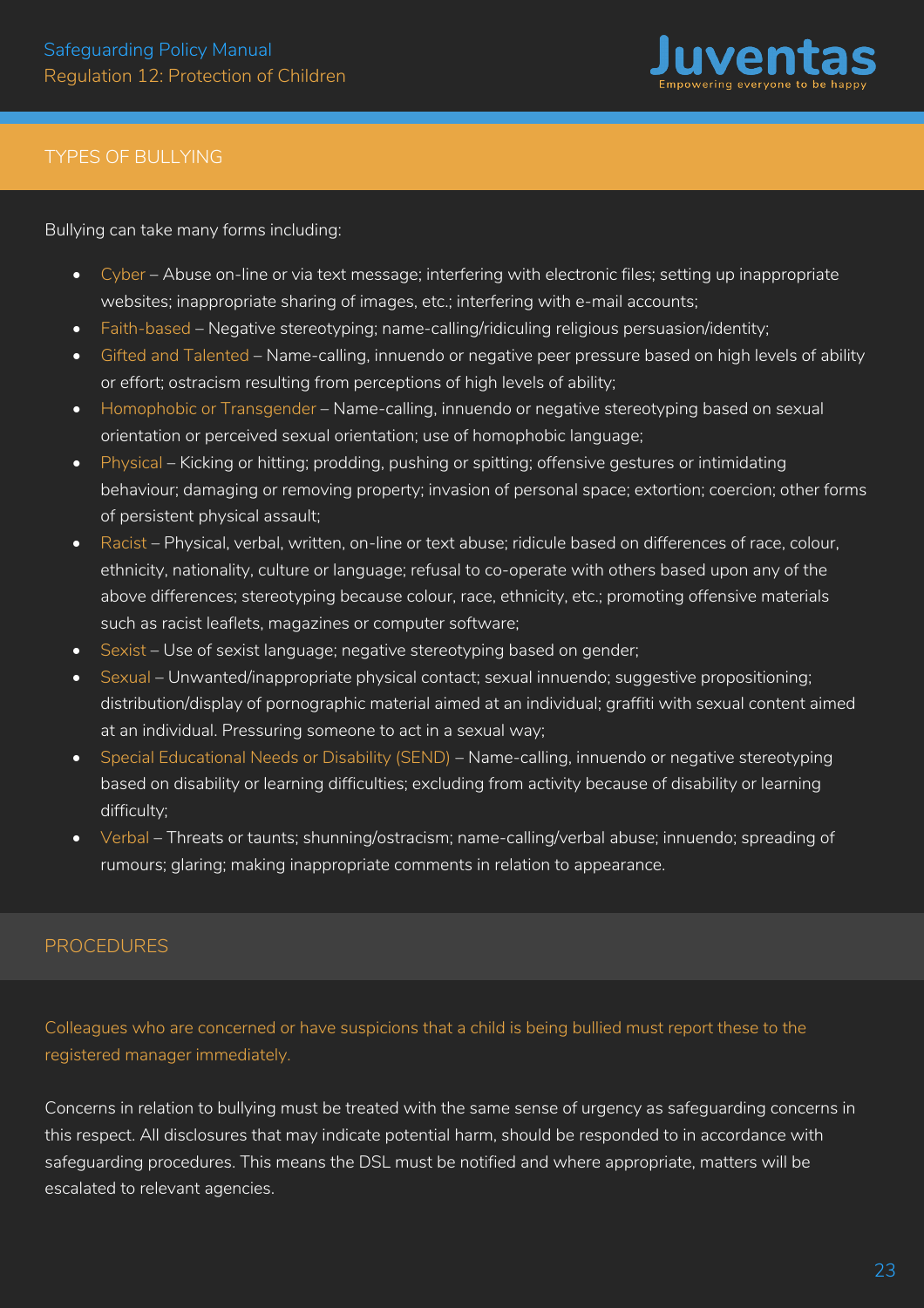

# The Basics

- Children accessing our services will be encouraged to speak up if they feel they are subject to any bullying, both in and out of the home;
- All actions must be recorded using a DRS;
- Both the victim and perpetrator of bullying must be protected from further bullying incidents.

# Action

Immediate action should be taken to protect children subjected to bullying or involved in bullying. In some cases, a strategy meeting will be convened to discuss a plan of action. Juventas colleagues will ensure that an action plan to protect the child from further bullying is in place. This will be produced in consultation with the child and any other relevant people (such as the Designated Teacher from the child's school for example). The action plan should be completed prior to the strategy meeting and such a plan must be endorsed by those with legal responsibility. In addition, the person with legal responsibility for the child who is alleged to have carried out any bullying must be included in the discussions, as appropriate. They must be party to any plan and actions to protect both the victim and perpetrator of the bullying from further occurrences.

# Colleagues must:

- Support children to take action against cyberbullying and empower them to raise any concerns they may have about themselves, their peers or other children;
- Be familiar with the conditions of each child's safety planning, which will identify any vulnerabilities and risks associated with bullying;
- Follow our Countering-Bullying Policy if they are alerted to instances of bullying;
- Complete a DRS and enter a summary of details in the Bullying Concern Register if there is a bullying incident. The Bullying Concern Register requires colleagues to identify the context of entry as being either an (a) Allegation, (b) Incident, or (c) a Precautionary record. The latter (c) refers to entries may escalate towards bullying and therefore require colleagues to monitor and review accordingly;
- Understand that a bullying incident should be addressed as a safeguarding concern when there is 'reasonable cause to suspect that a child is suffering, or is likely to suffer, significant harm.'

# The registered manager must ensure:

- Any vulnerabilities and risks associated with bullying are recorded in each child's safety planning;
- The Bullying Incident Register is maintained and checked for accuracy every month;
- All incidents or alleged incidents of bullying are recorded in detail;
- All colleagues are made aware of any concerns around bullying;
- The home maintains a "zero tolerance ethos" regarding bullying, whether relating to children in our care, colleagues, or adults and children visiting; and should
- Consider identifying a "Bully Buster" from within the team. The Bully Buster will hold Bullying Check-Ins' every month and provide information, expertise, and targeted support for children in the home.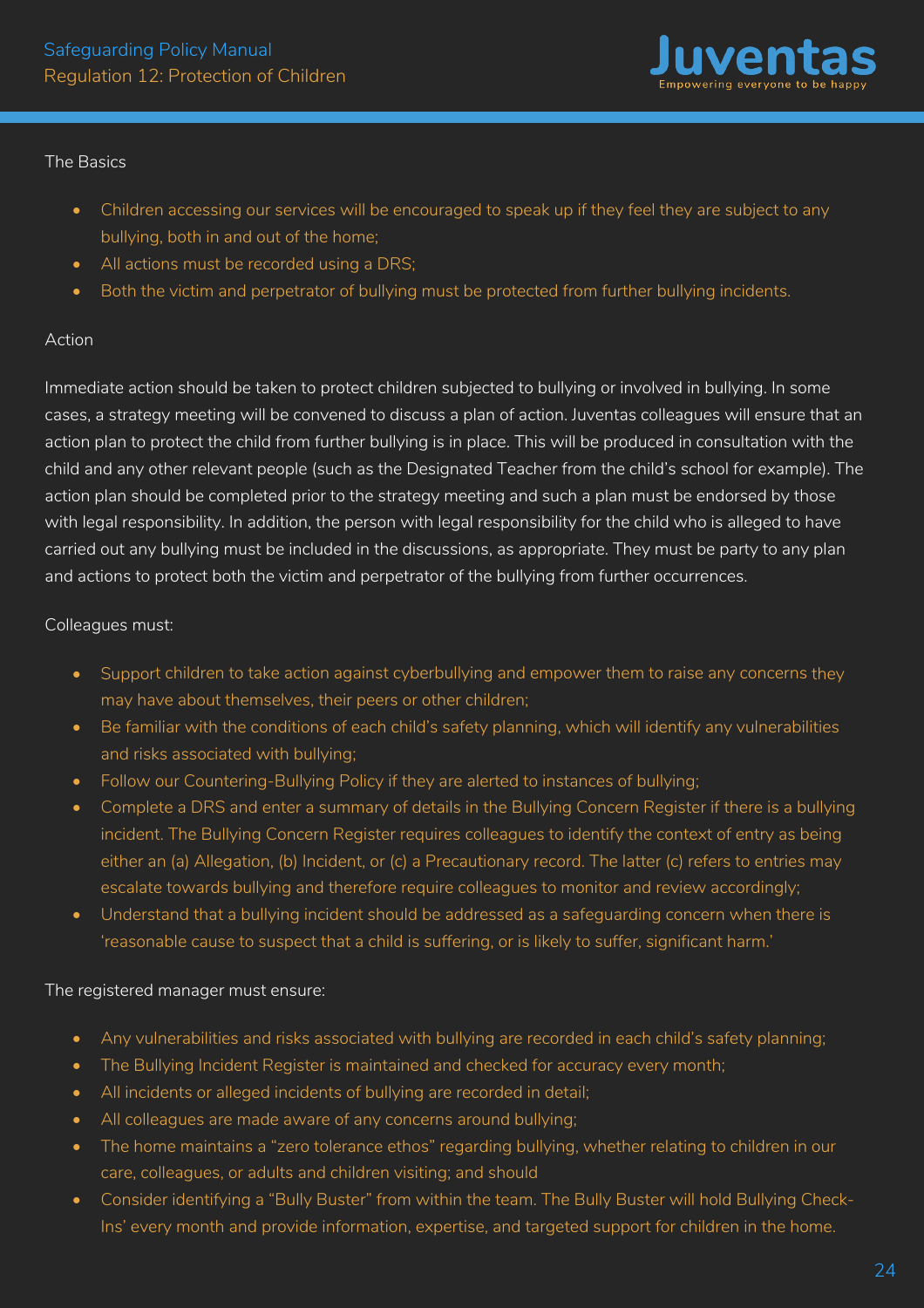

# <span id="page-25-0"></span>SECTION THIRTEEN: Child Criminal Exploitation (CCE)

This section focuses upon Child Criminal Exploitation, specifically Child Trafficking, Modern Slavery and County Lines.

Child Criminal Exploitation (CCE) is a broad descriptor covering a range of activities that can cause physical, sexual and emotional harm to children and young people. The consistent factor is one where an adult uses a child or young person to undertake criminal activities through manipulation and coercion. CCE is child abuse.

The Home Office defines child criminal exploitation as:

'Child Criminal Exploitation... occurs where an individual or group takes advantage of an imbalance of power to coerce, control, manipulate or deceive a child or young person under the age of 18. The victim may have been criminally exploited even if the activity appears consensual. Child Criminal Exploitation does not always involve physical contact; it can also occur through the use of technology. Criminal exploitation of children... includes for instance children forced to work on cannabis farms or to commit theft'. 'Criminal exploitation of children and vulnerable adults' (Home Office, 2018)

It's important to recognise that this section should be read in conjunction with the Missing from Care (MfC) Section of this policy. This is because children and young people who are vulnerable to/at risk of CCE are also at significant risk of going MfC.

# CHILD TRAFFICKING

Child Trafficking is defined as the 'recruitment, transportation, transfer, harbouring or receipt' of a child for the purpose of exploitation. (Article 3 Protocol to Prevent, Suppress and Punish Trafficking in Persons Especially Women and Children, supplementing the United Nations Convention against Transnational Organized Crime) Child trafficking is abuse. Children and young people are recruited, moved, or transported and then exploited, forced to work or sold.

# CHILDREN ARE TRAFFICKED FOR:

- Child Sexual Exploitation (CSE);
- Benefit fraud;
- Forced marriage;
- Domestic servitude such as cleaning, childcare, cooking;
- Forced labour in factories or agriculture; and
- Criminal activity (such as pickpocketing, begging, transporting drugs, working on cannabis farms, selling pirated DVDs and bag theft for example).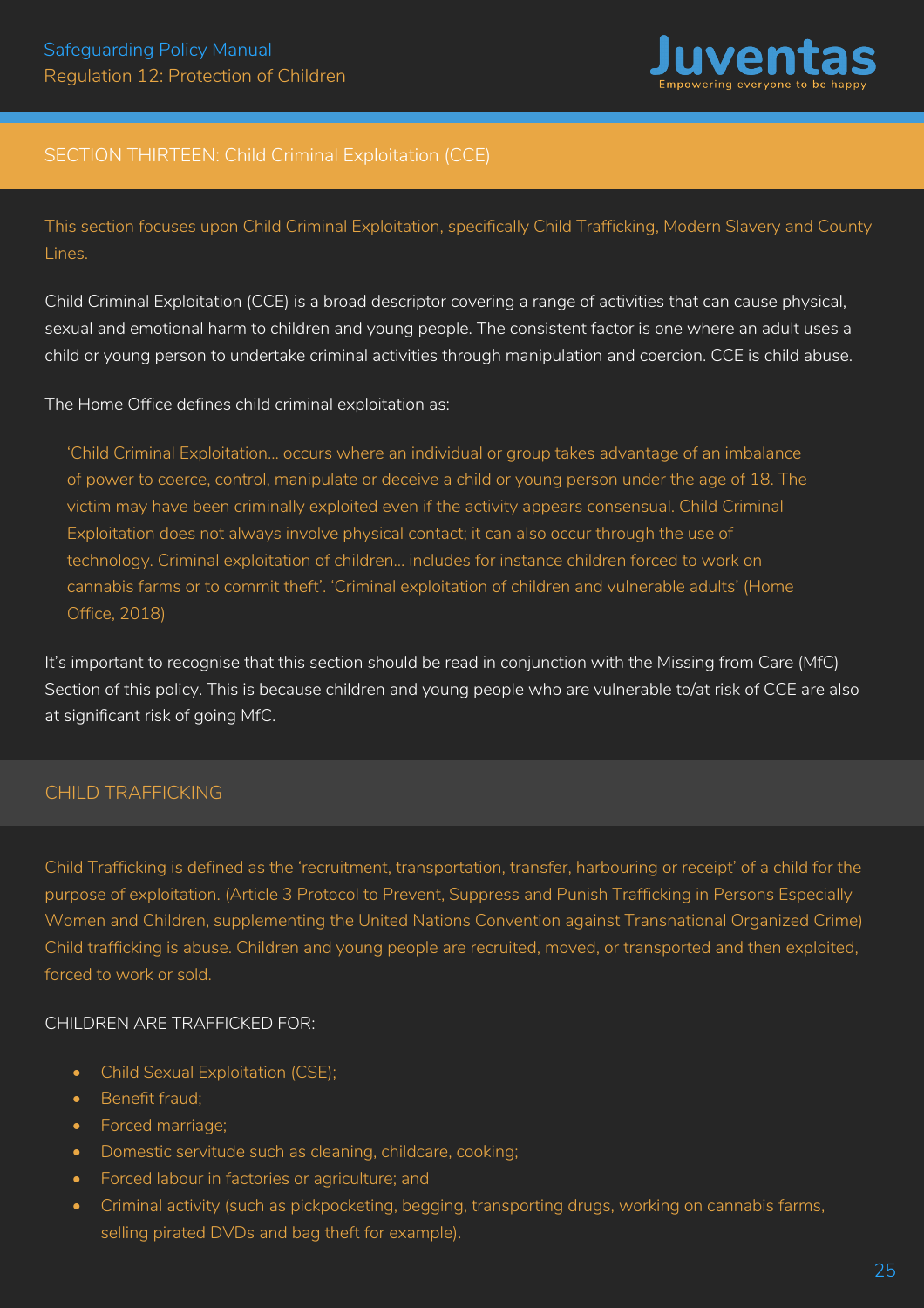

#### What Happens?

- Children are tricked, forced or persuaded to leave their homes. Traffickers use grooming techniques to gain the trust of a child, their family or their community;
- Traffickers may threaten families;
- Traffickers may promise a child a better future in another place;
- Sometimes families will be asked for payment towards the 'service' a trafficker is providing for example sorting out the child's documentation prior to travel or organising transportation;
- Traffickers make a profit from the money a child earns through exploitation, forced labour or crime. Often this is explained as a way for child to pay off a debt they (or their family) 'owe' to the traffickers.

# CHILD TRAFFICKING

Modern slavery is when someone has gained control over, or ownership of, another person and is using this power to exploit them.

It involves the recruitment, movement, harbouring or receiving of men, women or children using force, coercion, abuse of vulnerability, deception, or other means in order to exploit them.

Someone is a victim of modern slavery if they have experienced any of the following:

- Are forced to work because of physical or verbal threats;
- Are owned or controlled by an 'employer', usually through mental, emotional, sexual or physical abuse, or the threat of such abuse;
- Are dehumanised, treated as a commodity, or bought and sold as 'property;'
- Are being held captive, have restrictions placed on their freedom or being moved against their will.

# COUNTY LINES

The following has been adapted from Criminal Exploitation of Children and Vulnerable Adults: County Lines Guidance (September 2018).

# WHAT IS COUNTY LINES EXPLOITATION?

County lines is the Police term for urban gangs supplying drugs to suburban areas and market and coastal towns using dedicated mobile phone lines or "deal lines." It involves child criminal exploitation (CCE), because gangs use children and young people to move drugs and money to and from "market locations." These children and young people are referred to as "Bics" by the drug dealers, which is used as a reference to their perceived disposability.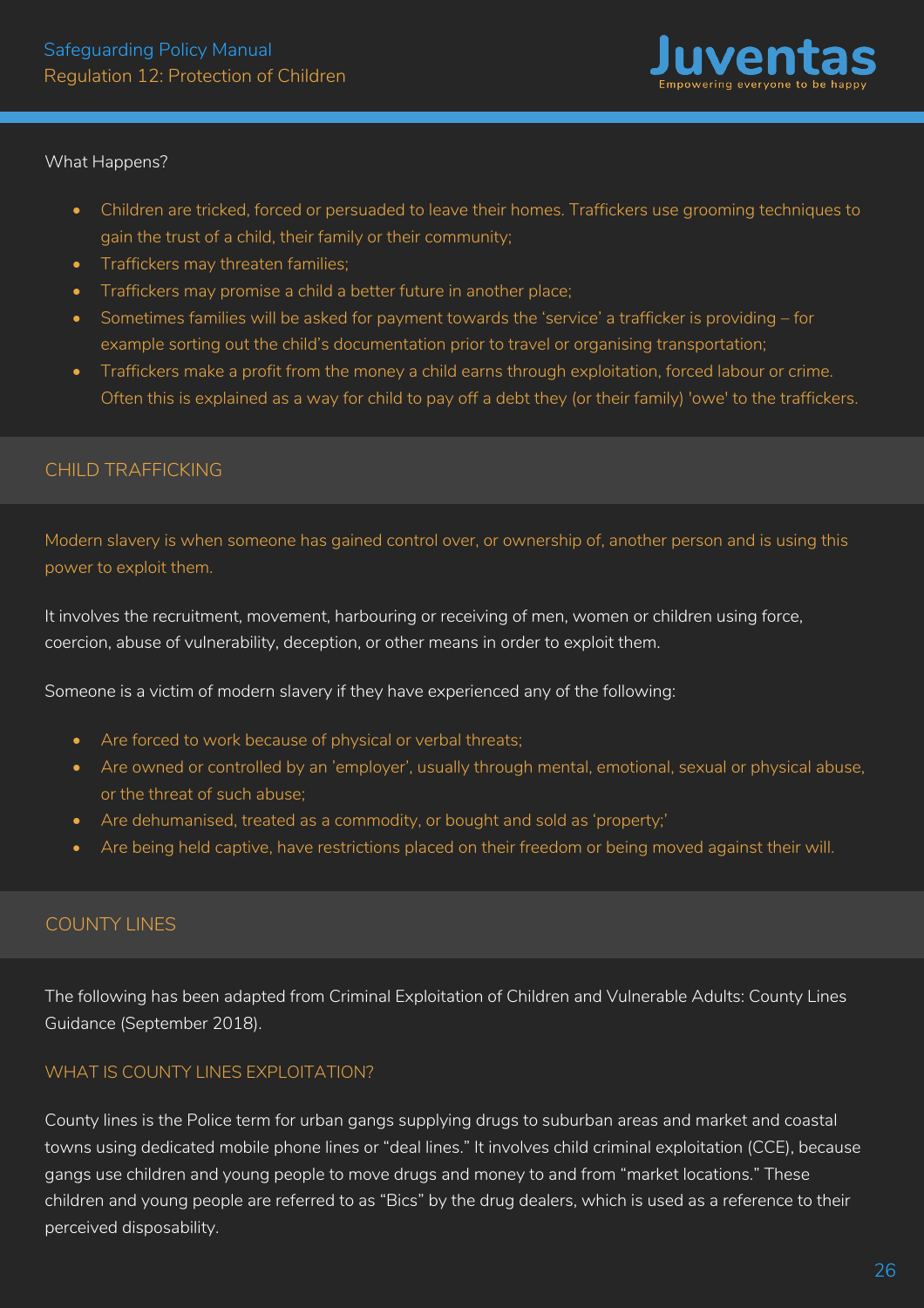

Gangs establish a base in the "market location" that is typically the home of a vulnerable young person or adult by coercion or even violence in a practice referred to as 'cuckooing'.

County lines is a major issue involving drugs, violence, gangs, safeguarding, criminal and sexual exploitation, modern slavery, and missing persons.

#### HOW DOES IT AFFECT CHILDREN?

Like other forms of abuse and exploitation, county lines exploitation:

- Can affect any child (male or female) under the age of 18 years;
- Is exploitation, even if the activity appears consensual;
- Can involve force and/or enticement-based methods of compliance and is often accompanied by violence or threats of violence;
- Can be perpetrated by individuals or groups, and males or females;
- Is typified by some form of power imbalance in favour of those perpetrating the exploitation.

Whilst age may be the most obvious, this power imbalance can also be due to a range of other factors including gender, cognitive ability, physical strength, status, and access to economic or other resources.

One of the key factors found in most cases of county lines exploitation is the presence of some form of exchange (e.g., carrying drugs in return for something). Where it is the victim who is offered, promised or given something they need or want. The exchange can include both tangible (such as money, drugs or clothes) and social/emotional rewards (such as status, protection or perceived friendship or affection).

It is important for colleagues to remember the unequal power dynamic within which this exchange occurs. The receipt of something by a child, young person or vulnerable adult does not make them any less of a victim. Notably, the prevention of something negative can also fulfil the requirement for exchange, i.e., child may engage in county lines activity to stop someone carrying out a threat to someone who is close to them.

# TARGETING OF VULNERABLE CHILDREN

Gangs specifically target vulnerable children and those who do not have support networks. Children with special educational needs, mental health problems or disabilities are known to be purposely targeted. Gangs also look for emotional vulnerability, such as children experiencing problems at home, absent/busy parents or bereavement. The gangs seek to fill that emotional gap for the child and become 'their family'. Male children are most commonly exploited but female children are also used and exploited by gangs. It is thought that 15- 16 years is the most common age for children to be exploited by these gangs but there are reports of children below the age of 11 years being used. Gangs are increasingly looking to recruit 'cleanskins' (i.e. children with no previous criminal record who are unlikely to be stopped by the Police, including children from white, middle class backgrounds and from further afield).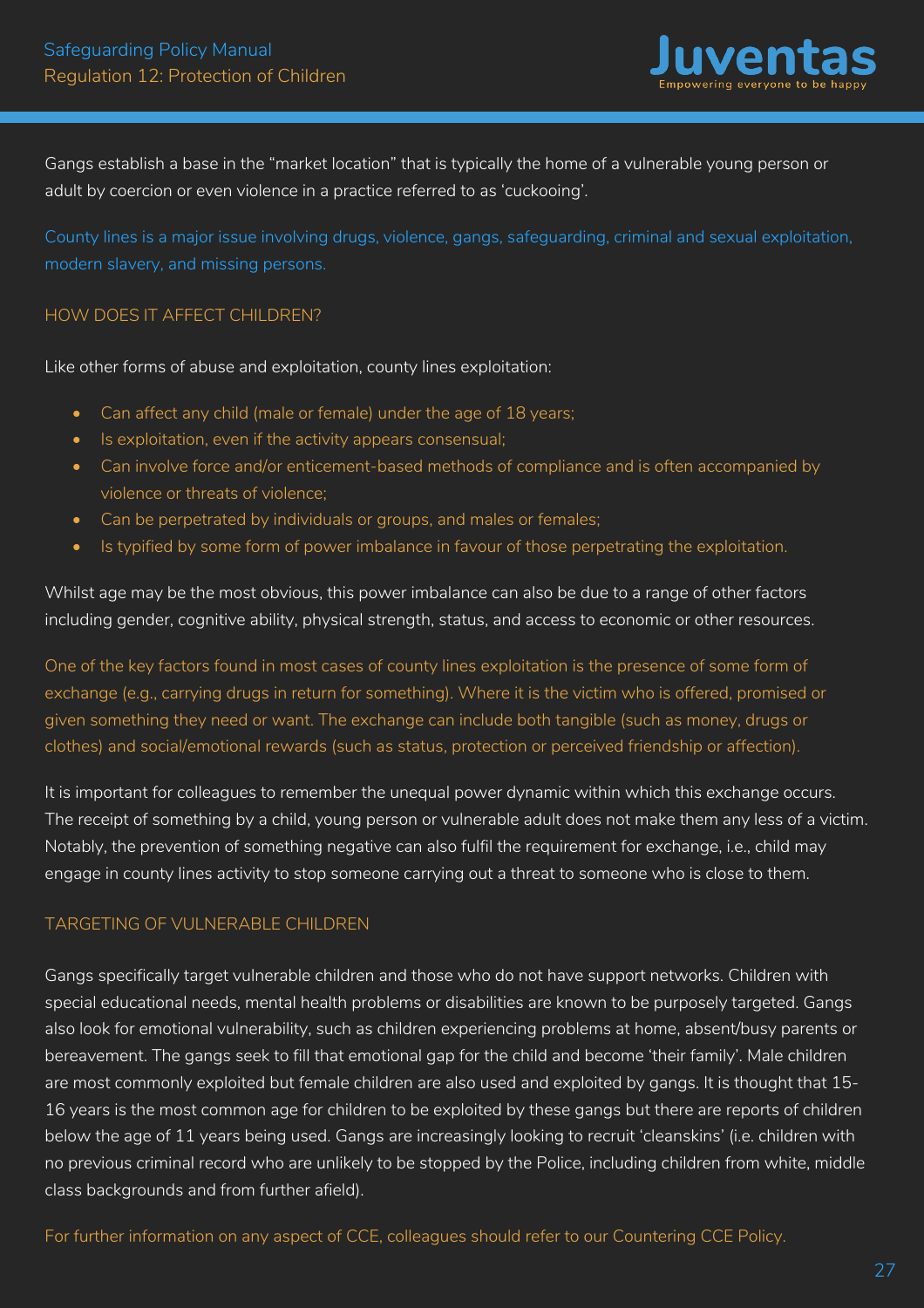

# CHILD TRAFFICKING

It may not be easy to identify that a child is the victim of gang exploitation. However, there are several consistent factors associated with children and young people who have been abused through CCE. They:

- Have been arrested for possession and intent to supply of significant quantities of drugs, particularly heroin and crack cocaine;
- Were arrested away from their own home area;
- Were arrested on public transport, particularly a train;
- Were arrested in a cuckooed address:
- Are in care, particularly residential care;
- Were found carrying a weapon when arrested;
- Have an unexplained injury, possibly caused by a knife;
- Were arrested with or are accompanied by older males or females.

#### Other indicators of gang involvement include:

- Persistently going missing from school or home;
- Regularly being found away from the home area;
- Unexplained acquisition of money, clothes, or mobile phones;
- Excessive receipt of texts / phone calls;
- Relationships with controlling / older individuals or groups;
- Leaving home / care without explanation;
- Suspicion of physical assault / unexplained injuries;
- Significant decline in school results / performance;
- Self-harm or significant changes in emotional well-being.

# PROCEDURES

# CHILD TRAFFICKING & MODERN SLAVERY

Colleagues must be aware of the following facts:

- (Trafficked) Children are tricked, forced or persuaded to leave their homes. Traffickers use grooming techniques to gain the trust of a child, family or community;
- They may threaten families, but this isn't always the case in fact, the use of violence and threats to recruit victims has decreased (Europol, 2011);
- Traffickers may promise children education or persuade parents their child can have a better future in another place; (Continued Over)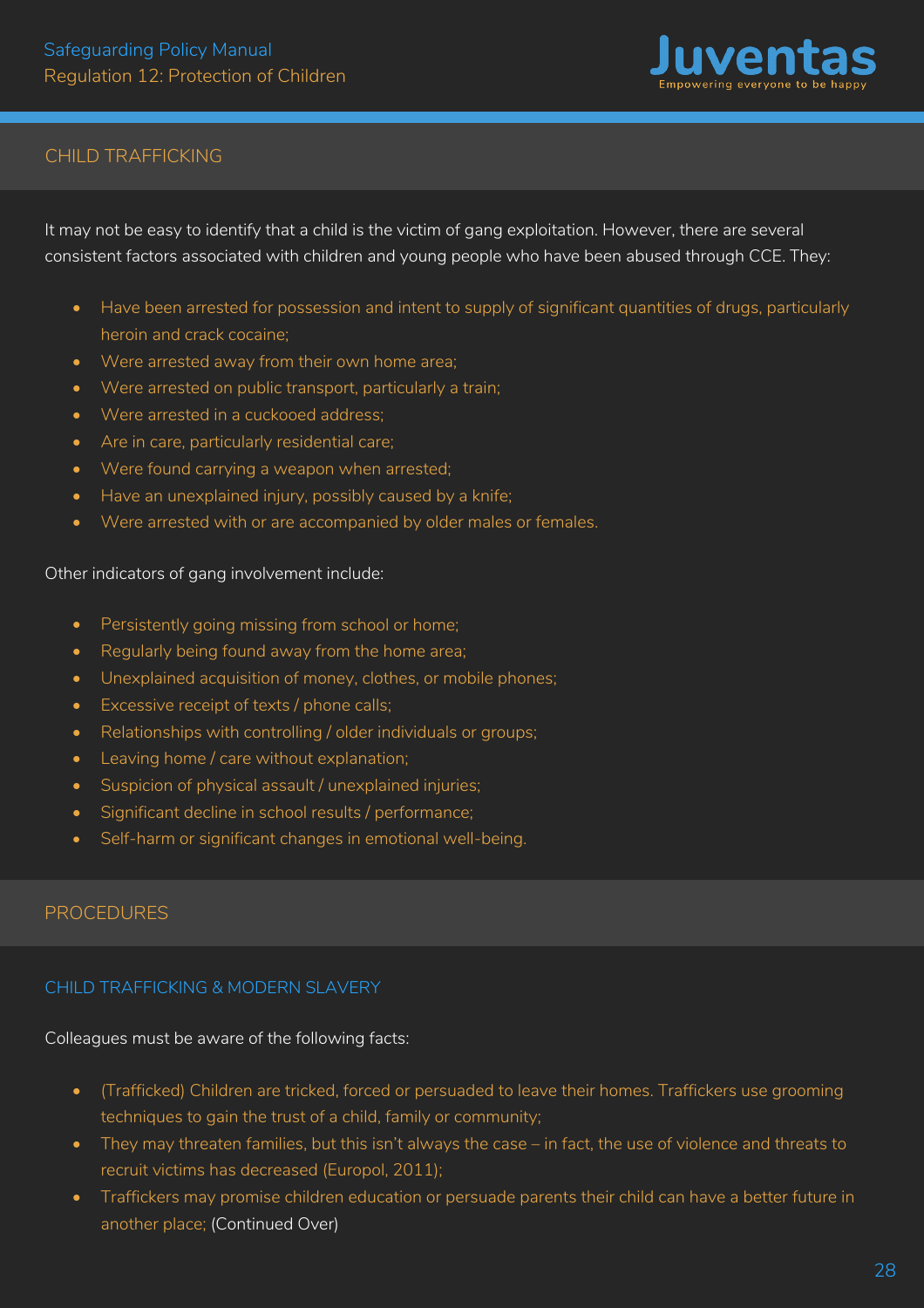

- Sometimes families will be asked for payment towards the 'service' a trafficker is providing for example sorting out the child's documentation prior to travel or organising transportation.
- Traffickers make a profit from the money a child earns through exploitation, forced labour or crime;
- Although these are methods used by traffickers, coercion, violence, or threats do not need to be proven in cases of child trafficking - a child cannot legally consent, so child trafficking only requires evidence of movement and exploitation.

If a child continues to be at risk of harm through trafficking or there remain concerns about a child's risk of being subject to modern slavery, colleagues must:

- Refer any concerns or disclosures regarding trafficking to the Registered Manager (DSL), without delay;
- Ensure that information relating to specific trafficking risks to individual children are recorded and RAGG rated in their safety planning. Safety planning must be reviewed every month for accuracy and relevance. If there is any indication or evidence indicating that the potential risk has changed, the child's safety planning must be reviewed and amended without delay;
- Be mindful of any unusual activity around the home, such as people loitering or watching with no apparent purpose;
- Complete a DRS with clear and accurate information about any concerns or disclosures, including a record of the child's thoughts and feelings;
- Contact the Police and MASH in accordance with raising a safeguarding concern.

# COUNTY LINES

If colleagues have concerns that a child may be at risk of county lines exploitation, they must notify MASH/EDT and the Police. The DSL must be notified immediately, and information must be shared with local authority social care services as required.

Colleagues must be alert to the following signs of County Lines activity:

- Returning home late, staying out all night or going missing;
- Being found in areas away from the home;
- Increasing drug use, or being found to have large amounts of drugs on them;
- Being secretive about who they are talking to and where they are going;
- Unexplained absences from school, college, training or work;
- Unexplained money, phone(s), clothes or jewellery;
- Increasingly disruptive or aggressive behaviour;
- Using sexual, drug-related or violent language you wouldn't expect them to know;
- Coming home with injuries or looking particularly dishevelled;
- Having hotel cards or keys to unknown places.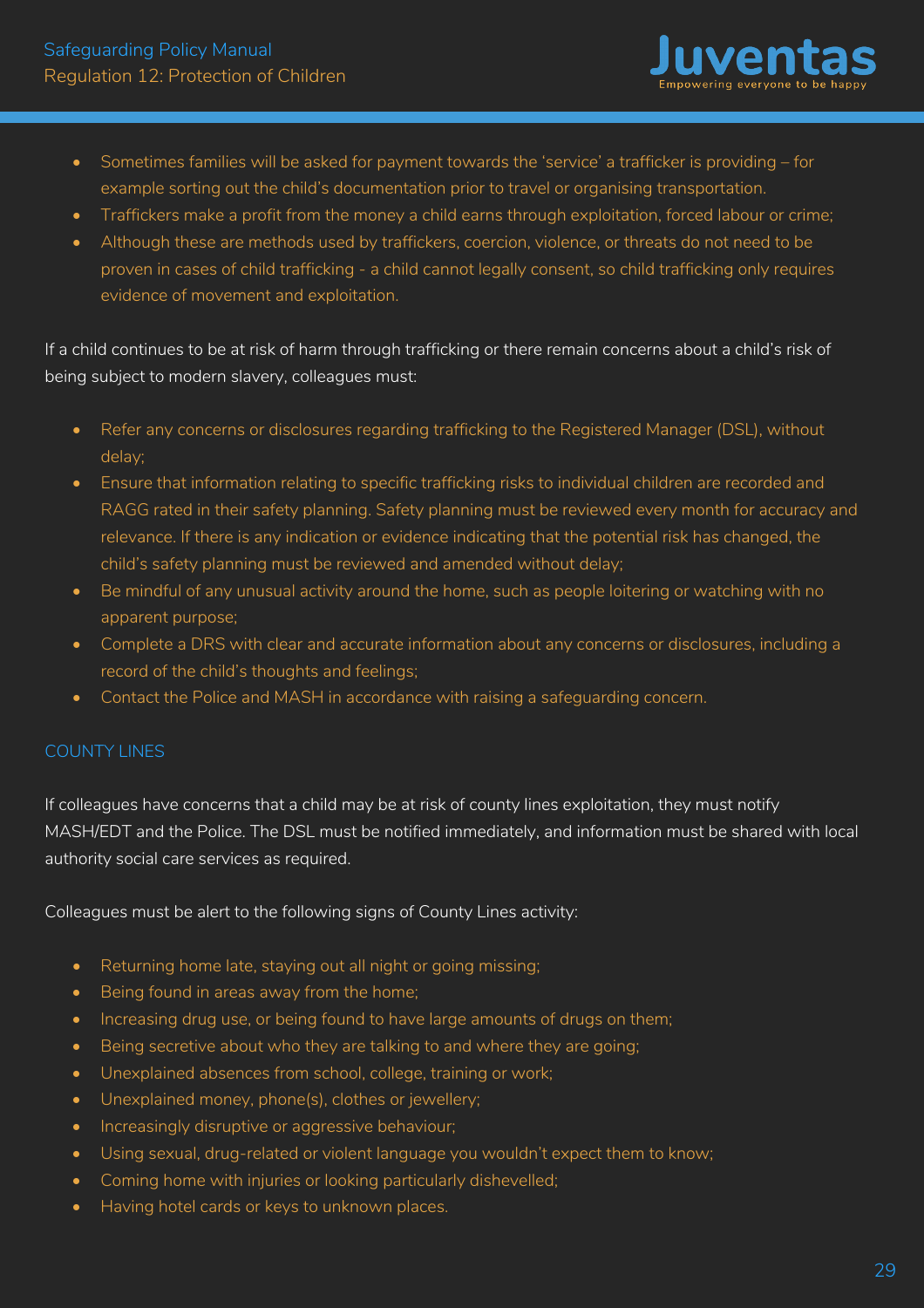

<span id="page-30-0"></span>In all cases where concerns are identified, colleagues must:

- Ensure the DSL/registered manager is notified if they become concerned about a child because they feel s/he is being subjected to County Lines activities or at risk of being exploited through County Lines activities. If out-of-hours, staff must contact the On-Call service;
- Liaise with the DSL to consider a referral to the National Referral Mechanism if the child or young person is thought to have been used for transporting drugs;
- Inform the DSL/ registered manager if a child or young person makes a disclosure indicating that they are a victim of County Lines or that they have been approached by someone (or a group of people) who intend to cause harm in a way that is consistent with County Lines;
- Undertake training to be alerted to the signs and indicators associated with children who are at risk of County Lines or abused in this way;
- Be proactive, non-judgmental, and consistently vigilant to the potential for County Lines to impact upon the lives of children in our care.

If a child says something that indicates they are involved with or worried about County Lines, colleagues must:

- Listen and take seriously what a child says and never express disbelief;
- Do not make any suggestions about what has taken place, or how it came about, or question the child except to clarify what they are saying;
- Allow the child time to express themselves', but do not press for detail beyond what is minimally necessary to be clear that some form of abuse has taken place;
- Do not ask a child to repeat what has been said to anyone else before referring;
- Be calm and reassuring and do not make assumptions;
- Avoid making judgements about what is being said though reassure the child that they are not responsible for what may have happened;
- Do not promise to keep information secret. Be clear that you have to refer the matter on and to whom;
- Tell the child that there are people who can help;
- Write down what has been said using a DRS, using the child's exact words and what you said in response. Be factual and state opinion, sign, date report and send to social worker.

If a child is believed to be a victim of criminal behaviour, the Police must be contacted without delay.

# SECTION FOURTEEN: Child Sexual Exploitation (CSE)

All colleagues should know that CSE can impact upon any child, within any community. Although children aged between 12 and 15 chronological years are thought to be most at risk, younger and older children have been identified as victims of CSE.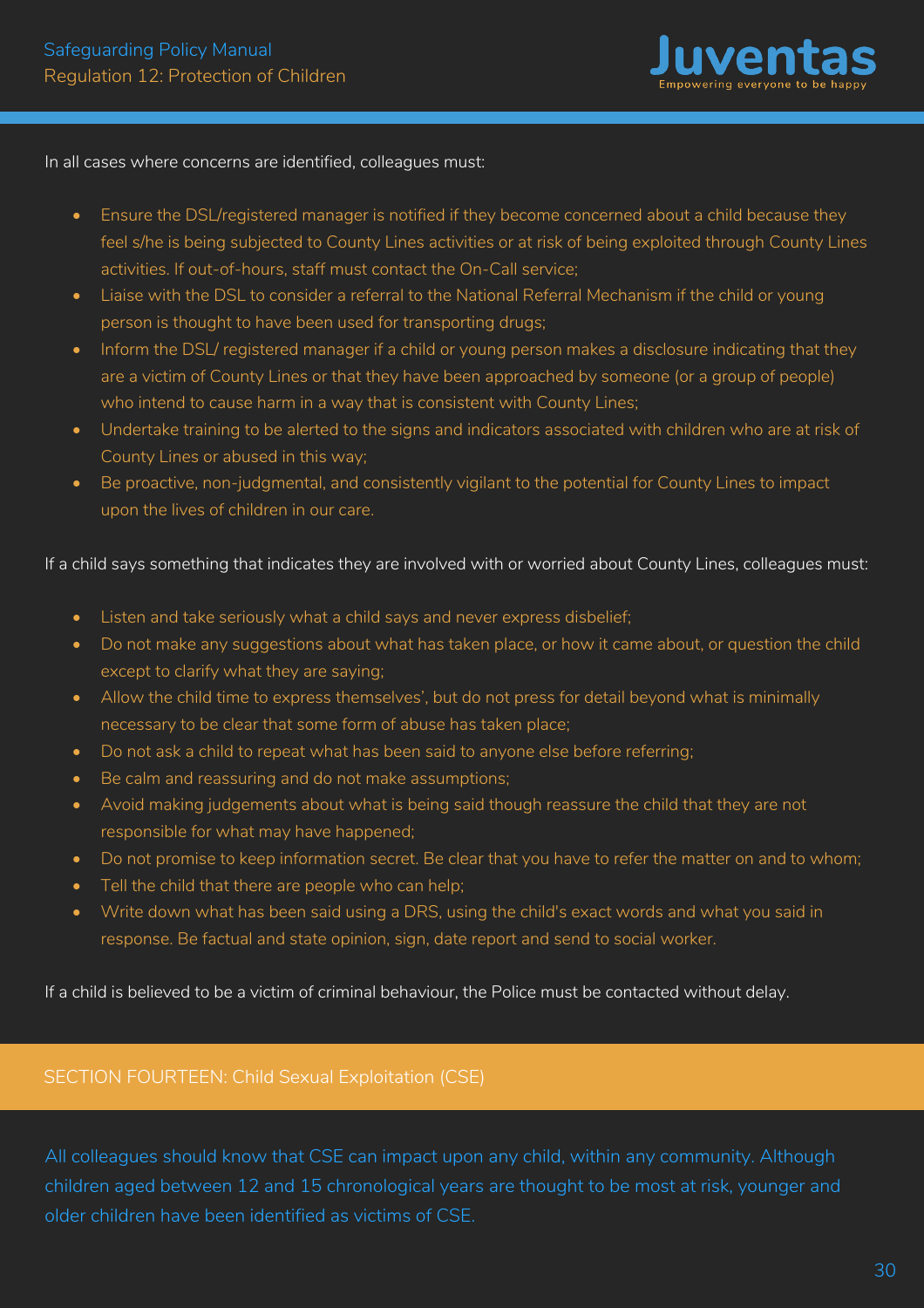

#### Children in Care are thought to be particularly vulnerable to exploitation.

Children rarely disclose CSE, so colleagues must be aware of the following risk indicators:

- Acquisition of money, clothes, mobile phones (etc.) without plausible explanation;
- Gang-association and/or isolation from peers/social networks;
- Unexplained absences from school, college or work;
- Leaving home/care without explanation and persistently going missing or returning late;
- Excessive receipt of texts/phone calls;
- Returning home under the influence of drugs/alcohol;
- Inappropriate sexualised behaviour for age/sexually transmitted infections;
- Evidence of/suspicions of physical or sexual assault;
- Relationships with controlling or significantly older individuals or groups;
- Multiple callers (unknown adults or peers);
- Frequenting areas known for sex work:
- Concerning use of internet or other social media;
- Increasing secretiveness around behaviours; and
- Self-harm or significant changes in emotional well-being.

For more information on CSE, colleagues must refer to our Countering CSE Policy. This policy includes further guidance and information on the type of offenders and the methods used by offenders to sexually exploit children and young people. Additionally, the link between CSE and Children Missing from Care (MfC) cannot be ignored. Children who go MfC are extremely vulnerable to exploitation.

#### PROCEDURES

#### PREVENTING CSE

All safety planning must consider whether any form of exploitation is a risk factor for children in our care. The Registered Manager must ensure that:

- Each child's safety planning includes a RAGG Rating (RED, AMBER, GREEN and GREY), specifically regarding known or potential risks associated with CSE;
- Colleagues have direct access to, and demonstrate sufficient understanding of, each child's safety planning;
- Any concerns about children presenting in a way that is consistent with CSE indicators (See our Countering CSE Policy) must ensure there is due consideration towards making a referral to MASH, as well as informing the Police. Any such decision making must be recorded and placed in the child's case file.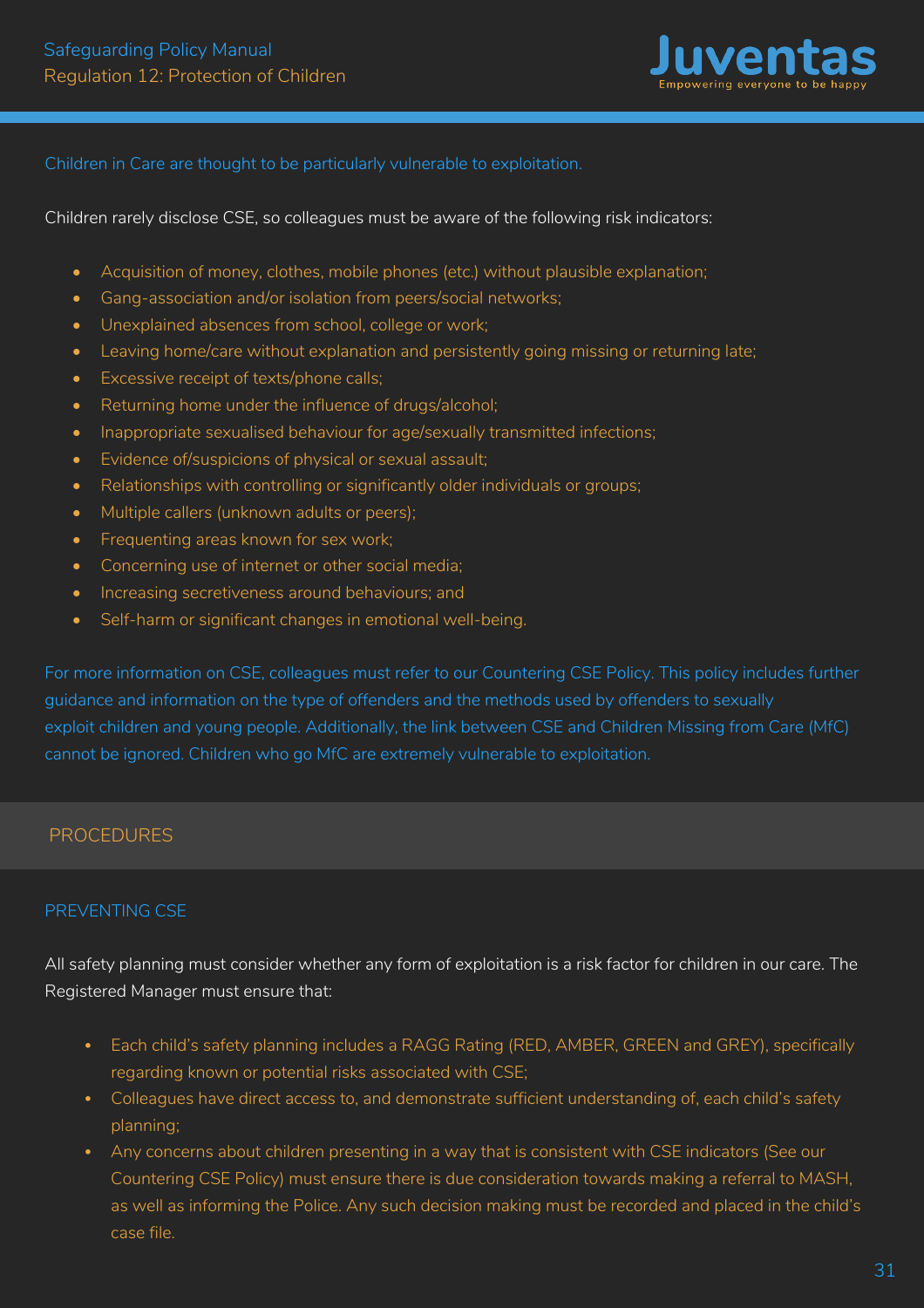

# CSE RISK LEVELS

| <b>RED</b><br><b>Significant Risk</b> | There is evidence that a young person is currently exposed to Child Sexual<br>Exploitation and the risk to the child's safety is significant.                                                                                                              |  |  |  |
|---------------------------------------|------------------------------------------------------------------------------------------------------------------------------------------------------------------------------------------------------------------------------------------------------------|--|--|--|
| <b>AMBER</b><br><b>Medium Risk</b>    | There is evidence to suggest that a young person may be targeted for<br>opportunistic abuse through exchange of sex for drugs or alcohol perceived<br>affection, sense of belonging, accommodation, money, and goods etc.                                  |  |  |  |
|                                       |                                                                                                                                                                                                                                                            |  |  |  |
| <b>GREEN</b><br>Low Risk              | There is no evidence to suggest that the young person is exposed to CSE,<br>however there are concerns that the young person may be at potential risk of CSE<br>in the future due to the presence of identified vulnerability factors or warning<br>signs. |  |  |  |
|                                       |                                                                                                                                                                                                                                                            |  |  |  |
| <b>GREY</b><br>No Risk                | No Evidence of CSE                                                                                                                                                                                                                                         |  |  |  |

It is essential that colleagues are informed about the best way to support and care for children in a way that takes full account of their individual needs and presentation. Training will be available for to support and develop their understanding of CSE, including prevention and intervention strategies.

Colleagues must remain:

- Supportive, non-judgmental and child-centred;
- Responsive and proactively engaged in listening and responding to the views and feelings of the child;
- Informed and fully aware of each child's presenting CSE Risk Levels.

#### Colleagues are expected to:

- Understand the risks of both online and offline CSE (through reading this policy guidance and undertaking training, for example);
- Know the potential indicators of CSE (as referenced in this policy);
- Know where and how to access support;
- Work in partnership with relevant agencies to protect children and young people from CSE, or the potential for CSE;
- Provide children with effective, person-centred support (e.g., around emotions and self-esteem);
- Provide children with advice and guidance about avoiding dangerous/exploitative relationships, as any responsible parent would;
- Provide children with support that is tailored to the specific circumstances and needs of the child.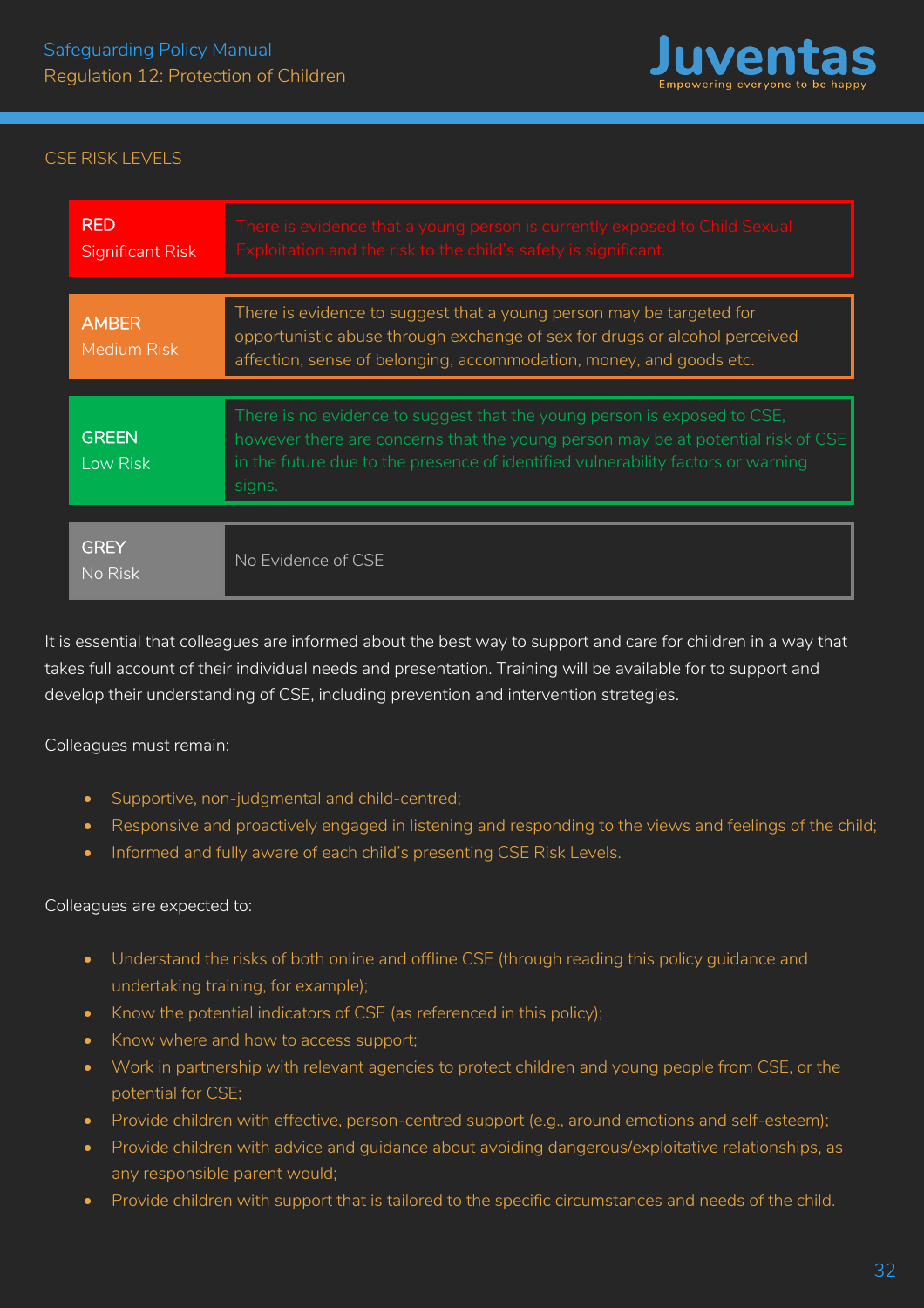

In addition to the training available through Juventas, colleagues are strongly advised to access online training, such as below:

# PACE: Keep Them Safe: an interactive CSE learning tool

Keep Them Safe is a free online learning tool from Pace and Virtual College. Although the course is aimed at parents, colleagues should find the e-learning training course a valuable source of information to:

- Find out more about child sexual exploitation;
- Learn the signs and indicators of when a child might be being exploited;
- Understand the impact child sexual exploitation can have on families;
- Know what to do if you suspect a child might be at risk of this abuse.

The above training can be found at: http://paceuk.info/training/keep-them-safe/

IMPORTANT - The above training is advised to support training opportunities already available to colleagues of which mandatory completion is required through induction and ongoing training.

#### CSE DISCLOSURES & MAKING REFERRALS

#### Colleagues must:

- Inform the registered manager/Designated Safeguarding Lead (DSL) if they become concerned about a child because they feel they are being subjected to CSE or at risk of CSE;
- Inform the registered manager/Designated Safeguarding Lead (DSL) if a child makes a disclosure/an allegation indicating that they are a victim of CSE or that they have been approached by someone (or a group of people) who intend to cause harm in a way that is consistent with CSE;
- Undertake training as necessary to be alerted to the signs and indicators associated with CSE;
- Be proactive, non-judgmental and consistently vigilant to the potential for CSE to impact upon the lives of children in our care.

If a child says something that which indicates that CSE has taken place:

- Listen and take seriously what the chid says and never express disbelief;
- Do not make any suggestions about what has taken place, or how it came about, or question the child except to clarify what they are saying;
- Allow the child time to express themselves', but do not press for detail beyond what is minimally necessary to be clear that some form of abuse has taken place;
- Do not ask a child to repeat what has been said to anyone else before referring to MASH/EDT;
- Be calm and reassuring and do not make assumptions; (Continued Over)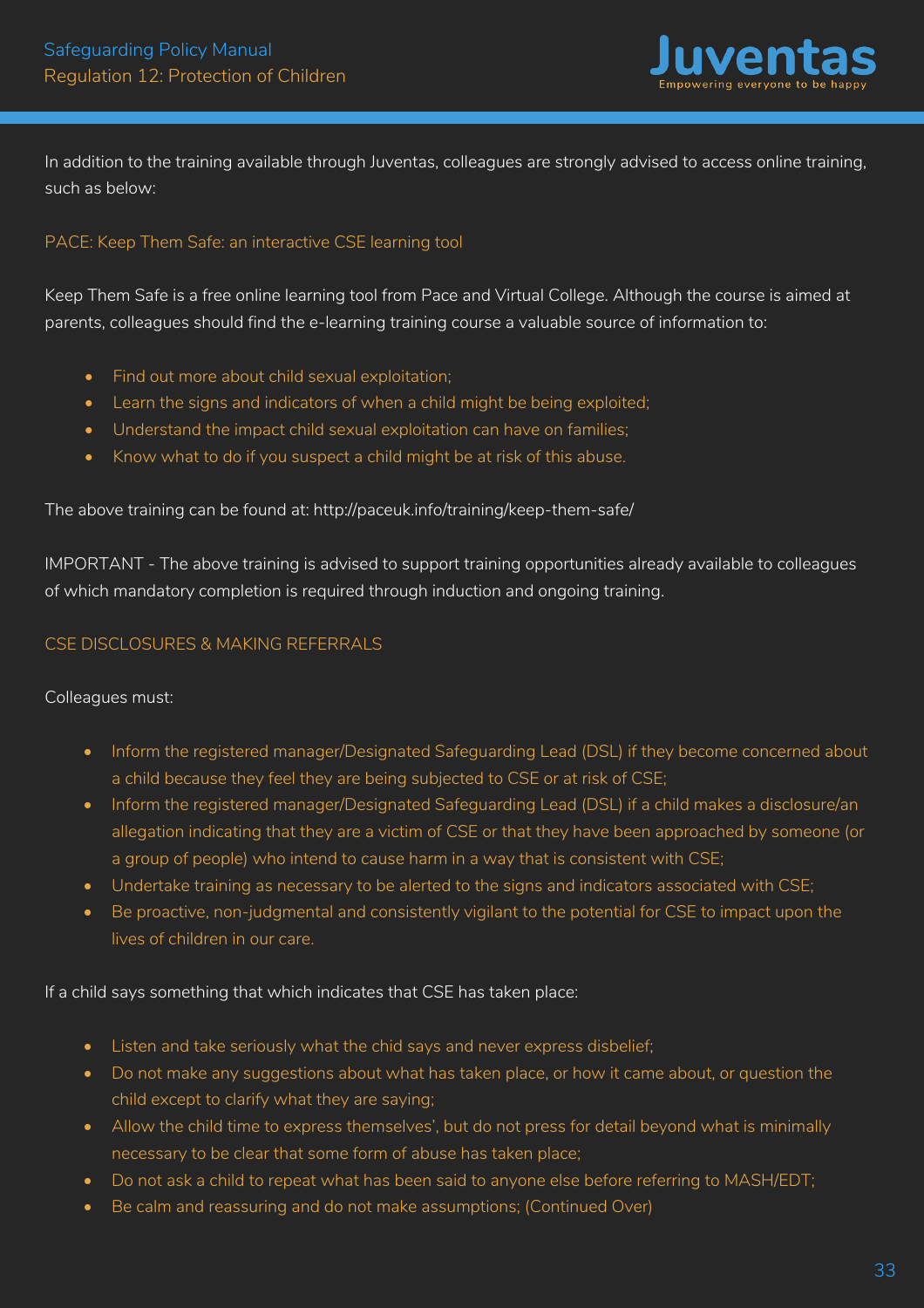

- <span id="page-34-0"></span>• Avoid making judgements about what is being said and reassure the child that they are not responsible for what may have happened;
- Do not promise to keep information secret. Make it clear that you will have to refer the matter on and to whom;
- Tell the child that there are people who can help;
- Do not contact parents/cares directly if the disclosure is made about a family member, take advice from the child's social worker;
- Write down what has been said, using the child's exact words (using a DRS) and what you said in response. Be factual, sign and date the report.

Any professional who is concerned that a child may be at risk of, or is suffering, CSE is able to make a referral to the Multi-Agency Safeguarding Hub (MASH). We expect that colleagues will inform the DSL, who will be able to lead the process and ensure that appropriate action is taken.

If the child is thought to be the potential victim of criminal behaviour, the Police must be informed without delay.

# SECTION FIFTEEN: Clothing & Appearance

A person's dress and appearance are matters of personal choice and self-expression. However, in a professional domain, adults should dress in ways that are appropriate to their role and this may need to be different to how they dress when not at work.

# PROCEDURES

Colleagues are not required to wear a uniform. However, the following conditions are extremely important.

Colleagues must wear clothes that are/do:

- Appropriate to their role;
- Not likely to be viewed as offensive, revealing or sexually provocative;
- Not distract, cause embarrassment or give rise to misunderstanding;
- Absent of any political or otherwise contentious slogans; and
- Not considered to be discriminatory and is culturally sensitive.

As a rule, colleagues should not wear clothes that allow people to see "up, down or through" what they are wearing.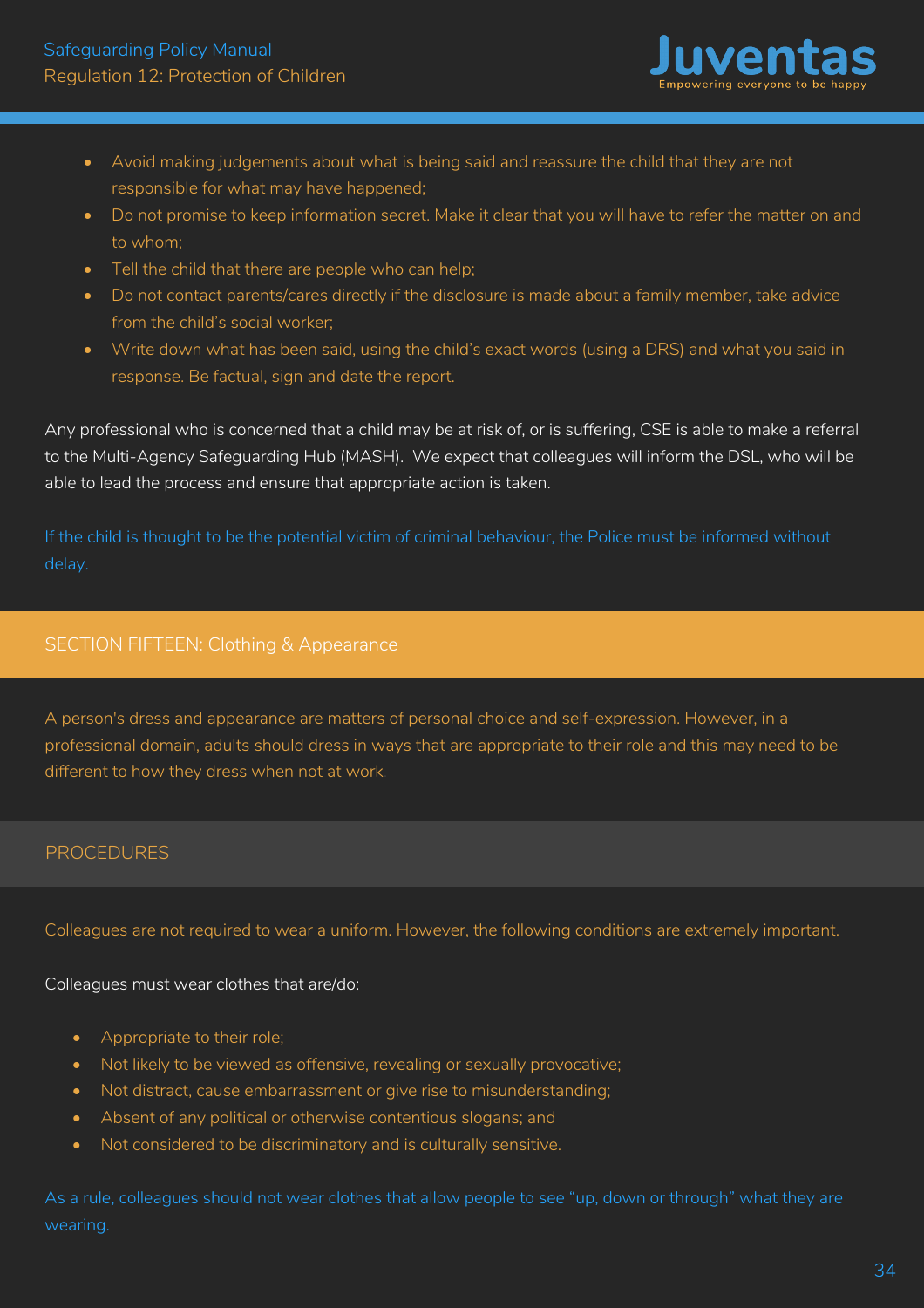

# <span id="page-35-0"></span>SECTION SIXTEEN: Confidentiality

Juventas Services Limited is a social care organisation. As a Data Controller, Juventas holds highly sensitive personal data about children, young people, and their families, as well as colleagues and contractors. This is essential to our business as a responsible provider of social care services, but moreover it is a critical part of keeping children safe from potential or actual harm.

Colleagues are expected to make responsible and informed decisions about when and with whom to share information. If there is ever any doubt, colleagues should seek advice from the DSL, who will liaise with the DPO as required.

Working Together to Safeguard Children is clear that:

- Effective sharing of information between practitioners and local agencies is essential for early identification of need, assessment and service provision. Not sharing important information can have the severest of consequences;
- Colleagues must be proactive in sharing information as soon as possible in responding to concerns about the safety and welfare of children;
- Information sharing is also essential for the identification of patterns of behaviour when a child has gone missing;
- The Data Protection Act 2018 and General Data Protection Regulations (GDPR) do not prevent the sharing of information for the purposes of keeping children safe. Fears about sharing information must not be allowed to stand in the way of the need to promote the welfare and protect the safety of children:
	- (i) Juventas have a Data Protection Policy in place that sets out clearly the processes and the principles for sharing information. This clarifies how and when information should be shared about children or young people with others involved in the child's life;
	- (ii) We are clear that colleagues must never assume that someone else has or will pass on critical information about keeping a child or young person safe. If they feel a child has suffered/could suffer harm, children's social care and/or the Police must be informed;
	- (iii) The registered manager must ensure that when a child or young person is placed from another local authority, all relevant information is shared towards keeping that child safe from harm;
	- (iv) It is emphasised that it is not necessary to seek consent to share information for the purposes of safeguarding and promoting the welfare of a child provided that there is a lawful basis to process any personal information required.

Please refer to Working Together to Safeguard Children (2018; 2020) (p.18-21)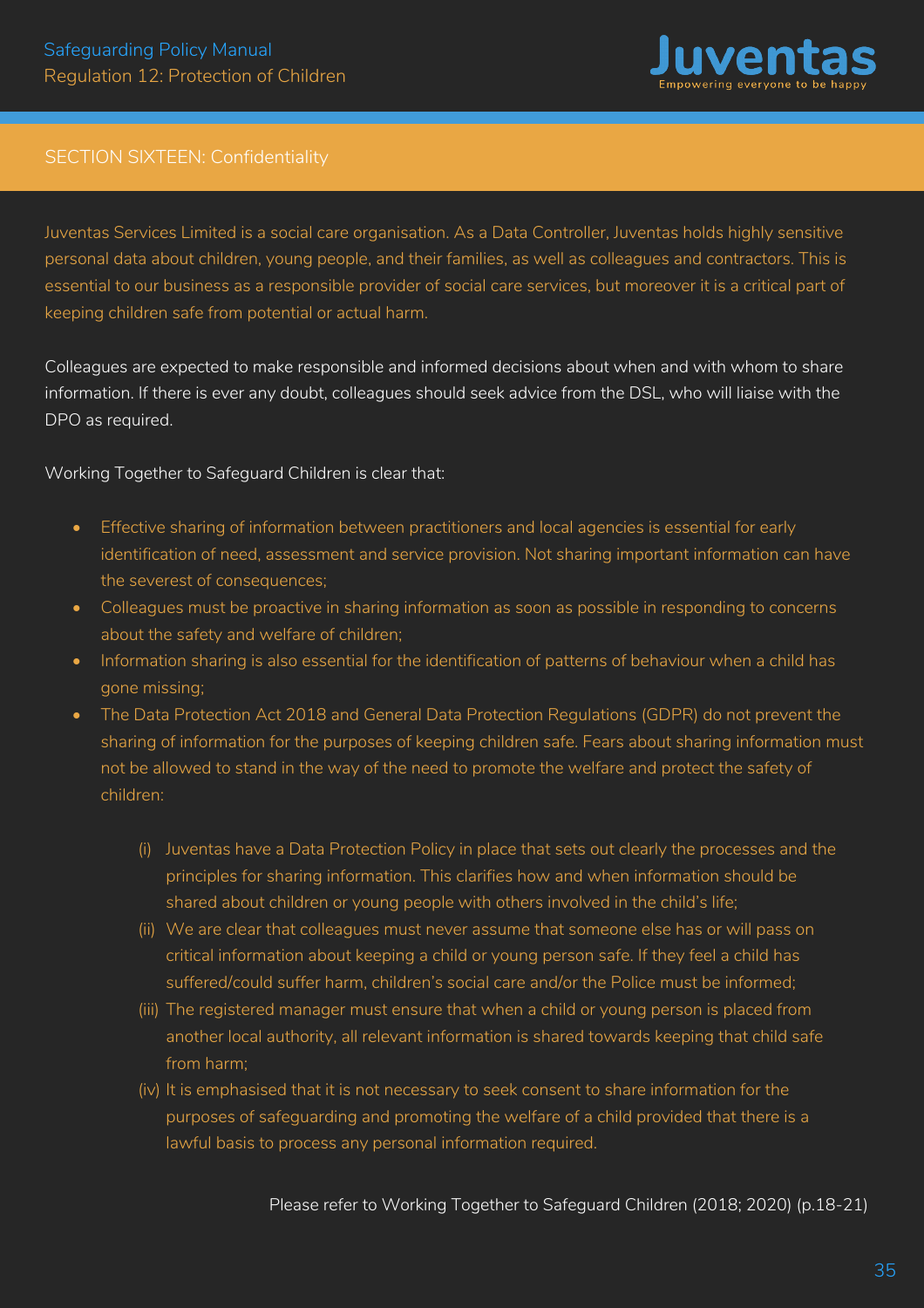

#### PROCEDURES

Colleagues will have access to confidential information about children to undertake their everyday responsibilities. Some of this information will be highly sensitive or private. They should never use or share confidential or personal information about a child accessing Juventas' care and/or support services, noting that the only exception is where there are concerns a child is at risk of harm.

Information must never be used to intimidate, humiliate, or embarrass a child. Confidential information about a child should never be used casually in conversation or shared with any person other than on a need-to-know basis. In circumstances where the child's identity does not need to be disclosed the information should be used anonymously.

#### Colleagues must:

- Be clear about when information can be shared and the circumstances it is appropriate to do so;
- Treat information they receive about children in a discreet and confidential manner;
- Seek advice from the DSL if they are in any doubt about sharing information they hold or has been requested of them.

Colleagues should refer to our Data Protection Policy for more information and guidance.

#### SECTION SEVENTEEN: Drugs & Substance Misuse

IMPORTANT: Please refer to the CCE section of this policy for guidance about drugs and the criminal exploitation of children. This section refers to children using drugs.

Many children who use drugs do not become drug abusers or drug addicts in adulthood. However, drug use in adolescence can put a child's mental, emotional, and physical health at risk of potential harm. In particular vulnerable children are at significant risk of on-going drug abuse and addiction problems that will impact upon their life chances.

Signs of drug misuse can be confused with other adolescent problems and challenges, particularly as children get older. Any concerns should be discussed with the child in a safe environment without confrontation or blame.

If a child is involved with drugs, colleagues must understand that the behaviour is unacceptable, not the child.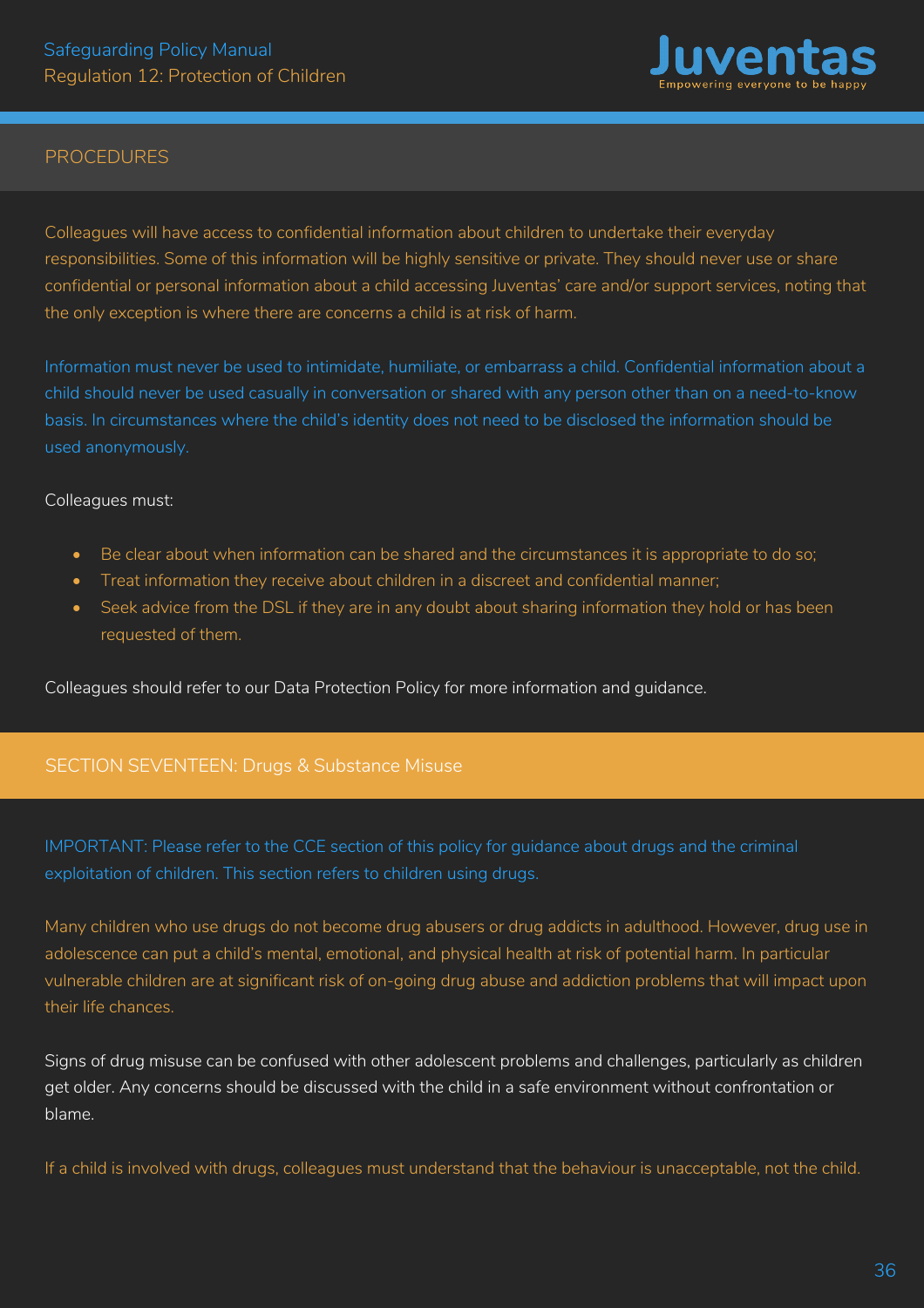

### THE DEFINITION OF A DRUG

'A drug is any substance which affects the way in which the body functions physically, emotionally or mentally and includes tobacco, Alcohol, solvents, over the counter and prescribed medicines, as well as illegal substances.'

• Drug Use:

Drug-taking by a child that does not cause any perceived immediate harm – even though it may indicate risk or the potential for harm; escalating to

• Drug (Substance) Misuse:

Drug use that harms health and social functioning – either dependant use (physical or psychological) or use as part of a wider spectrum of problematic or harmful behaviour (Definitions used by Standing Conference on Drug Abuse (SCODA) in "Drug related early intervention developing services for young people and families' 1987)

It is essential to remember that safeguarding the welfare of the child remains paramount

#### DRUGS & THE LAW

Misuse of Drugs Act 1971 divides drugs into three classes solely for the purposes of sentencing. They are classified according to their toxic effect, extent of use and danger to society:

• CLASS A

Drugs include heroin (diamorphine), cocaine (including crack), methadone, ecstasy (MDMA), LSD, and "magic mushrooms"

• CLASS B

Drugs include amphetamines, barbiturates, codeine, cannabis, cathinones (including mephedrone) and synthetic cannabinoids

• CLASS C

Drugs include benzodiazepines (tranquilisers), GHB/GBL, ketamine, anabolic steroids and benzylpiperazines (BZP).

# PROCEDURES

Colleagues are expected to actively discourage children from misusing drugs (i.e., Illicit substances). They should ensure that children are provided with genuine care, guidance, and support, as well as advice on matters concerning drug and substance misuse that is appropriate to their age, needs and understanding.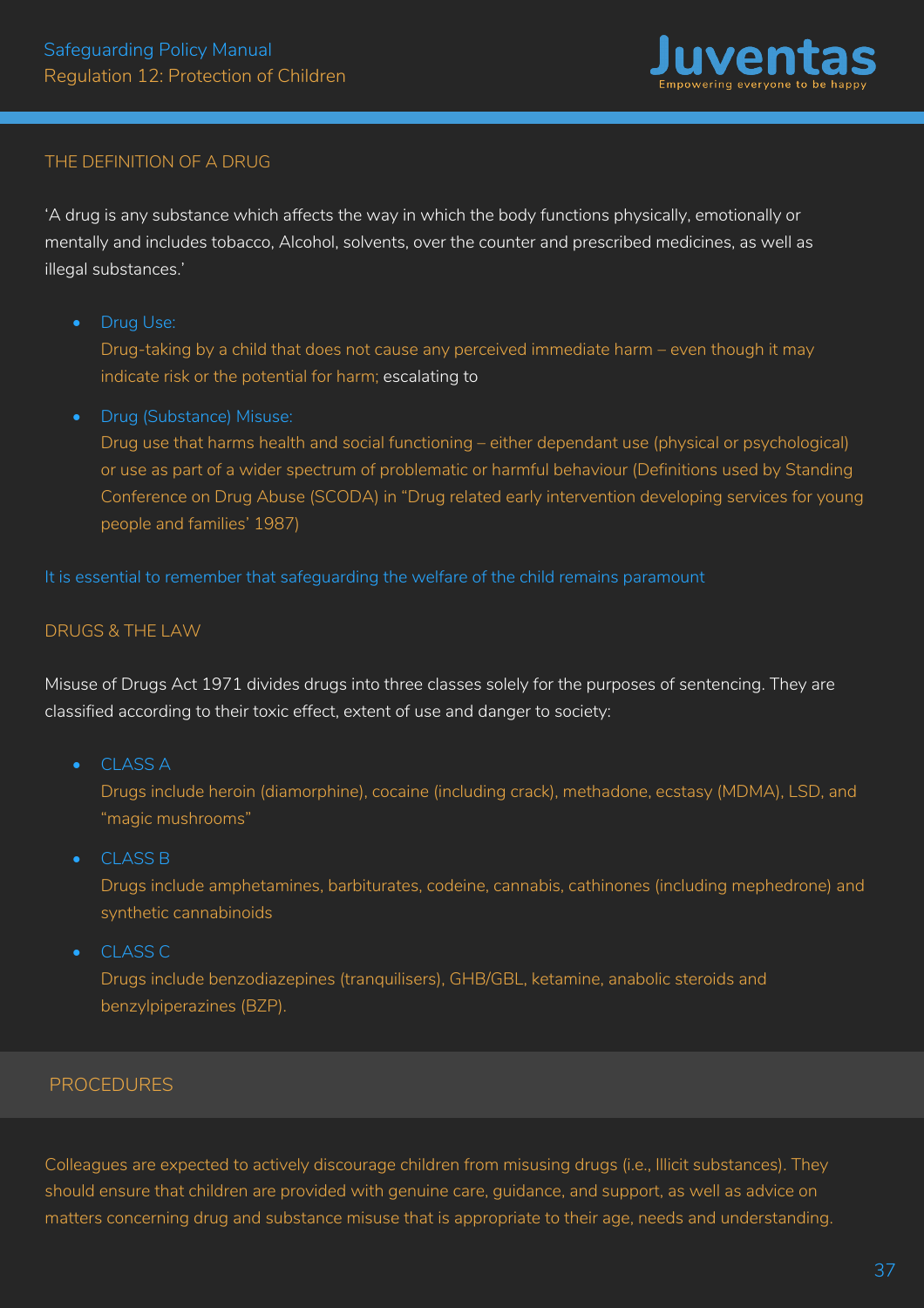

Responsibilities of Colleagues:

- Risks associated with drug misuse that are specific to individual children must be documented within their safety planning. (N.B. All colleagues must be familiar with each child's safety planning);
- Attend and take part in relevant training and team meetings;
- Be familiar with our Countering Substance Misuse Policy;
- Significant events regarding drug use or suspicions/allegations of drug use must be recorded.

Completed reports must be second read by a senior professional before they are sent to social workers or personal advisors.

#### AWARENESS & SUPPORT

Colleagues should use opportunities to talk informally to children about the dangers of drugs misuse. This will promote awareness and helps to arm children with the skills needed to cope with any pressures they may experience.

It is important that colleagues adopt a non-judgemental approach to promote open communication with children.

#### Children should be provided with:

• Knowledge

Health, social and legal issues must be considered, especially the understanding of risks, effects and consequences of drug use enabling informed decision making by the child.

• Skill Development

These skills include accessing information, assertiveness, communication, decision-making, negotiating, problem solving and peer pressure.

• Support

As defined by the conditions of the child's care plans and through effective partnership working with other agencies.

All children must be encouraged to develop or maintain a healthy lifestyle from an early age. Colleagues are expected to work closely with the Police and other agencies, such as substance misuse services and specialist Health practitioners as appropriate to meeting the identified needs of individual children.

#### DRUG INCIDENT MANAGEMENT (AGGRAVATING CIRCUMSTANCES)

If a child is found in possession of a substance (as defined by The Misuse of Drugs Act 1971) and there are aggravating circumstances, colleagues must contact the police (Dialing 999 if it is an emergency).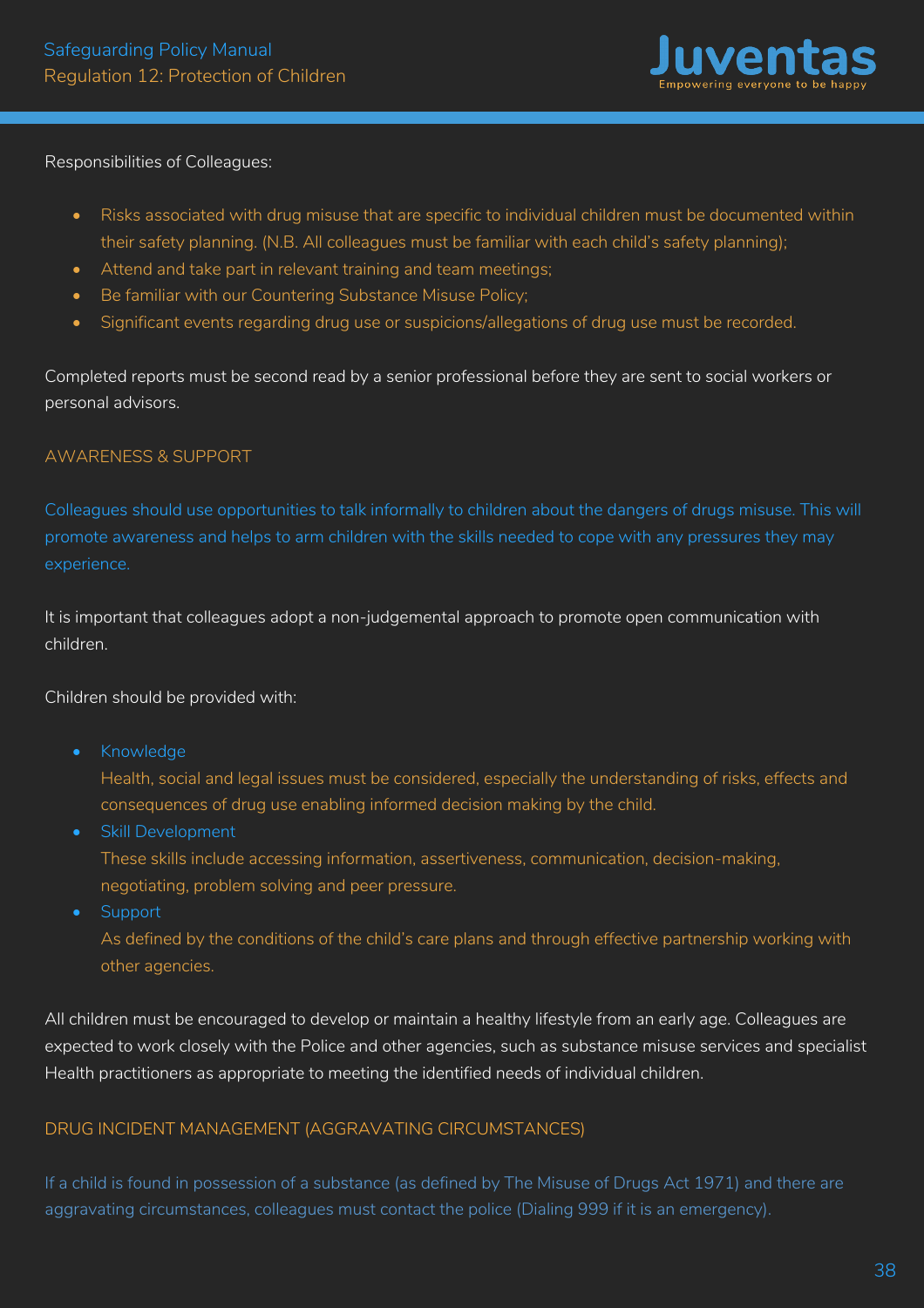

Aggravating circumstances are defined by the Police as:

- Denial of the offence;
- Concealing a large quantity of drugs upon their person;
- Being involved in a drug incident within the home;
- The amount is larger than for personal use (Training will be given in this area);
- Suspicion of supplying drugs;
- Possession of a drug with intent to supply another.

The most appropriate colleague on duty should ask the child the questions below:

- What the substance is? (Identify)
- Who is it for? (Possession or supply)
- Have they got any more?

Please note that it is Juventas policy to avoid the unnecessary criminalisation of children.

The response to drug related incidents should be consistent with any action taken by an informed and responsible parent. This must be balanced with the impact upon other children living in the home, specifically in terms of their welfare and best interests.

#### DRUG INCIDENT MANAGEMENT (NO AGGRAVATING CIRCUMSTANCES)

If colleagues suspect a child is using or concealing drugs, the following conditions must be applied:

- Ensure the child's room is searched by at least two colleagues. Please note: You must not search a child's room alone. This is because, amongst other reasons, it places the you at risk of allegations.
- All room searches must be recorded in the Room Search Register and signed-off by both colleagues and the child to confirm accuracy;
- All matters arising must be accurately recorded. You should confirm whether or not drugs were located and the reason that a drug related concern was suspected. If a drug is found, a description of substance should be included, as well as who found it and any related circumstances;
- Colleagues must not handle drugs or substances suspected to be drugs. You must use gloves and avoid contamination with the skin;
- Any drugs or suspicious substances found must be placed in an envelope or bag and sealed. The envelope or bag should have brief description of substance, it should be signed over the seal with date and time. This should be witnessed and signed by another colleague where possible. The envelope or bag should be stored in the safe. You must wait for further instruction from the registered manager, who will liaise with the Police and follow their advice;
- You must record matters arising from the search in the Room Search Register. A copy of the entry should be made and transferred to the child's case file; (Continued Over)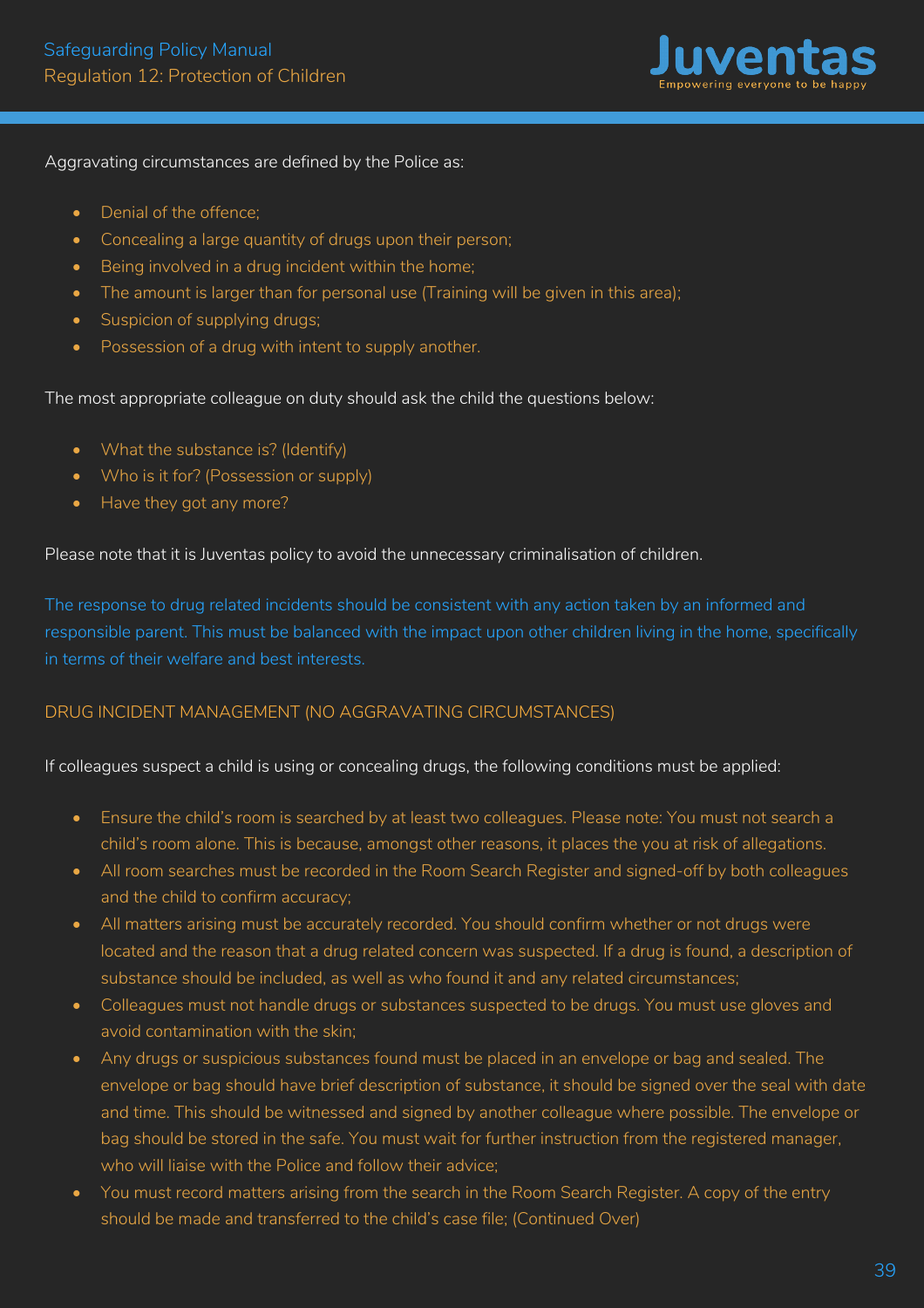

- The social worker should be notified, and safety planning reviewed;
- The child should be encouraged to seek help from agencies that provide support to people who misuse substances, such as Addaction for example, and relevant local authority teams.

#### DRUG INCIDENT MANAGEMENT (HEALTH CONCERNS)

#### Emergency Procedure for an Unconscious Child

- If a child is unconscious, they should be put into the recovery position and an ambulance called immediately. (N.B. Colleagues should be trained in First Aid);
- If the incident happens during the evening/at night, the manager on-call must be notified;
- A colleague should remain with the unconscious child until the ambulance arrives;
- If another colleague is available, they should collect any evidence of substance. If the child is taken to hospital, part of the suspected drug should be given to paramedics as this could help medical professionals to establish the correct treatment;
- Contact parents if appropriate;
- Domestic cleaning gloves must be worn if removing discarded needles and syringes. The Police will advise on disposal. Gloves must be disposed of after use.

#### EMERGENCY PROCEDURE FOR A CONSCIOUS CHILD:

- Keep the child calm. Do not chase or excite, as this could be dangerous;
- Summon an ambulance if health is thought to be at risk. If unsure contact NHS Direct (Dialing 111);
- If unable to calm the situation, summon the Police;
- If the incident happens during the evening or at night, a manager on call must be notified;
- Contact parents, if appropriate (N.B. Check care planning if unsure);
- Domestic cleaning gloves must be worn if removing discarded needles and syringes. The Police will advise on disposal. Gloves must be disposed of after use.

### DRUG INCIDENT MANAGEMENT (SEARCHING CHILDREN & PROPERTY)

Children have the right to privacy for themselves and their property. However, if colleagues believe that dangerous or illegal substances are being stored in a child's room then the room must be searched.

For all room searches, the child and two colleagues must be present. Room searches must be recorded in the Room Search Register and signed-off by both colleagues and the child to confirm accuracy.

#### During the Search:

- All matters arising must be accurately recorded;
- If a child is suspected of carrying drugs, colleagues can request that they turn their pockets out. Again, two colleagues must be present. Clothing must not be removed, and colleagues must not attempt to restrain or restrict the freedom of the child; (Continued Over)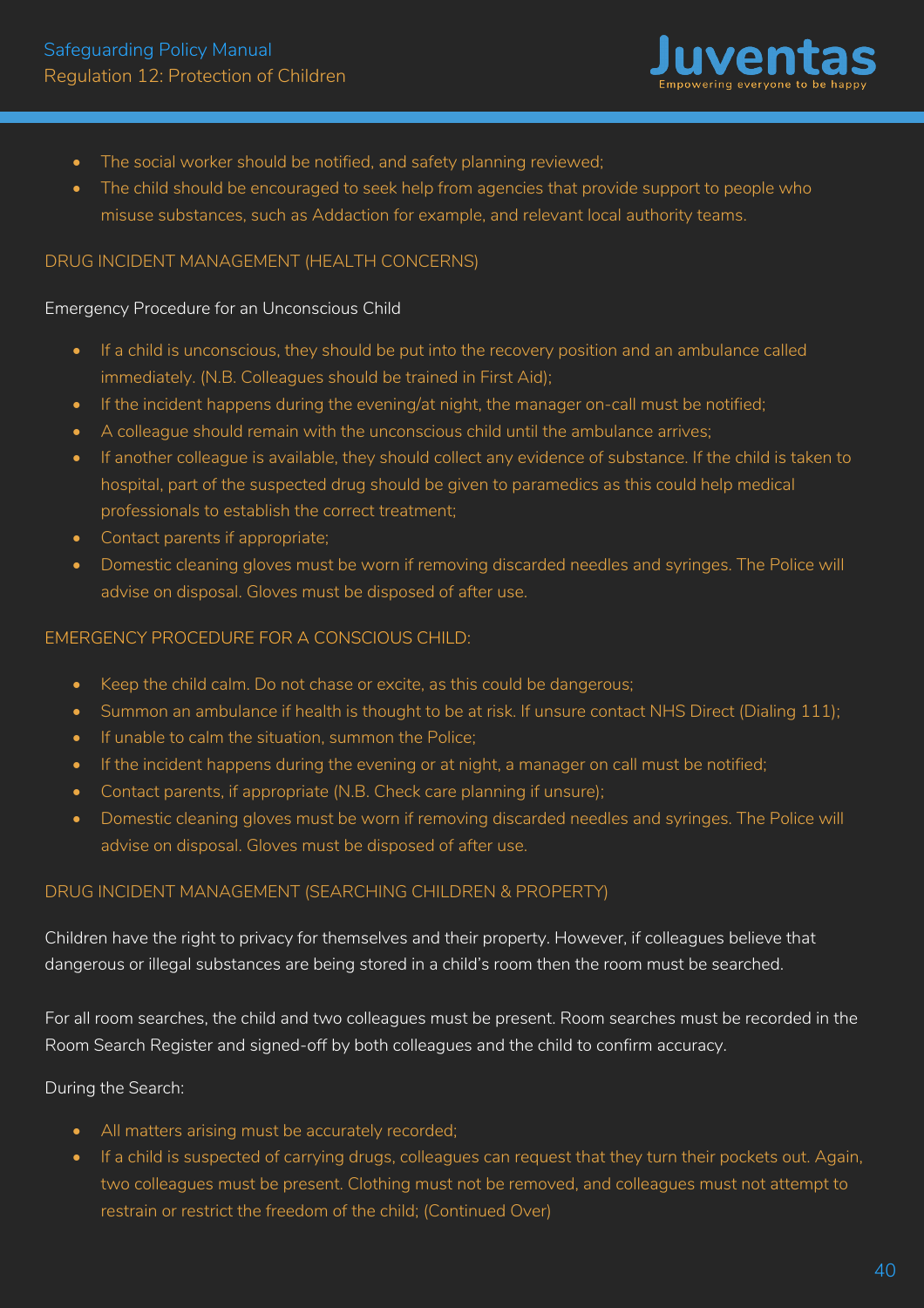

- If the child refuses to allow the search, colleagues must inform the Police (having alerted the child to the fact that they will have no alternative but to inform the Police);
- If a child is carrying out illegal activities within the home (i.e., taking drugs, supplying drugs to others), he/she must be asked to stop, and the Police advised (along with the social worker and responsible parent as appropriate);
- If s/he refuses to hand the substance over, then colleagues should call the Police and notify management on call. The child should be warned that the Police will be called if they do not hand over the substance(s);
- Any substances removed must be stored and dealt with as described above.

# DRUG INCIDENT MANAGEMENT (RECORDING)

All matters arising must be recorded, dated, and signed. Records should be objective and factually based, avoiding judgement and supposition without rational foundation.

Recording should provide a summative account of matters arising, with all relevant details. Colleagues must clearly identify all actions arising, and these must be shared with colleagues. All records relating to the incident should be retained in the child's case files and shared with the child's social worker.

# SECTION EIGHTEEN: First Aid & Medication

Comprehensive guidance and mandatory procedures for First Aid and Medication are clarified within our First Aid Policy & Medication Policy.

Colleagues must pay particular attention to the need to administer medication in strict accordance with the conditions of our policy.

#### FIRST AID

First aid, in common with many other areas of health and safety, is managed on a risk assessment basis. First aid covers the initial and immediate response to an injury, which may involve nothing more than the application of a plaster through to trying to stabilise a casualty while waiting for the emergency services to arrive.

The following definitions apply to every Juventas Children's Home:

#### First Aider:

A first aider is someone who has undergone a training course in administering first aid at work and holds a current first aid at work certificate.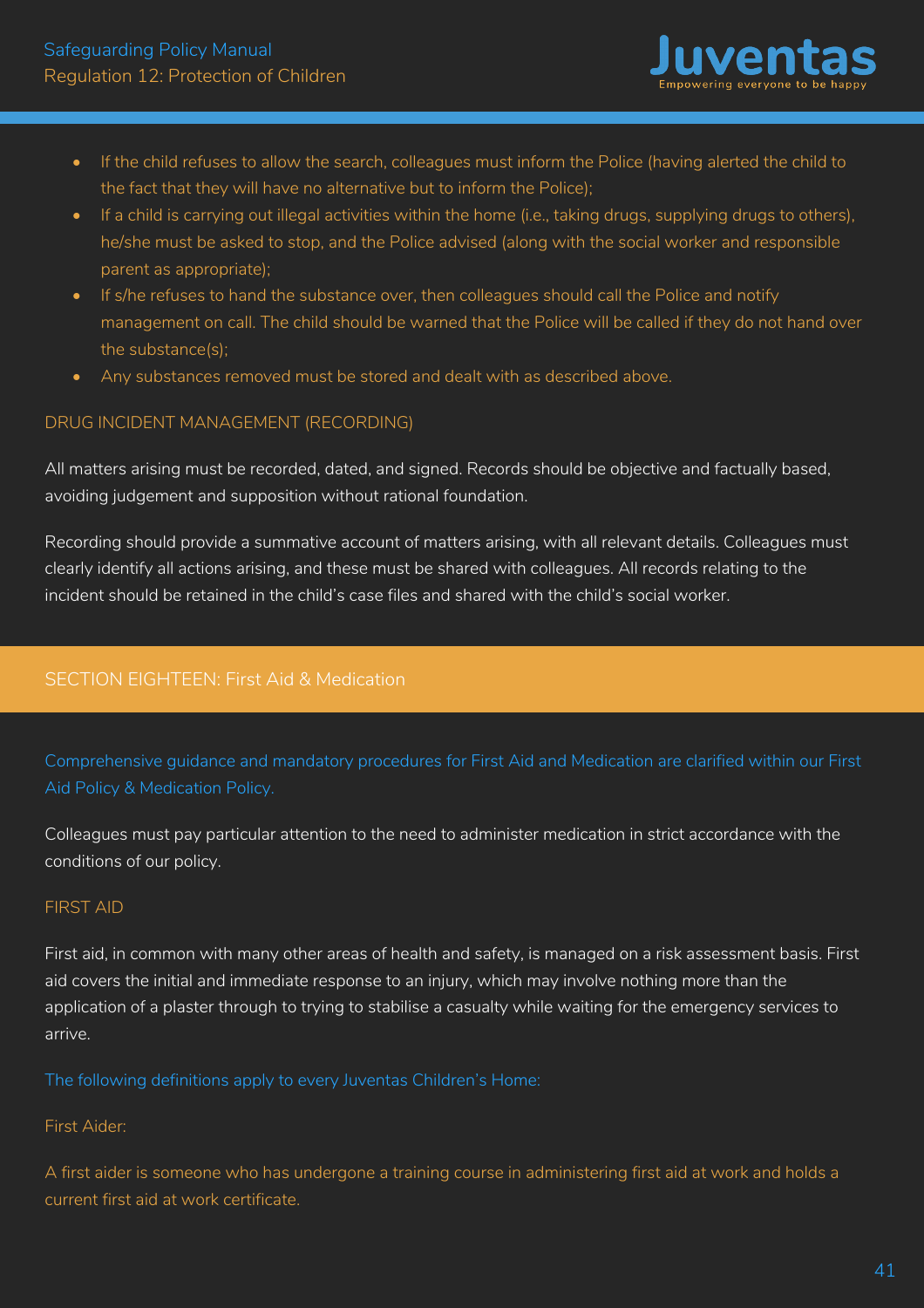

All colleagues will be trained in first aid at work. This ensures reasonable steps to ensure that there is at least one person on duty with a suitable first aid qualification.

#### Appointed Person:

An appointed person is someone nominated by the company who will take charge in an emergency. They will also maintain the first aid supplies at the accommodation, with the full co-operation of colleagues.

The appointed person will be the most senior colleague working at the home, at any given time.

### MEDICATION

Colleagues should be clear from the onset that care must be taken to ensure prescribed medicines are only administered to the individual for whom they are prescribed. Medicines must be administered in line with a medically approved protocol.

Records must be administered in line with a medically approved protocol. Records must be kept of the administration of all medication, which includes occasions when prescribed medication is refused.

Regulation 23 of The Children's Homes (England) Regulations 2015 requires the registered manager to ensure that suitable arrangements to manage, administer and dispose of any medication are fully maintained.

Children who wish to keep and take their own medication should be supported to do so safely. A Medication Risk Assessment must be completed and signed-off before children are permitted to keep and take their own medication.

Colleagues must be mindful that children holding their own prescribed medication must only use it for themselves in accordance with the prescription. Additionally, any medication stored by children must be held within a lockable cabinet within their rooms.

#### Treatment and care should be personalised, based on the individual's needs and preferences.

Children are all individuals and as such this policy must be applied in keeping with the individual child's beliefs, wishes, experience and ability, whilst consistently ensuring that decisions made must be in the child's best interests.

Colleagues should be aware of the individual's cultural background and other factors that impact on their lives and incorporate this into a person-centred approach to care.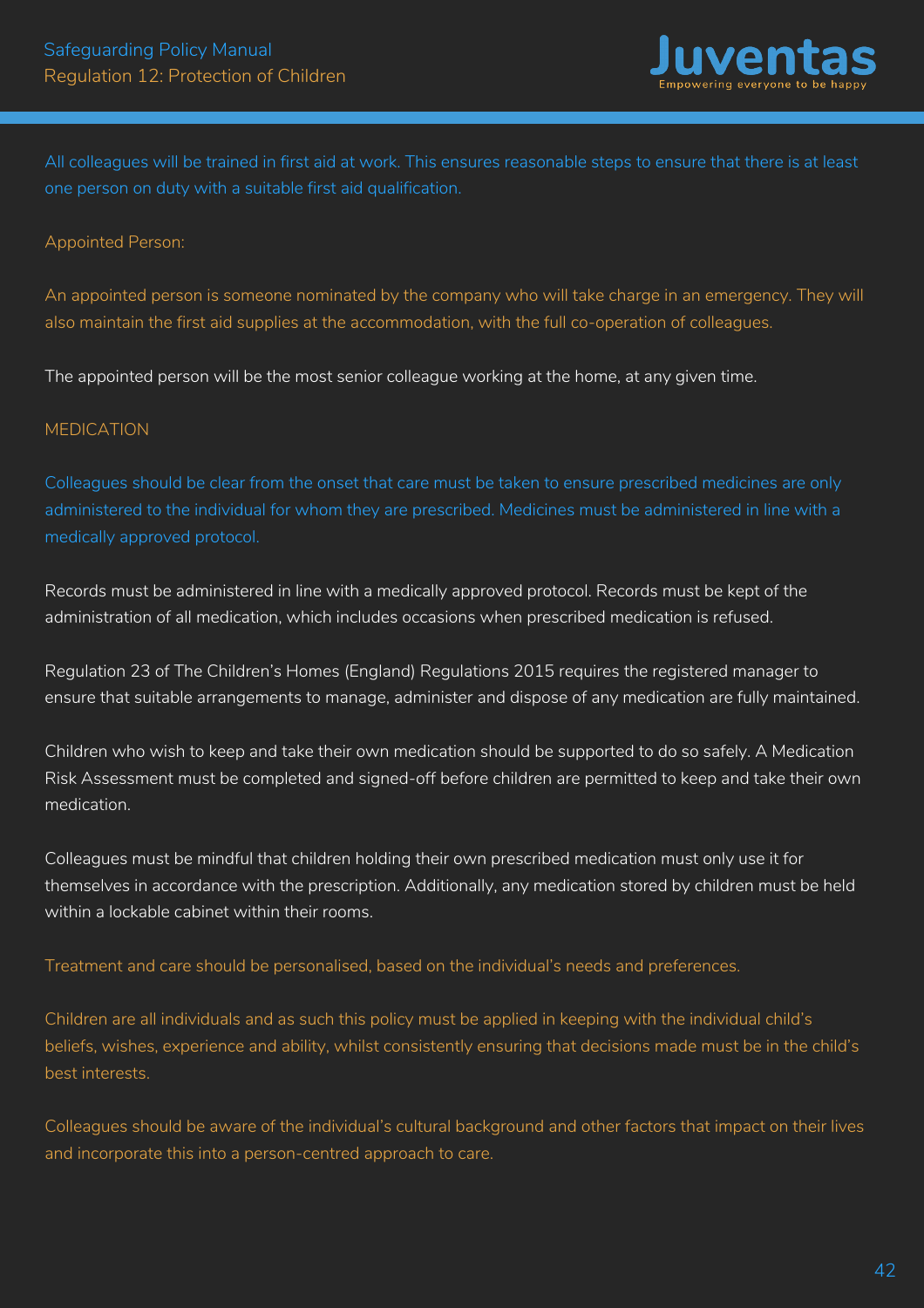

### PROCEDURES

The manager will be the first aid co-ordinator, unless delegated to a suitably knowledgeable is responsible for:

- Ensuring that colleagues know how:
	- a) To obtain first aid assistance for children, other colleagues and visitors;
	- b) To call a first aider; and
	- c) To locate the first aid cabinet.
- Knowing where any specific hazards are identified, and that colleagues are made aware of procedures and equipment for dealing with them.
- Ensuring that there are arrangements in place for identifying colleagues requiring training, in liaison with Juventas management;
- Ensuring that first aid notices are displayed appropriately;
- Ensuring that first aid equipment and the replenishment of first aid supplies is maintained in a regular and timely way.

All colleagues will receive Emergency First Aid at Work Training (EFAW). New colleagues will be trained as soon as practicable. However, colleagues will not be permitted to administer first aid until the training has been successfully completed.

The manager should take care to ensure that a suitably trained first aider is on rota to be working at the home, at all times (when the children are at home or due to arrive home).

#### MEDICATION

Colleagues are expected to ensure:

- All medication in the home is stored in a secure place to prevent children from having access to it if relevant plans require such measures;
- All prescribed medication must never be administered to anyone other than the named recipient (e.g., the person for whom the medication is prescribed);
- A written record is kept of the administration of any medicine to any child who requires adult supervision;
- Disposal of any medication safely according to advice from the GP and/or Pharmacy;
- They never take any medication prescribed and/or bought for any child in the home;
- The location of the keys to the medical cabinet are verified at every handover;
- The medical cabinet is never left open when not being used; (Continued Over)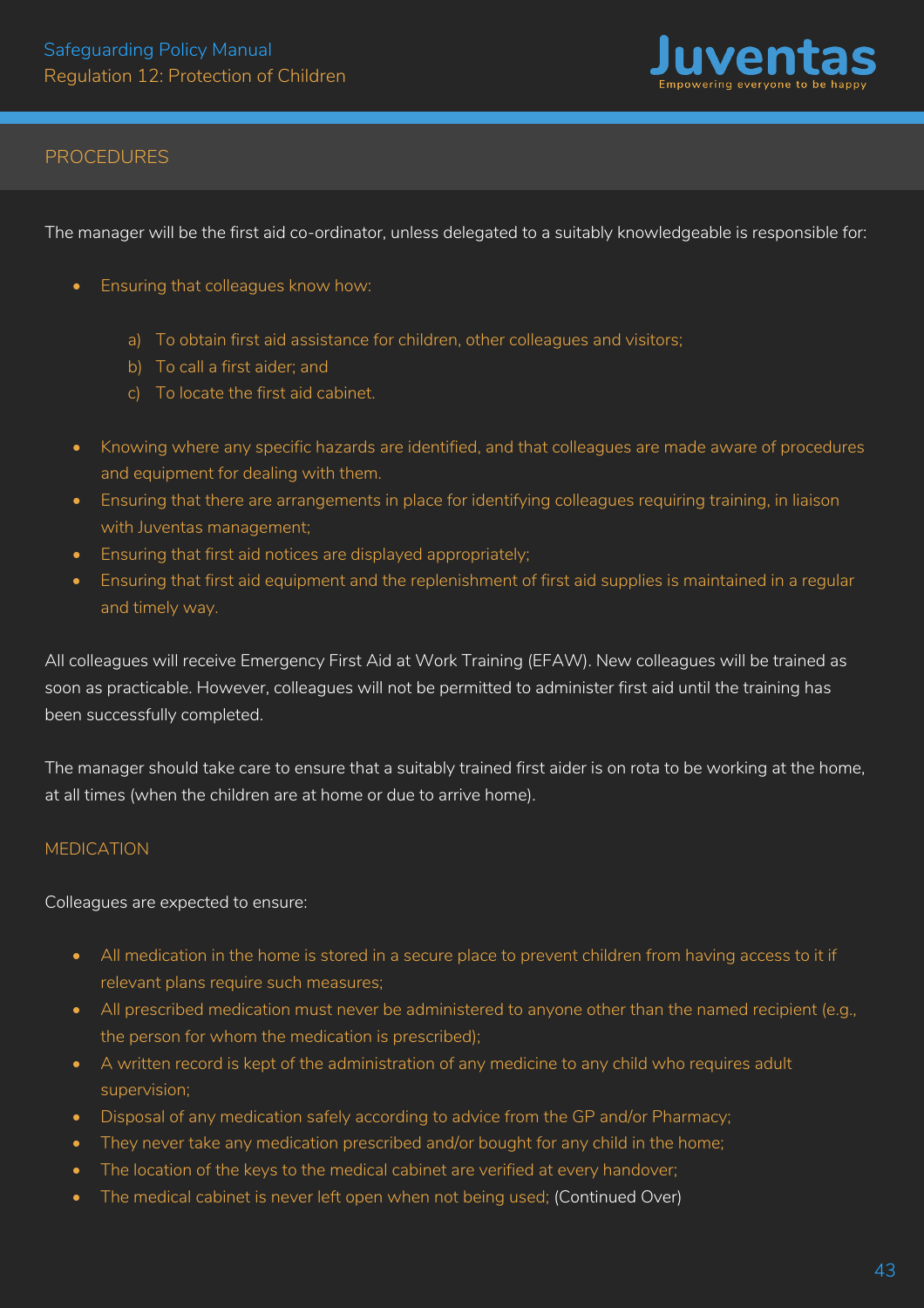

- The key to the medical cabinet must not be left in the medical cabinet;
- Only one child should be given medication at any one time. This to prevent any distractions during the administration of medication and or unauthorised access to medication and medical cabinet;
- There must be no out-of-date medication in the medication cabinet:
- Medications must not be used on a communal basis;
- Where appropriate (i.e., age and stage) and as consistent with any relevant plans, children should be encouraged and supported to self-administer their medication. Juventas have in place a Self-Medication Risk Assessment to aide decision making, but any final decision must be made by the child's responsible parent under the conditions of her/his legal status.

Children given responsibility for managing their own medicines or treatments must have agreement to do so via the placing authority and this must be documented in their relevant plans. Such decisions will be based upon factors of:

- Maturity:
- Mental capacity;
- Understanding (Does the child understand any dangers associated with the medication?);
- Responsibility (Has the child demonstrated sufficient responsibility?);
- Risk of potential abuse of medication;
- Age and stage (In terms of development).

All medicines must be marked clearly with the child's name and dosage and stored in a locked cupboard or specifically designated refrigerator.

### SECTION NINTEEN: Guests (Visitors & Overnight Stays)

Whilst Juventas acknowledges that it is essential for children to have meaningful contact with their relatives and friends, we have an overarching responsibility to ensure that everybody remains safe.

This means that any concerns around risk must be comprehensively addressed before arrangements are confirmed.

Most children will from time-to-time want to receive guests. As they grow older, it is likely that they will exercise their friendship needs with an increasing sense of autonomy and independence. We know it is important that they maintain positive relationships with those who are significant to them, which includes friendships. However, we understand that not everyone known to children or seeking to befriend a child will have a positive impact upon them or those around them.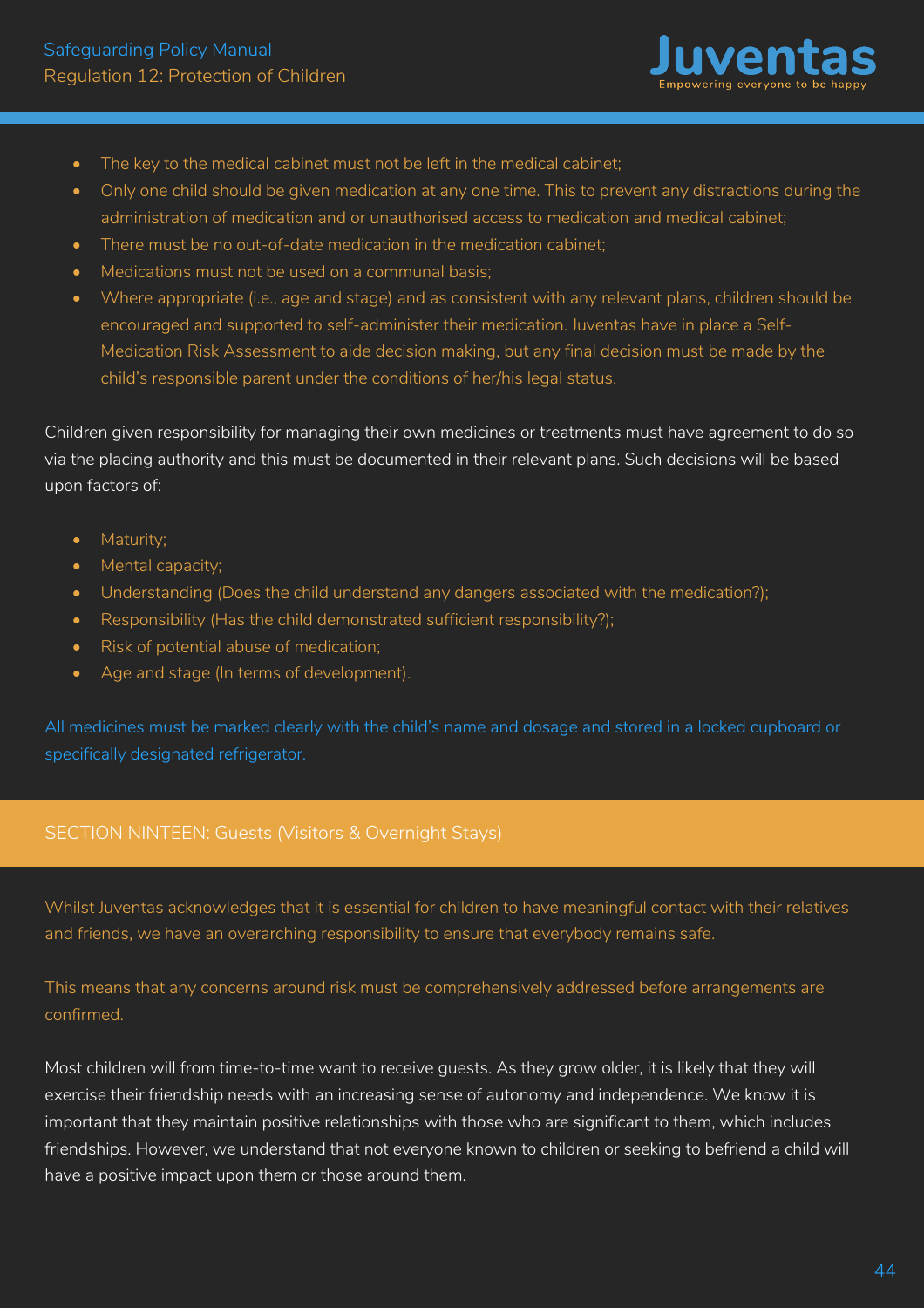

#### PROCEDURES

Colleagues must exercise reasonable judgement regarding the appropriateness of any potential guest. Reasonable measures must be adopted to promote the welfare of all children in the home, as well as the colleagues who care for them. The conditions applied to guests are detailed in the "House Rules" and must be explained during the admission process. The House rules are agreed collectively, but certain "nonnegotiables" will remain in place as would be expected in any family home with responsible boundaries of conduct and interaction.

Colleagues must be particularly aware of significantly older young people and adults seeking to befriend children. For example, a girl of 13 years engaged in a "friendship" with a teenager of 19 years should alert colleagues to a significant area of concern, such as CSE for example. Therefore, colleagues should recognise the potential for:

- A power imbalance that could lead to harm;
- Grooming for abusive and criminally exploitative purposes (including county lines and CSE);
- Relationship abuse and VAWG; and
- Sexual and emotional abuse.

If in any doubt, colleagues must raise concerns with the registered manager (DSL). Colleagues must also be fully aware of the indicators linked to the above safeguarding issues (as referenced in this policy and related safeguarding policies), and therefore able to make safe and informed decisions.

Known risks to children must be identified within safety planning. The importance of colleagues reading and understanding the conditions each child's safety plan cannot be over-stated. Therefore, the registered manager must seek to ensure that all colleagues remain up to date with all safety planning.

In all circumstances colleagues must liaise with the child's social worker and any other adults with parental responsibility if there are concerns about the suitability of a friendship, with concerns escalated to the registered manager if it is considered that there is a potential for harm.

# SECTION TWENTY: Hate Crime

Hate Crime can be defined as any crime that is motivated by hostility on the grounds of race, religion, sexual orientation, disability, or transgender identity.

There are three categories of Hate Crime in legislation:

- 1) Incitement to hatred offences on the grounds of race, religion or sexual orientation;
- 2) Specific racially and religiously motivated criminal offences (such as common assault); and
- 3) Provisions for enhanced sentencing where a crime is motivated by race, religion, sexual orientation, disability, or transgender identity.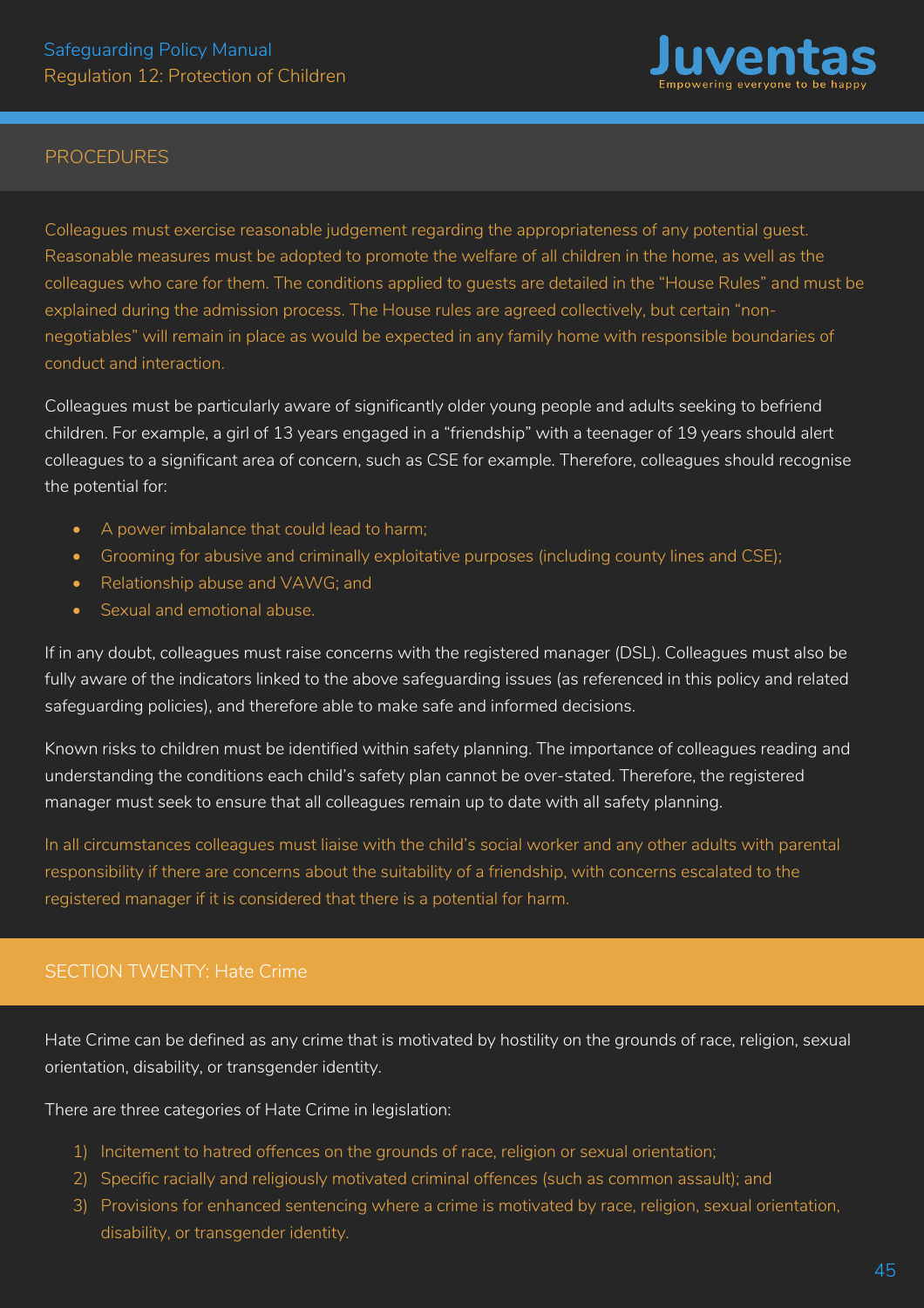

#### To be clear, the CPS states:

When someone is hostile to another person because of their disability, nationality, race, religion, sexual orientation or tramnsgender identity and they show their hositility through itiminadation, harassment, damaging property and/or violence it is hate crime.

#### PROCEDURES

All colleagues must take concerns or incidents relating to Hate Crime extremely seriously.

#### Colleagues are expected to:

- Prevent hate crime by challenging the beliefs and attitudes that can lead to hate crime;
- Provide appropriate, person-centred support to children who have been victims of Hate Crime, as defined by the child's care planning and any further incidents or concerns;
- Raise any concerns with the DSL who will give due consideration to making a referral to MASH.

#### Colleagues must:

- Ensure that information relating to Hate Crime, as applicable to individual children is recorded in safety planning. This must be reviewed with the child every month for accuracy and relevance;
- Record all allegations, disclosures and concerns relating to hate crime and escalate to the DSL, as well as other relevant professionals and agencies. The DSL will co-ordinate a suitable response and any related action(s).

Serious allegations regarding Hate Crime should be referred to the Police.

Juventas is a non-partisan organisation. We will not tolerate any form of prejudice or abuse linked to hate crime.

# SECTION TWENTY-ONE: Honour-Based Abuse (HBA)

'Honour-Based' Violence (HBA) encompasses incidents or crimes which have been committed to protect or defend the honour of the family and/or the community. These include:

- Female Genital Mutilation (FGM);
- Forced marriage; and
- Practices such as breast ironing.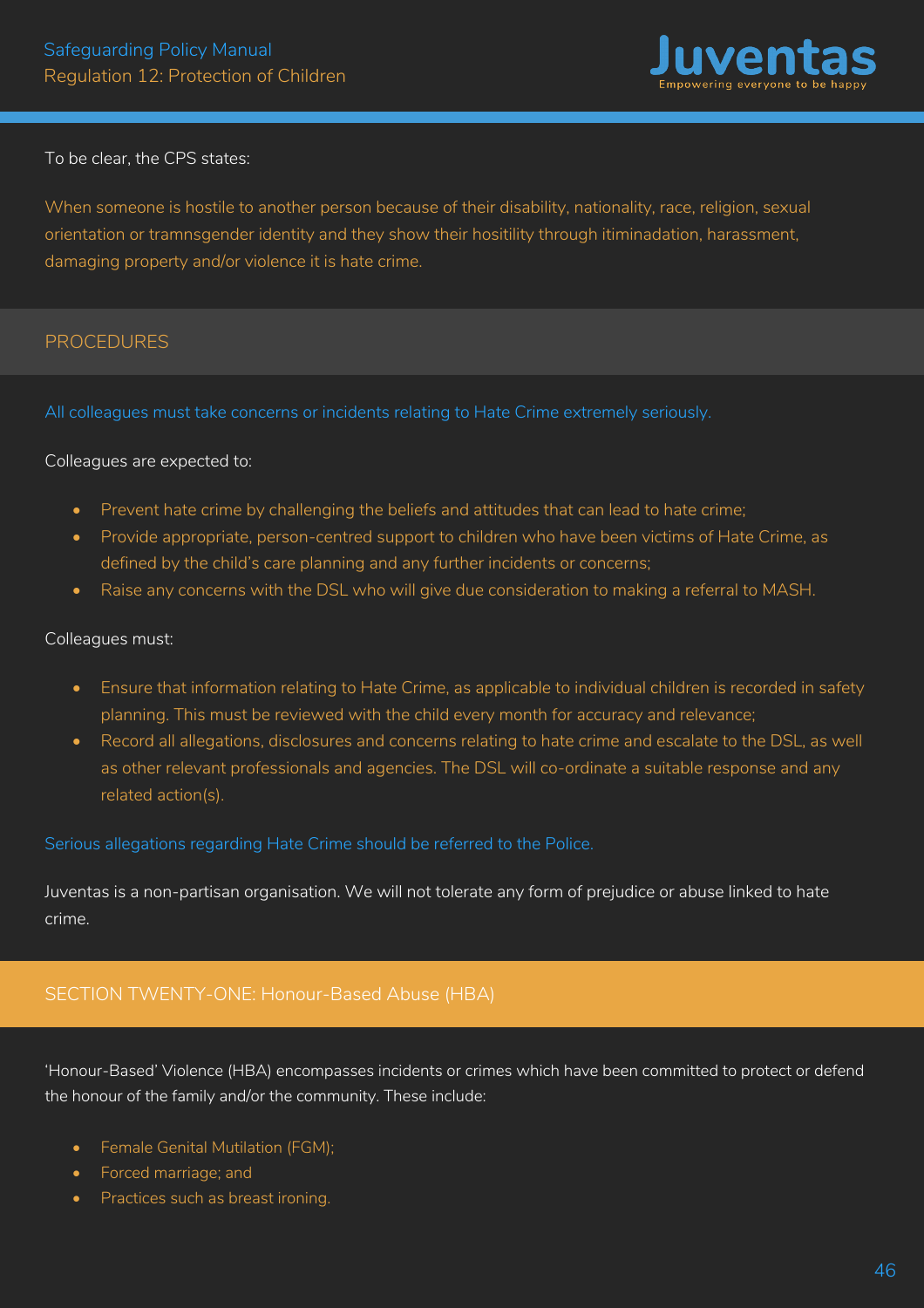

Abuse committed in the context of preserving "honour" often involves a wider network of family or community pressure and can include multiple perpetrators. It is important to be aware of this dynamic and additional risk factors when deciding what form of safeguarding action to take. All forms of HBA are abuse (regardless of the motivation) and should be handled and escalated as abuse. DfE guidance states that 'Professionals in all agencies, and individuals and groups in relevant communities, need to be alert to the possibility of a child being at risk of HBA, or already having suffered HBA.' (KCSIE, 2021)

# FEMALE GENITAL MUTILATION (FGM)

Female genital mutilation (FGM) is a procedure where the female genitals are deliberately cut, injured or changed, but where there's no medical reason for this to be done. It's also known as "female circumcision" or "cutting", and by other terms such as sunna, gudniin, halalays, tahur, megrez, and khitan, among others.

In England and Wales, 23,000 girls under 15 could be at risk of FGM. However, colleagues must be aware that FGM is not exclusively limited to girls aged under 15 years (World Health Organisation, 2017).

Communities particularly affected by FGM in the UK include girls from Somalia, Kenya, Ethiopia, Sierra Leone, Sudan, Egypt, Nigeria, Eritrea, Yemen, Indonesia, and Afghanistan.

In the UK, FGM tends to occur in areas with larger populations of communities who practise FGM, such as first- generation immigrants, refugees, and asylum seekers.

These areas include London, Cardiff, Manchester, Sheffield, Northampton, Birmingham, Oxford, Crawley, Reading, Slough, and Milton Keynes.

Risk Factors include:

- Low level of integration into UK society;
- Mother or sister who has undergone FGM;
- Girls who are withdrawn from PSHE (Personal, Social and Health Education);
- A visiting female elder from the country of origin;
- Being taken on a long holiday to the family's country of origin;
- Talk about a 'special' event or procedure to 'become a woman.'

#### HIGH-RISK TIMES

This procedure often takes place in the summer, as the recovery period after FGM can be 6 to 9 weeks.

Colleagues should be alert to the possibility of FGM as a reason why a girl in a high-risk group is absent from school, employment, or training.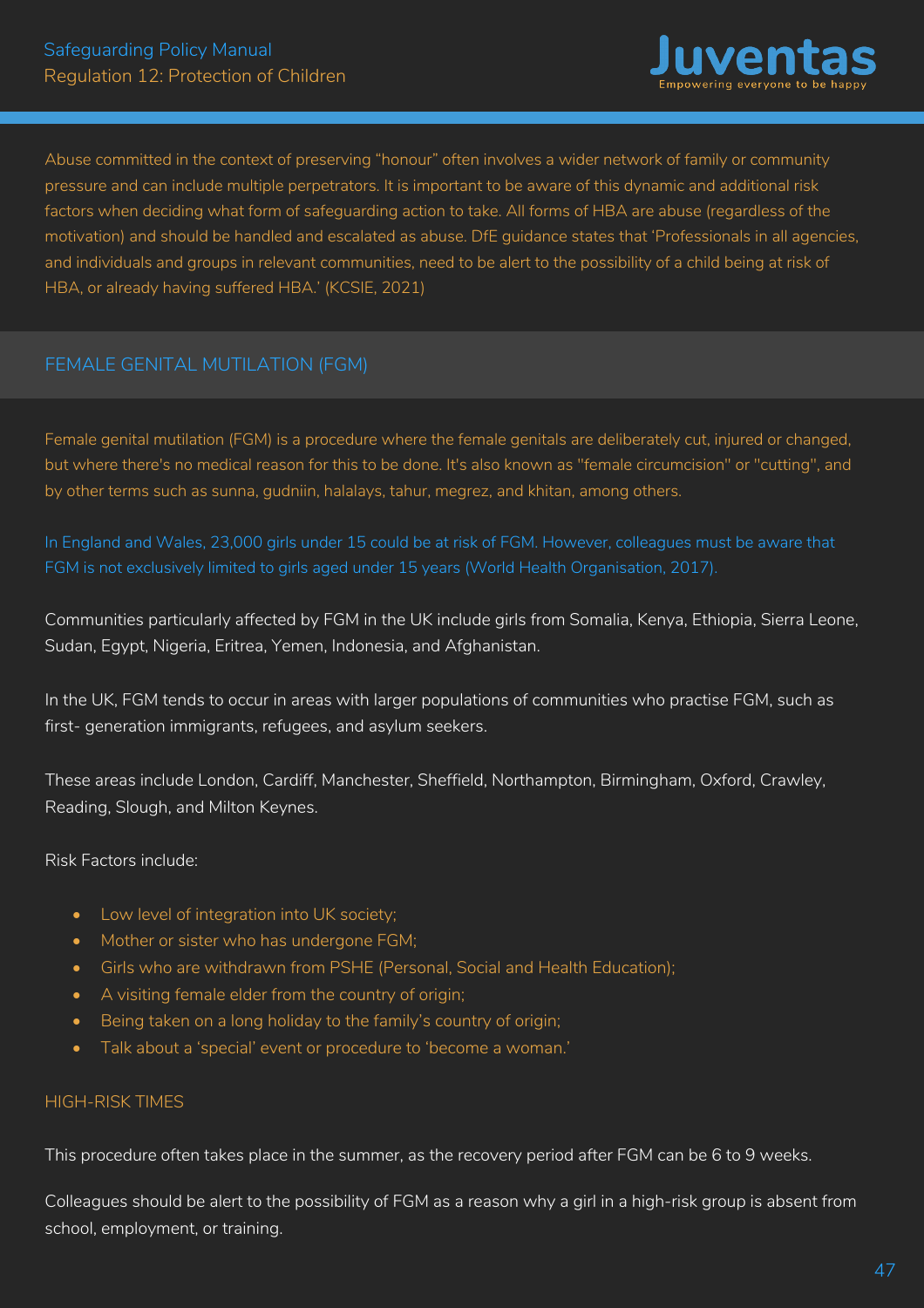

Although, it is difficult to identify girls before FGM takes place, where girls from these high-risk groups return from a long period of absence with symptoms of FGM, advice must be sought from the Police or social services.

#### Post-FGM Symptoms include:

- Difficulty walking, sitting, or standing;
- Spend longer than normal in the bathroom or toilet;
- Unusual behaviour after a lengthy absence;
- Reluctance to undergo normal medical examinations;
- Asking for help, but not being clear about the issue due to embarrassment or fear.

#### Longer Term problems include:

- Difficulties urinating or incontinence;
- Frequent or chronic vaginal, pelvic or urinary infections;
- Menstrual problems;
- Kidney damage and kidney failure;
- Cysts and abscesses;
- Pain when having sex;
- Infertility;
- Complications during pregnancy and childbirth;
- Significant emotional and mental health problems*.*

### PROCEDURES

#### Colleagues are expected to:

- Remain vigilant to the signs that FGM may be imminent;
- Remain vigilant to the indicators that a child may have been subjected to FGM or someone the child knows may have been subjected to FGM;
- Report to the Police where they discover (either through disclosure by the victim or other evidence) that FGM appears to have been carried out on a girl aged under 18. Colleagues failing to report such cases are likely to face disciplinary action;
- Report to the Police cases where an act of FGM appears to have been carried out;
- Be vigilant to disclosures made by children regarding siblings and/or friends.

#### FGM DISCLOSURES AND MAKING REFERRALS

Any person who is concerned that a child may be at risk of FGM is able to make a referral to the MASH. We expect that colleagues will inform the DSL, who will be able to ensure that appropriate action is taken.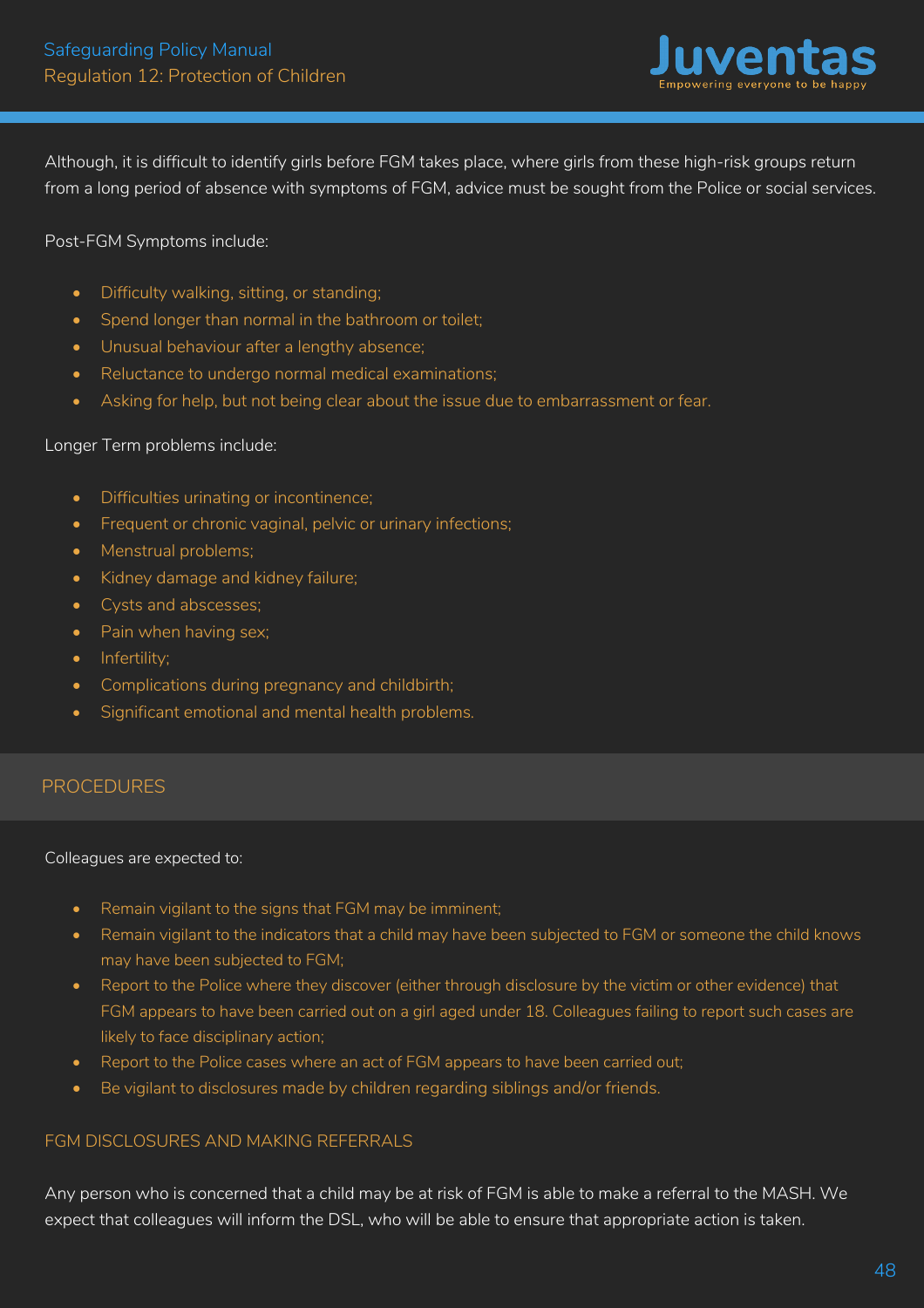

#### Colleagues must:

- Inform the DSL if they are concerned about a child because they are at risk of FGM;
- Inform the DSL if a child makes a disclosure/an allegation about FGM;
- Ensure that information relating to FGM, as applicable to individual children, is recorded. This must be reviewed at least monthly for continued accuracy;
- Record all allegations, disclosures and concerns relating to FGM;
- Notify the Police by calling 101 to report any concerns.

### FORCED MARRIAGE

Forcing a person into a marriage is a crime in England and Wales. A forced marriage is a marriage in which one or both spouses do not consent to the marriage but are coerced into it. Duress can include physical, psychological, financial, sexual, and emotional pressure.

A lack of full and free consent can be where a person does not consent or where they cannot consent (if they have learning disabilities, for example). Nevertheless, some communities use religion and culture to coerce a person into marriage.

A person's capacity to consent can change. For example, with the right support and knowledge, a person with a learning disability may move from a position of lacking capacity to consent to marriage, to having capacity. However, some children and adults with learning disabilities are given no choice and/or do not have the capacity to give informed consent to marriage and all it entails. This may include engaging in a sexual relationship, having children, and deciding where to live.

### CAPACITY TO CONSENT & THE MENTAL CAPACITY ACT 2005

The Mental Capacity Act 2005 applies to all people aged 16 and over. It aims both to empower people to make decisions for themselves whenever possible and to protect those who lack capacity to do this. The Act starts from the basis that, unless proved otherwise, all adults have the capacity to make decisions. Individuals may lack capacity if they are unable to:

- Understand information given to them;
- Retain that information for long enough to be able to make the decision;
- Weigh up the information available to make the decision; and
- Communicate their decision to others.

Where someone is found to lack capacity to make a particular decision, others may be permitted to make decisions on behalf of that person, so long as any such decision is made in the best interests of the person who lacks capacity. For example, family and professionals might decide that it is in a person's best interest to live in a certain place, even though the person themselves lacks the capacity to consent to such a decision.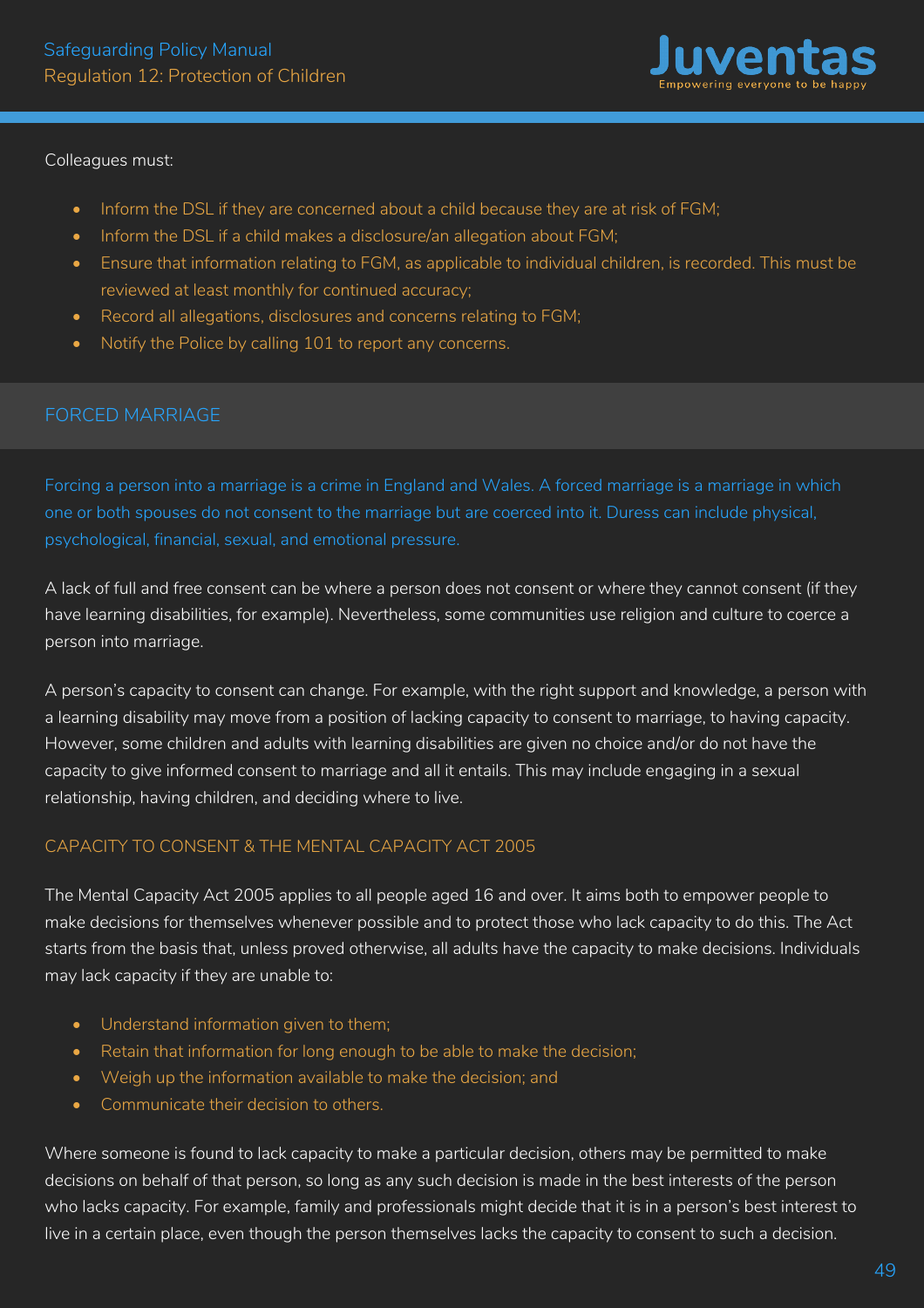

However, there are certain decisions which cannot be made on behalf of another person, and this includes the decision to marry. There is therefore no legal basis on which someone can agree to marriage, civil partnerships, or sexual relations on behalf of someone who lacks the capacity to make these decisions independently. However, families sometimes do believe they have the "right" to make decisions regarding marriage on behalf of their relative.

If a person does not consent or lacks capacity to consent to a marriage, that marriage must be viewed as a forced marriage whatever the reason for the marriage taking place. Capacity to consent can be assessed and tested, but it is time and decision specific.

# PROCEDURES

Good practice in relation to this assistance and support includes:

- Listening to children and make sure they know how to raise concerns;
- Understanding that in cases of forced marriage, it is important that agencies do not initiate, encourage, or facilitate family counselling, mediation, arbitration or reconciliation. There have been cases of individuals being murdered by their families during mediation. Mediation can also place the individual at risk of further emotional and physical abuse;
- Being aware that on occasions when an "at risk" individual insists on meeting with their parents, it should only take place in a safe location, supervised by a trained/specialist professional with an authorised accredited interpreter present (not from the same community), as parents will sometimes threaten the individual in their other language;
- Being aware that allowing a victim to have unsupervised contact with their family is normally extremely risky. Families may use the opportunity to subject the victim to extreme physical or mental duress or take them overseas regardless of any protective measures that may be in place.

Juventas will provide training and raise awareness about forced marriage for colleagues who care for and support children at risk of forced marriage.

Colleagues must:

- Inform the DSL if they are concerned about a child being at risk of forced marriage;
- Inform the DSL if a child makes a disclosure/an allegation about forced marriage;
- Ensure that information relating to forced marriage, as applicable to individual children, is recorded in safety planning. This must be reviewed for continued accuracy;
- Record all allegations, disclosures and concerns relating to forced marriage using a DRS;
- Notify the Police by calling 101 to report any concerns.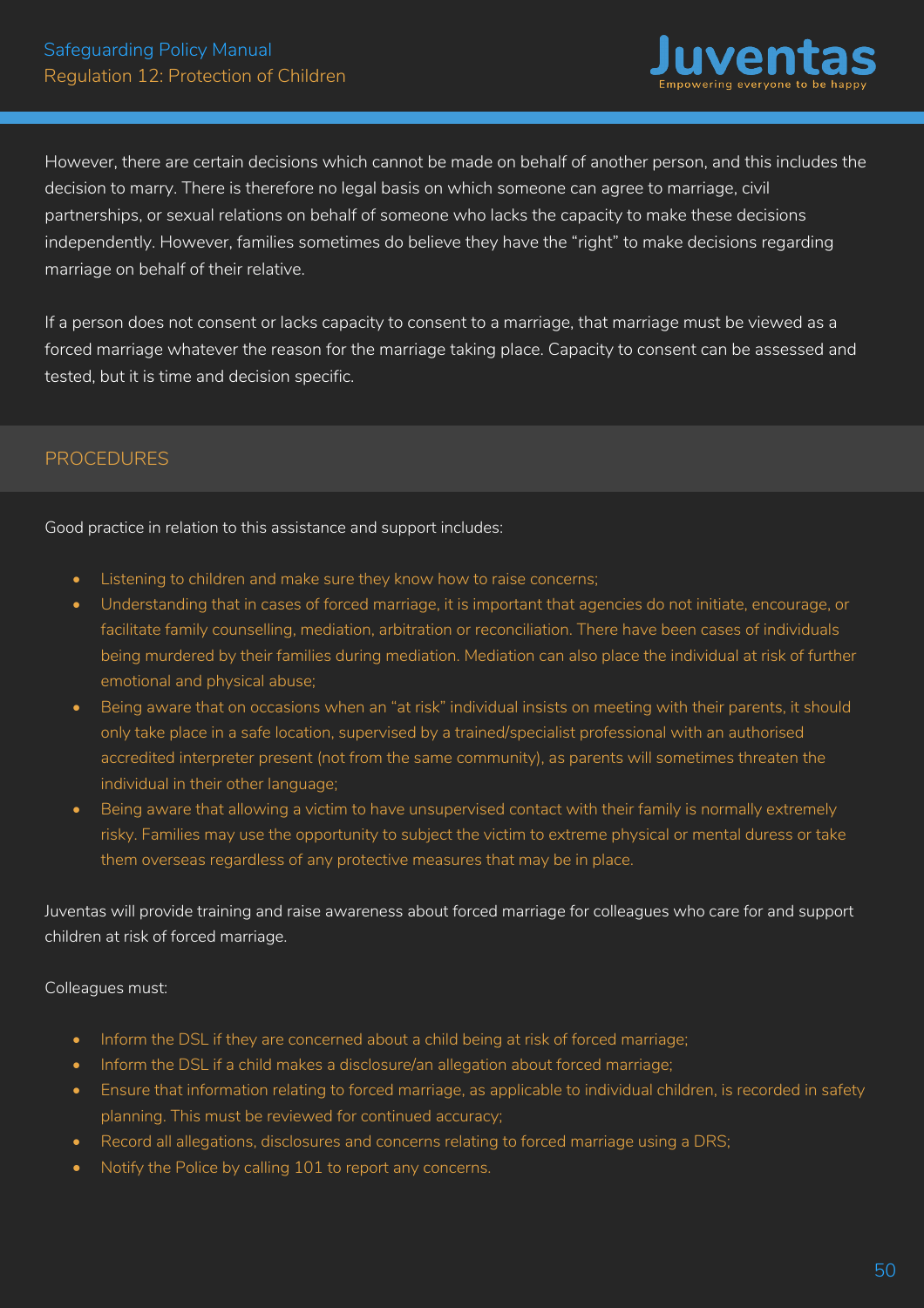

# BREAST IRONING

#### What is breast ironing?

Breast Ironing is practiced in some African countries, notably Cameroon. Girls aged between 9 and 15 have hot pestles, stones or other implements rubbed on their developing breast to try to make them stop developing or disappear.

The practice of breast ironing is seen as a protection to girls by making them seem 'child-like' for longer and reduce the likelihood of pregnancy. Once girls' breasts have developed, they are at risk of sexual harassment, rape, forced marriage and kidnapping.

#### Breast ironing is physical abuse

Breast ironing is a form of physical abuse that has been condemned by the United Nations and identified as Gender-based Violence.

#### Breast Ironing in the UK

Concerns have been raised that breast ironing is also to be found amongst African communities in the UK, with as many as 1,000 girls at risk.

### PROCEDURES

Colleagues concerned that a child has experienced (or is at risk of) Breast Ironing should alert the DSL immediately, recording all available information in detail.

If a child makes a disclosure regarding a biological sibling (or any other child), a referral to the MASH should be made immediately.

#### Colleagues must:

- Inform the DSL if they are concerned about a child or young person because they are at risk of breast ironing or have disclosed that they have been subject to breast ironing;
- Inform the DSL if a child or young person makes a disclosure/an allegation regarding breast ironing or have disclosed that they have been subject to breast ironing;
- Ensure that information relating to breast ironing, as applicable to individual children, is recorded in their safety planning. This must be reviewed for continued accuracy;
- Record all allegations, disclosures and concerns relating to breast ironing using a DRS;
- Notify the Police by calling 101 to report any serious concerns indicating that a child is likely to be harmed.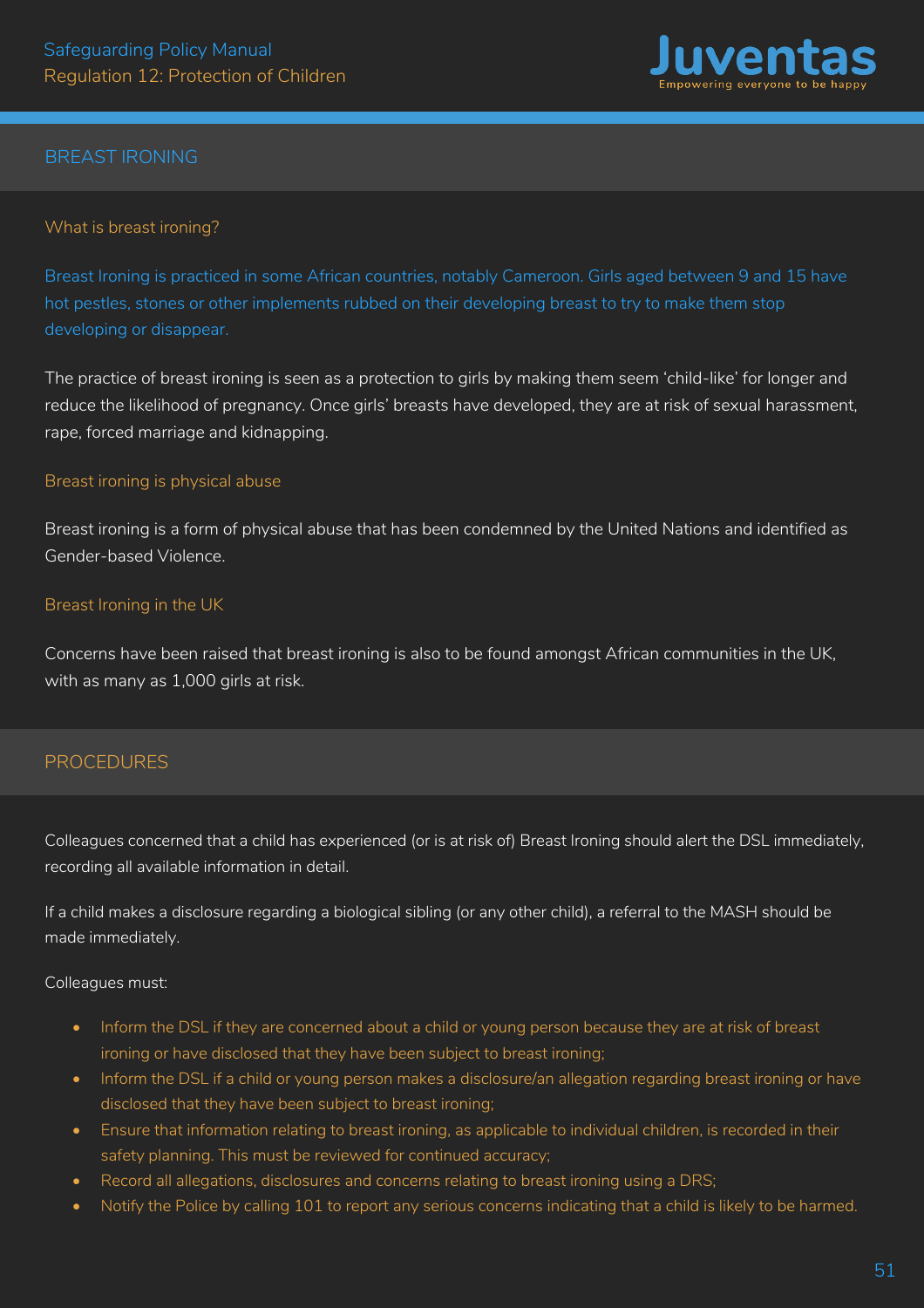

# SECTION TWENTY-TWO: Internet Use & Safe Computing (Indecent Images & Online Exploitation)

This section covers a wide range of issues and concerns arising from Internet use, which includes mobile internet enabled technology (i.e., Smartphones, laptops, gaming devices, iPads/tablets, etc.) and static internet enabled devices (i.e., desktop computers, televisions, games consoles, etc.). For clarification, any device that can send and receive images is included within the scope of this section. Please note that colleagues should refer to the Bullying Section for guidance and procedures relating to cyberbullying.

The risks associated with children's use of such devices cannot be overstated. These risks are particularly acute for vulnerable children.

The scope for benefiting from the use of internet enabled devices is enormous, but we are constantly mindful that there are inherent dangers that are of a severe and profound nature. In addition, we take internet security seriously and provide clear guidance around ensuring up-to-date and effective internet security.

Children and colleagues are encouraged to use and enjoy internet enabled devices, but this is subject to clear expectations of conduct and the welfare needs and requirements of individual children.

The internet has revolutionised the way we live our lives and can be used as a wonderful resource. However, access to the internet is as dangerous as it is beneficial, as well as being particularly hazardous for any vulnerable person.

#### SUMMARY OF CORE RISKS

#### Inappropriate Material

One of the key risks of using the internet, email or chatrooms is that children may be exposed to inappropriate or illegal material. This may be material that is pornographic, hateful, or violent in nature; that encourages activities that are dangerous or illegal; or that is just age- inappropriate or biased.

One of the key benefits of the web is that it is open to all, but unfortunately this also means that those with extreme political, racist, or sexual views can spread their distorted version of the world to vulnerable and impressionable individuals. Images uploaded to the internet never go away and this must be communicated and understood by children and colleagues.

#### Physical Danger

The threat of physical danger is one of the most worrying and extreme risk associated with the use of the internet and other technologies. A criminal minority make use of the internet and chatrooms to contact children with the intention of developing relationships which they can progress to sexual activity or other forms of criminality. Paedophiles will often target children, posing as a child with similar interests and hobbies to establish an online 'friendship'. These relationships may develop to a point where the paedophile has gained enough trust to meet in person. These techniques are often known as 'online enticement', 'grooming' or 'child procurement'.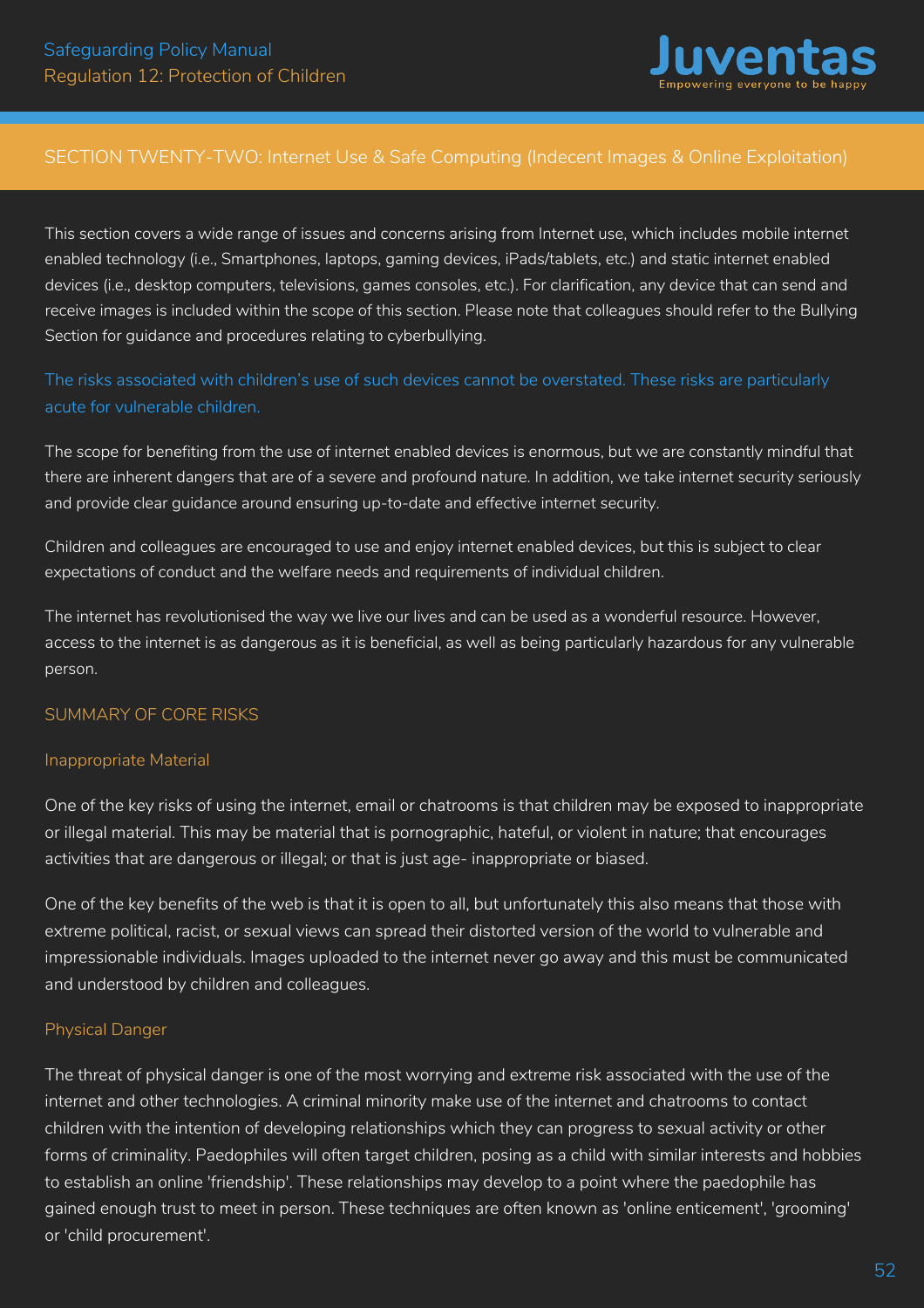

#### Emotional Abuse

Emotional abuse can result from serious issues such as bullying, stalking, and trolling for example. These are frequently associated with serious psychological [and physical] effects, such as disrupted sleep, lowered selfesteem, depression, self-harm, suicidal ideation, and in some cases, even suicide.

#### SIGNIFICANT AREAS OF CONCERN

The following areas of concern provide an insight into the scope of potential harm arising from inappropriate and/or illegal internet use.

- Internet "grooming" by sexual predators via social media, such as Facebook or Twitter, as well as chat rooms and forums for example;
- Accessing inappropriate websites, such as those containing violence or pornography for example;
- Cyber-bullying, which refers to bullying via social media platforms;
- Cyber-stalking, which is covertly tracking or following an individual, usually to gain personal information or for the purposes of intimidation;
- Exploitation and manipulation, refers to encouraging vulnerable people to behave in a way that can lead to potential emotional harm, such as sharing/selling nudes or semi-nudes and revenge porn for example. Additionally, by exposing or subjecting a person to online abuse by up-skirting, sexting, digital manipulation (i.e., embedding the face of a child onto an existing nude or pornographic image) and sharing the images with other people without consent and/or illegally.
- Reputational damage, such as uploading materials that could be considered as embarrassing or regretful in the future;
- Radicalisation and extremism, which has become an increasingly powerful way to disseminate wholly unacceptable propaganda and ideology (such as that consistent with advocating terrorism for example).

#### INDECENT IMAGES OF CHILDREN

#### The Law

The following information clarifies the legal position regarding indecent images of children. It is important that colleagues understand their professional and legal obligations towards protecting children and expectations of responsible conduct.

#### Indecent photographs of children:

• Under the Protection of Children Act 1978 (as amended), the UK has a strict prohibition on the taking, making, circulation, and possession with a view to distribution of any indecent photograph or pseudo indecent photograph of a child and such offences carry a maximum sentence of 10 years' imprisonment. (Continued over)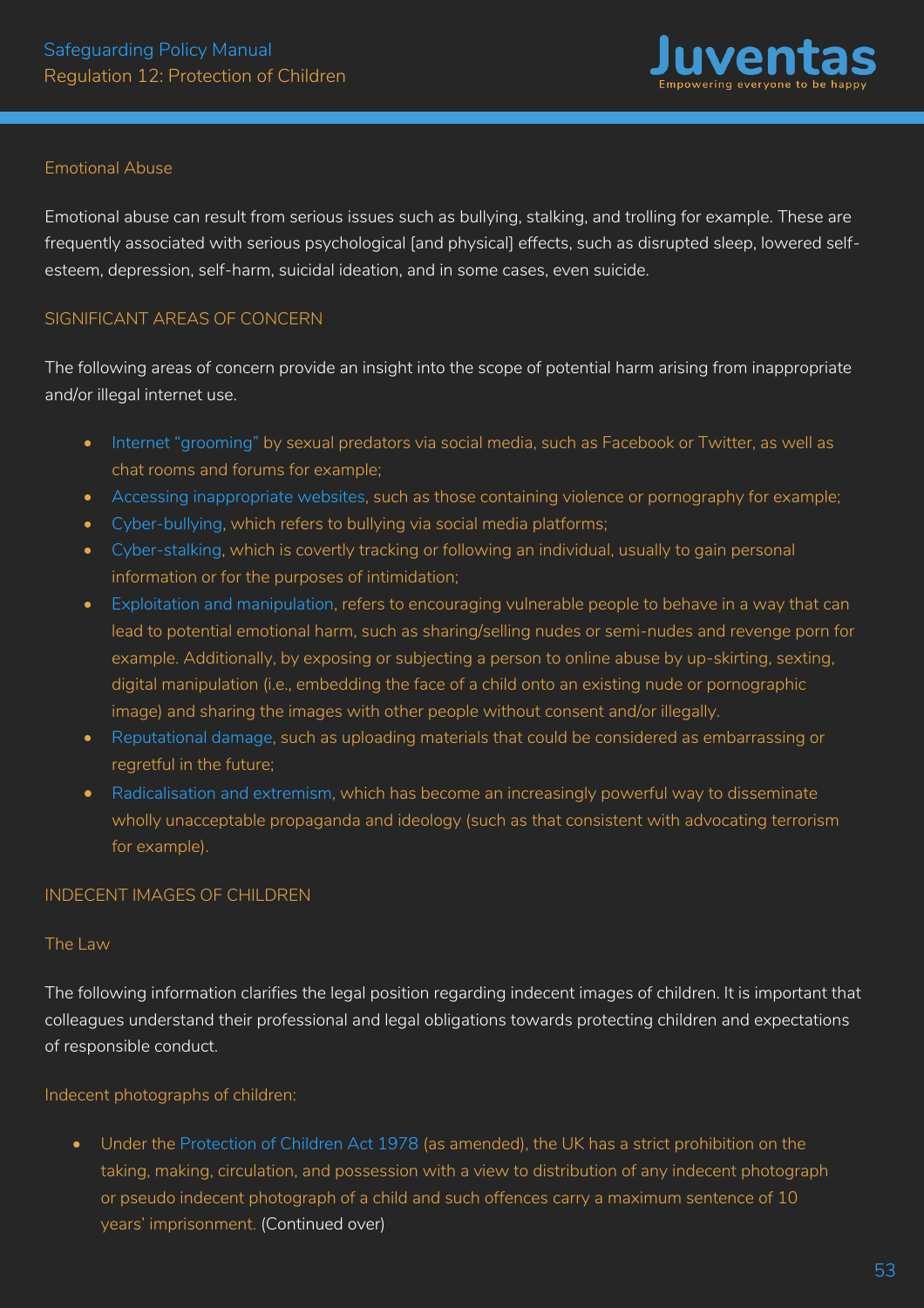

• Section 160 of the Criminal Justice Act 1988 also makes the simple possession of indecent photographs or pseudo photographs of children an offence and carries a maximum sentence of 5 years' imprisonment.

There are defences for those aged over the age of consent (16) who produce sexual photographs for their own use within a marriage or civil partnership. These defences are lost if such images are distributed.

Additionally, for example, the Voyeurism (Offences) Act 2019 criminalises someone who operates equipment or records an image under another person's clothing (without that person's consent or a reasonable belief in their consent) with the intention of viewing, or enabling another person to view, their genitals or buttocks (with or without underwear), where the purpose is to obtain sexual gratification or to cause humiliation, distress, or alarm. Perpetrators could face two years in prison.

The term 'making' could include:

- Opening an email containing an image;
- Downloading an image from a website onto a computer screen;
- Storing an image in a directory on a computer;
- Accessing a website in which images appeared by way of an automatic "pop-up" mechanism.

#### Types of examples covered by these laws could include the following:

- A person under the age of 18 who creates, possesses and/or shares sexual imagery of themselves with a peer under the age of 18 or adult over 18;
- A person under the age of 18 who possesses and/or shares sexual imagery created by another person under the age of 18 with a peer under the age of 18 or an adult over 18;
- A person over the age of 18 who creates, possesses and/or shares sexual imagery of a child.

The making, manipulation and sharing of exploitative images of children is a serious issue. This section provides outline examples of current concerns.

### **SEXTING**

- Sexting is when someone shares sexual, naked or semi naked images or videos of themselves or others or sends sexually explicit messages. They can be sent using mobiles, tablets, smartphones, laptops etc – any device that allows you to share media and messages.
- Sexting may also be called 'trading nudes', 'dirties' or 'pic for pic'. The creating or sharing of explicit images of a child is illegal, even if the person doing it is a child.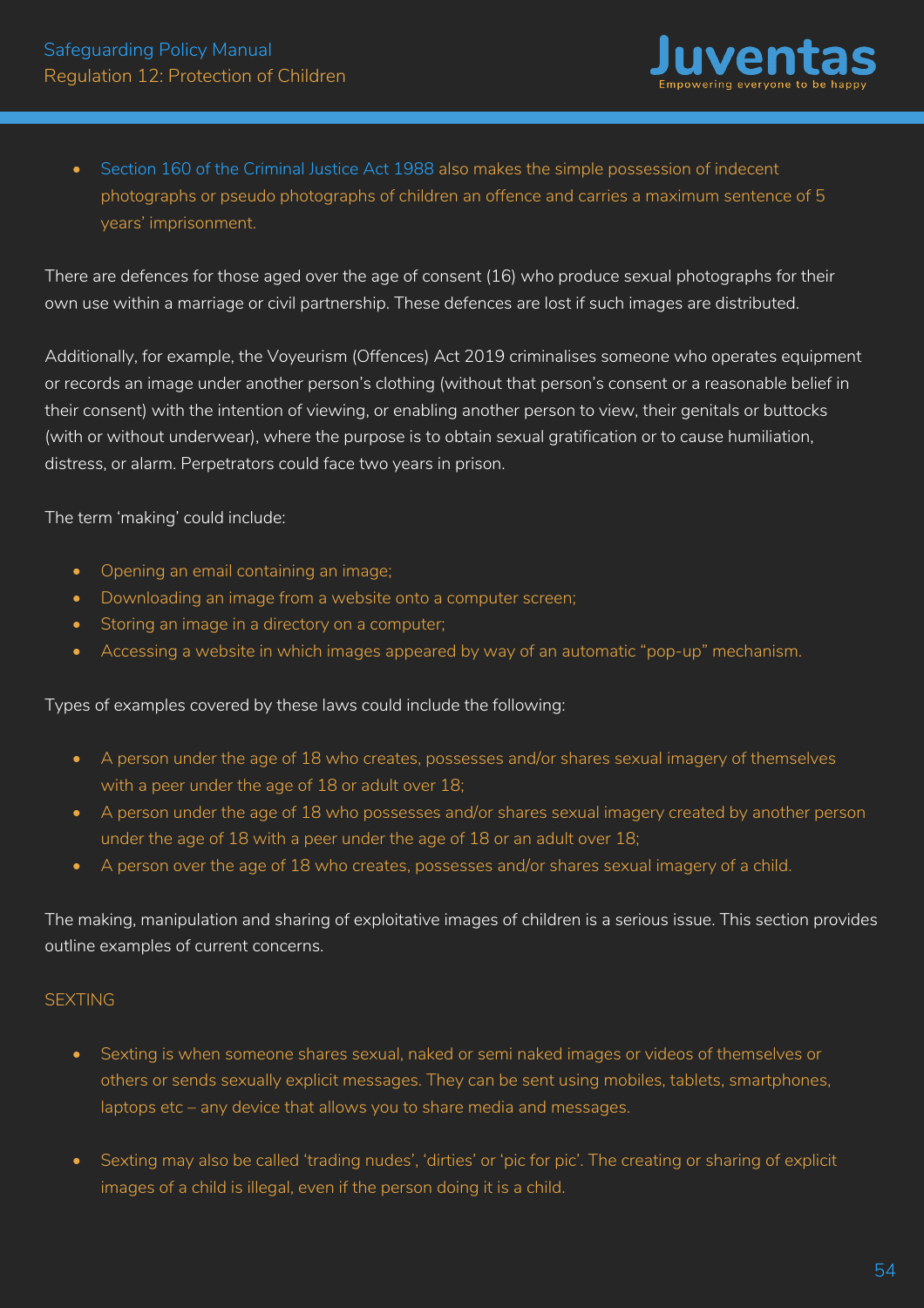

#### UP-SKIRTING

- Upskirting is a highly intrusive practice, which typically involves someone taking a picture under another person's clothing without their knowledge or their permission, with the intention of viewing their genitals or buttocks (with or without underwear). It is now a specific criminal offence in England and Wales.
- It can take place in a range of places, e.g., British Transport Police have seen a rise of reports on public transport.

The ever-increasing use of social media by children continues to increase the risks presented. This is a particular issue/concern regarding vulnerable children and young people. Sexting, for example, can be linked to bullying, blackmail, and exploitation, as well as other forms of harm:

- Unwanted attention Images posted online can attract the attention of sex offenders, who know how to search for, collect and modify images;
- Feeling profoundly embarrassed and humiliated. If they're very distressed this could lead to suicide or self-harm.

It's easy to send a photo or message, but the sender has no control about how it's passed on. When images are stored or shared online, they become public. Some people may think that images and videos only last a few seconds on social media and then they're deleted, but they can still be saved or copied by others. This means that photos or videos which a child may have shared privately, could still end up being shared with people they don't know.

For further information and guidance, colleagues should refer to our Safer Computing Policy

### PROCEDURES: Indecent Images

Children and colleagues are encouraged to use and enjoy computing resources, including mobile smartphones, and gaming devices, as well as other internet enabled devices. However, this must be subject to clear expectations of conduct.

It is essential that colleagues remain vigilant to the dangers of criminal online abuse, exploitation, and cyberbullying. This means taking full account of the risks and dangers referenced in this policy, as well as the potential for emergent concerns arising from innovations in social media and other forms of digital communication. The following provides all colleagues with important information about protecting children from online abuse and providing them with the support required to keep them safe and make positive choices.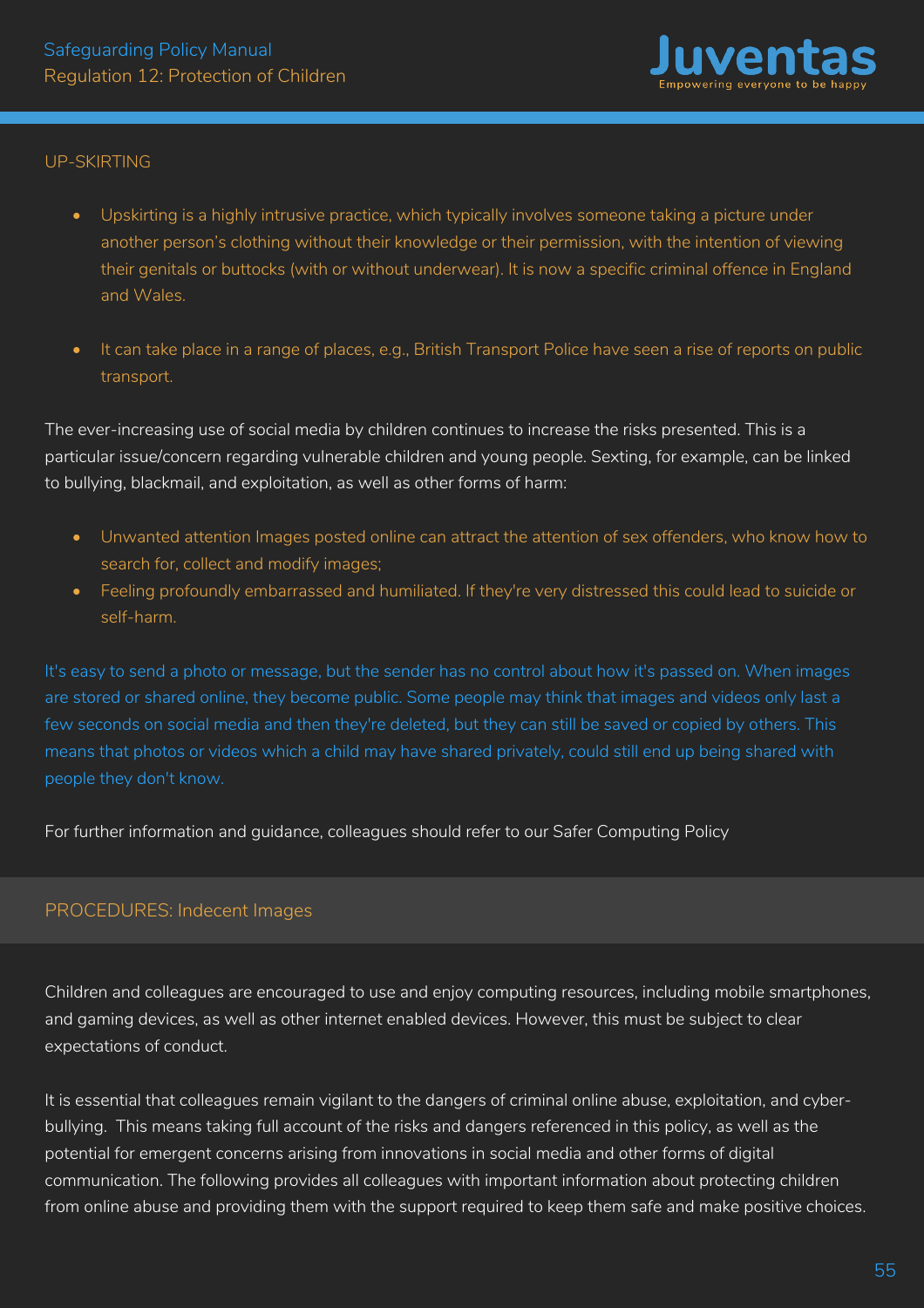

All colleagues must:

- Ensure that children are not exposed to unsuitable material online or through social media;
- Make time to explore and discuss the online world together;
- Talk with children about staying safe online and using their devices safely;
- Follow Safety Planning and guidelines regarding known restrictions. Each child's Care Plan should detail any concerns arising from using internet enabled devices. Some children may have restrictions that must be enforced, such not using internet enabled devices without supervision;
- Agree rules with children, from the onset, about what's okay and what's not okay;
- Ensure that information relating to specific risks to individual children are recorded and RAGG rated in the Safety Planning. This must be reviewed every month for accuracy and relevance;
- Raise any concerns regarding inappropriate use of the internet, the sharing and viewing of indecent images or online exploitation with the DSL immediately. A written record must be shared with the child's social worker and signed off by a senior colleague;
- As consistent with responsible parenting, colleagues should regularly check smartphones and tablets (and other relevant devices) used by children, with reasonable allowances considered due to the child's age and stage;
- Record all allegations, disclosures and concerns relating to internet use.

All colleagues must know that:

- There are no circumstances that will justify the possession of indecent images of children below the age of 18;
- Adults who access and possess links to such websites will be viewed as a significant and potential threat to children. Accessing, making, manipulating for inappropriate purposes, and storing indecent images of children (under the age of 18) is illegal). This will lead to criminal investigation and if substantiated, the individual being barred from working with children or vulnerable people.

The internet has revolutionised the way we live our lives and can be used as a wonderful resource. However, access to the internet is as dangerous as it is beneficial, as well as being particularly concerning when applied to keeping vulnerable children safe from harm.

Where indecent images of children or other unsuitable material are found, the police and Local Authority will be immediately informed. Colleagues must not attempt to investigate the matter or evaluate the material. This may lead to evidence being contaminated, leading to a criminal prosecution.

Therefore, colleagues must be familiar with the following core requirements:

- Ensure they keep data safe and secure;
- Always conduct themselves professionally online; (Continued Over)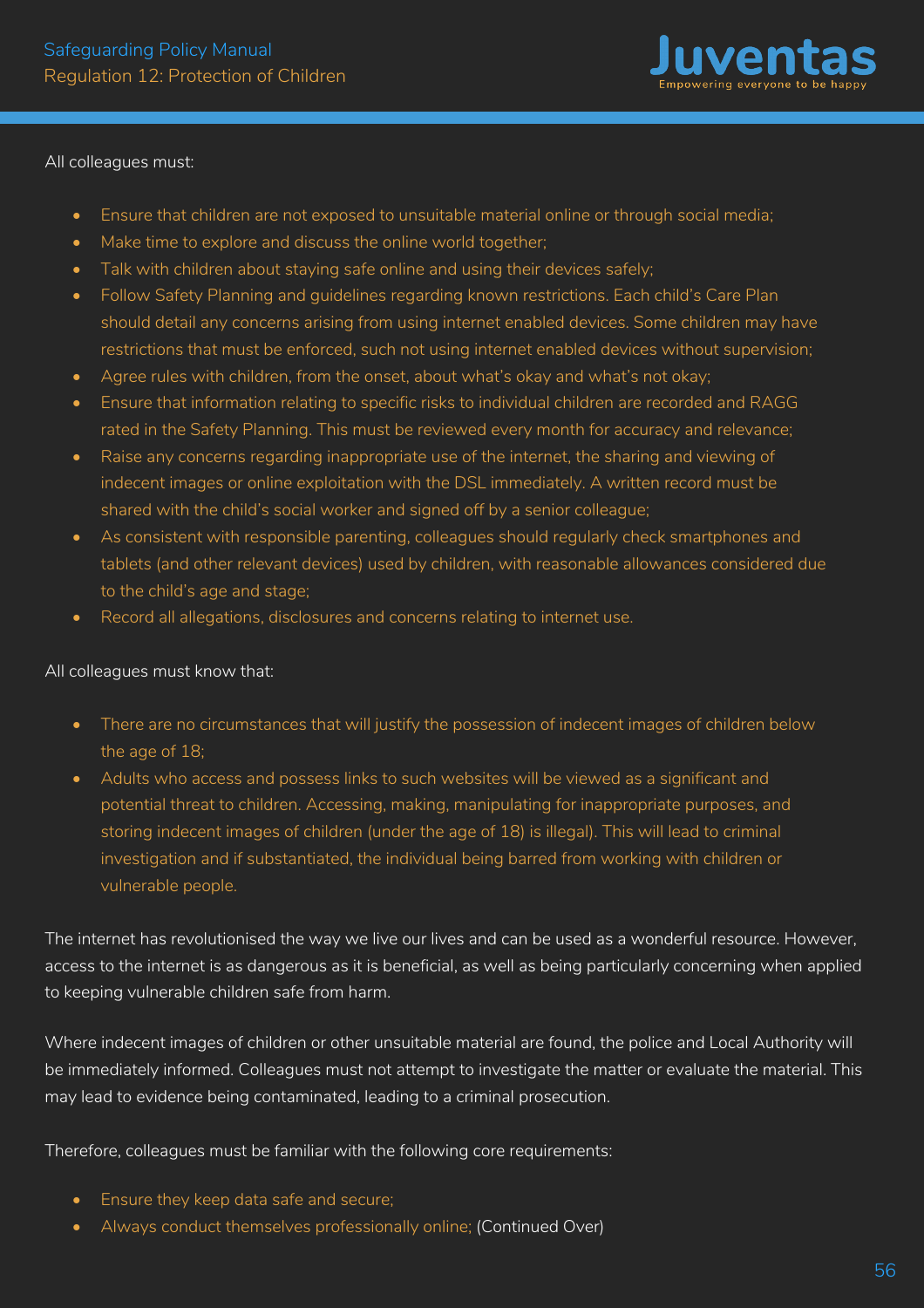

- Never take pictures of children without the authorisation of the manager or deputy manager (or Oncall if the manager or deputy manager are not available);
- Never view or possess inappropriate or indecent images of children or young people. If a child discloses a concern, do not encourage the child to show [you] the image. A description will be adequate, and the device will need to be handed over to the Police. Additionally, the gender of the child should be a serious consideration. For example, a female child making a disclosure will likely feel more at ease with a female colleague;
- Not allow children to access to their data through social networking sites such as Facebook (e.g., Colleagues are required to decline "friend requests" from children as this is not appropriate);
- Not place details of their place of work on their social networking profiles. This means referring to
- their job as "working in a social services organisation";
- Inform a senior colleague of any issues of concern; and
- Report any illegal or suspicious internet activity to the Police.

# PHOTOGRAPHS OF CHILDREN

Working with children in the context of residential care may involve the taking or recording of images. Any such work should take place with due regard to the law and the need to safeguard the privacy, dignity, safety, and wellbeing of our children. Colleagues must be aware that informed written consent from those with parental responsibility and agreement from the child should always be gained before an image is taken.

You must never:

- Display or distribute images of children unless they have consent to do so;
- Use images which may cause distress;
- Use mobile telephones or any other similar devices to take images of children;
- Take images 'in secret' or taking images in situations that may be construed as being secretive.

All colleagues will be expected to justify images of children in their possession, in no uncertain terms.

### ONLINE EXPECTATION

Online exploitation is when an individual or group use online platforms to take advantage of an imbalance of power to coerce, manipulate or deceive a child or young person under the age of 18 into sexual and/or criminal activity that can occur online and offline. Colleagues should be familiar with following definitions, provided by CEOP (Child Exploitation and Online Protection):

• Child Sexual Abuse (CSA) involves forcing or enticing a child to take part in sexual activity, whether or not the child is aware of what is happening. This may include activities such as involving children in looking at, or in the production of, sexual images, watching sexual activities, encouraging children to behave in sexually inappropriate ways or grooming a child in preparation for abuse.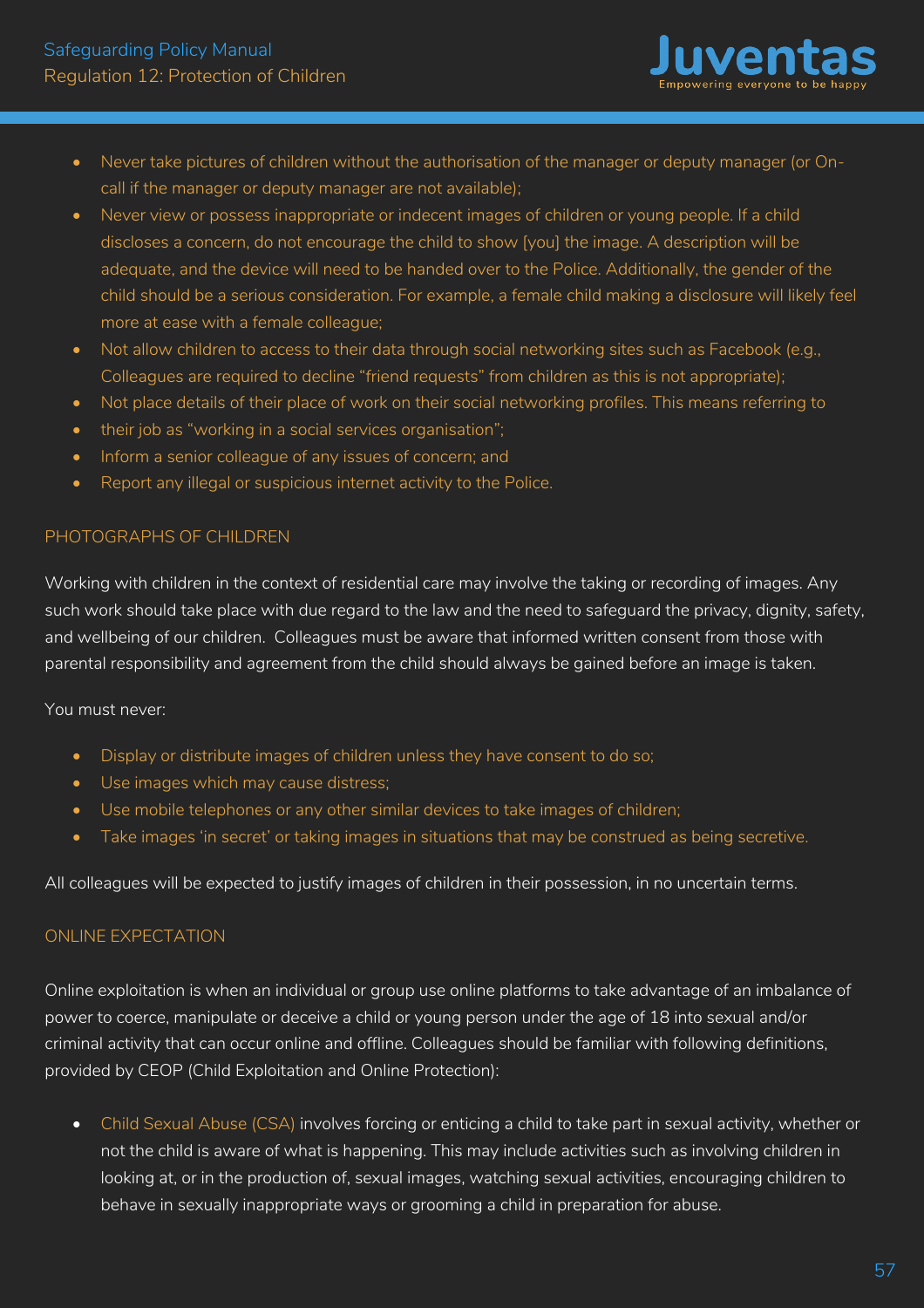

• Child Sexual Exploitation (CSE) is a form of CSA. It occurs where an individual or group takes advantage of an imbalance of power to coerce, manipulate or deceive a child or young person under the age of 18 into sexual activity (a) in exchange for something the victim needs or wants, and/or (b) the financial advantage or increased status of the perpetrator or facilitator. The victim may have been sexually exploited even if the activity appears consensual.

Online Child Sexual Abuse and Exploitation (CSAE) is used throughout this information resource to capture all types of offence. Online CSAE Offending can take several forms which include:

- Online Grooming The act of developing a relationship with a child to enable their abuse and exploitation both online and offline. Online platforms, such as social media, messaging and live streaming, can be used to facilitate such abuse/offending behaviour.
- Live Streaming Live streaming services can be used by Child Sex Offenders (CSOs) to incite victims to commit or watch sexual acts via webcam. CSOs also stream or watch live contact sexual abuse or indecent images of children with other offenders. In some instances, CSOs will pay facilitators to stream live contact abuse, with the offender directing what sexual acts are perpetrated against the victim.
- Online coercion and blackmail The coercion or blackmail of a child by technological means, using sexual images and/or videos depicting that child, for the purposes of sexual gain (e.g., to obtain new IIOC or bring about a sexual encounter), financial gain or other personal gain.
- Possession, production and sharing of IIOC and Prohibited Images CSOs can use online platforms to store and share IIOC and prohibited images. Online platforms can also be used to facilitate the production of IIOC, for example screen-recording of CSEA perpetrated over live streaming.
- Indecent Images of Children (IIOC) are images of, or depicting, a child or part of a child which are judged to be in breach of recognised standards of propriety. Examples of images considered to be indecent are those depicting a child engaging in sexual activity or in a sexual manner, through posing, actions, clothing, etc. IIOC includes photographs, videos, pseudo-photographs, and tracings.
- Prohibited Images of Children are non-photographic images, for example CGI, cartoons etc, which portray a child engaging in sexual activity, a sexual act being performed in the presence of a child or focus on the child's genital or anal region.

# PROCEDURES: Online Exploitation

In response to any of the above concerns, colleagues must:

- Listen and take seriously what a child says and never express disbelief;
- Do not make any suggestions about what has taken place, or how it came about, or question the child except to clarify what they are saying; (Continued over)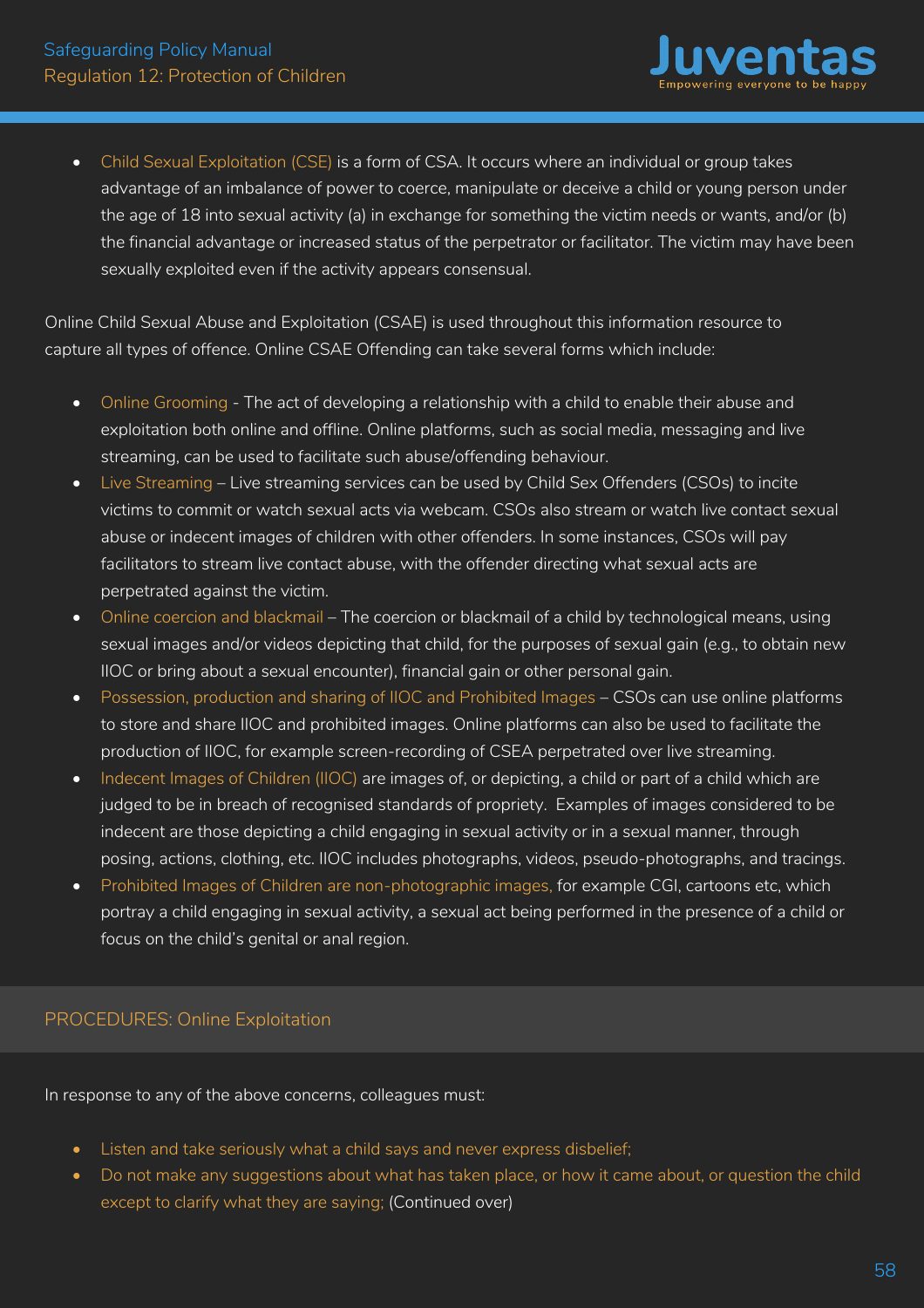

- Allow the child time to express themselves', but do not press for detail beyond what is minimally necessary to be clear that some form of abuse has taken place;
- Do not ask a child to repeat what has been said to anyone else before referring;
- Be calm and reassuring and do not make assumptions;
- Avoid making judgements about what is being said though reassure the child that they are not responsible for what may have happened;
- Never view or possess inappropriate or indecent images of children. If a child disclosures a concern, do not encourage the child to show [you] the image. A description will be adequate. Additionally, the gender of the child should be a serious consideration. For example, a female child making a disclosure will likely feel more at ease with a female colleague (although not exclusively);
- Do not promise to keep information secret. Be clear you will have to refer the matter on and to whom;
- Tell the child that there are people who can help;
- Write down what has been said, using the child's exact words and what was said in response. Be factual and state opinion, sign, date report and send to social worker and DSL.

#### NOTE: All disclosures must be escalated to the DSL.

Where there are immediate concerns, MASH/EDT will be contacted and informed of the disclosure, along with the child's social worker. If it is believed a criminal act has taken place, the Police must be called.

# SECTION TWENTY-THREE: Knife Crime

In March 2019, Ofsted published Safeguarding Children and Young people in Education from Knife Crime: Lessons from London. Although published for schools and education settings, specific information is transferrable, and colleagues will need to be aware of:

- Expectations upon schools to protect children from knife crime;
- Working with schools and other agencies towards achieving effective prevention strategies.

There is a reasonable expectation that schools must proactively and effectively protect children from harm. Schools have certain powers, such as stop and search, as well as the use of metal detector "wands" for example. However, school policy does tend to vary significantly. Some schools will maintain a position of noncriminalisation of children and others will seek to ensure that children are prosecuted:

School leaders had conflicting views about whether it was a criminal offence to carry a knife into school at all. They also reported that police officers do not take a consistent approach to children when making decisions to charge. One said they had been advised by their SSO that schools are not public places and so carrying a knife was not a criminal offence. Another school had called the police in response to a child carrying a small, sharp metal object (not a knife) for self-protection on the way to and from school when there was clear evidence that the child was in fact at risk during their journey. This child was arrested and charged.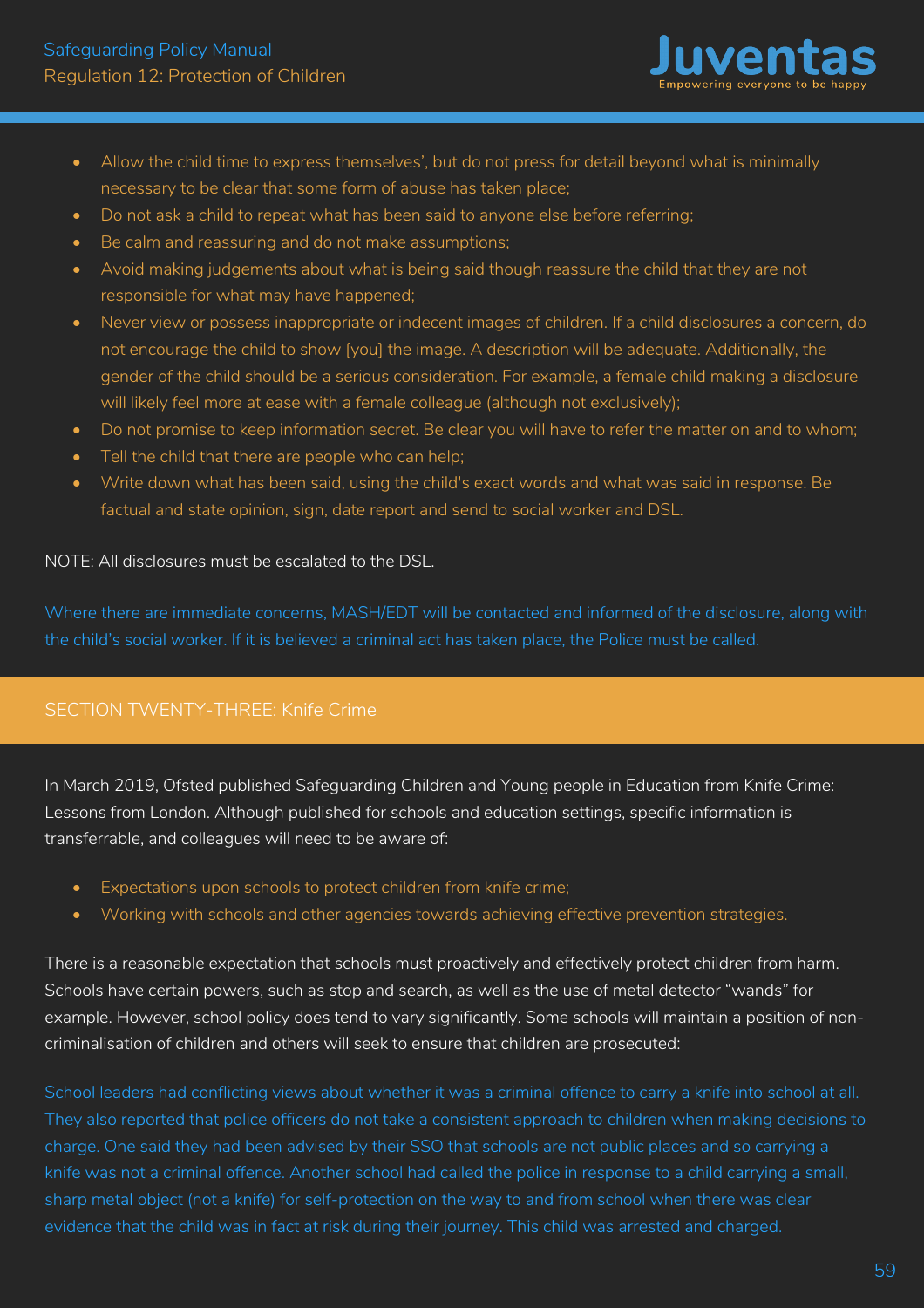

Generally, schools will seek to exclude children who are found to carry knifes or "bladed weapons." This can be seen as unhelpful and often creates more difficulties than are solved. For example, it is accepted that children are more likely to engage with negative influences (i.e., gangs, etc) if they are not in school.

It should also be considered that some children are said to carry knifes for protection and not with the intention of causing harm. This is important because these children clearly feel unsafe and have taken drastic measures to protect themselves. However, it is plausible to state that children who do carry knives with the intention of causing harm will likely protest that they too are protecting themselves. This means that there must be a greater understanding of the context around the individual child's motivation. This can be achieved through ensuring clear lines of communication between home, school, and other agencies.

Our role – the role of colleagues – is to protect the children in our care. We can do this by actively listening to children and talking openly about the risks and by developing: a preventative approach that builds children's knowledge and skills so that they are well supported to keep themselves safe as they grow up.

As consistently reiterated throughout this policy, the need to share information with pertinent professionals and secure effective collaborative practice is essential. This means regular contact with schools, partnership working with relevant agencies and maintaining a consistency of approach.

# PROCEDURES

Colleagues should know that knife crime is a term used commonly in the media to refer, primarily, to streetbased knife assaults and knife-carrying.

There are many different criminal offences relating to knives. For example:

- It is an offence to threaten or cause harm to a person with a bladed weapon;
- Some bladed weapons are prohibited from being sold or purchased, including to anyone under the age of 18;
- Offences such as robbery or assault can be aggravated if a knife is involved;
- It is also an offence to carry a knife in a public place without good reason.

#### Colleagues should be aware that:

- The highest level of risk posed by the use of knives relates to children who have been groomed into gangs, for the purposes of criminal exploitation;
- Working together with other agencies, such as relevant local authority professionals, schools and colleagues is crucial to minimise risk and incidents associated with knife crime; (Continued Over)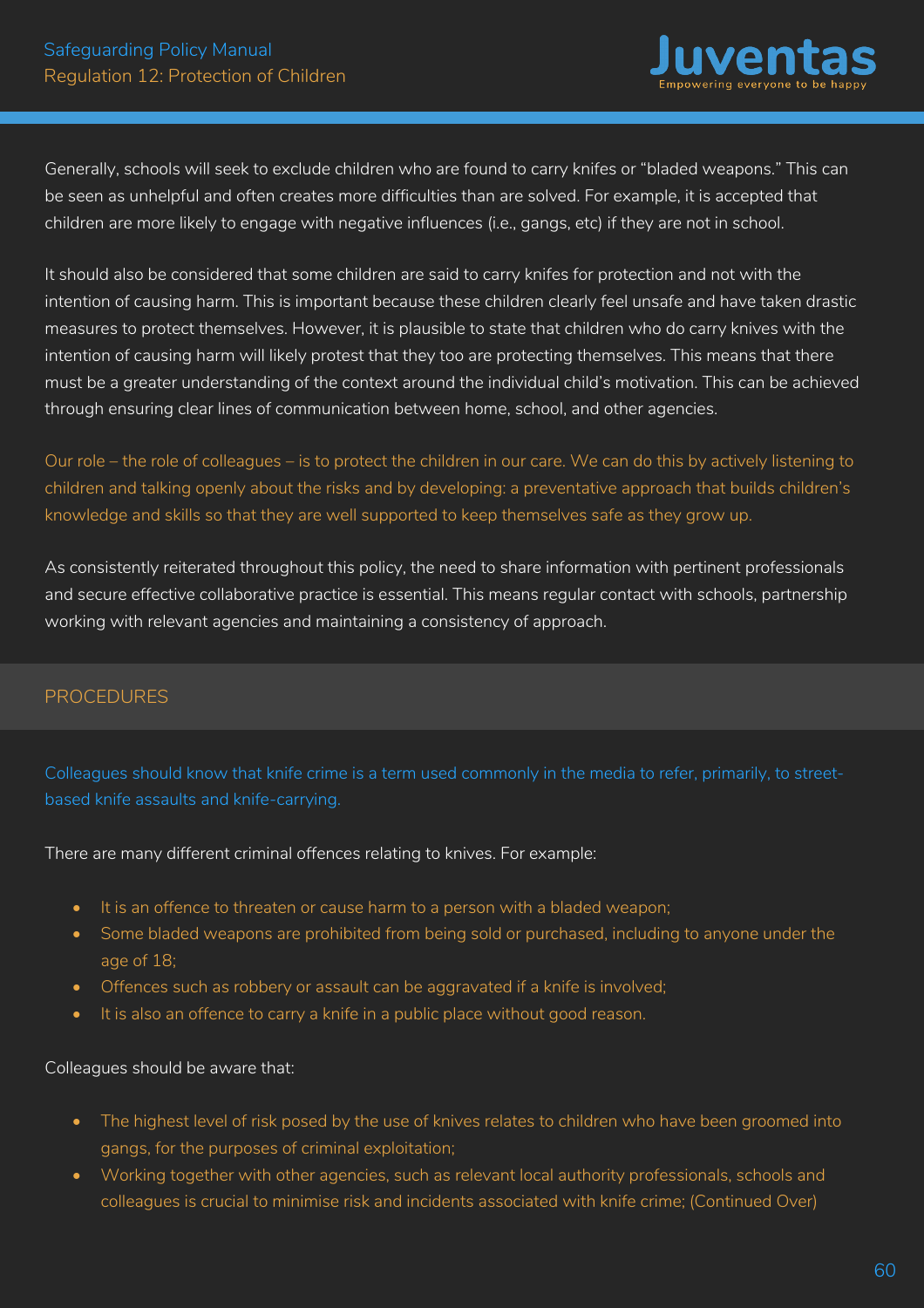

- Working with local community safety partnerships should support the development and implementation of local strategies that aim to address knife crime and serious youth violence. Linking in with other local groups, where appropriate, will support greater knowledge and insight into areas of risk and therefore support the protection of children in our care;
- Work with the Police with the aim of introducing and maintaining risk reduction measures. For example, the Police may be willing to provide information directly to children and colleagues in the home (depending upon resources);
- Support and educate children to understand the dangers of knife crime, whilst being careful not to undermine their sense of safety and wellbeing.

### Any concerns about children carrying Knives or bladed weapons must be:

• Escalated to the Registered Manager (i.e., the DSL) immediately, who may inform MASH/EDT of concerns arising. This is particularly important if the child is Absent without Authority or Missing from Care and known to be carrying a knife or bladed weapon.

Please note that colleagues are expected to use On-call if the DSL is unavailable.

In liaison with the registered manager or On-call, colleagues must:

- Complete a DRS, including all details of what was witnessed, said, and done;
- Inform the child's social worker; and
- Make a decision, based upon the context of the concern, about whether or not to notify the Police. For example, a child keeping a butter knife in their room for protection is different to a child walking around with a carving knife with an intention to harm another person.

Please note that if a child does feel the need to protect themselves by storing a bladed instrument in their room, it must be taken seriously.

Juventas are committed to ensuring that children are not only considered to be safe, but importantly that they feel safe.

#### Remember:

- Colleagues should refer to our Countering Knife Crime Policy and Offensive Weapons Policy for further information.
- There are several potential associations with other safeguarding concerns, such as Child Criminal Exploitation (CCE) for example.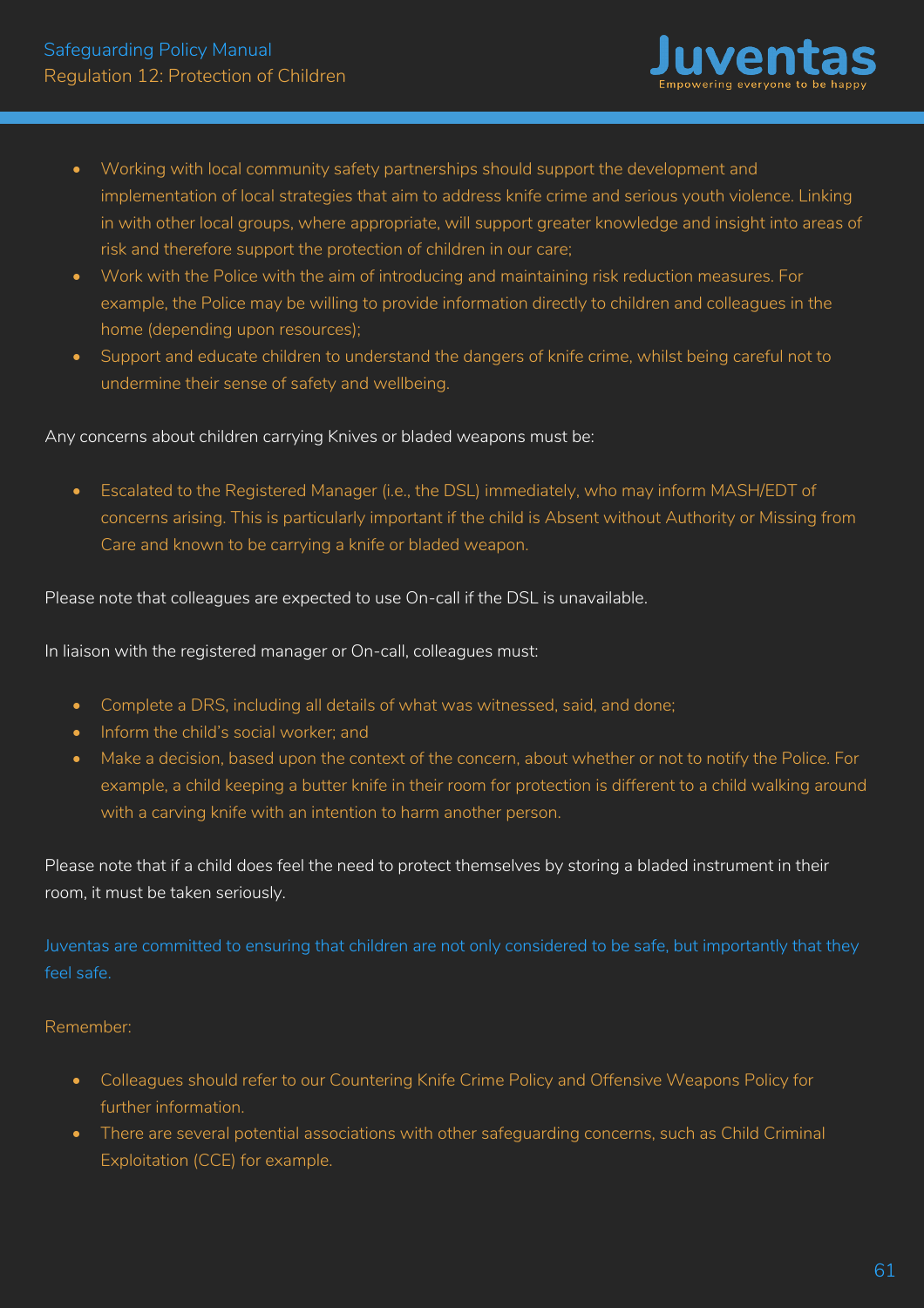

### SECTION TWENTY-FOUR: Lessons Learned

When things go wrong, we must take every opportunity to learn lessons to ensure that every reasonable measure and strategy is in place to avoid a repeat of the issue or incident. As stated at the beginning of this policy, it is crucial to enabling safer care and critical to organisational assurance of good practice. A failure to learn lessons is irresponsible and potentially dangerous, and it counters the ethos and values that drive our commitment to achieving excellence.

#### Learning Lessons

The DSL should review the circumstances of the issue or incident with the case manager and SMT to determine whether there are any improvements to be made to existing procedures or practice. This will help to prevent similar events in the future.

Juventas have access to the Tristone Independent Safeguarding Board (TISB), which comprises a range of senior professionals from a range of relevant sectors (i.e., Social Care, Education, Police, Health & Human Resources) who can provide:

- An independent report on the effectiveness of existing measures, compliance analysis, and recommendations for improved practice. This could be, for example, an independent investigation of an incident.
- A comprehensive Section 11 type audit of measures in place to protect children and young people form harm or the potential for harm. The audit will produce a record of recommended actions – as applicable – and assurance of good practice where identified.
- Scrutiny of reported incidents (via the monthly incident tracker) to ensure that Juventas have handled any safeguarding events effectively. These include allegations and disclosures, as well as specific safeguarding issues that impact upon the lives of children in our care (e.g., MfC incidents where criminality is suspected or confirmed, etc.).

To capture lessons learned, Juventas must keep a record of the following:

- A concise summary of what happened
- Action required
- The proposed/actual impact of completing the actions, specifically in terms of how this will improve practice.

The overriding emphasis is about how we actively engage with opportunities to improve practice to keep our children safe from actual harm, and the potential for harm.

Please note that the conditions of GDPR will be upheld and maintained. Please refer to the Confidentiality Section for further information.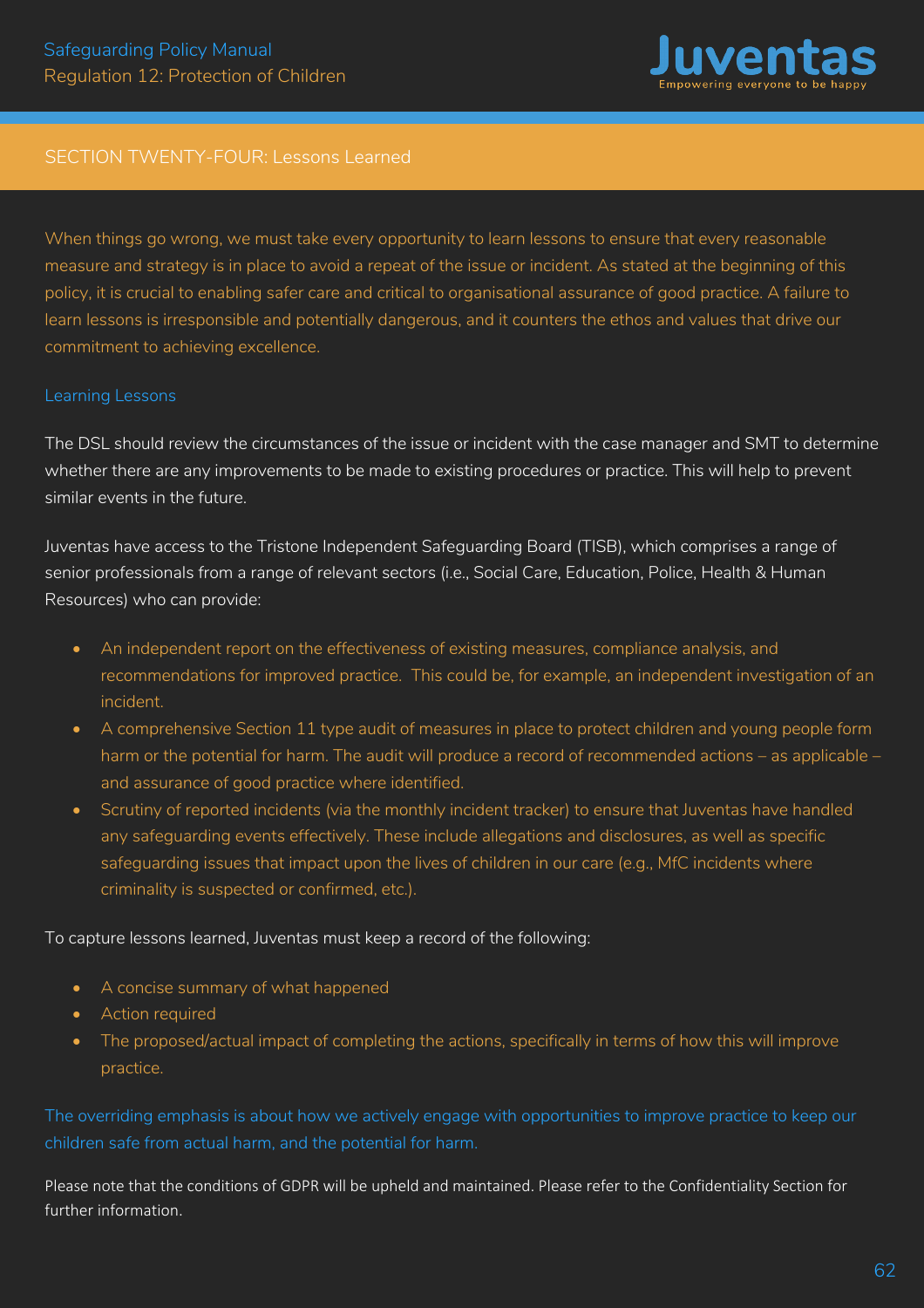

# SECTION TWENTY-FIVE: Missing from Care (MfC)

A child who goes missing just once faces the same immediate risks faced by a child who regularly goes missing.

#### WHY CHILDREN GO MISSING

The Children's Society has identified that arguments and conflicts, poor family relationships, physical and emotional abuse, as well as boundaries and control issues are risk factors that can precede a missing incident.

There are no exact figures for the number of children and young people who go missing or run away, but estimates suggest that the figure is in the region of 100,000 per year. Children and young people may run away from a problem, such as abuse or neglect at home, or to go somewhere they want to be. Additionally, they may have been coerced to run away by someone else. Whatever the reason, it is thought that c.25% of children that go missing are at risk of serious harm.

There are specific concerns about the links between children and young people running away and the risks of sexual exploitation. Missing children and young people are also vulnerable to other forms of exploitation, violence, and criminality.

#### IMMEDIATE RISKS

Children who go Missing from Care are at serious risk of potential harm. The factors below offer a summary of issues, but this is by no means exhaustive:

- No means of support or legitimate income leading to high-risk activities;
- Child Criminal Exploitation (County Lines, for example);
- Serious physical abuse and sexual abuse (i.e., rape, assault and exploitation);
- Alcohol and substance misuse;
- Serious deterioration of physical and mental health;
- Missing out on training and education, thereby impacting upon "life chances";
- Increased vulnerability and social isolation.

#### Longer Term Risks

- Long-term drug and/or alcohol dependency;
- Criminality;
- Homelessness and profound social disadvantage;
- Exploitation; and
- Poor physical health and profound mental health difficulties.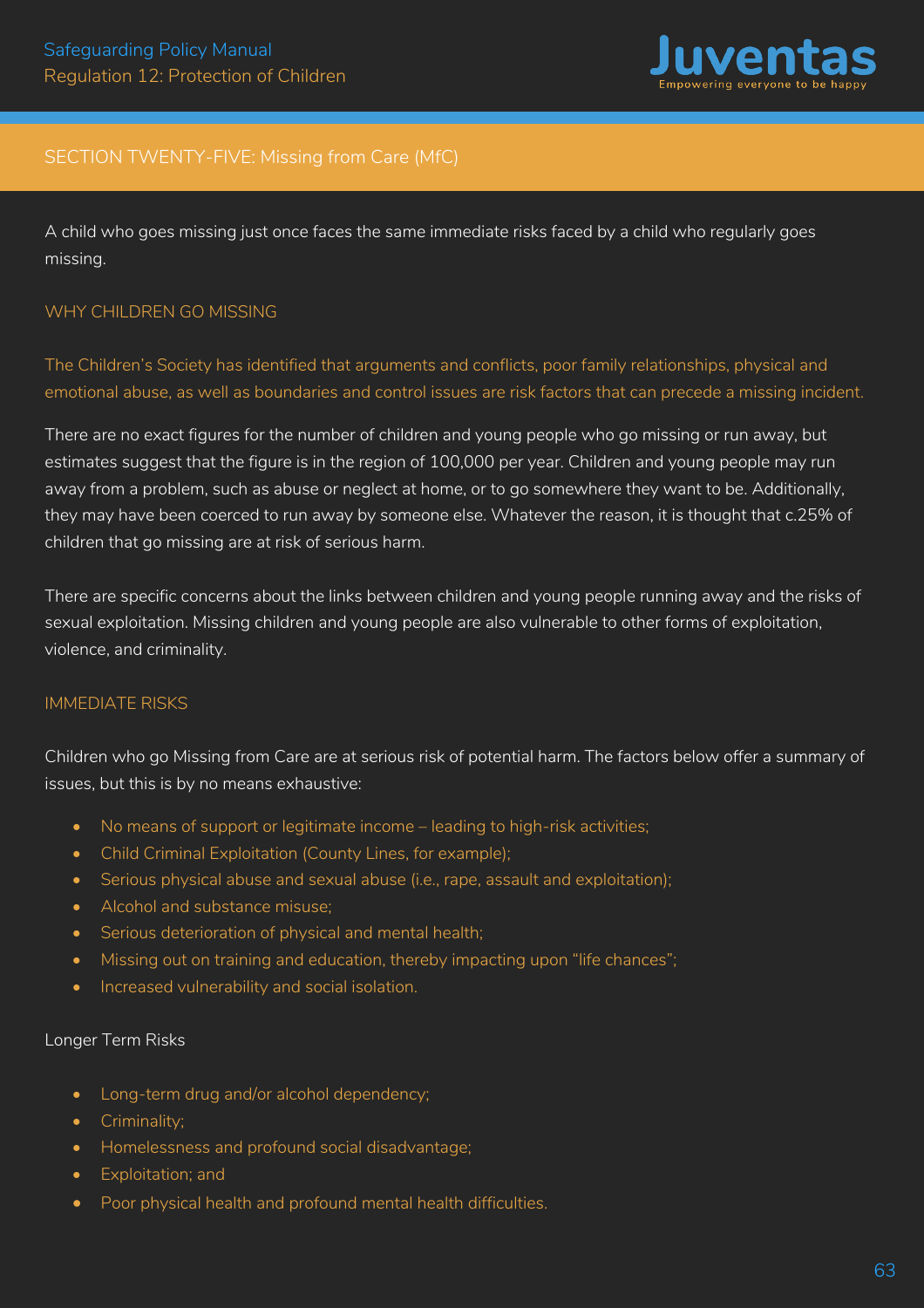

### **Definitions**

Based on the statutory guidance on Children who run away or go missing from home or care (DfE; 2014), the definitions which should be used when working with children and young people are set out as follows:

- Child: anyone who has not yet reached their 18th birthday. 'Children' and 'young people' are used throughout this guidance to refer to anyone under the age of 18.
- Young runaway: a child who has run away from their home or care placement or feels they have been forced or lured to leave.
- Missing child: a child reported as missing to the police by their family or carers.
- Child Looked After: a child who is looked after by a local authority by reason of a care order, or being accommodated under section 20 of the Children Act 1989.
- Responsible local authority: the local authority that is responsible for a child looked after's care and care planning. If a child is placed in care outside of a child's local authority, the responsible local authority remains the child's home local authority or the placing authority, not the local authority where the child is placed in care.
- Host local authority: the local authority in which a child looked after is placed when placed out of the responsible local authority's area.
- Care leaver: an eligible, relevant, or former relevant child as defined by the Children Act 1989.
- Away from placement without authorisation: a child looked after whose whereabouts is known but is not at their placement or place they are expected to be and the carer has concerns, or the incident has been notified to the local authority or the police, should be treated as missing.
- Parent: The parents, friends, relatives, or those providing private fostering arrangements who look after the child at their current place of residence.
- Carer: The care provider who has been tasked by the Local Authority and those with parental responsibility for the child to act in 'loco parentis'.

The College of Policing APP defines missing as:

"Anyone whose whereabouts cannot be established will be considered as missing until located and their wellbeing or otherwise confirmed. All reports of missing people sit within a continuum of risk from 'no apparent risk' through to high-risk cases that require immediate, intensive action."

\* NB Children missing from care, home and education is not to be confused with the children missing education (CME) policy. The definition of a child missing education is:

"A compulsory school-age child who is not on the roll of a school, not placed in alternative provision by a local authority, and who is not receiving a suitable education at home."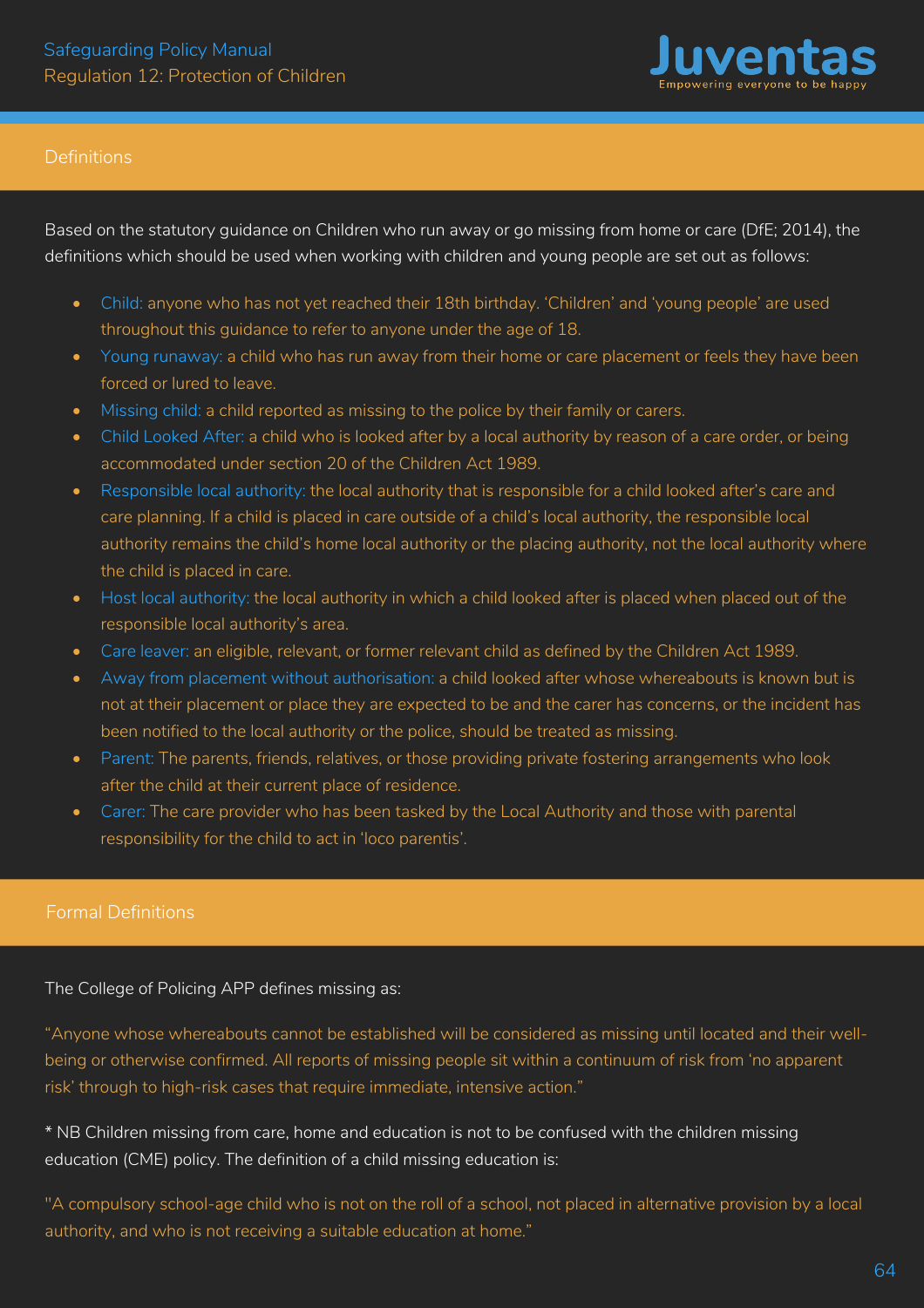

### Local Authority Strategies for Children who go Missing

The following provides a broad summary of what local authorities should do in response to children going MfC. The crucial factor is that everyone works together to protect chidlren from harm.

The Police have a key role in partnership with other agencies and services that are trying to locate children who are missing and in reducing the instances where the same children go repeatedly missing from home or care in an area.

An incident log should be opened by the Police on all occasions when a child is reported to them as missing. The following actions should be considered prior to making the report:

- Have you searched the home address?
- Have you attempted to contact the MFH?
- Have you contacted family and associates?
- Have you checked known addresses and places frequented?
- Have you checked social network sites?
- Have you contacted local hospitals?

A missing person report and action log is created for all missing children.

The Police notify the Police National Computer (PNC) immediately and inform Children's Social Care via an automated email within 24 hours.

# Guiding Principles for Partnership Working

#### The overriding principle is 'Every missing episode is potentially serious.'

The joint aim is to reduce the incidence of all children and young people going missing, and if they do, to reduce the risk of them suffering harm and recover them to safety as soon as possible.

This is done through partnership working, information sharing, problem solving, and performance management.

Each safeguarding partnership will monitor compliance with local protocols and monitor the appropriateness and relevance of this policy. Together the partnerships will take steps to ensure improved responses and practice thereby delivering better outcomes for children.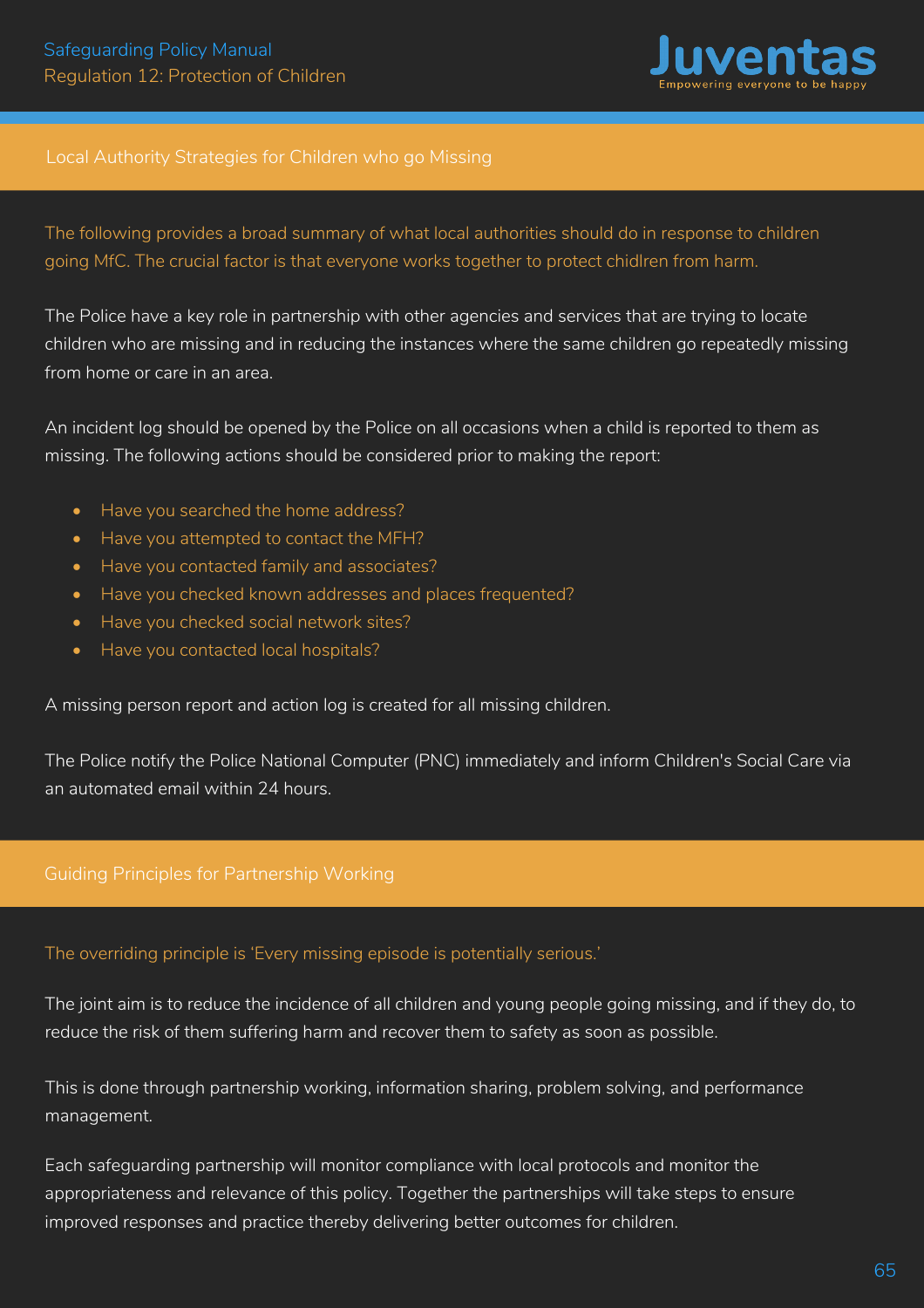

Where known information is minimal, the risk cannot be accurately assessed without active investigation. It does not mean low or no risk; appropriate lines of enquiry should be set to gather the required information to inform the risk assessment.

The fact that the child or young person may have gone missing on several previous occasions does not reduce the risk. In fact, children or young people who repeatedly go missing are often being enticed away from their placement by risky activities that they see as exciting or by predatory influences and as such the risk is increased. Furthermore, short absences may be as risky as lengthy ones.

No child shall be deemed low or no risk missing who is:

- At risk of/experiencing child sexual or other forms of exploitation
- An Unaccompanied Asylum-Seeking Child (UASC)
- Under 12.

The length of time a child or young person has been missing should be a contributory factor to the assessment of risk.

Interventions are important in attempting to address repeat missing episodes. They must be informed by effective return interviews, multi-agency risk assessments and reflected as SMART actions in the child's care plan.

A child or young person's concerns will be taken seriously, they should feel heard. And, their words should be recorded verbatim (i.e., state what they say), but this should not prevent safeguarding action from being taken.

All professionals need to be careful not to label children and young people despite challenging and/or criminal behaviour they may be involved in. The starting point should always be that children and young people who go missing are in potentially dangerous situations because of complex push and pull factors.

All professionals will be mindful to give careful consideration to address equality issues in relation to ethnicity, religion, gender, disability.

It is important that any relevant information obtained is shared with all partner agencies, to ensure effective future safeguarding. Information and intelligence should be shared via local processes with the host and home local authorities and the Police.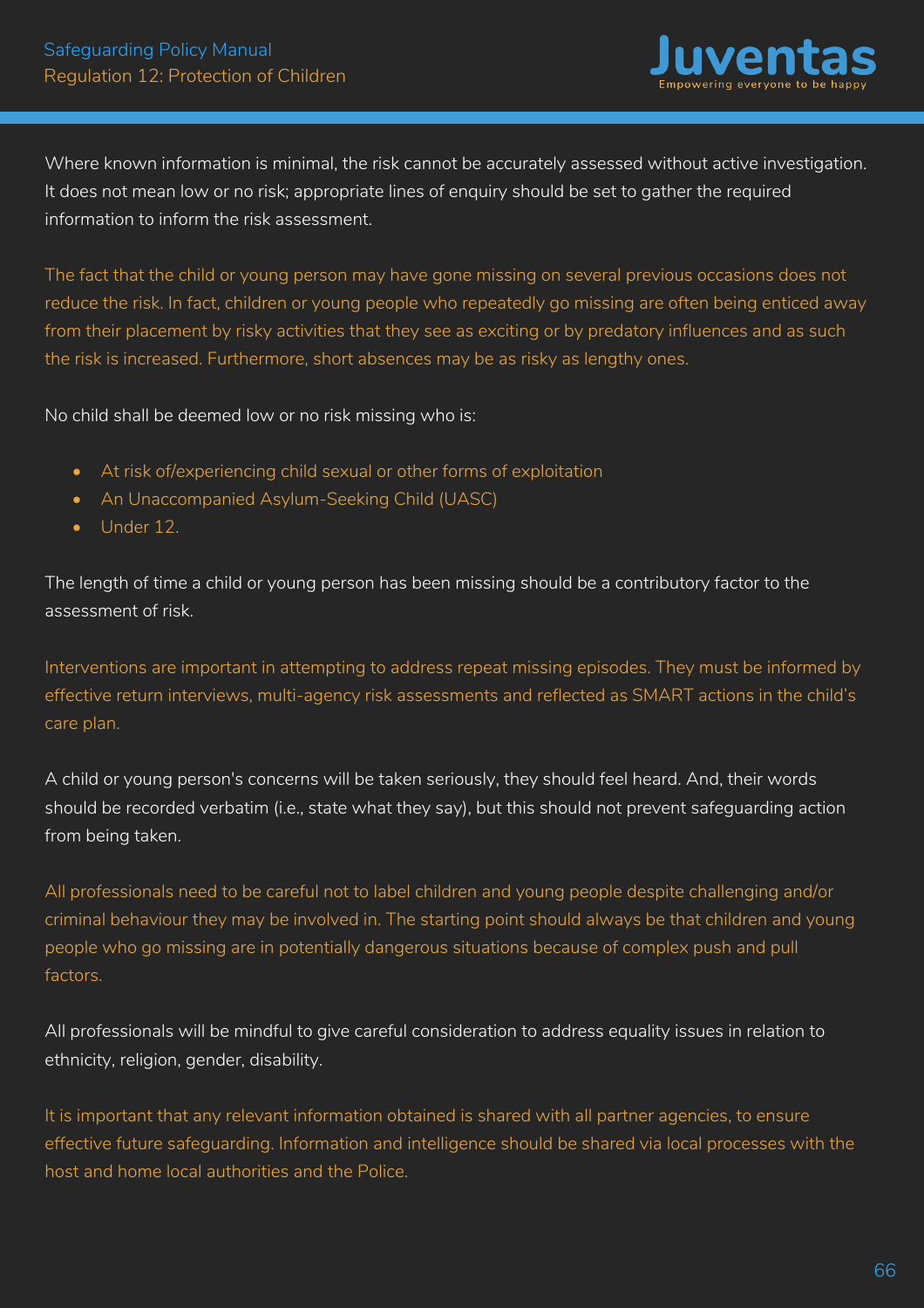

#### Risk Assessment

The local Police force, as the lead agency for investigating and finding missing children, will respond to children and young people going missing based on on-going risk assessments and in line with current guidance. Detailed and accurate information must be recorded about the circumstances and the reasons for making the report. This will ensure that the correct level of risk is assessed, and appropriate Police action prioritised.

An immediate risk assessment will be made based on the questions asked by the call handler. In preparation, the person making the report should consider:

- The circumstances around being unable to locate the child;
- The age, basic details and description (including last known clothing);
- The maturity of the child;
- The possible reasons for the child going missing and their likely intentions;
- Whether the child is running from or to anything;
- Medical needs or need for urgent or ongoing medical treatment;
- Whether they use or are under the influence of drugs and/or alcohol;
- The influence of peer groups/family;
- Patterns of criminality or offending;
- Any learning or physical disability of the child;
- Environmental factors such as weather, time of year, community events or tensions;
- Any known risk of abduction;
- Previous behaviour and history of the child;
- Danger posed by the child to themselves and others;
- General vulnerability of the child;
- Predatory influences on the child including others wanting to use them for crime, sex or drugs.

Where a child is not known to the Police or there is limited information available, a joint assessment should be undertaken by the Police who will make contact with partner agencies, to gain further information, to inform the risk assessment and search for the child.

If the child has been missing for 24 hours or more, a strategy meeting will be held including a full multiagency review of the risk. If the child is an open case to Children's Social Care, the responsible social care team will run the meeting. If the child is not currently receiving support, the strategy meeting will be held by the MASH or local equivalent.

Extreme caution should be exercised before making a decision of low or no risk for a child for whom there is limited information and/or to go missing is out of character. Risk levels can be reduced following new information. However, should risk levels have been identified incorrectly as low in the first instance, valuable time may have been lost to safely locate a child.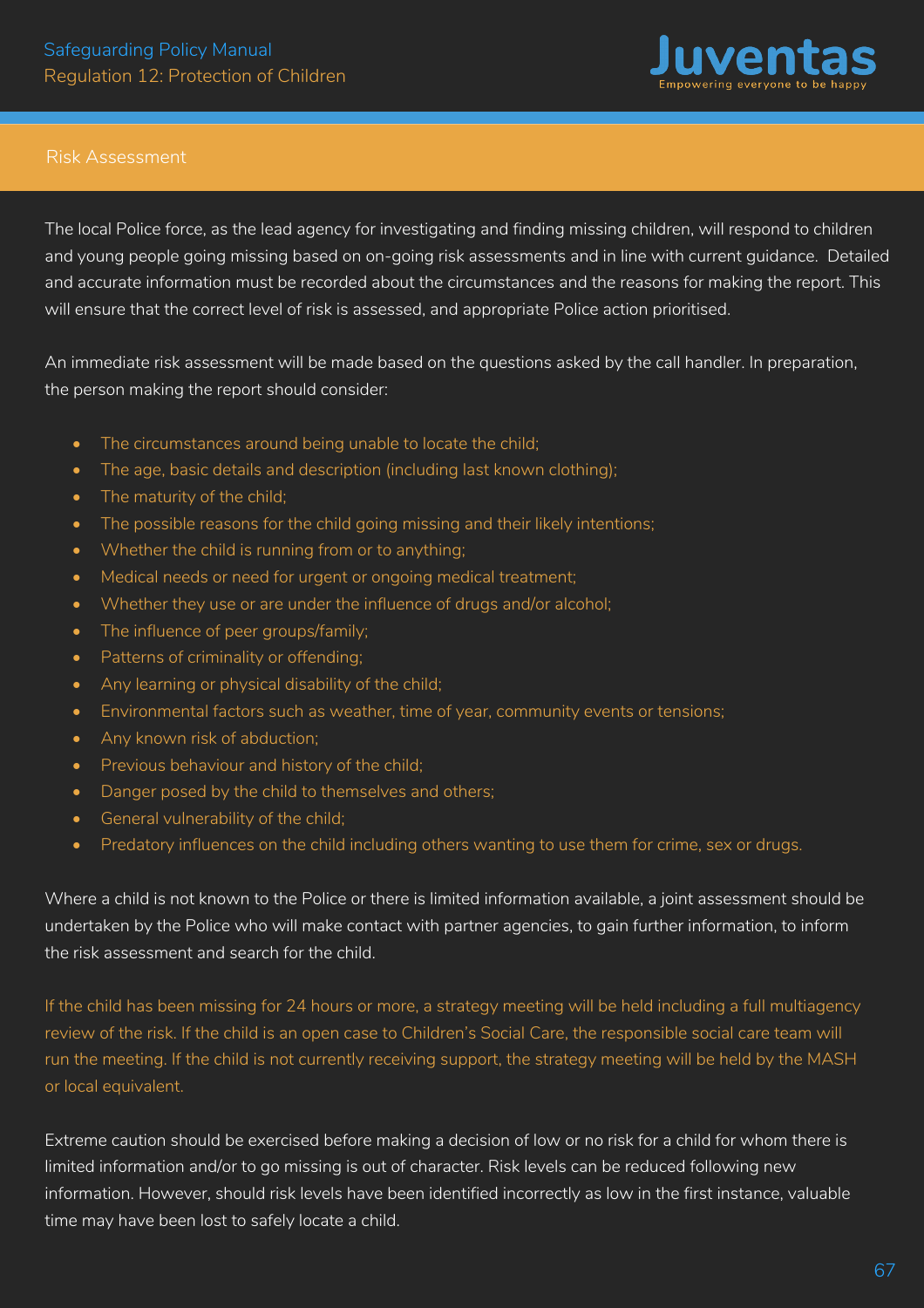

### Risk Levels

It is imperative that colleagues understand the local Police force policy on the definition of missing and how national guidance has been implemented. As a guide, the APP states (as below):

### NO APPARENT RISK

- There is no apparent risk of harm to either the subject or the public.
- Actions to locate the subject and/or gather further information should be agreed with the informant and a latest review time set to reassess the risk.

# LOW RISK

- 
- 

# MEDIUM RISK

- The risk of harm to the subject or the public is assessed as likely but not serious.
- This category requires an active and measured response by the police and other agencies to trace the missing person and support the person reporting.

# HIGH RISK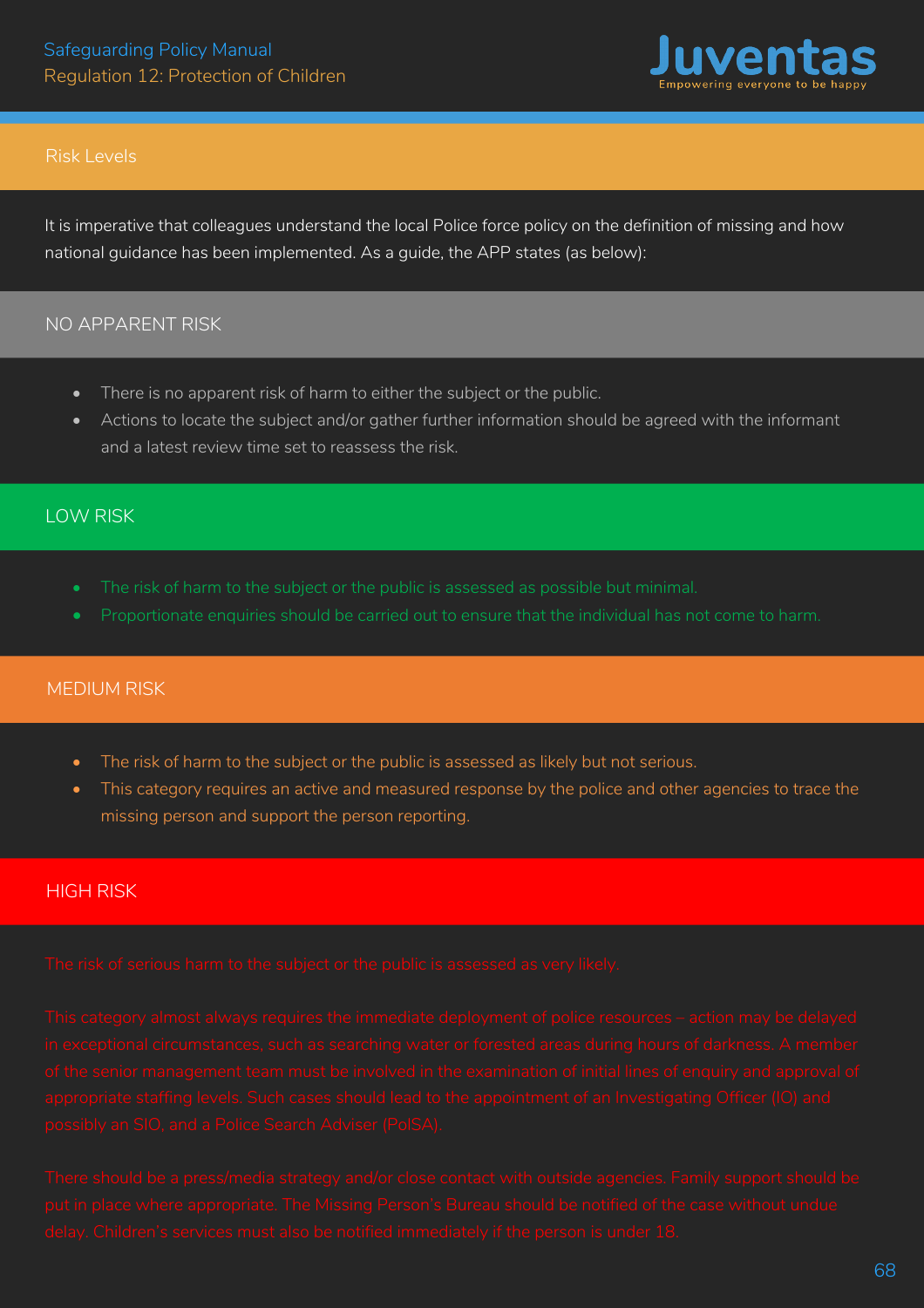

# PROCEDURES

Children who leave the premises without the knowledge of the team on duty will be considered at immediate risk of potential harm if:

- Their whereabouts is unknown; and
- They are RAGG Rated as either RED or AMBER in their individual Safety Plans (see below)

IMPORTANT: RAGG ratings of RED and AMBER are consistent with HIGH and MEDIUM risk as defined by the risk levels on page 8.

As soon as there are suspicions that a child has gone missing or been missing, colleagues must:

- Contact the Police to report the child as missing, stating the child's risk category;
- Inform the Registered Manager (DSL) and/or the On-Call senior professional and MASH/EDT;
- Continue to attempt contact the child by phone, and/or known contacts and friends to locate him/her.

#### Searching for a Missing Child

When a child goes missing it is understandable that people will be worried and anxious to find the child. All involved with the missing child must continue to do all they can to locate that child. It must not just be left to the Police to carry on the task alone.

#### Colleagues should:

- Phone extended family, friends, and anyone else known to the child
- Visit the homes of extended family and the child's friends, and locations where the child may be
- Try to make contact on social media.
- Monitor social media, especially that of the child's friends

Any information obtained that may help locate the child must be shared immediately with the Police.

# Children Leaving the Home whilst Emotionally Heightened or In a State of Distress

There may be occasions where children leave the home feeling heightened or distressed. Colleagues must remain open and engaged with the child, and encourage them to return home.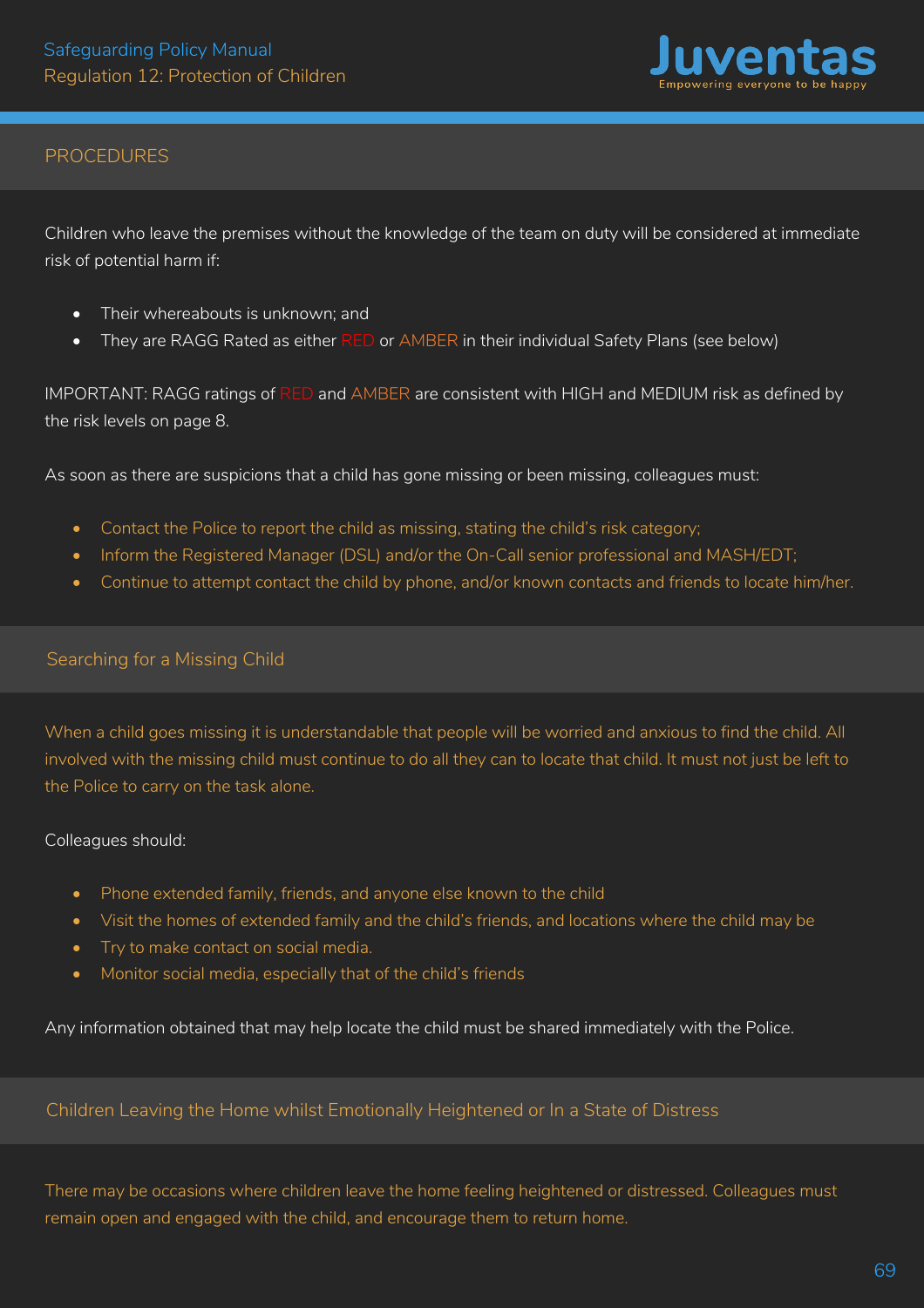

If the child refuses to return, every reasonable effort should be made to stay with and/or follow the child, maintaining a thought to their hidden or expressed needs, depending on the circumstances. In extreme cases, (and only) if a child is believed to be in real and imminent danger, physical restraint may be considered. Any such action will be subject to internal scrutiny and must only ever be used as a "justifiable" last resort.

# The 'Grab-Bag'

Children's home managers must ensure there is a 'grab bag' for each child they are caring for. The 'grab bag' must contain personal information about the child, including:

- Contact details for family, associates, and friends;
- Addresses of likely locations they may be at;
- Mobile phone number(s) and the SIM number(s);
- A recent photograph;
- Details of any court orders (if applicable)
- Names and contact details of agencies involved with the child.

# Recording

All incidents where a child is identified as Missing form Care must be recorded in writing. Details should be recorded using the company notification system, and a summary must be entered in the Missing from Care Register. Please note that all responsible adults (such as appropriate biological parents) and professionals must be informed, but it is important that a senior colleague signs off the notification prior to it being sent.

All records must be copied to the child's individual case file. Colleagues must take particular care to state the time the child was discovered missing, time reported missing to the Police, the child's age, circumstances surrounding the absence, and their return home. All entries must be signed.

Colleagues should take care to incorporate any new information gained through the experience of the child going MfC into their Safety Plan. This refers to antecedents (i.e., "what happened before"), changes in presentation or circumstances and known associates/peers who could encourage or manipulate a child into going MfC.

# When a Child Returns Home

When a child is found, or returns home, it is important that they are made to feel welcome. They need to know that they have been missed and that everyone has been worried about them.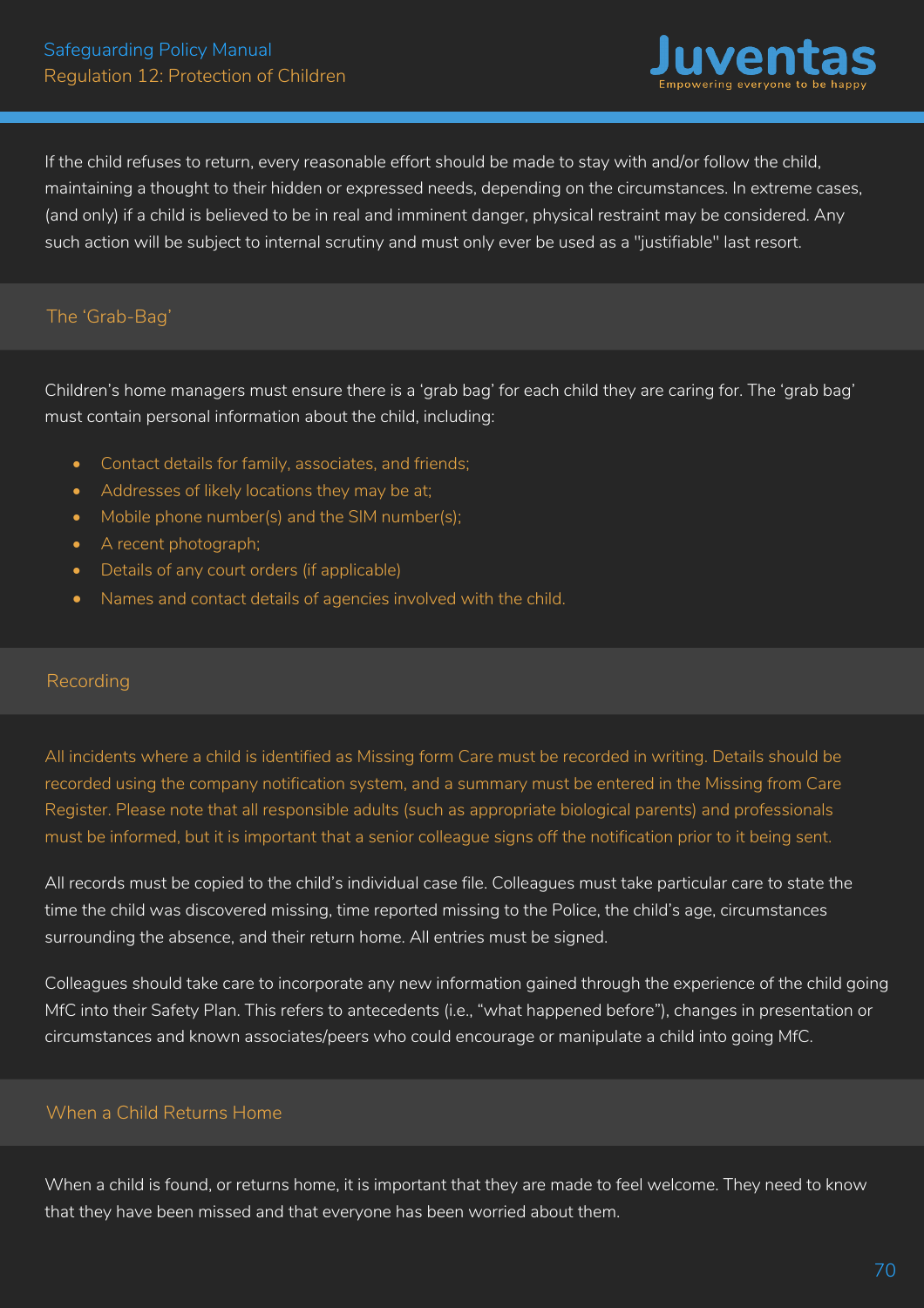

Colleagues must never show any frustration or anger. Avoid asking lots of questions about what happened straight away – give the child time to feel safe and settled. This is because asking lots of questions is likely to push them away.

Relevant adults must be informed as soon as possible. This includes any appropriate biological parents and the child's social worker.

If the child was not found by the Police, they must be informed at the earliest opportunity. The Police should arrange to undertake a Police Prevention Interview (also known as a 'safe and well' check – see below). This is an opportunity for the police to try to understand where the child has been and what has happened to them.

# Safe & Well Checks

"Safe and well" checks are carried out by the Police as soon as possible after a child reported as missing has been found. Their purpose is to check for any indications that the child has suffered harm, where and with whom they have been, and to give them an opportunity to disclose any offending by or against them.

# Independent Return Interviews

When a child is found/returns colleagues must take reasonable action to ensure s/he is offered an Independent Return Interview. Independent return interviews provide an opportunity to uncover information that can help protect children from the risk of going missing again, from risks they may have been exposed to while missing or from risk factors in their home.

This interview should be carried out within 72 hours of the child returning to the home. This should be an indepth interview and is normally best carried out by an independent person (i.e., someone not involved in supporting the child, such as a local authority commissioned service, for example Coram Voice).

The interview and actions that follow from it should:

- Identify and deal with any harm the child has suffered including harm that might not have already been disclosed as part of the 'safe and well check': before or whilst missing;
- Understand and try to address the reasons why the child ran away. Be curious and show empathy to their situation;
- Help the child feel safe, be open and engaged and help them to understand that they have options and choices that are safe alternatives to running away. These options should help to prevent further incidents;
- Provide them with information on how to stay safe if they choose to run away again, including helpline numbers.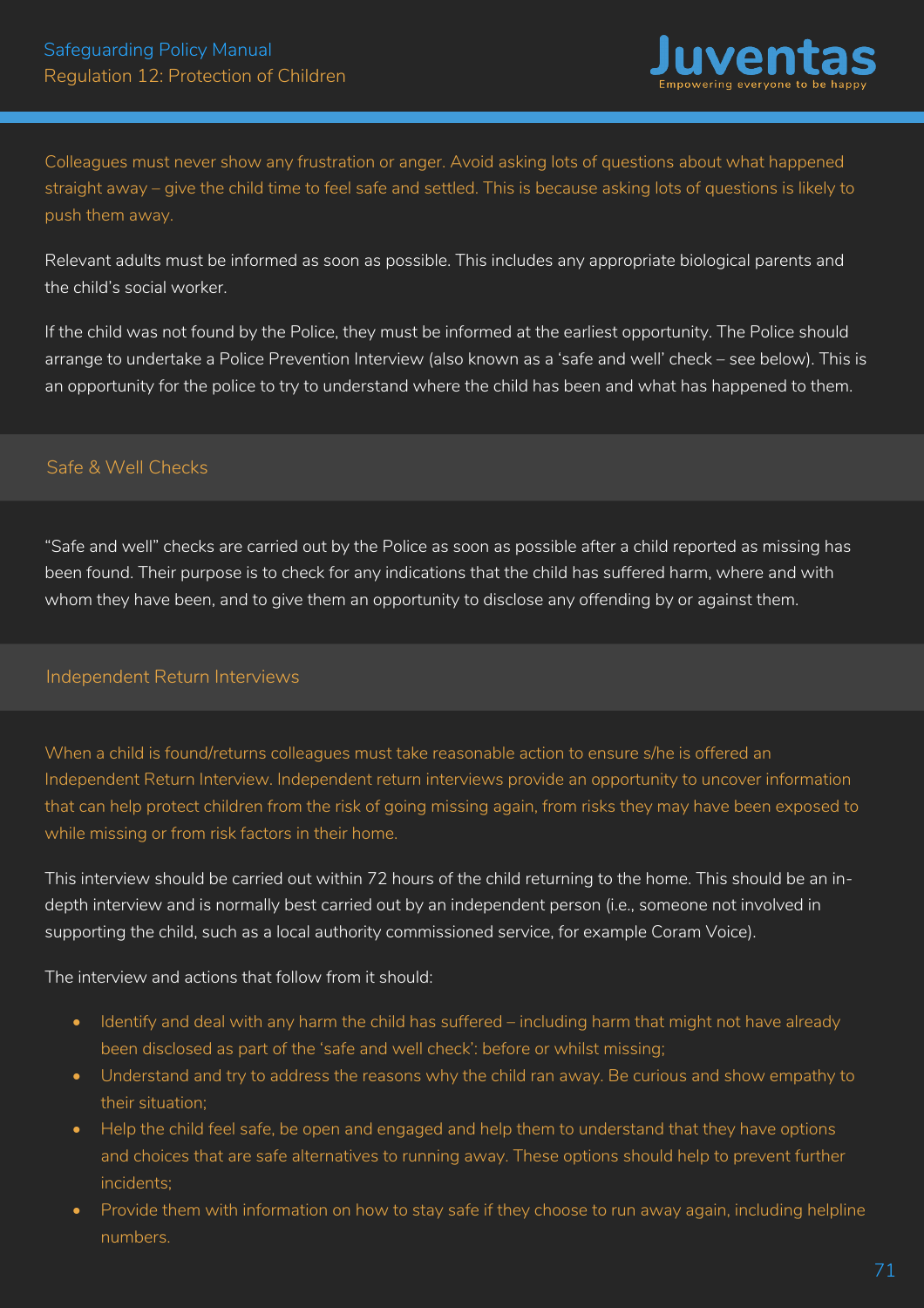

The interview should be held in a neutral place where the child feels safe. The interview provides an opportunity to hear from the child about why they went missing and to understand the risks and issues faced by the child whilst missing. This could include exploring issues where a child:

- Has been reported missing on two or more occasions;
- Is frequently away from placement (or their home) without authorisation;
- Has been hurt or harmed while they have been missing;
- Is at known or suspected risk of sexual exploitation or trafficking;
- Is at known or suspected risk of involvement in criminal activity or drugs;
- Has contact with people posing risk to children; and/or
- Has been engaged (or is believed to have engaged) in criminal activities while missing.

Colleagues should understand that children sometimes need to build up trust with a person before they will discuss in depth the reasons why they ran away. Therefore, colleagues should be mindful that such discussions between children and previously unknown professionals may result in reticence on the part of the child. If it is suspected that the child is withholding information that is indicative of potential harm, these concerns must be duly communicated to the Registered Manager (DSL). All new information must be documented appropriately in the child's Safety Plan.

# Assessing the Risk of Further MfC Incidents

The child's Safety Plan must be fully reviewed following an incident, with particular regard to any changes in information and knowledge about:

- Individual circumstances, including family circumstances;
- Motivation for running away;
- Likely destinations and associates, as well as any pattern of absences;
- Circumstances in which the child was found or returned; and
- Individual characteristics and risk factors, such as whether a s/he has learning difficulties, mental health issues, depression, and other vulnerabilities.

It is important to consider the following when reviewing the child's safety plan:

- Child Criminal Exploitation (CCE)
- Child Sexual Exploitation (CSE)
- Honour-Based Abuse (HBA)
- Radicalisation
- Spirit Possession
- Trafficking

For further guidance and information, colleagues must refer to our MfC Policy.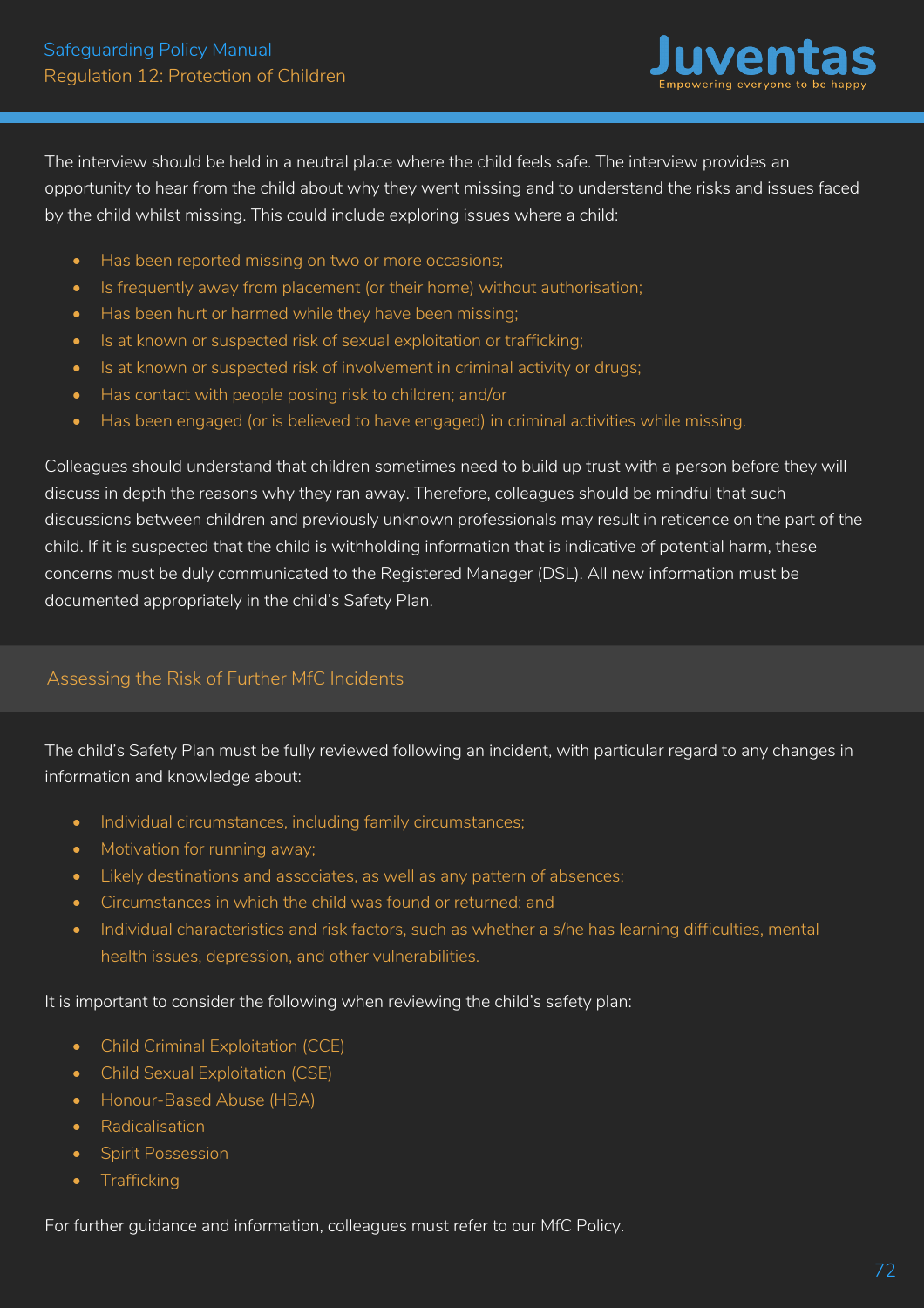

### Summary of our MfC Procedure

# Safety Planning Ensure that all relevant information about the risk of the child going missing from care is captured in the child's Safety Plan. In

consultation with the child's social worker, as well as any other relevant agencies and professionals, make a judgement about the child's individual risk level.

| NO APPARENT RISK | LOW RISK | <b>MEDIUM RISK</b> | <b>HIGH RISK</b> |
|------------------|----------|--------------------|------------------|
|                  |          |                    |                  |

Ensure there is a 'grab bag' prepared in the event the child should go missing

#### Child Goes Missing

The following actions must be applied without delay

| (A) NO APPARENT RISK              | (B) LOW RISK                      | (C) MEDIUM RISK               | (D) HIGH RISK                 |
|-----------------------------------|-----------------------------------|-------------------------------|-------------------------------|
| Search the home and grounds,      | Search the home and grounds,      | Contact the Police to report  | Contact the Police to report  |
| as well as areas the child        | as well as areas the child        | the child as missing, stating | the child as missing, stating |
| frequents.                        | frequents.                        | the child's risk category.    | the child's risk category.    |
| Contact known friends and         | Contact known friends and         | Inform the Registered         | Inform the Registered         |
| relatives.                        | relatives.                        | Manager (DSL) and/or the On-  | Manager (DSL) and/or the On-  |
| Attempt to contact the child on   | Attempt to contact the child on   | Call senior professional and  | Call senior professional and  |
| the telephone, via text or social | the telephone, via text or social | the local MASH/EDT.           | the local MASH/EDT.           |
| media.                            | media.                            | Ensure that the placing       | Ensure that the placing       |
| Make appropriate enquiries        | Make appropriate enquiries        | authority is informed.        | authority is informed.        |
| with the child's parents/ carer   | with the child's parents/ carer   | Follow steps described in     | Follow steps described in     |
| and other relatives.              | and other relatives.              | $columns$ A and $B$           | columns A and B               |
| Make enquiries with other         | Make enquiries with other         |                               |                               |
| carers and professionals who      | carers and professionals who      |                               |                               |
| have been involved with the       | have been involved with the       |                               |                               |
| child.                            | child.                            |                               |                               |
| If the child cannot be found,     | If the child cannot be found,     |                               |                               |
| notify the MASH and the           | notify the MASH and the           |                               |                               |
| Police.                           | Police.                           |                               |                               |

Ensure a "Safe and well" check is carried out by the Police as soon as possible after a child reported as missing has been found.

#### Independent Return Interview

Ensure an Independent Return Interview is completed within 72 hours of the child's return. Staff should be proactive in ensuring this takes place, recording all contact with the social worker in this regard is documented

In consultation with the child's social worker, as well as any other relevant agencies and professionals, re-assess the incident to inform a judgement about the child's individual risk level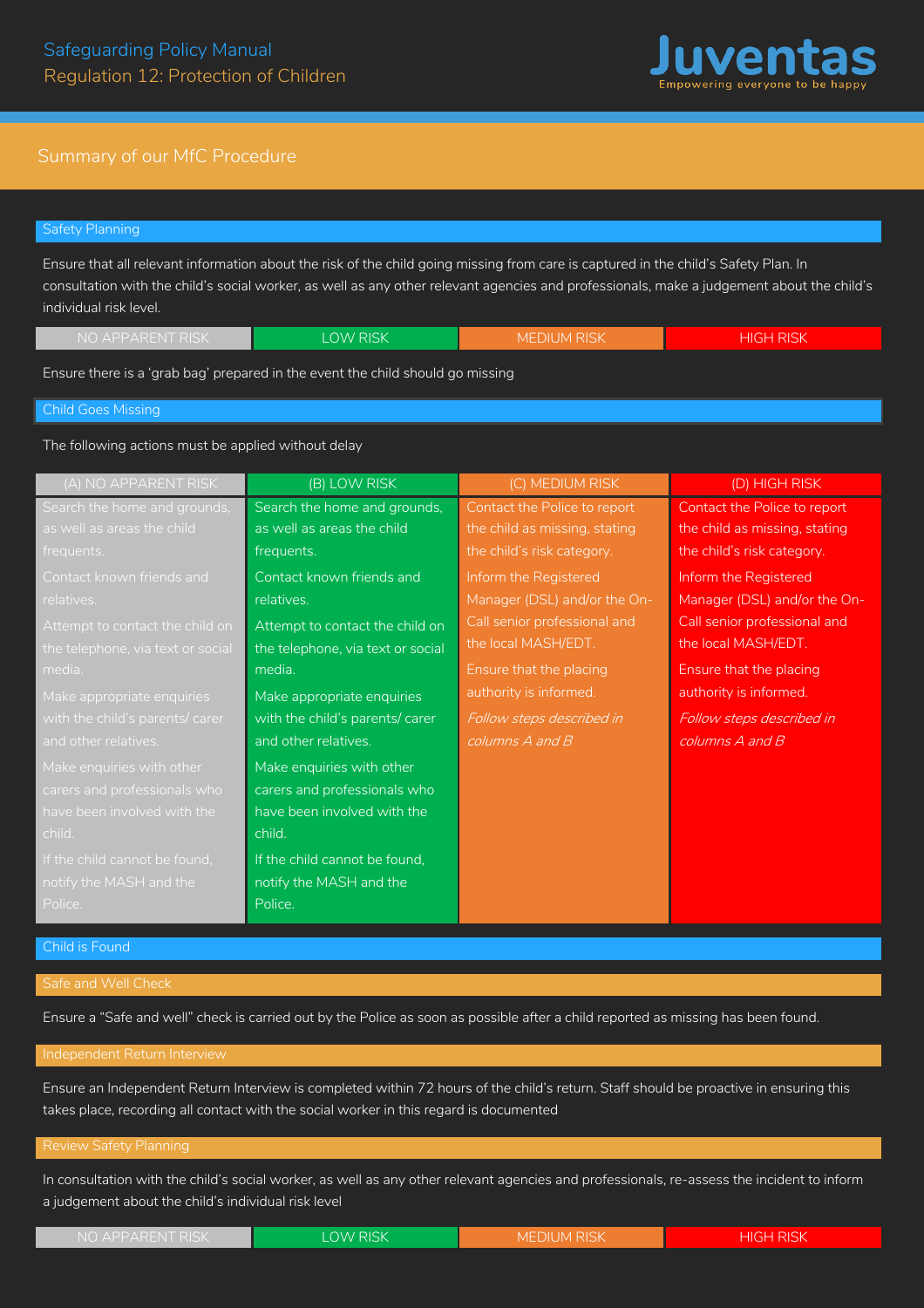

# SECTION TWENTY-SIX: One-to-One Situations

Individuals are alone at work when they are on their own, they cannot be seen or heard by another colleagues, cannot expect a visit from another colleague for some time and/or where assistance is not readily available when needed. Therefore, lone workers are those who work by themselves without close or direct supervision.

It is not realistic to state that one-to-one situations should never take place. In considering any decision for 'one to one' working, the protection of children and colleagues must be the primary consideration.

Our Lone Working Policy and arrangements are defined by the conditions relating to each child, on a case-bycase basis. Arrangements for Lone Working will take account of the needs and presentation of all children resident, which will be duly risk assessed and recorded.

Our approach to lone working and one-to-one situations aims to:

- Increase awareness of safety issues relating to lone working;
- Ensure that the risks of lone working are assessed regularly and that systems are put in place to minimise the risk as far as is reasonable and practical;
- Ensure that colleagues have access to appropriate training and/or guidance that equips them to recognise risk and provides practical advice on safety when working alone;
- Encourage full reporting and recording of all adverse incidents relating to lone working.

### PROCEDURES

#### All colleagues will:

- Ensure that when lone working is an integral part of their role, full and appropriate risk assessments have been conducted and agreed (as consistent with our Lone Working Policy);
- Take part in lone working training when appropriate and available;
- Avoid meetings with children in remote, secluded areas;
- Always inform colleagues about the contact(s) beforehand. Consider having them present or close by;
- Avoid use of 'engaged' or equivalent signs wherever possible. Such signs may create an opportunity for secrecy or the interpretation of secrecy;
- Always report any situation where a child becomes distressed or angry to a senior colleague;
- Carefully consider the needs and circumstances of the child when in one-to-one situations;
- Adhere to the expectations, procedures and standards detailed in related company policy.

For further information, please refer to our Lone Working Policy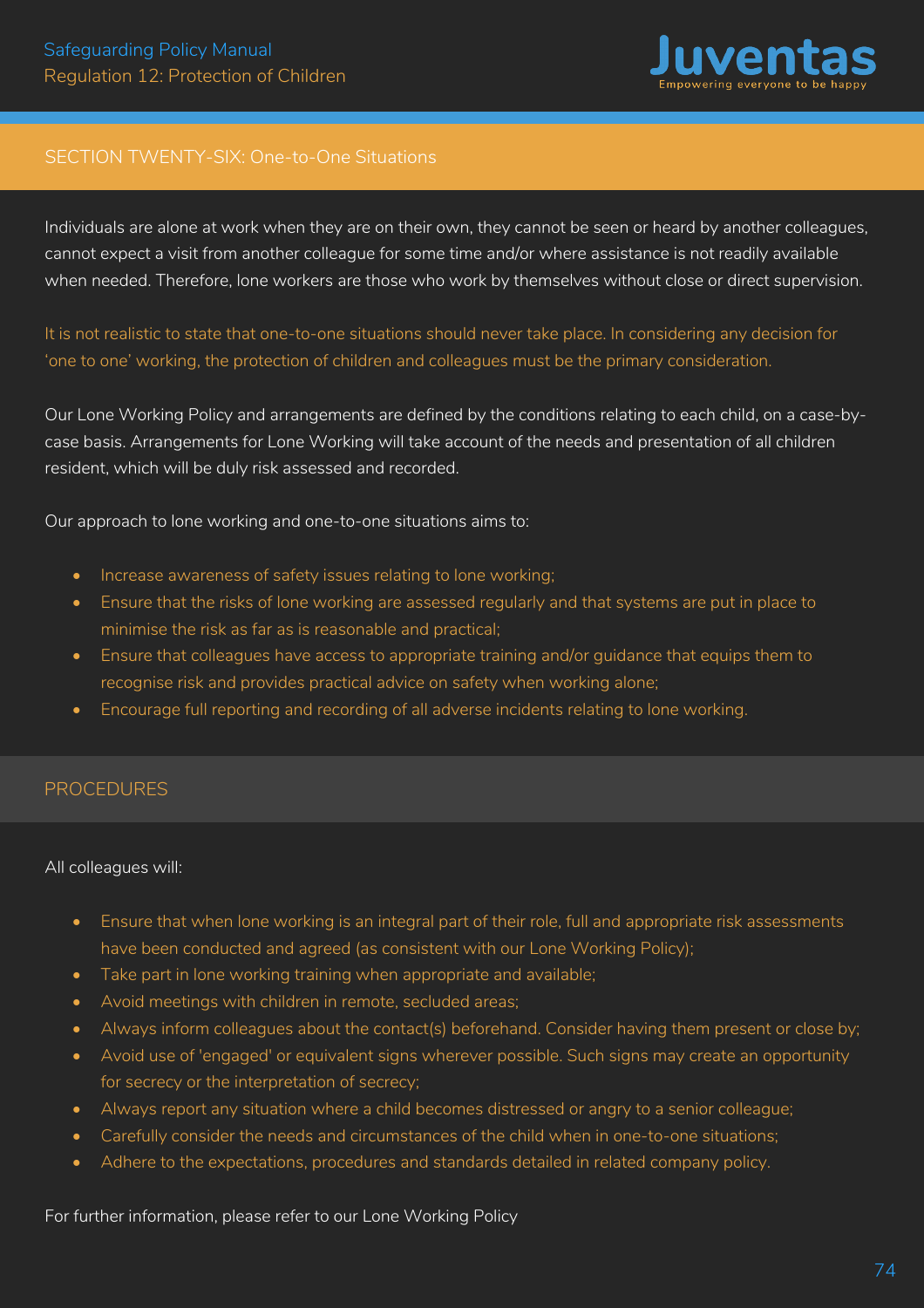

# SECTION TWENTY-SEVEN: Physical Contact

Colleagues must always act and maintain professional boundaries in relation to any physical contact they may have with any child we look after. The children that we care for may have been subject to inappropriate approaches from adults (whom they trusted), which may have included physical and sexual contact from adults resulting in physical and sexual abuse.

Colleagues are in a position of trust and power. This brings considerable professional responsibilities for them about their practice and conduct.

For further information, please refer to our Physical Contact Policy

# PROCEDURES

#### Colleagues must:

- Always be mindful of the need to maintain professional boundaries in relation to any physical contact with children;
- Respect a child's personal space and do not 'invade' this without good cause;
- Speak up to their line manager, the Registered Manager (DSL) should they have any concerns about any practice, particularly concerning any physical contact with any child;
- Avoid being familiar with any child;
- Be mindful of any tactile behaviour that they, colleagues and children have and ensure that appropriate professional and physical contact boundaries are maintained;
- Ensure that each child's personal care routine(s), needs, etc., are known and recorded in the child's placement plan. Specifically, any actions that include physical contact with any child;
- Have regular supervision so that any issues concerning physical contact can be discussed including any concerns about any colleague's practice towards any child; and
- Ensure that all children a know how to complain (and who to complain to) should they have concerns and that telephones are provide as according to regulatory requirements for children.

# SECTION TWENTY-EIGHT: Physical Contact that is Intimate

Some job responsibilities may necessitate intimate physical contact with a child on a regular basis. The nature, circumstances and context of such contact must comply with professional codes of practice or guidance and/or be part of a formally agreed plan, which is regularly reviewed.

Any additional vulnerability that may arise from a physical or learning disability should be considered and recorded as part of the Care Plan.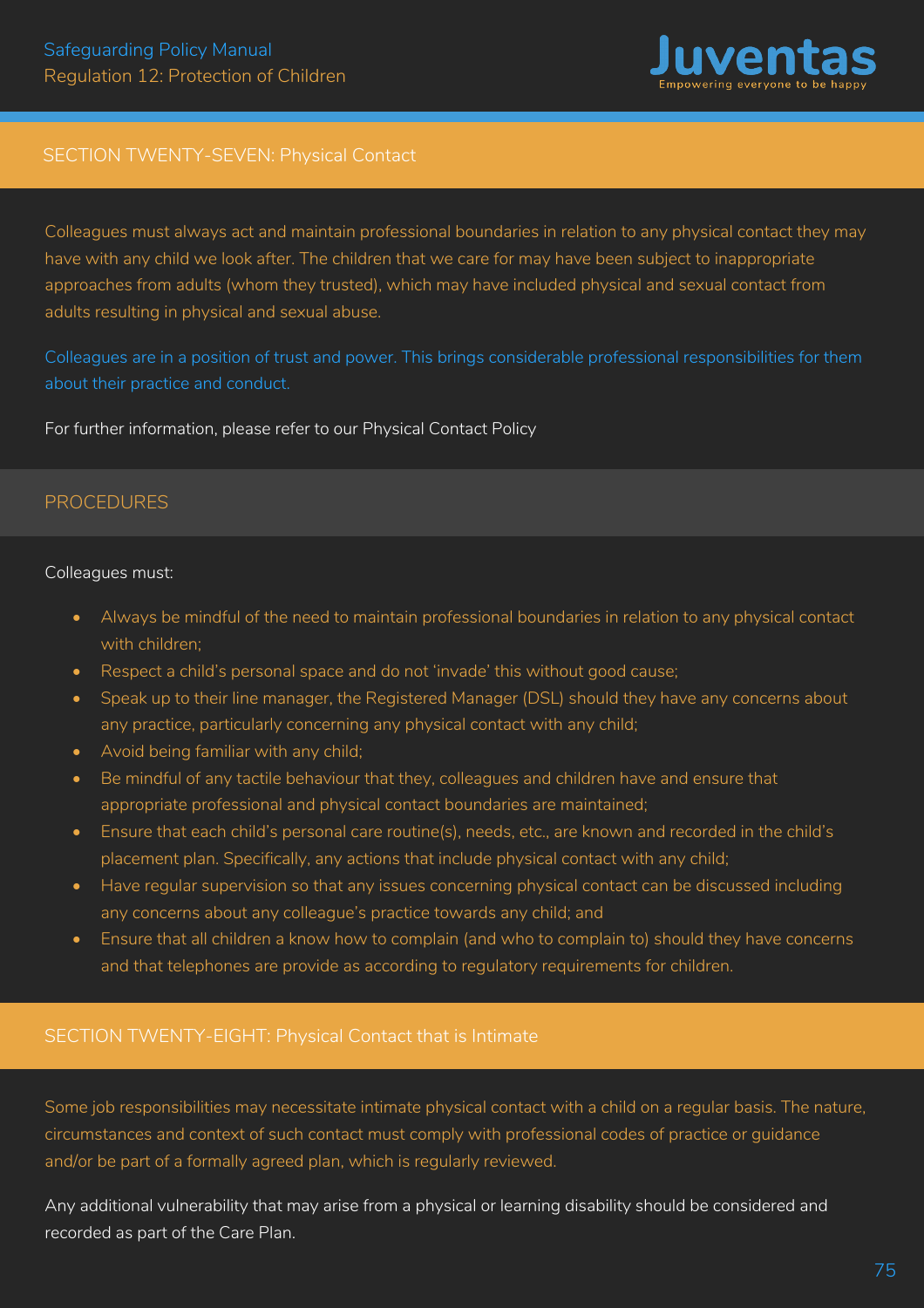

The emotional responses of any child to intimate care should be carefully and sensitively observed, and where necessary, any concerns passed to the DSL as a priority.

All children have a right to safety, privacy, and dignity when contact of a physical or intimate nature is required and depending on their abilities, age, and maturity they should be encouraged to act as independently as possible.

The views of the child should be actively sought when drawing up and reviewing formal arrangements.

Colleagues are reminded that consideration for the views, wishes, and feelings of all children in our care is essential. It is imperative that colleagues respect the rights of the child. Any behaviour by colleagues that is considered to breach those rights will be taken extremely seriously, not in the least as a potential form of abuse of trust.

# PROCEDURES

### Colleagues must:

- Avoid any physical contact when children are in a state of undress;
- Avoid any visually intrusive behaviour;
- Knock on a child's bedroom and await a reply before entering, subject to safety and Room Search Policy considerations;
- Adhere to the conditions of Juventas policy and procedure regarding matters related to the above. This includes all aspects of physical contact.

For further information, please refer to our Physical Contact Policy

# SECTION TWENTY-NINE: Physical Intervention when Children are in Distress

Physical contact is an important element of care and parenting. As such, normal physical contact (i.e., to comfort in times of distress) should not be avoided. Our Physical Contact Policy aims to provide colleagues with clarity regarding what is appropriate, and what is not appropriate regarding physical contact with children.

Regardless of the kind of physical contact, colleagues must be aware that any inappropriate behaviour towards children will not be tolerated. This section takes account of the fact that there may be occasions when a distressed child needs comfort and reassurance, and this may involve physical contact. Colleagues must use their professional judgement to comfort or reassure a child in an age-appropriate way, whilst maintaining clear professional boundaries.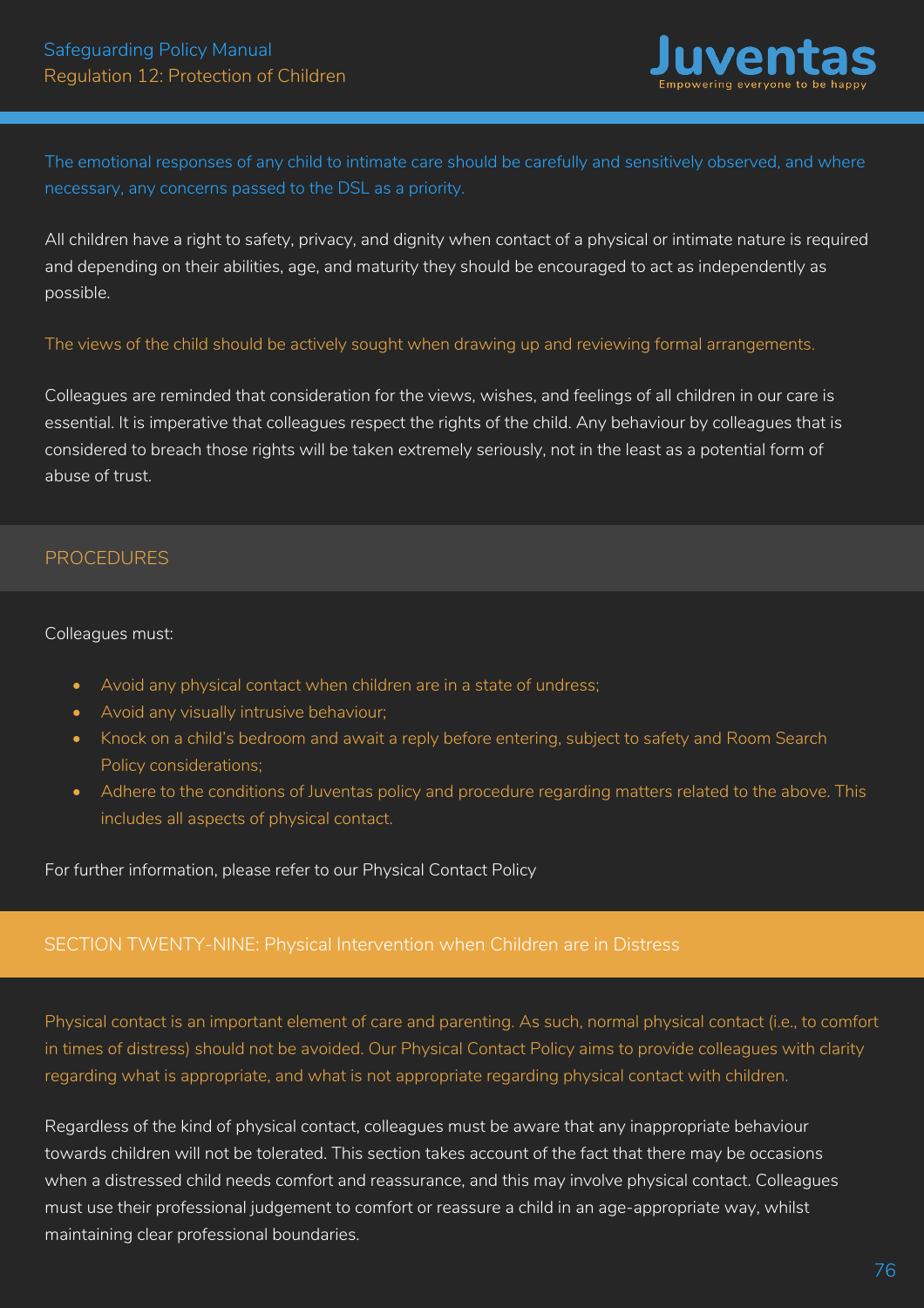

Colleagues are expected to:

- Offer comfort and reassurance to a distressed child in an appropriate way;
- Be circumspect (Be careful to consider all circumstances and possible consequences) in offering reassurance in-one to-one situations, but always record such actions in these circumstances;
- Never touch a child in a way that may be considered indecent or inappropriate;
- Record and report situations that may give rise to concern from either party;
- Never assume that all children seek or require physical comfort if they are distressed.

# SECTION THIRTY: Physical Restraint

Juventas expects that all colleagues will deal professionally and appropriately with all physically aggressive incidents. This means that colleagues may employ the use of authorised physical restraint only where there is an immediate risk of injury to a person or serious damage to property. In doing so, colleagues must always ensure that there is minimal risk to the child or children concerned. Many children living in our homes will have undergone damaging or traumatic experiences prior to being looked after. Some will have been subject to chaotic lifestyles, inconsistent parenting, and poor supervision. Many will have low levels of self-control. They may have displayed, and may continue to display, disturbed, challenging or anti-social behaviour, which is unacceptable to other children in the home, colleagues, other agencies, and the wider community. Sometimes, they may be overwhelmed by their own lack of self-control.

### Underpinning Principles

- Having to control children should not be regarded as failure, but as an integral part of the caring and therapeutic roles of colleagues. It is part of good parenting;
- Physical Restraint may only be used if there is an immediate risk of injury to a person or severe damage to property. This includes children whose presenting behaviour means that they are placing themselves at risk of harm.

# Therapeutic Crisis Intervention (TCI)

We have adopted the principles and approach of Therapeutic Crisis Intervention (TCI) for situations necessitating physical restraint. The purpose of TCI is to provide a crisis prevention and intervention model for residential childcare organisations that will assist in preventing crises from occurring, de-escalating potential crises, effectively managing acute crises, reducing potential and actual injury to children and colleagues, learning constructive ways to handle stressful situations, and developing a learning circle within the organisation. The skills, knowledge, and professional judgment of colleagues in responding to crises are critical factors in helping children learn constructive and adaptive ways to deal with frustration, failure, anger, rejection, hurt, and depression. For further information, please refer to our Physical Restraint Policy.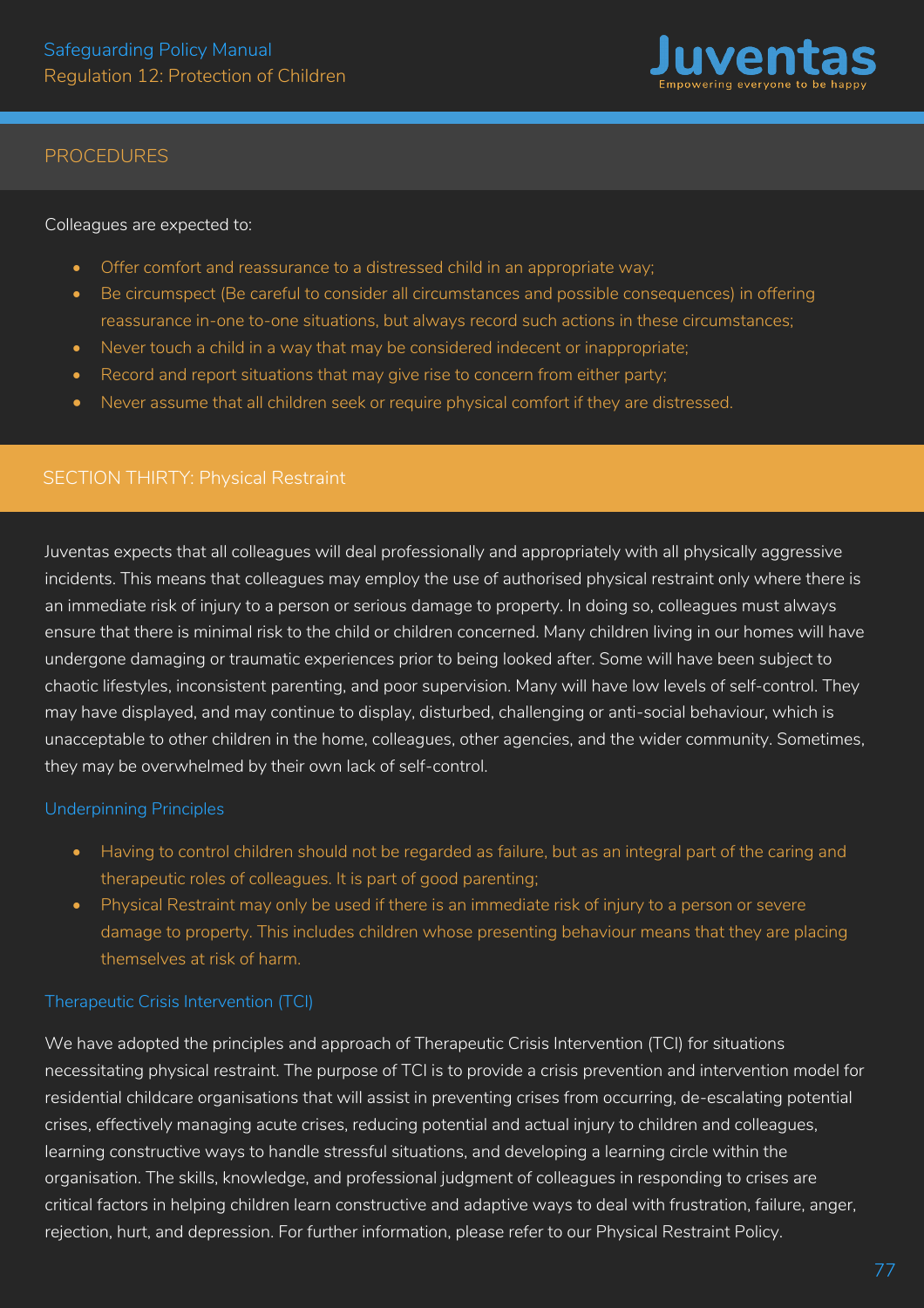

There are occasions when a child presents with behaviours that would likely result in a significant risk to themselves' or others around them (specifically other children and colleagues, but not exclusively). There may also be times where "crisis" behaviours will result in attempts to significantly damage property and the home environment.

Training is provided and there are clearly defined boundaries and firm expectations of conduct in any such situation. 'Holds' are defined and set in place with a firm regard for the welfare and safety of the child. All and any such incidents are recorded in detail.

All colleagues must:

- Only use a physical intervention where there is an immediate risk of injury to a person or significant damage to property. Talking, listening, counselling, and negotiating should be used first. There are only a few holds allowable, which must only be used after training. Juventas have adopted Therapeutic Crisis Intervention (TCI) positive handling techniques. If practicable, colleagues should always seek to obtain adequate assistance before attempting any physical intervention. Children should be warned when physical restraint is about to happen with the reasons;
- Only apply the minimum amount of 'force' required to control the behaviour(s). It must be applied in a manner that attempts to reduce and not provoke further aggressive reaction. Colleagues must be able to show that the method of restraint was in keeping with the incident that gave rise to it;
- Colleagues should try to use clothing rather than limbs to effect restraint. If limbs need to be grasped, they should be held near a major joint to minimise risk;
- Colleagues should avoid vulnerable areas when using restraint (head, throat, chest, sexual areas, etc.);
- Where it is clear, that if a child were to leave the home and there was a strong likelihood of injury to that child or others, it would be reasonable to use physical restraint to prevent them from leaving;
- As soon as it is safe, gradually relax the hold to allow the child to regain self-control;
- Not use restraint as a punishment. Physical restraint is never be used to force compliance with colleagues instructions when there is no immediate risk to people or property;
- The potential for harm in applying any form of restraint must always be central to any action;
- The age, special educational needs, and cognitive ability of the child should be considered in deciding what degree of intervention is necessary;
- Colleagues must ensure that the Physical Restraint Log is completed within 24 hours of all restraints;
- Colleagues must participate in a timely "debrief" following a physical restraint. This is important and colleagues must make time to participate in this process to reflect and ensure that the welfare of all involved has been duly considered. Any concerns must be raised during the debrief;
- The child's views and feelings must be recorded in the Restraint Log within 5 days of the incident;
- Any concerns around a colleague's behaviour during the restraint, will be dealt with on a case-by-case basis, but it is noted that unacceptable behaviour (for example deliberate use of excessive force or inappropriate touching) will result in the implementation of child protection measures and the Local Authority Designated Officer (LADO) will be contacted and informed.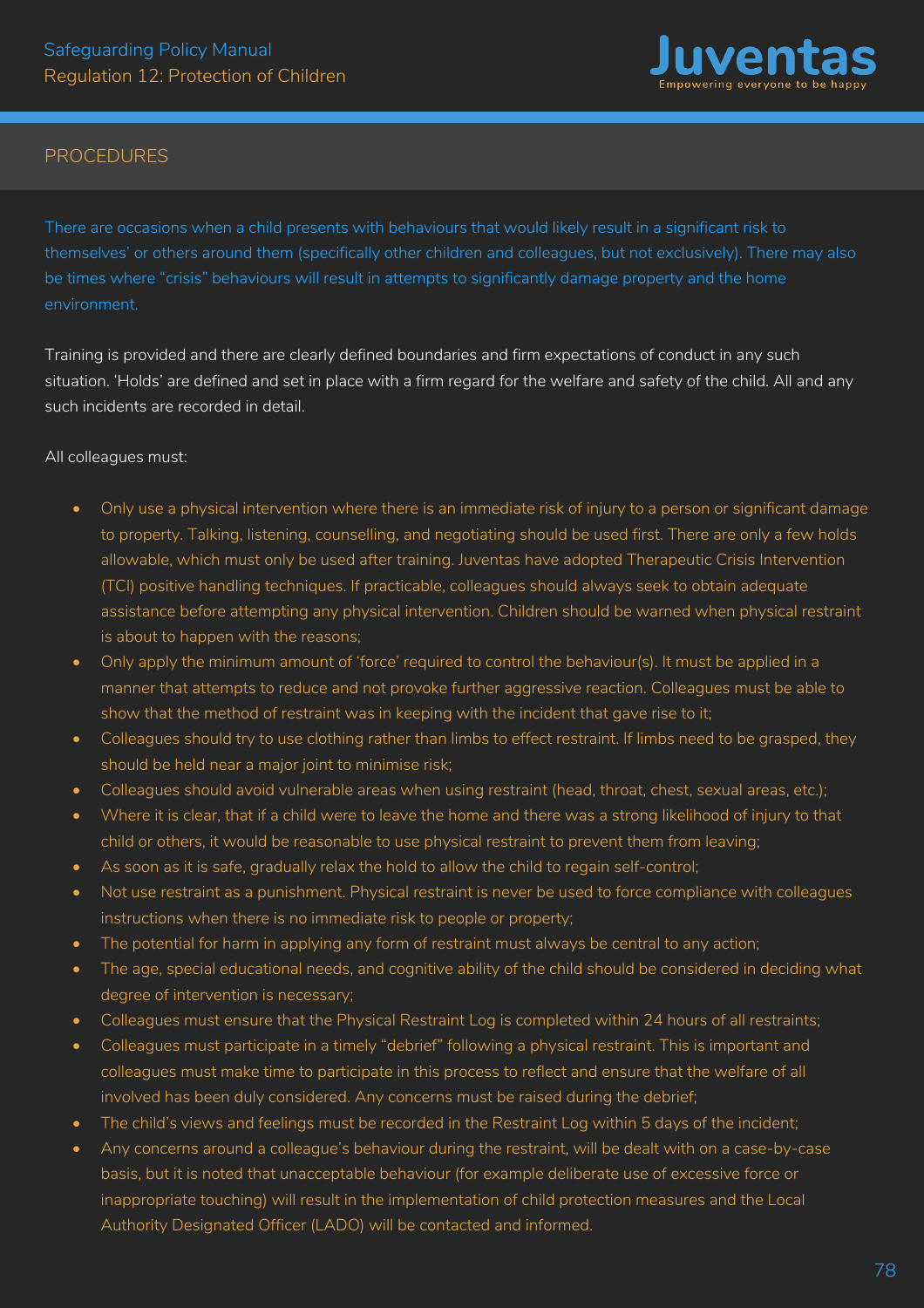

# SECTION THIRTY-ONE: Public Confidence & Professional Standards

All colleagues have a responsibility to maintain public confidence in their ability to safeguard the welfare and best interests of the children. It is expected that all colleagues, in all roles, will adopt high standards of personal conduct to maintain the confidence and respect of the children and colleagues or the public in general, and all those with whom they work.

There may be times, for example, when a colleague's behaviour or actions in their personal life come under scrutiny from local communities, the media, or public authorities. This could be because their behaviour is considered to compromise their position in their workplace or indicate an unsuitability to work with vulnerable children. Misuse of drugs, alcohol or acts of violence would be examples of such behaviour.

Colleagues should therefore understand and be aware that safe practice also involves using judgement and integrity about behaviours in places other than the work setting.

The behaviour of a colleague's partner or other family members may raise similar concerns and require careful consideration as to whether there may be a potential risk to children.

#### .<br>r PROCEDURES

### COLLEAGUES MUST:

- 
- 
- 

- 
- 
- 

It is important to note that we have an Employee Conduct Policy in place, which summarises important and mandatory conditions of behaviour by colleagues.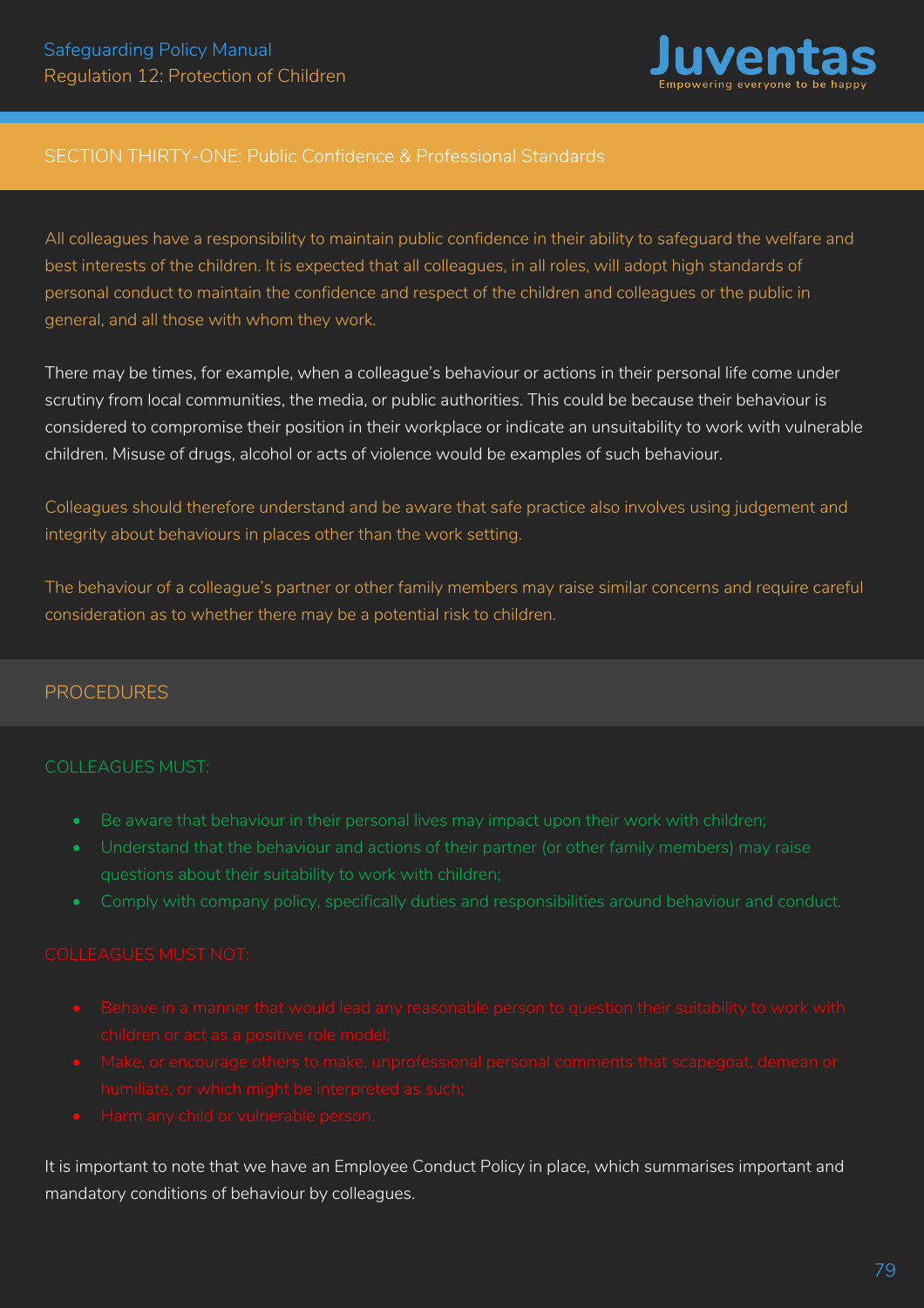

# SECTION THIRTY-TWO: Radicalisation & Extremism

We have an important part to play in supporting children to understand extremism and make positive choices. Importantly, colleagues must be alert to children being vulnerable to radicalisation (and therefore a risk of future extremism).

In March 2015, statutory duties came into force under the Counter-Terrorism and Security Act (CTSA) (2015). Section 26 of the CTSA places a duty upon local authorities to have "due regard to the need to prevent people from being drawn into terrorism". As such, Juventas have a duty to actively prevent children from being drawn into terrorism, whether through vulnerability, manipulation, abuse or forced indoctrination.

### VALUES OF TOLERANCE & RESPECT

Juventas aim to ensure that through our shared ethos, vision, and values, we promote tolerance and respect for all cultures, belief systems and religions. The Directors seek to ensure that this ethos is reflected and implemented effectively in company policy and practice. We have a duty to support children to understand and contribute positively to opportunities and experiences of life in modern Britain.

### WHAT IS RADICALISATION & EXTREMISM?

#### Radicalisation?

The government's Prevent Duty Guidance (2015) defines radicalisation as "the process by which a person comes to support terrorism and extremist ideologies associated with terrorist groups". Vulnerable individuals can be drawn into the process of radicalisation in several ways. These vulnerabilities, derived from circumstances, experiences or mental health difficulties, can lead individuals towards a dangerous terrorist ideology.

#### Extremism?

Government's Counter Extremism Strategy (2015) clarifies that 'Extremism is the vocal or active opposition to our shared values. These include democracy and the rule of law, mutual respect and tolerance of other faiths and beliefs. We also consider calling for the death of our armed forces either in the UK or overseas to be extremism.'

### The PREVENT Strategy & the Channel Process

The purpose of the PREVENT Strategy is to stop people becoming terrorists or supporting violent extremism in all its forms. The strategy has three objectives, one of which is to prevent people from being drawn into extremism and ensure they are given appropriate advice and support. Channel is a programme that focuses on providing support at an early stage to people who are identified as being vulnerable to being drawn into terrorism. Such people are identified as being 'Vulnerable to Extremism' (VTR). Channel provides a mechanism for agencies to make referrals if they are concerned that an individual might be vulnerable to radicalisation leading to extremism.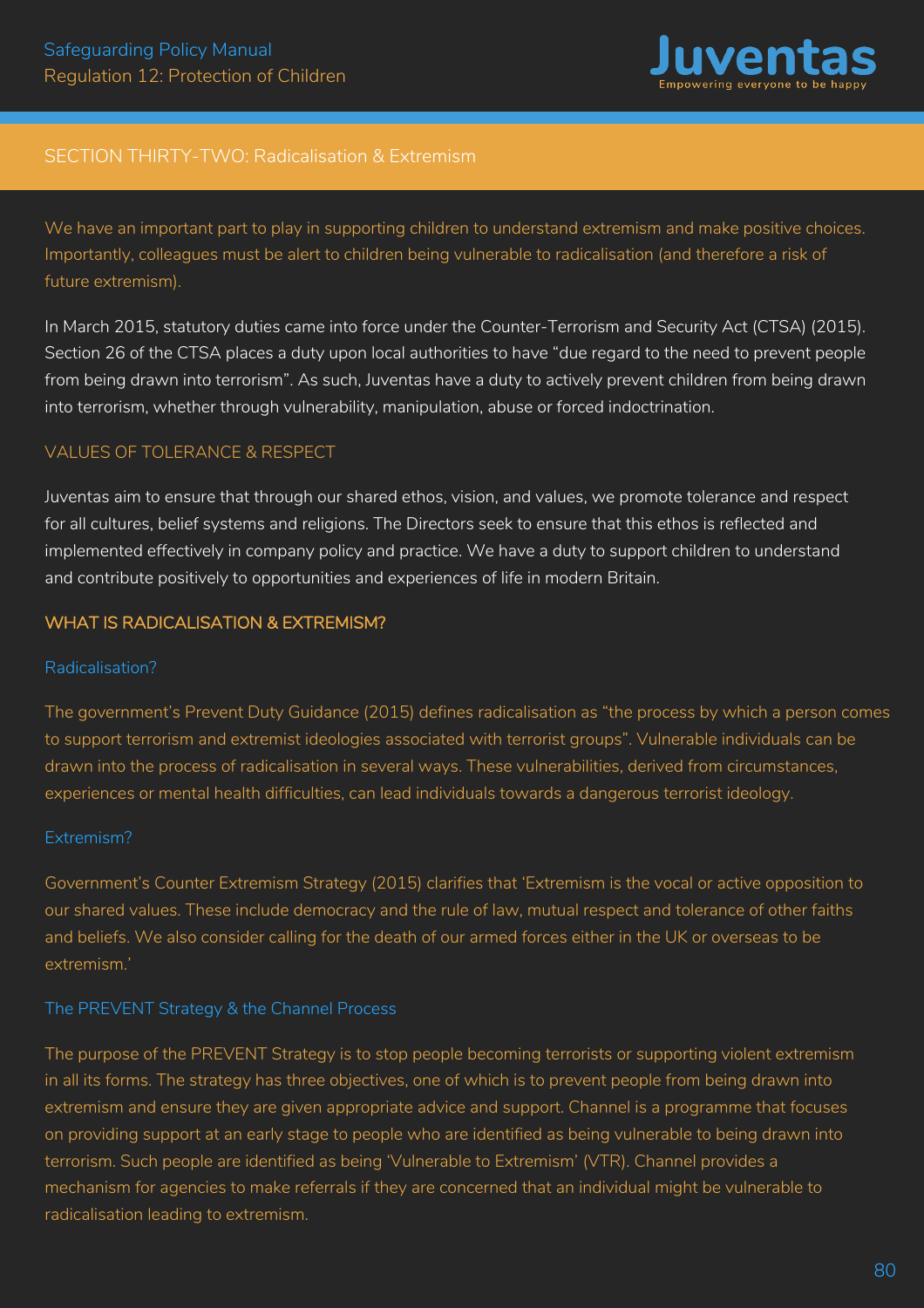

Colleagues should use professional judgement in identifying children who might be at risk of radicalisation and act proportionately. A Channel referral may be required.

#### All colleagues are expected contribute towards:

- Assessing the risk of children being drawn into terrorism, including those exhibiting support for extremist ideas that are part of terrorist ideology. This means being able to demonstrate both a general understanding of the risks affecting vulnerable children in the area, and a specific understanding of how to identify individual children who may be at risk of radicalisation and what to do to support them;
- A service that will ensure that children are safe from terrorist and extremist material when accessing the internet at home.

### RADICALISATION & EXTREMISM: PREVENTING RADICALISATION & CHANNEL

Channel is a programme that focuses on providing support at an early stage to people who are identified as being vulnerable to being drawn into terrorism.

Channel provides a mechanism for agencies to make referrals if they are concerned that an individual might be vulnerable to radicalisation.

#### All colleagues must:

- Report and record any concerns around radicalisation or extremism to the DSL/on-call immediately;
- Understand when it is appropriate to make a referral to the Channel programme and alert the DSL/oncall to their concerns, without delay;
- Work with other agencies as appropriate.

For further information, please refer to our Countering Radicalisation Policy

# SECTION THIRTY-THREE: Safe Recruitment

Our recruitment and selection procedures are in place to help deter, reject, or identify people who might abuse children or young people or who are otherwise unsuited to work with them. A relevant member of the Senior Management Team (SMT) will lead the process of making employee appointments and delegate duties and responsibilities as appropriate, in consultation with Directors.

Juventas are committed to safeguarding and promoting the welfare of children who access our services. All colleagues are expected to share this commitment.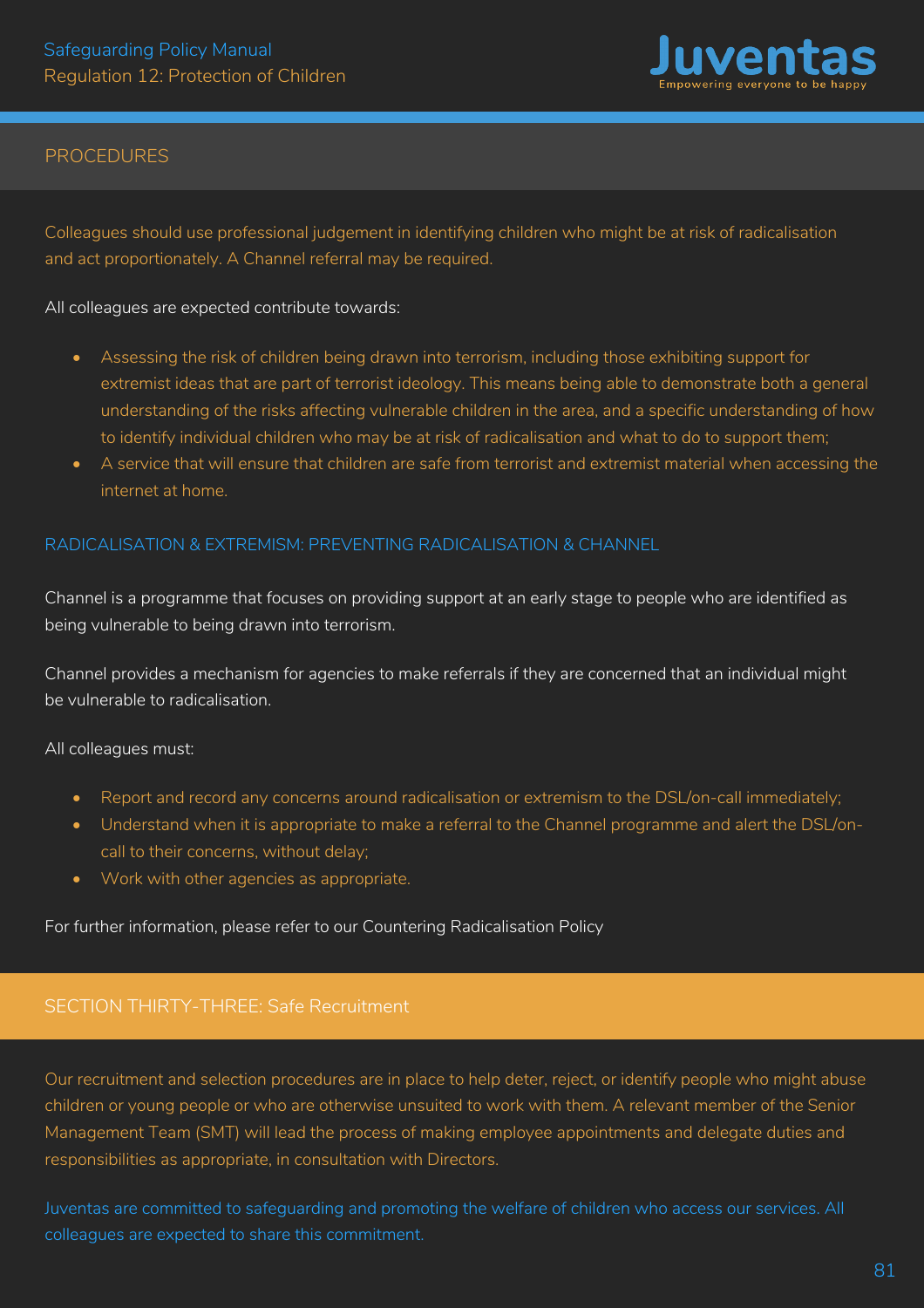

The registered manager has responsibility for ensuring that colleagues working in the home are recruited safely, and in a way that is consistent with company policy.

### All personnel, prior to a formal offer of employment:

- Must complete an application form:
- Must provide no less than TWO references. One reference must be from a most recent employer;
- Are subject to follow-up telephone reference verification by management:
- Must declare any previous instances of dismissal or proven/substantiated allegations of misconduct;
- Will be subject to an Enhanced Disclosure and Barring Service (DBS) check and subject to Vetting & Barring Scheme when in place;
- Must bring/provide evidence of relevant qualifications, training and experience, which will be copied and retained to personnel files;
- Must confirm that they have the right to work in United Kingdom (UK) and there will be further checks for those who have lived outside the UK;
- Must provide evidence of proof of identity;
- Required to present a fitness to work certificate/letter from a General Practitioner (GP) (depending upon the individuals' circumstances).

For successful applicants, all records will be retained and monitored through the implementation of a Single Central Register (SCR). It is the responsibility of the Human Resources Team to maintain the SCR and ensure that it is up to date.

For further information, please refer to our Safe Recruitment Policy.

#### J SECTION THIRTY-FOUR: Self-Harm

Self-harm is when somebody intentionally damages or injures their body. It's usually a way of coping with or expressing overwhelming emotional distress. As such, self-harm is often an expressed need, but behind an expressed need there will be a hidden need that a child is struggling to manage without support or guidance.

Self-harm is not usually triggered by one isolated event, but rather a set of circumstances that leave children overwhelmed and unable to manage their feelings. It is not the core to a problem, but a sign and symptom of underlying emotional difficulties, used as a way of coping. Self-harm can be quite different from a suicide attempt since self-harm may be how a child or young person tries to survive emotional pain, rather than being inspired by a desire to end life. However, in some cases, it can be part of the same continuum. They are both symptoms of acute distress, and there is evidence that people who self-harm are at an increased risk of suicide.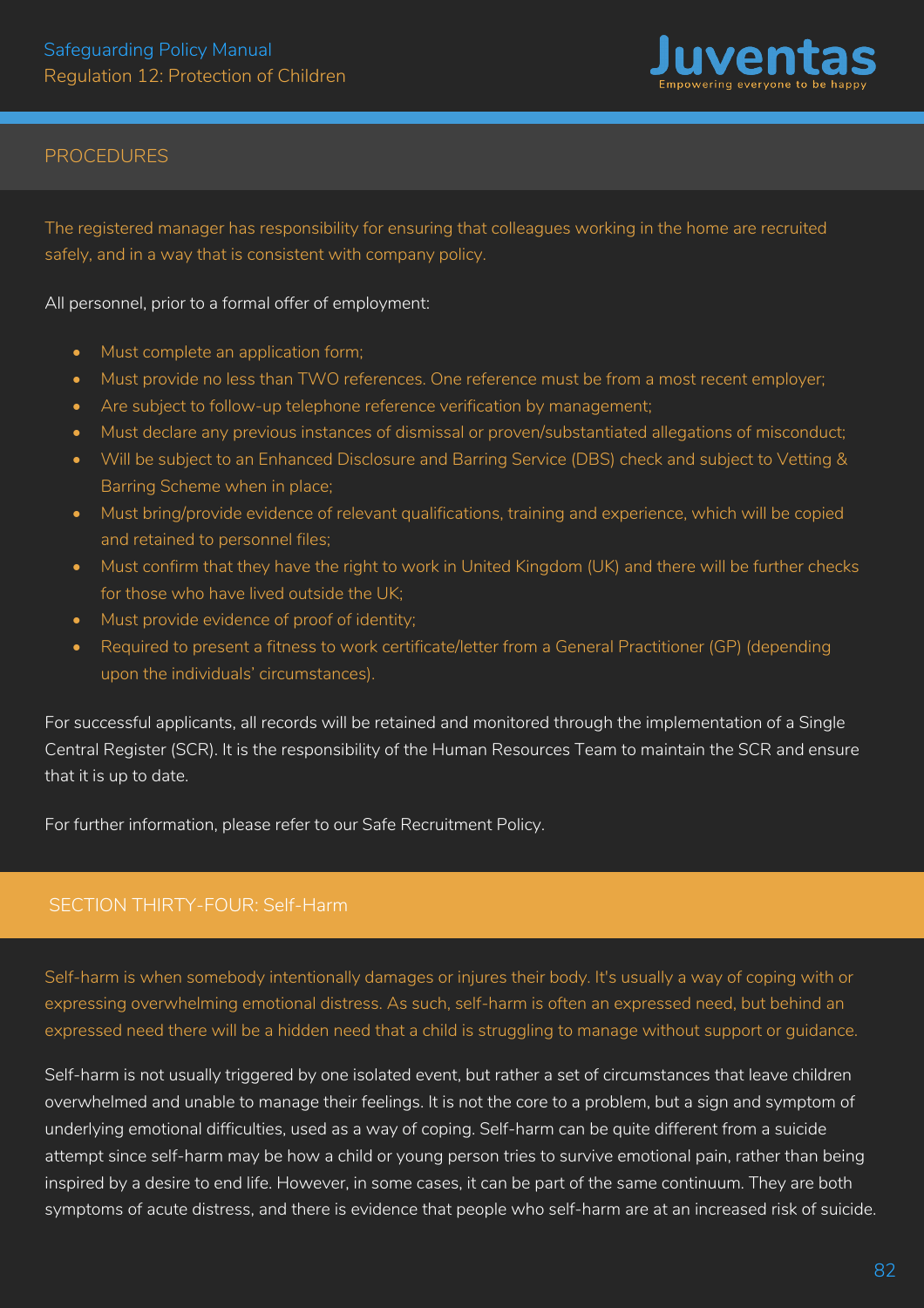

Research indicates that up to one in ten children and young people in the UK engage in self-harming behaviours, and that this figure is higher amongst specific populations, including Children Looked After (CLA) and those with special educational needs.

## WHAT IS SELF-HARM?

Deliberate self-harm includes any intentional act of self-injury or self-poisoning, irrespective of the apparent motivation or intention. Self-harm is not usually about trying to get other people's attention. It often comes from feeling numb or empty, or wanting some relief. It might be linked to feeling depressed or anxious, low self-esteem, drug and alcohol abuse, relationship problem, bullying or worries about sexuality.

The most common activities are cutting and overdosing although there are many other forms such as hitting, burning, pulling hair, picking, or scratching skin, swallowing things that are not edible, inserting objects into the body, and banging head and other body parts against walls. There are other activities such as eating disorders, drug and alcohol misuse, and risk-taking behaviours that are linked with self-harm.

For further information and guidance about self-harming behaviours, colleagues must refer to our Understanding & Managing Self-Harming Behaviours Policy.

# PROCEDURES

Colleagues who become aware of a child engaging in, or suspected to be at risk of engaging in, self-harm must consult the DSL or on-call as soon as it is safe to do so.

#### Colleagues must:

- Actively seek to ensure that all relevant Safety Plans are revised, referencing response guidance and supportive measures, as well as individual approaches to safeguarding the child. All colleagues must be familiar with each child's relevant safety planning (including risk assessments);
- Work with other relevant agencies to meet the needs of the child concerned;
- Colleagues must record and report all potential or suspected self-harming incidents;
- First Aid should be administered in accordance with company policy;
- In a medical emergency, colleagues must call 999 (or 112) immediately.

If there is any suspicion that the child may be involved in self-harming, the social worker must be informed, and a risk assessment undertaken with a view to deciding whether a strategy should be adopted to reduce or prevent the behaviour. Any resulting strategy should be included in the child's Care Plan. If necessary, specialist advice or support should be sought.

The Designated Safeguarding Lead (DSL) must be informed without delay.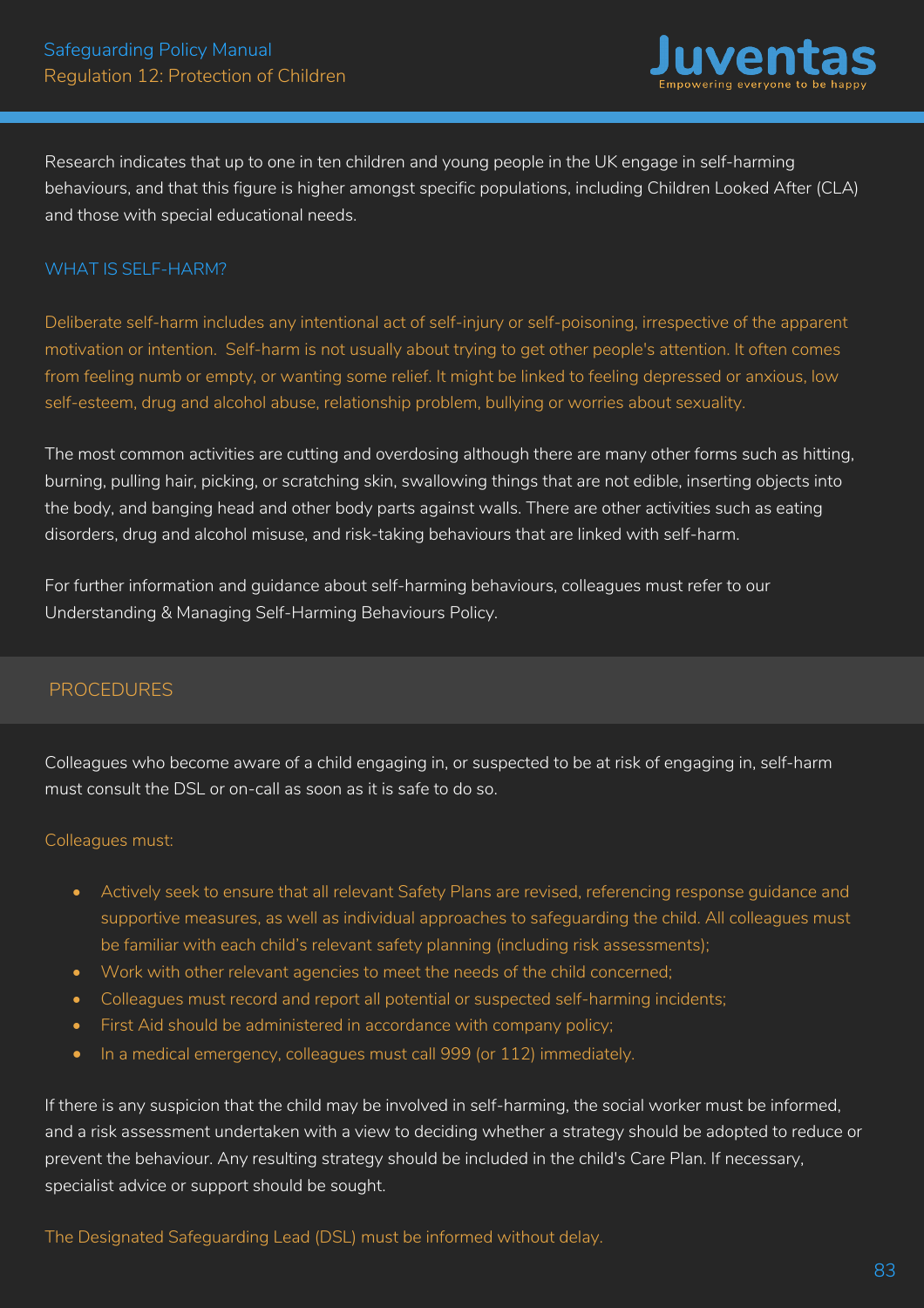

## SECTION THIRTY-FIVE: Sexual Violence & Sexual Harassment

Sexual violence and sexual harassment can happen to anyone, and it is not limited to adults. It can occur between two children of any age and sex. It can also occur through a group of children sexually assaulting or sexually harassing a single child or group of children.

Sexual violence and sexual harassment are never acceptable. Sexual violence and sexual harassment may overlap and can occur online and offline (both physical and verbal). It is important that all victims are taken seriously and offered appropriate support.

Colleagues should be aware that some groups are potentially more at risk. Evidence shows girls, children with SEND and LGBTQ children are at greater risk.

## WHAT IS SEXUAL VIOLENCE & SEXUAL HARASSMENT?

#### SEXUAL VIOLENCE

It is important that school and college staff are aware of sexual violence and the fact children can, and sometimes do, abuse their peers in this way. When referring to sexual violence we are referring to sexual offences under the Sexual Offences Act 2003 as described below:

• Rape:

A person (A) commits an offence of rape if: he intentionally penetrates the vagina, anus or mouth of another person (B) with his penis, B does not consent to the penetration and A does not reasonably believe that B consents.

• Assault by Penetration:

A person (A) commits an offence if: s/he intentionally penetrates the vagina or anus of another person (B) with a part of her/his body or anything else, the penetration is sexual, B does not consent to the penetration and A does not reasonably believe that B consents.

• Sexual Assault:

A person (A) commits an offence of sexual assault if: s/he intentionally touches another person (B), the touching is sexual, B does not consent to the touching and A does not reasonably believe that B consents.

### WHAT IS CONSENT?

Consent is about having the freedom and capacity to choose. Consent to sexual activity may be given to one type of sexual activity, but not another (e.g., to vaginal but not anal sex or penetration with conditions, such as wearing a condom). Consent can be withdrawn at any time during sexual activity and each time activity occurs. Someone consents to vaginal, anal, or oral penetration only if s/he agrees by choice to that penetration and has the freedom and capacity to make that choice.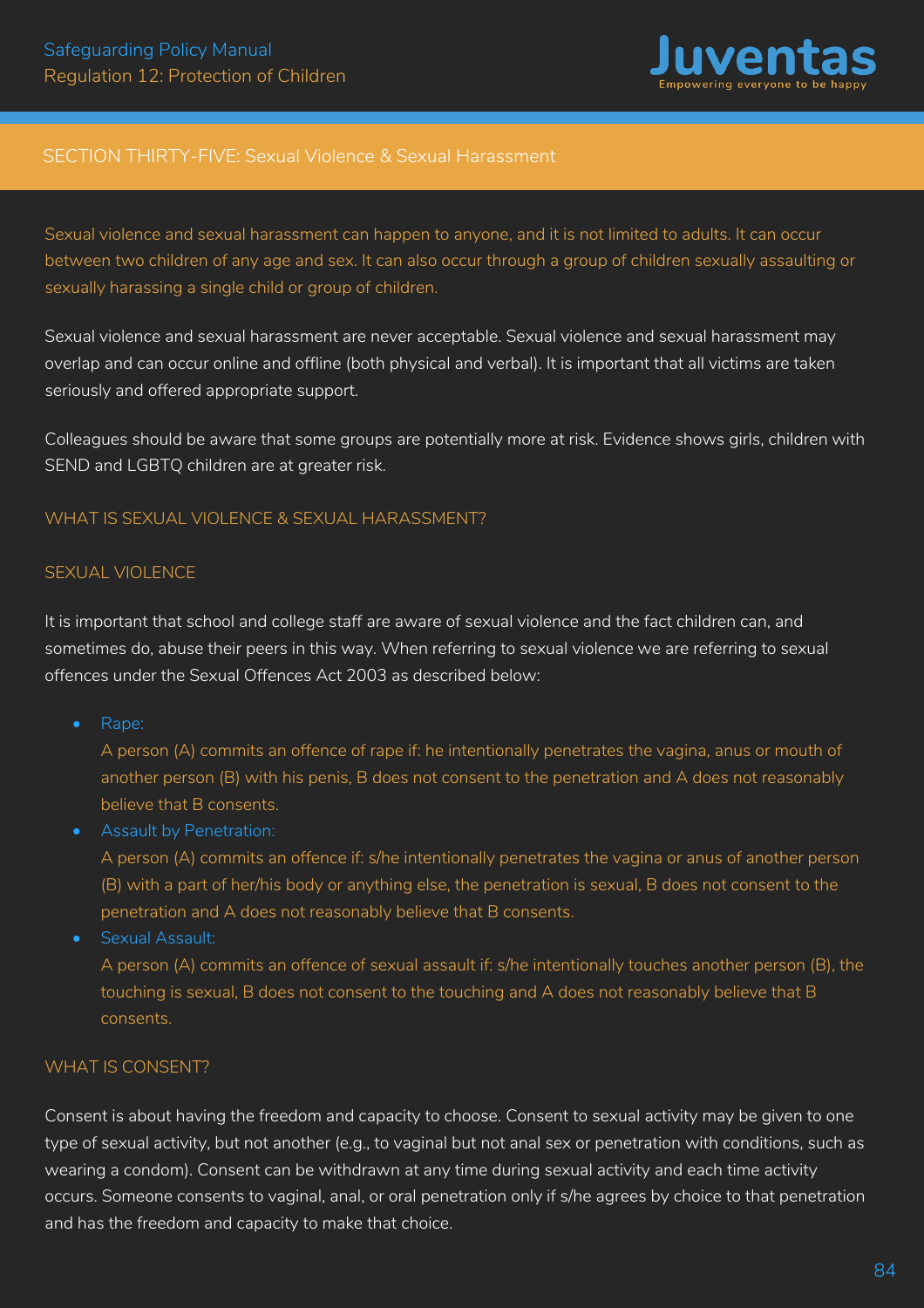

# SEXUAL HARASSMENT

Sexual harassment is clarified as 'unwanted conduct of a sexual nature' that can occur online and offline.

Sexual harassment is likely to:

- Violate a child's dignity;
- Make them feel intimidated, degraded or humiliated;
- Anxious, frightened, and withdrawn; and
- Create a hostile, offensive, or sexualised environment.

#### Whilst not intended to be an exhaustive list, sexual harassment can include:

- Sexual comments, such as: telling sexual stories, making lewd comments, making sexual remarks about clothes and appearance and calling someone sexualised names;
- Sexual "jokes" or taunting;
- Physical behaviour, such as: deliberately brushing against someone, interfering with someone's clothes (colleagues should consider when any of this crosses a line into sexual violence - it is important to talk to and consider the experience of the victim) and displaying pictures, photos or drawings of a sexual nature;
- Online sexual harassment. This may be standalone, or part of a wider pattern of sexual harassment and/or sexual violence. It may include:
	- o Non-consensual sharing of sexual images and videos;
	- o Sexualised online bullying;
	- o Unwanted sexual comments and messages, including, on social media; and
	- o Sexual exploitation; coercion and threats

Sexual violence and sexual harassment are forms of abuse. Colleagues should read the above in the context of other safeguarding issues covered by this policy, such as:

- Bullying (including Cyber-bullying);
- Child Sexual Exploitation;
- Internet Use (Unacceptable Internet Use);
- Peer on Peer Abuse:
- Self-harm;
- Sexting; and
- Violence Against Women and Girls.

The above list is not exhaustive. In all cases colleagues must refer any suspicions or concerns to the DSL or on-call manager immediately. If it is suspected that a crime has been committed, the Police must be called without delay*.*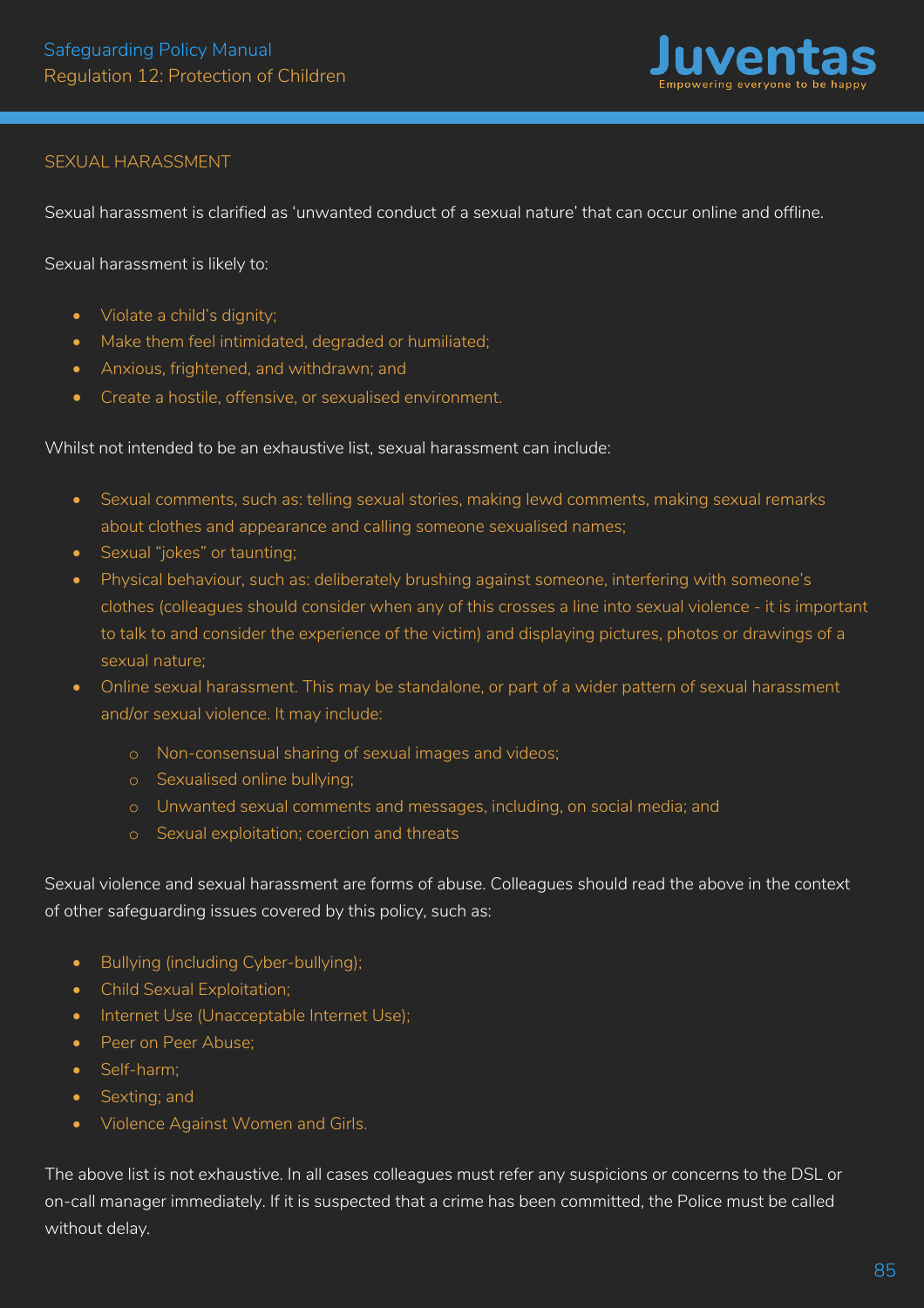

When managing allegations of violence and sexual harassment, the initial response to a disclosure from a child is crucial. Children must be reassured that they are being taken seriously and that they will be supported and kept safe. A victim should never be given the impression that they are creating a problem by reporting sexual violence or sexual harassment. Nor should a victim ever be made to feel ashamed for making a report*.* 

If a child is suspected of being a victim of sexual violence or harassment, colleagues must:

- Refer any concerns or disclosures to the Registered Manager (DSL) or on-call, without delay;
- Ensure that information relating to CSE, inappropriate internet use vulnerabilities, peer on peer abuse, sexting and other related concerns are identified in each child's Safety Plan. This must be reviewed every month for accuracy and relevance;
- Complete a DRS to record detailed information about concerns or disclosures to the DSL;
- Contact the Police and MASH in accordance with raising a safeguarding concern.

Please Note: If colleagues have any concerns about violence and sexual harassment in the workplace, they should refer to the Juventas Disciplinary, Professional Conduct, Grievance and Appeals Policy. All colleagues should be assured that any form of sexual violence and/or sexual harassment will not be tolerated.

# SECTION THIRTY-SIX: Suicide Prevention

Many Children Looked After (CLA) have experienced neglect, abuse, and rejection. This can result in significant emotional deregulation, substance misuse and other mental health related difficulties and concerns. Everybody can feel sad, lonely or depressed at times - especially teenagers - and they might find it hard to cope with these feelings. They may feel intense pain and upset which won't go away. Intense feelings of hopelessness for the future and prolonged low mood can lead to thoughts of suicide. People who attempt suicide feel they have no other option open to them at that time.

Suicide is a major factor in deaths of young people under 35 in the UK. In 2014, 597 young people between the ages of 10 and 24 took their own lives. Under the age of 35, the number rose to 1,556. Every year many thousands more attempt or contemplate suicide, harm themselves or suffer alone, afraid to speak openly about how they are feeling (Papyrus, 2016).

Most people who attempt suicide do not attempt again. However, about 16% repeat within one year and 21% repeat within 1-4 years, (Owens et al., 2005). Most repeat attempters will use more lethal means on subsequent attempts – increasing the likelihood of death. Approximately 2% of attempters die by suicide within 1 year of their first attempt. The history of a prior suicide attempt is the best-known predictor for future suicidal behaviours. Approximately 8-10% of attempters will eventually die by suicide.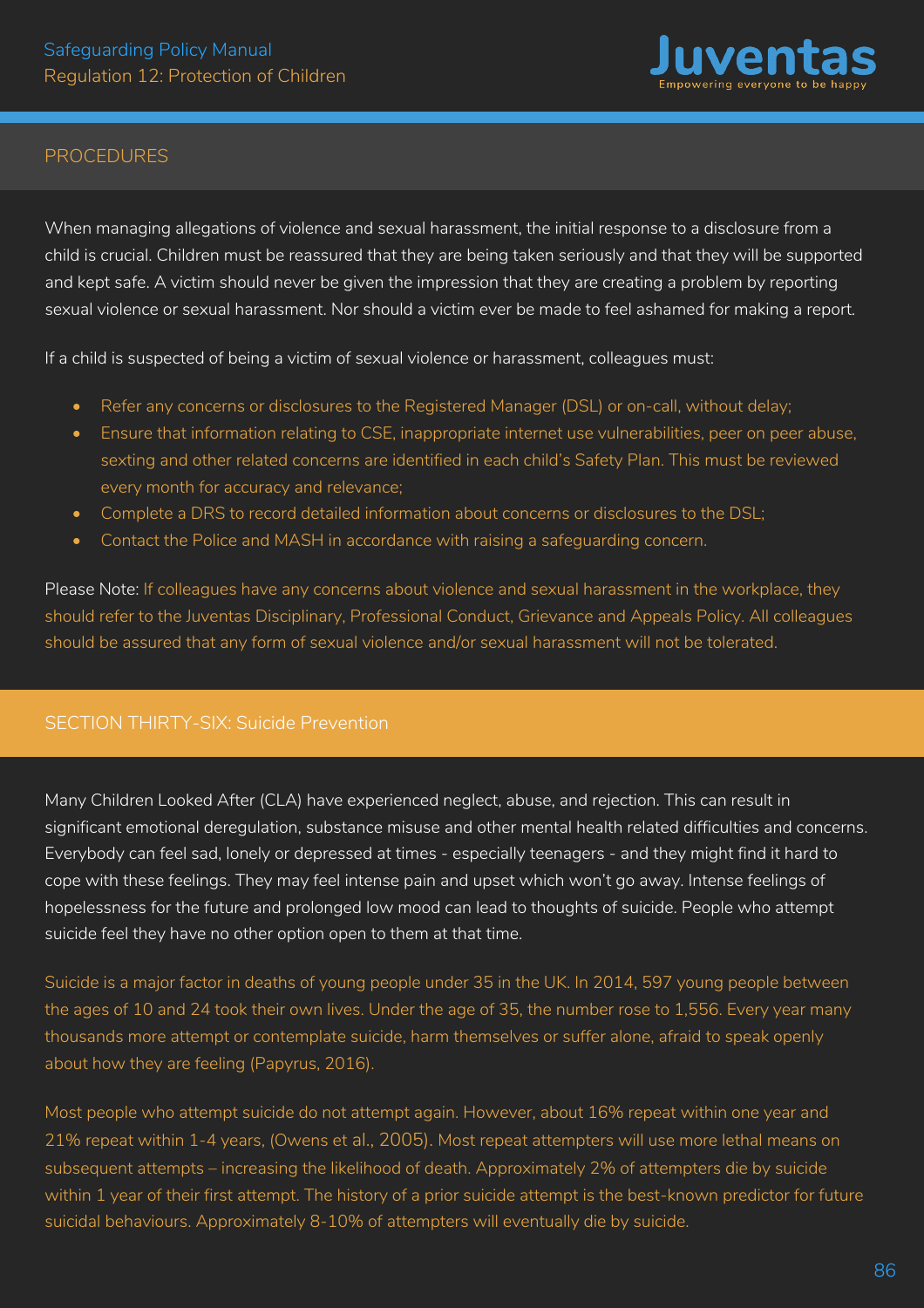

# Self-Harm – Suicide Continuum

We distinguish between self-harm behaviours where suicidal thoughts may not be present, and suicidal behaviours. Therefore, a separate Understanding & Managing Self-harm Behaviour Policy is in place which aims to minimise the harm caused by self- injury. For clarification, this Suicide Prevention Policy aims to prevent suicide and manage the risks associated with suicidal thoughts.

Suicide: What are the risk factors? And, what can increase risk?

Important: If you have any concerns arising from the following risk factors, it is imperative that you consult with the registered manager and the Designated Safeguarding Lead (DSL) without delay. Please note that Registered Manager is also the DSL. If out-of-hours, you must use the management on-call system if you consider that there is a genuine and likely threat to the safety and welfare of the child concerned.

- Lack of friends and social isolation;
- Family problems;
- Sexual, physical or emotional abuse;
- Severe mental health problems;
	- I. Shield of shame.
	- II. Lack of understanding of own history/trauma
	- III. Lack of trust in adults to keep them safe
	- IV. Feeling worthless
- Poorly planned placement transitions;
- Alcohol and drug problems;
- Poor physical health;
- Recent change in role/ loss of role in life;
- Recent loss/bereavement or anniversary of loss/ bereavement;
- History of suicide attempts;
- Family history of suicide attempts.

### WARNING SIGNS

Although most people will give off warning signs or invite invitations for help, some will not. Also, colleagues may not be around the child for long enough periods of time to assess any changes in behaviour. Asking the child how they are feeling may help them talk about their feelings. Colleagues who suspect that a child may be having thoughts of suicide should ask them, but it is crucial that this is handled sensitively with an understanding that some children may be more willing to share such information with those whom a positive, trusting relationship is established.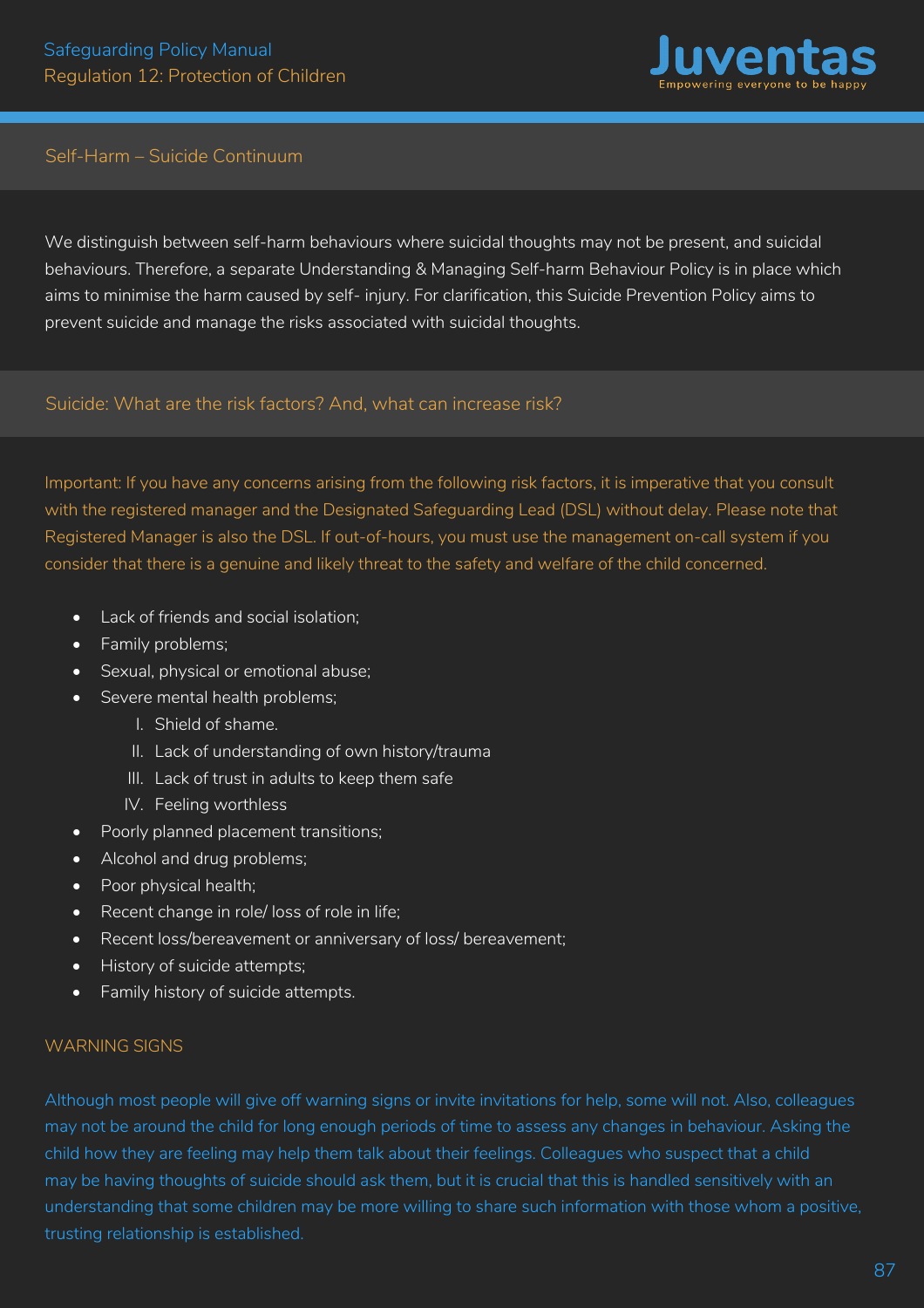

Juventas will:

- Promote a culture which is tolerant of emotional distress and promotes emotional;
- Ensure any other relevant training is provided to meet the individual needs of children in the home;
- Work in partnbership with other relevant agencies, as consistent with each child's care planning;
- Support colleagues and [external] education staff to manage the suicidal thoughts, intentions and behaviours of children effectively and safely;
- Consider factors associated with suicide upon admission to a Juventas children's home;
- Ensure all colleagues are trained in First Aid as soon as possible, whilst maintaining a condition that there is always a trained first-aider on shift;
- Provide appropriate training in relation to self-harm, crisis management, and suicide prevention.

Children will be encouraged to:

- Talk to an adult (colleague) if they are in emotional distress. Please note that this could take some time as children will need to develop a crucial sense of trust in those who care for them;
- Alert an adult (colleague) if they suspect a fellow child of being suicidal;
- Be guided about issues of when confidentiality must be broken to safeguard another child, which will be handled with a complete understanding of each child's age, stage, and cognitive ability.

The above should be discussed with children placed where self-harm/suicide may be an issue.

Social workers and appropriate parents will be encouraged to:

- Support children to ask for help as soon as they are feeling stressed, considering harming themselves or having suicidal thoughts;
- Support children to talk openly about their problems and feelings;
- To avoid shaming the child:
- To share relevant information with the team at the respective home;
- Support and fully engage inter-agency working/practices.

If colleagues are concerned about children presenting with a risk of suicide, they must refer to our Suicide Prevention Policy for further information and guidance. In all cases, the DSL must be informed.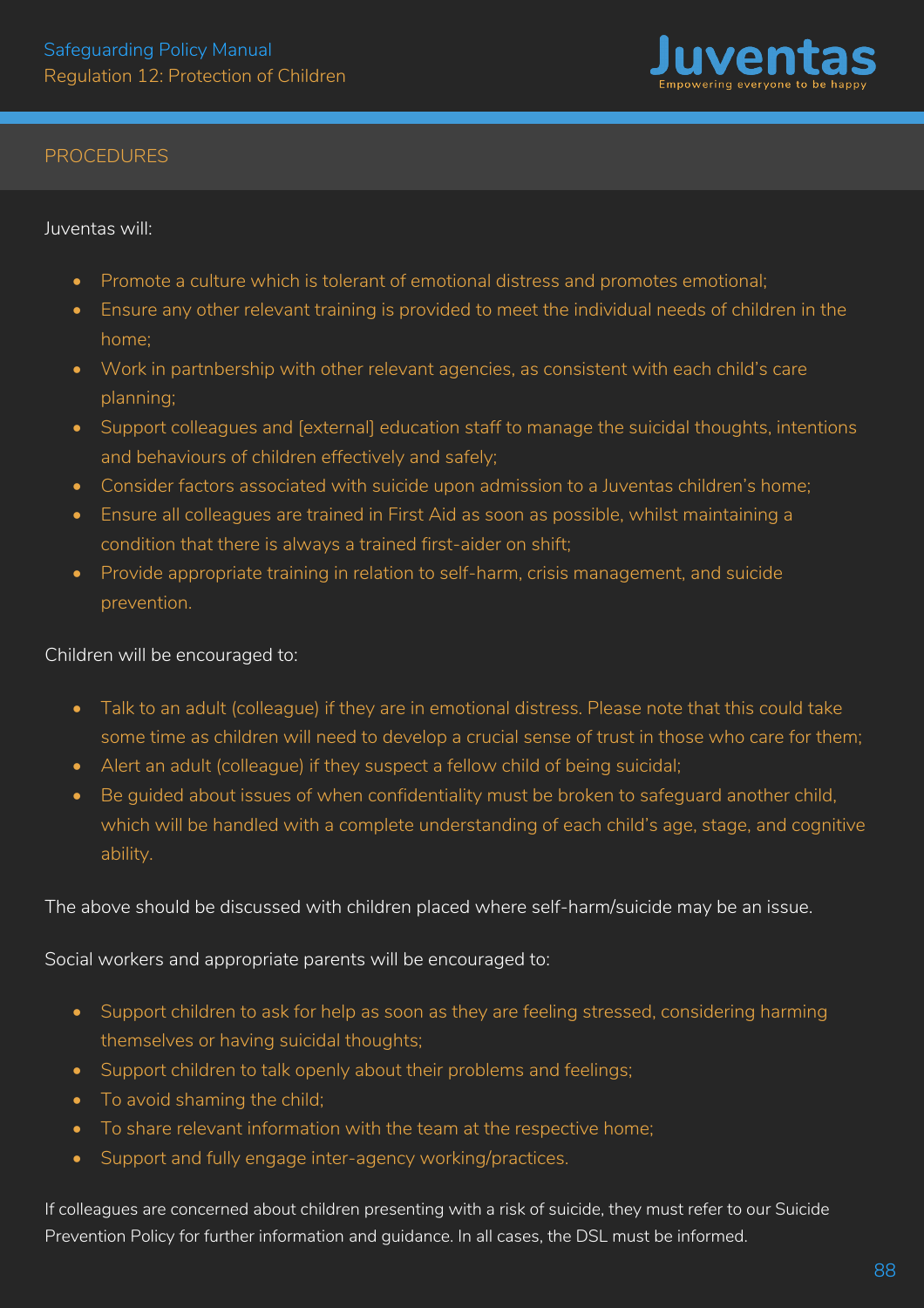

# SECTION THIRTY-SEVEN: Transporting Children

There are many situations where colleagues will be required to transport children. Wherever possible and practicable, colleagues must use the home's vehicles. Private vehicles should not be used. However, if a colleague does choose to use their own vehicle for transporting children, s/he must ensure that the vehicle is roadworthy, appropriately insured (i.e., business assurance) and that the maximum capacity is not exceeded. It is a legal requirement that all passengers should wear seat belts.

Where adults transport children in a vehicle that requires a specialist license/insurance (e.g., PCV or LGV – colleagues should ensure that they have an appropriate licence).

# **PROCEDURES**

There are two primary registers in place to ensure the home's vehicles are safe:

The Vehicle Journey Register

Colleagues must ensure a record of every journey made in company vehicles (belonging to each respective children's home), must be recorded.

• Vehicle Safety Check Log

Regular vehicle safety checks are important. We must demonstrate that we have taken reasonable, practicable and responsible action to ensure the safety of all company vehicles. This register is in place to provide colleagues with a robust checklist framework for vehicles used by the home.

Register entries have been designed to ensure that even those with a minimal understanding of basic car maintenance can complete the required checks, without needing to know anything that would be regarded as "mechanical." If in any doubt about completing the required information for either car, speak with a senior colleague for advice/guidance.

#### Important

All vehicles must be taxed, insured and MOT'd (if the latter is required). Colleagues must never attempt to drive a vehicle that is unsafe.

### Managing Behaviour

Managing the behaviour of children in a vehicle is essential. If a child removes her/his seatbelt or starts to behave in a way that is dangerous to themselves, other people in the car or other motorists, colleagues must look for the first available place to pull over safely.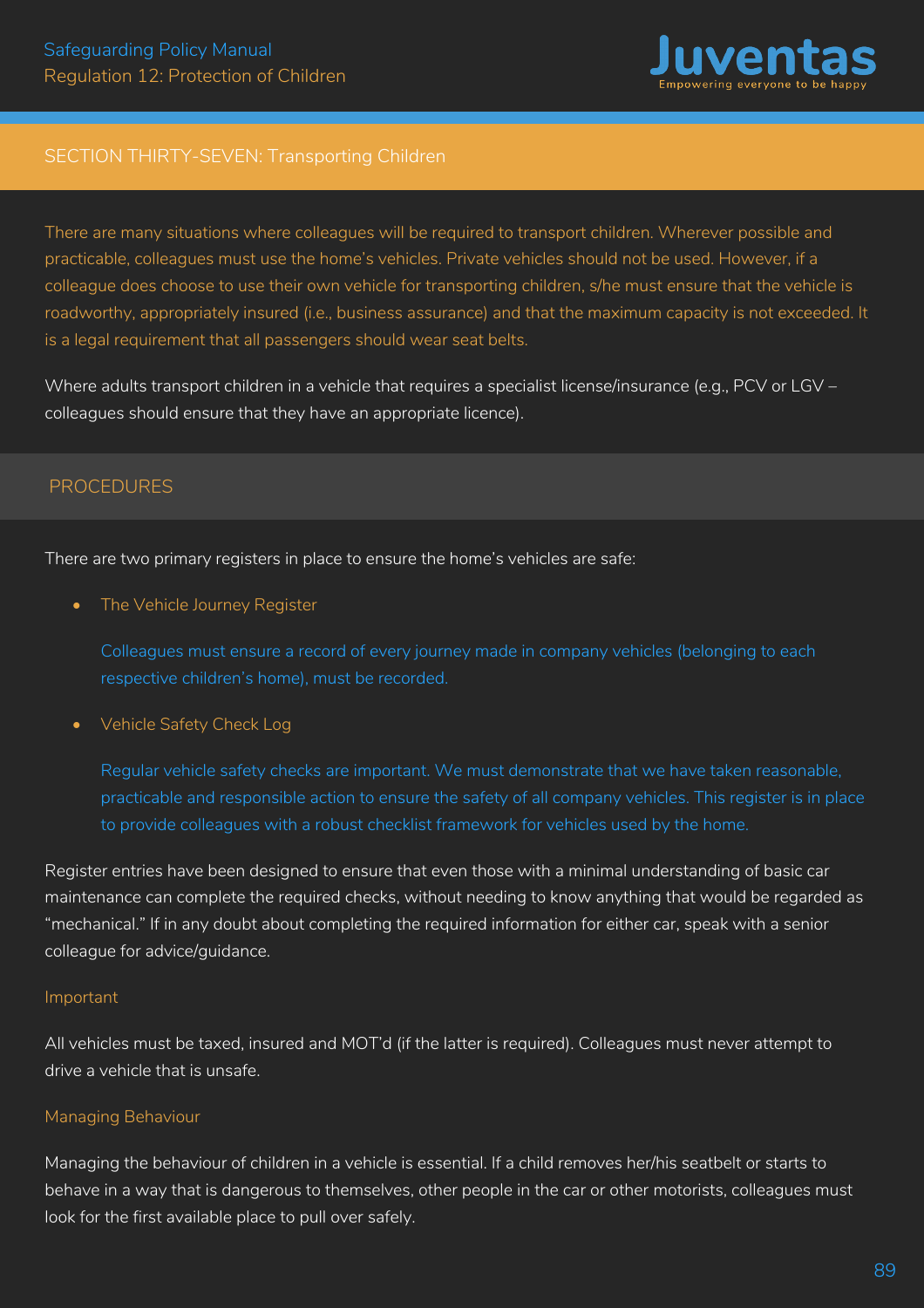

# SECTION THIRTY-EIGHT: Violence Against Women & Girls (VAWG)

Violence Against Women and Girls (VAWG) is a term that can be applied to numerous areas of concern, covering a multiplicity of issues relating to safeguarding children and young people. Some relate directly to Specific Safeguarding Issues (SSIs), such as CSE and FGM, whilst others are linked to abusive behaviours that encompass a range of concerns, such as harassment, emotional abuse, and relationship abuse.

The HM Government (HMG) Strategy, 'Ending Violence Against Women and Girls 2016 – 2020' is clear that VAWG is both a cause and consequence of gender inequality. This refers to the need to challenge the "deeprooted social norms, attitudes and behaviours that discriminate against and limit women and girls across all communities."

Whilst there are some predictive factors that can be linked with a higher risk of becoming a victim or a perpetrator of VAWG, it occurs across all socio-economic boundaries and cultural spectrums. VAWG can involve/be linked to:

- Domestic abuse;
- Stalking and harassment;
- Rape;
- Sexual offences (excluding rape);
- Child abuse;
- Human trafficking and modern slavery;
- Sexual Exploitation; and
- Pornography and obscenity.

• Honour-Based Abuse;

The above list is not exhaustive.

# PROCEDURES

If a disclosure or VAWG concern is raised colleagues must treat this as a significant concern indicating possible abuse or harm. Colleagues must:

- Inform the DSL or on-call manager (if out-of-hours) if they become concerned about a child being exploited and/or abused through VAWG;
- Inform the DSL or on-call manager (if out-of-hours) if a child makes a disclosure/an allegation indicating that they are a victim of VAWG;
- Be proactive, non-judgmental, and consistently vigilant to the potential for VAWG to impact upon the lives of children in our care, in a variety of ways.

If a child makes a disclosure or an allegation, colleagues must:

- Listen and take seriously what a child says and never express disbelief;
- Do not make any suggestions about what has taken place, or how it came about, or question the child except to clarify what they are saying; (Continued Over)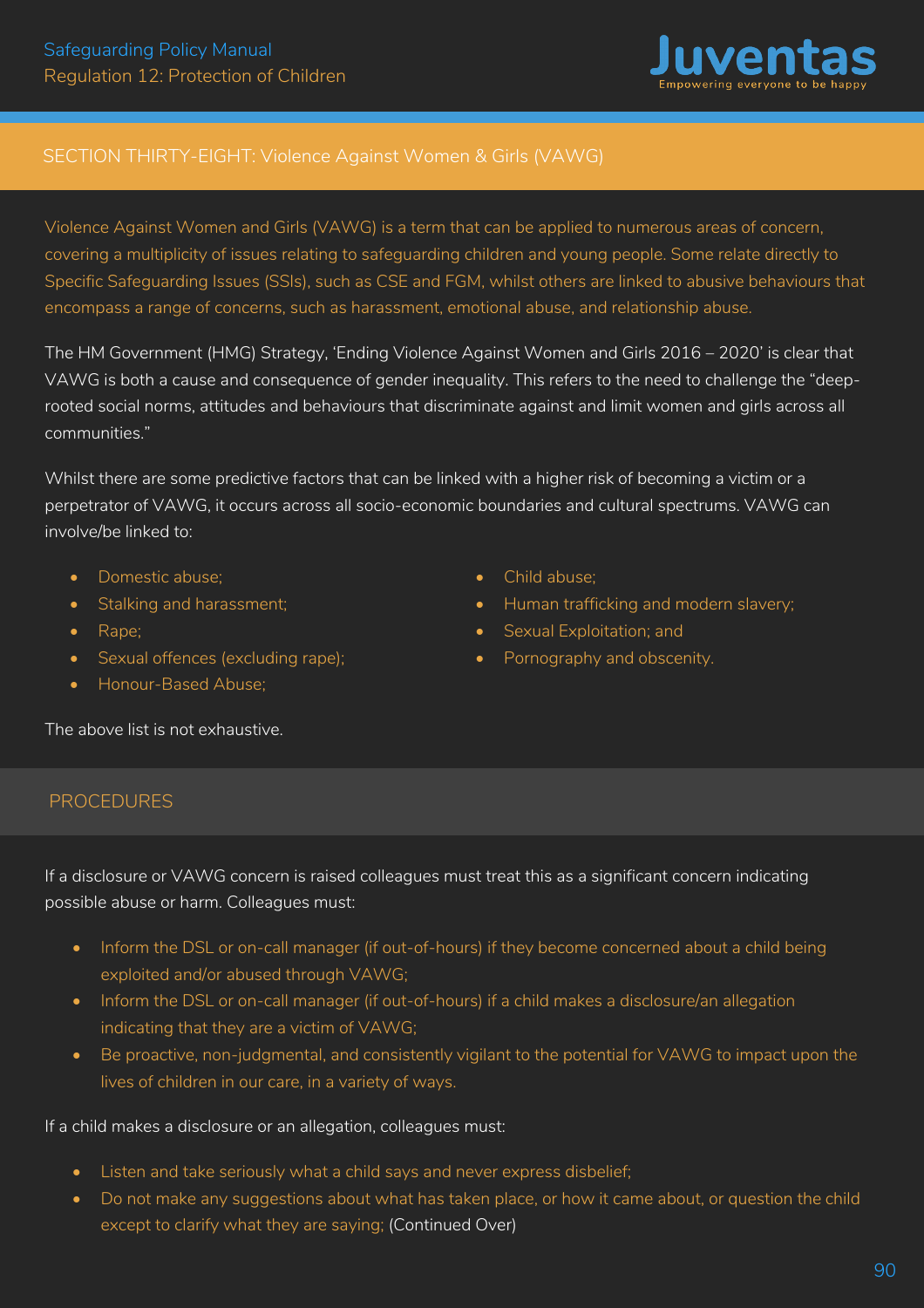

- Allow the child time to express themselves' and do not press for detail beyond what is necessary;
- Do not ask a child to repeat what has been said to anyone else before referring;
- Be calm and reassuring;
- Do not make assumptions and judgements about what is being;
- Do not promise to keep information secret. Be clear you will have to refer the matter on and to whom;
- Tell the child that there are people who can help;
- Do not contact parents directly if the disclosure is made about a family member, take advice from the child's social worker;
- Record what has been said, using the child's exact words, and what you said in response. Be factual and state opinion, sign, date report and send to social worker. Although anybody can make a referral to the Multi-Agency Safeguarding Hub (MASH), we expect that colleagues will inform the DSL who will be able to lead the process and ensure that appropriate action is taken.

# SECTION THIRTY-NINE: Whistleblowing

Colleagues will, in properly carrying out their duties, have access to, or encounter information of a confidential nature. Except in the proper performance of duties, colleagues are forbidden from disclosing or making use of in any form whatsoever such confidential information. However, the law allows you to make a 'protected disclosure' of certain information. The disclosure must also be made in good faith and in the public interest.

This policy is about the absolute need to raise concerns, however seemingly minor, if there is reason to believe a colleague's conduct, or behaviour, could indicate suspicions of potential harm to a child.

# ESSENTIAL RESPONSIBILITIES

If you become aware of information that you reasonably believe shows one or more of the following (below), you must use the disclosure procedure set out in this policy and speak up:

- A criminal offence has been committed, is being committed or is likely to be committed;
- A person has failed, is failing or is likely to fail to comply with any legal obligation to which the individual is subject;
- A miscarriage of justice has occurred, is occurring, or is likely to occur;
- The health or safety of any individual has been, is being, or is likely to be, endangered;
- The environment, has been, is being, or is likely to be, damaged;
- The information tending to show any of the above is being or is likely to be deliberately concealed.

Colleagues are often the first to realise that there may be something seriously wrong. We expect colleagues who have serious concerns about any aspect of Juventas to come forward and voice those concerns.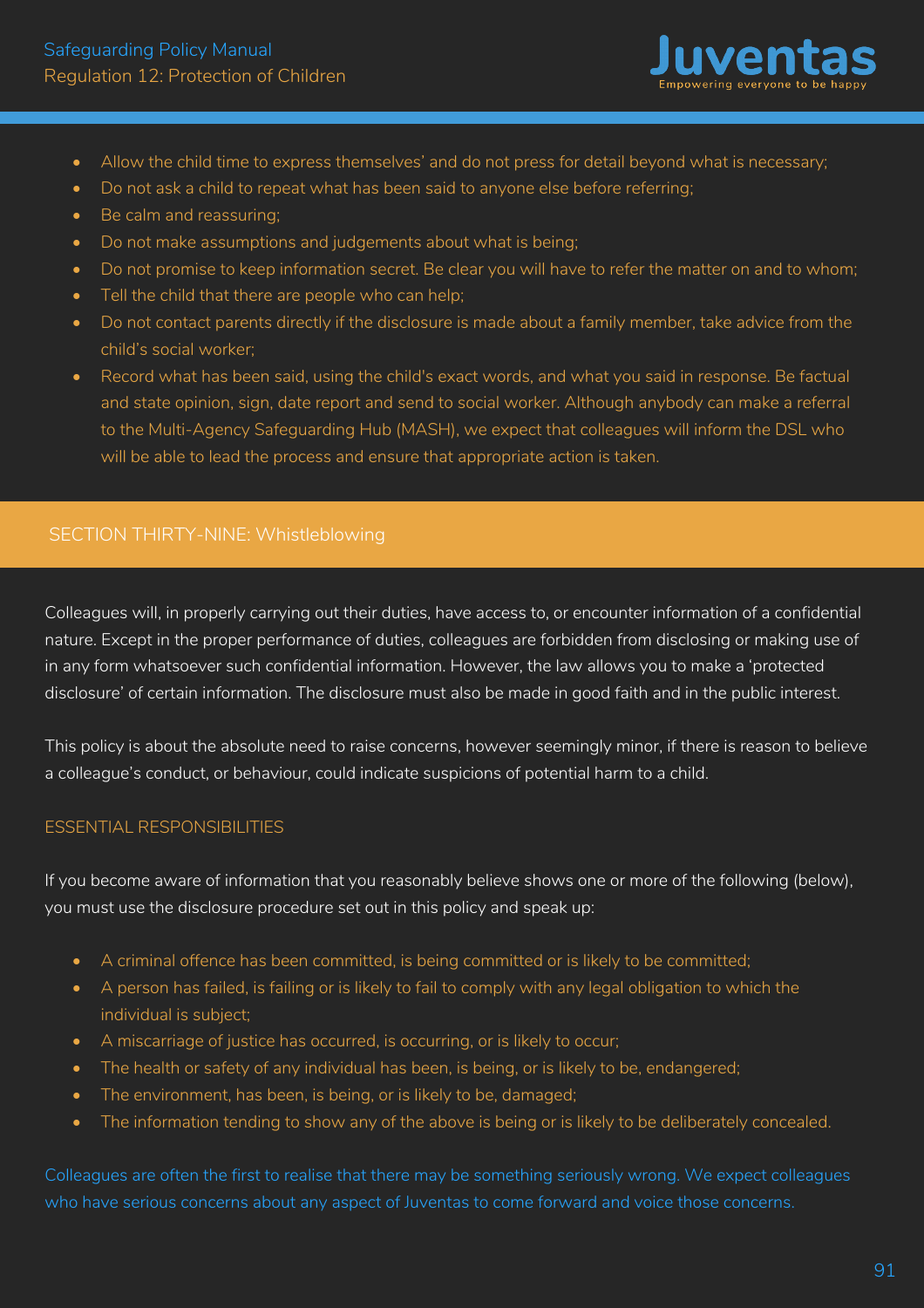

We are clear that colleagues can and should voice concerns without fear of victimisation, subsequent discrimination, or disadvantage. Whistleblowing is intended to encourage and enable colleagues to raise serious concerns rather than overlooking a problem.

This applies to all colleagues, and applies equally to those designated as casual, temporary, agency, authorised volunteers, or work experience, as well as those contractors working for the company or on company premises (for example: agency personnel, builders, drivers, etc.). It also covers suppliers and those providing services under a contract with Juventas.

Colleagues will be:

- Encouraged to feel confident in raising serious concerns, and to question and act upon concerns about practice, particularly if it relates to a welfare or safeguarding concern;
- Provided with a response to any concerns, and the means to pursue them;
- Reassured that they will be protected from possible reprisals or victimisation if any disclosure was made in good faith and supported to feel safe.

Colleagues should raise concerns with the DSL. The DSL is the manager of each home.

If the DSL is the subject of the concern, colleagues can contact Alison Moore (NSL/Managing Director), or an independent professional at Tristone. They may contact either Rob Finney (Tristone's Chief Operating Officer) on 07340 356371 or Daryl Holkham (Tristone's Director of Operational Corporate Governance) on 07969 973920. (N.B. Daryl is also a Juventas Non-Executive Director)

Consideration must also be given to whether a safeguarding concern should be raised with MASH/EDT and/or the Police.

Where a colleague feels unable to raise an issue as described above or feels that their genuine concerns are not being addressed, other whistleblowing channels may be open to them:

- General guidance can be found at: https://www.gov.uk/whistleblowing/what-is-awhistleblower
- The NSPCC whistleblowing helpline is available for colleagues who do not feel able to raise concerns regarding child protection failures internally.

Colleagues can call 0800 028 0285 – line is available from 8:00 AM to 8:00 PM, Monday to Friday and email: help@nspcc.org.uk.

For further information, refer to our Whistleblowing Policy, and our Allegations Against Staff Policy.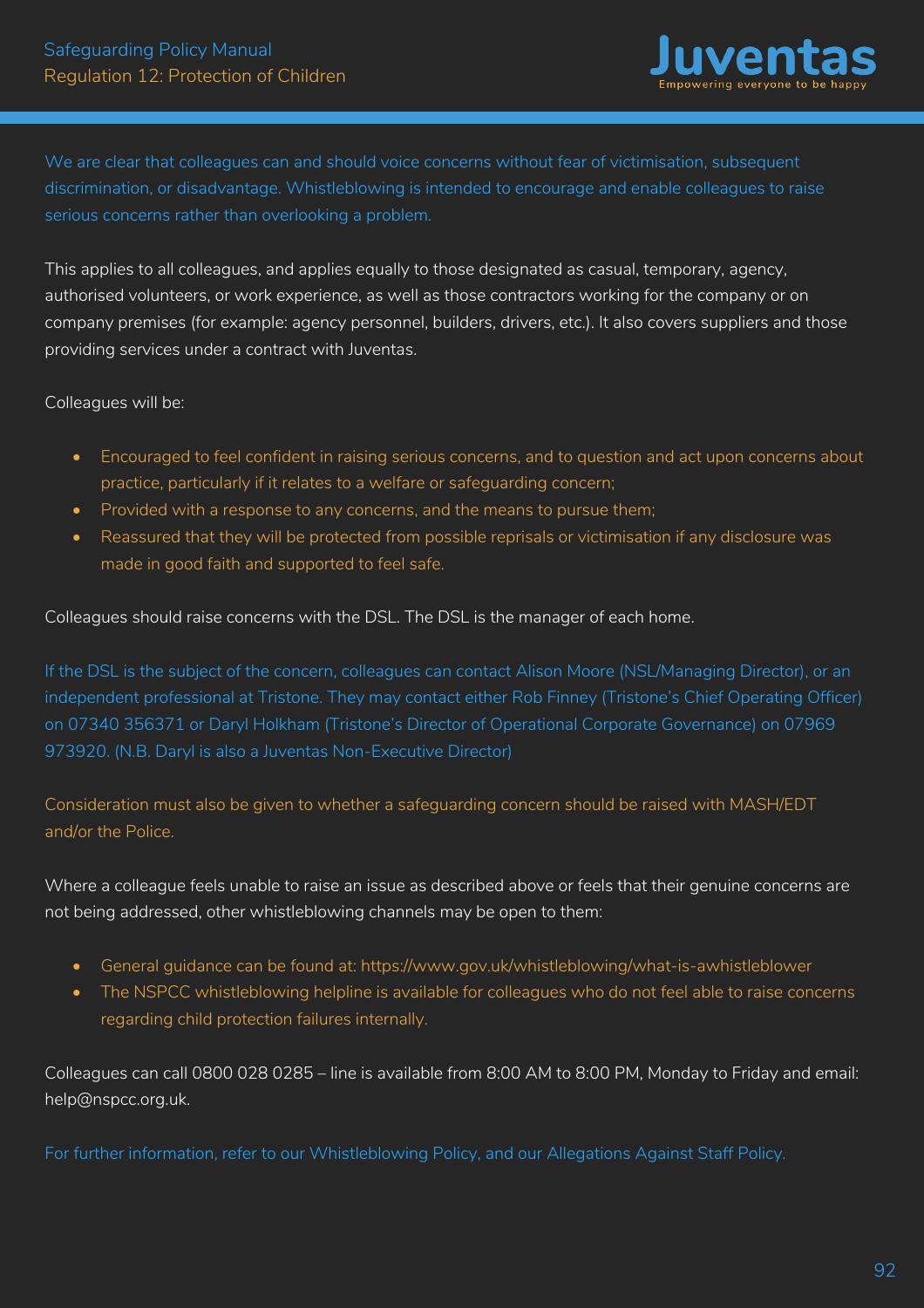

# Appendix One: About the Quality Standards

### Regulation 5 Engaging with The Wider System to Ensure Each Child's Needs Are Met

The Quality Standards set out in regulations the outcomes that children must be supported to achieve while living in children's homes. Each standard has an aspirational, child-focused outcome statement, followed by a clear set of underpinning, measurable requirements that homes must meet to achieve the standard.

### Engaging with the wider system to ensure children's needs are met

5. In meeting the quality standards, the registered person must, and must ensure that staff—

- a) Seek to involve each child's placing authority effectively in the child's care, in accordance with the child's relevant plans:
- b) Seek to secure the input and services required to meet each child's needs;
- c) If the registered person considers, or staff consider, a placing authority's or a relevant person's performance or response to be inadequate in relation to their role, challenge the placing authority or the relevant person to seek to ensure that each child's needs are met in accordance with the child's relevant plans; and
- d) Seek to develop and maintain effective professional relationships with such persons, bodies or organisations as the registered person considers appropriate having regard to the range of needs of children for whom it is intended that the children's home is to provide care and accommodation.

### The regulations prescribe nine Quality Standards for children's homes:

- 1) The Quality and Purpose of Care Standard (Regulation 6)
- 2) The Children's Wishes and Feelings Standard (Regulation 7)
- 3) The Education Standard (Regulation 8)
- 4) The Enjoyment and Achievement Standard (Regulation 9)
- 5) The Health and Well-Being Standard (Regulation 10)
- 6) The Positive Relationships Standard (Regulation 11)
- 7) The Protection of Children Standard (Regulation 12)
- 8) The Leadership and Management Standard (Regulation 13)
- 9) The Care Planning Standard (Regulation 14)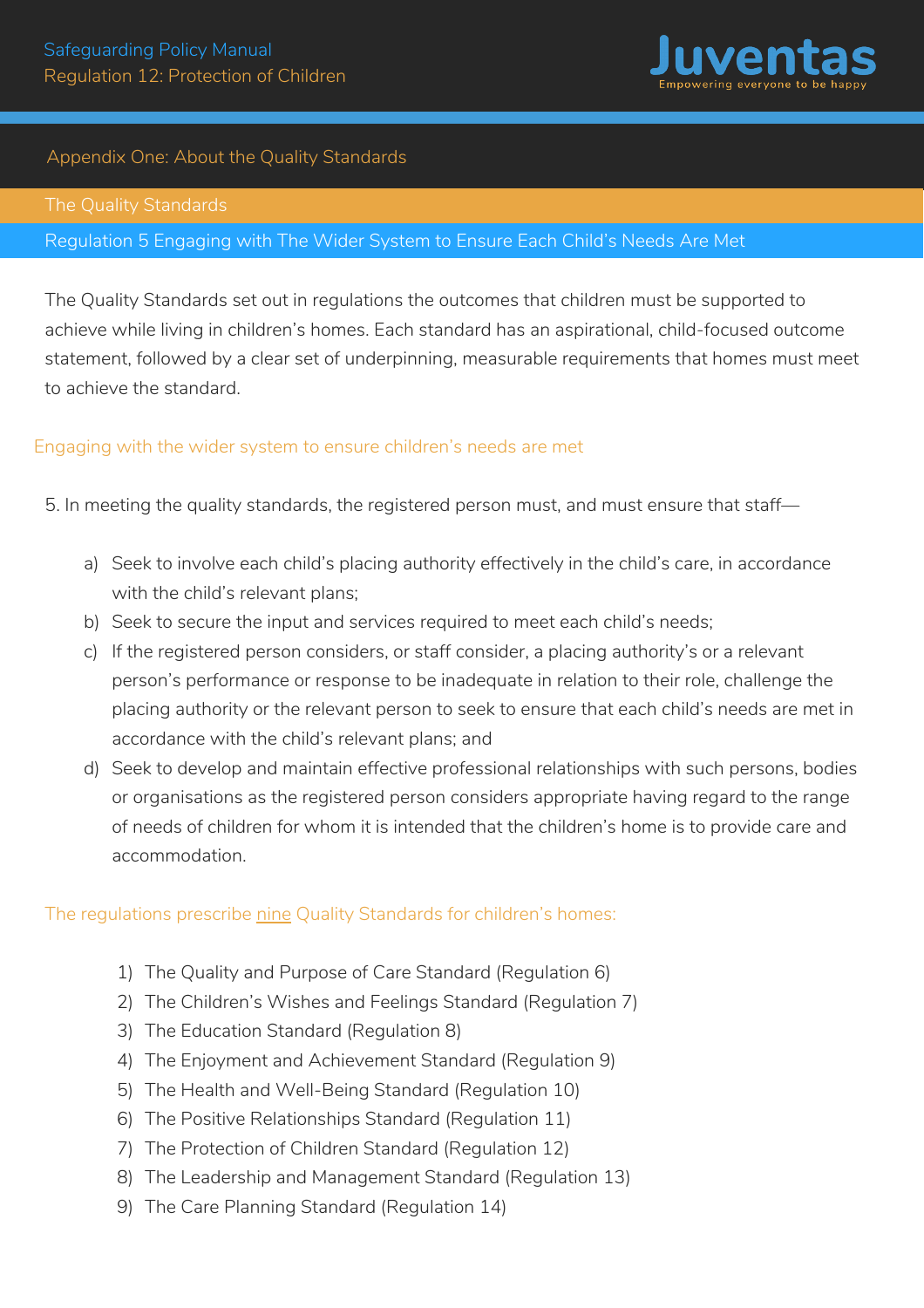

## **Appendix Two: Key Legislation & Guidance**

- **Care Act 2014;**
- **Caring for Young People and the Vulnerable**
- **Childcare Act 2006**
- **Children (Leaving Care) Act 2000 Regulations and Guidance (Department of Health, 2000)**
- **Children (Leaving Care) Act 2000;**
- **Children and Families Act 2014;**
- **Children and Social Work Act 2017**
- **Common Law Duty of Care**
- **Counter-Terrorism and Security Act 2015**
- **County Lines Gang Violence, Exploitation & Drug Supply 2016**
- **Criminal Exploitation of Children and Vulnerable Adults- County Lines Guidance (2017)**
- **Equality Act 2010**
- **Keep on Caring (Supporting Young People from Care to Independence) (DfE, July 2016);**
- **Keeping Children Safe in Education (2021)**
- **Mental Capacity Act 2005**
- **Police Act 1997**
- **Police Reform and Social Responsibility Act 2011**
- **Preventing and Tackling Bullying (July 2017)**
- **Protection of Freedoms Act 2012**
- **Putting Children First (Delivering Our Vision for Excellent Children's Social Care) (DfE, July 2016);**
- **Safeguarding Vulnerable Groups Act 2006**
- **The Children Act 1989**
- **The Police Act 1997 (Criminal Records) (No 2) Regulations 2009, as amended**
- **The Police Act 1997 (Criminal Records) Regulations 2002, as amended**
- **The Rehabilitation of Offenders Act 1974 (Exceptions) Order 1975**
- **The report of Her Majesty's Chief Inspector of Education, Children's Services and Skills (Ofsted, 2016).**
- **The Sexual Act 2003**
- **What to do if you're worried a child is being abused (2015)**
- **Working Together to Safeguard Children (July 2018; 2020)**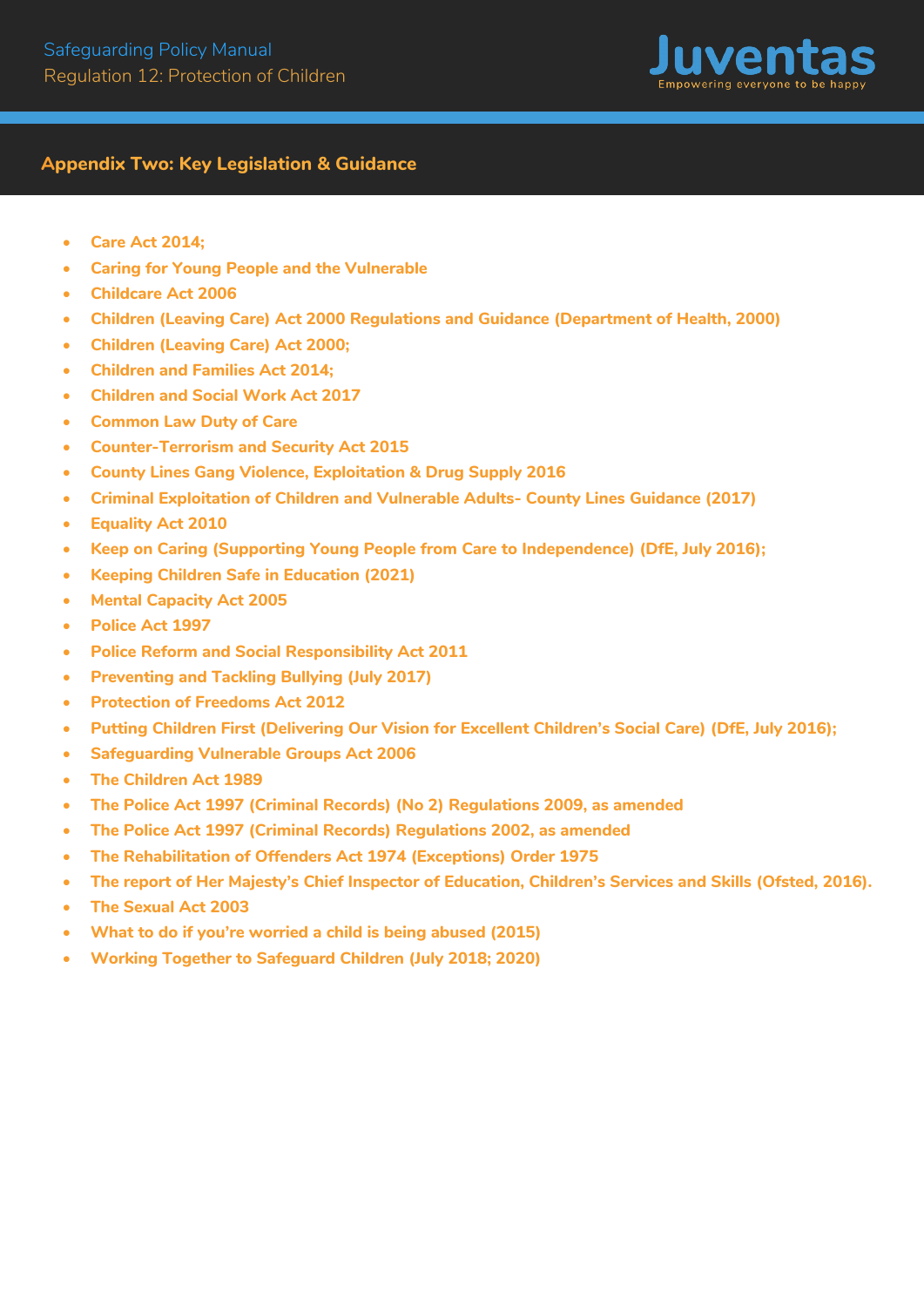# **Ap pendix Three: Abuse or Safeguarding Issues**

| <b>RECOMMENDED GUIDANCE OR ADVICE</b>                                                          | <b>SOURCE</b>                |
|------------------------------------------------------------------------------------------------|------------------------------|
| <b>ABUSE</b>                                                                                   |                              |
| What to do if You're Worried a Child is Being Abused                                           | DfE Advice (2015)            |
| <b>Domestic Violence and Abuse</b>                                                             | <b>Home Office (2013/18)</b> |
| <b>Faith-Based Abuse: National Action Plan</b>                                                 | <b>DfE Advice (2012)</b>     |
| <b>Relationship Abuse: Disrespect Nobody</b>                                                   | <b>Home Office (website)</b> |
|                                                                                                |                              |
| <b>BULLYING</b>                                                                                |                              |
| <b>Preventing and Tackling Bullying &amp; Advice for Parents &amp; Carers on Cyberbullying</b> | DfE Advice (2017)            |

| <b>Preventing and Tackling Bullying &amp; Advice for Parents &amp; Carers on Cyberbullying</b> | $\blacksquare$ DfE Advice (2017) |
|------------------------------------------------------------------------------------------------|----------------------------------|
| Children and the Courts (12 to 17-year-old witnesses in criminal courts)                       | HM Courts (2017)                 |
|                                                                                                |                                  |

| <b>MISSING CHILDREN</b>                     |                    |
|---------------------------------------------|--------------------|
| <b>Children Missing Education</b>           | $\vert$ DfE (2016) |
| <b>Children Missing from Home or Care</b>   | $\vert$ DfE (2014) |
| <b>Children and Adults Missing Strategy</b> | Home Office (2011) |

# **CHILDREN WITH FAMILY MEMBERS IN PRISON**

| <b>Children of Offenders</b> | NICCO (website) |
|------------------------------|-----------------|
|                              |                 |

# **CHILD EXPLOITATION**

| <b>County Lines</b>                                             | Home Office (2018) |
|-----------------------------------------------------------------|--------------------|
| <b>Child Sexual Exploitation (CSE): Guide for Practitioners</b> | DfE (2018)         |
| <b>Trafficking: Safeguarding Children (2017)</b>                | DfE & Home Office  |

# **DRUGS (SUBSTANCE MISUSE)**

| <b>Drugs Strategy 2017</b>                                             | Home Office (2017)           |
|------------------------------------------------------------------------|------------------------------|
| <b>Information and Advice on Drugs</b>                                 | <b>Frank (website)</b>       |
| <b>Drug and Alcohol Platform for Sharing Information and Resources</b> | Mentor UK (website)          |
| <b>Drugs Advice for Schools</b>                                        | <b>DfE &amp; ACPO (2012)</b> |

| [SO-CALLED] HONOUR-BASED VIOLENCE                                 |                    |  |
|-------------------------------------------------------------------|--------------------|--|
| <b>Female Genital Mutilation: Information and Guidance</b>        | Home Office (2013) |  |
| <b>Female Genital Mutilation: Multi-Agency Statutory Guidance</b> | Home Office (2016) |  |
| <b>Forced Marriage: Information and Practice Guidelines</b>       | Home Office (2018) |  |

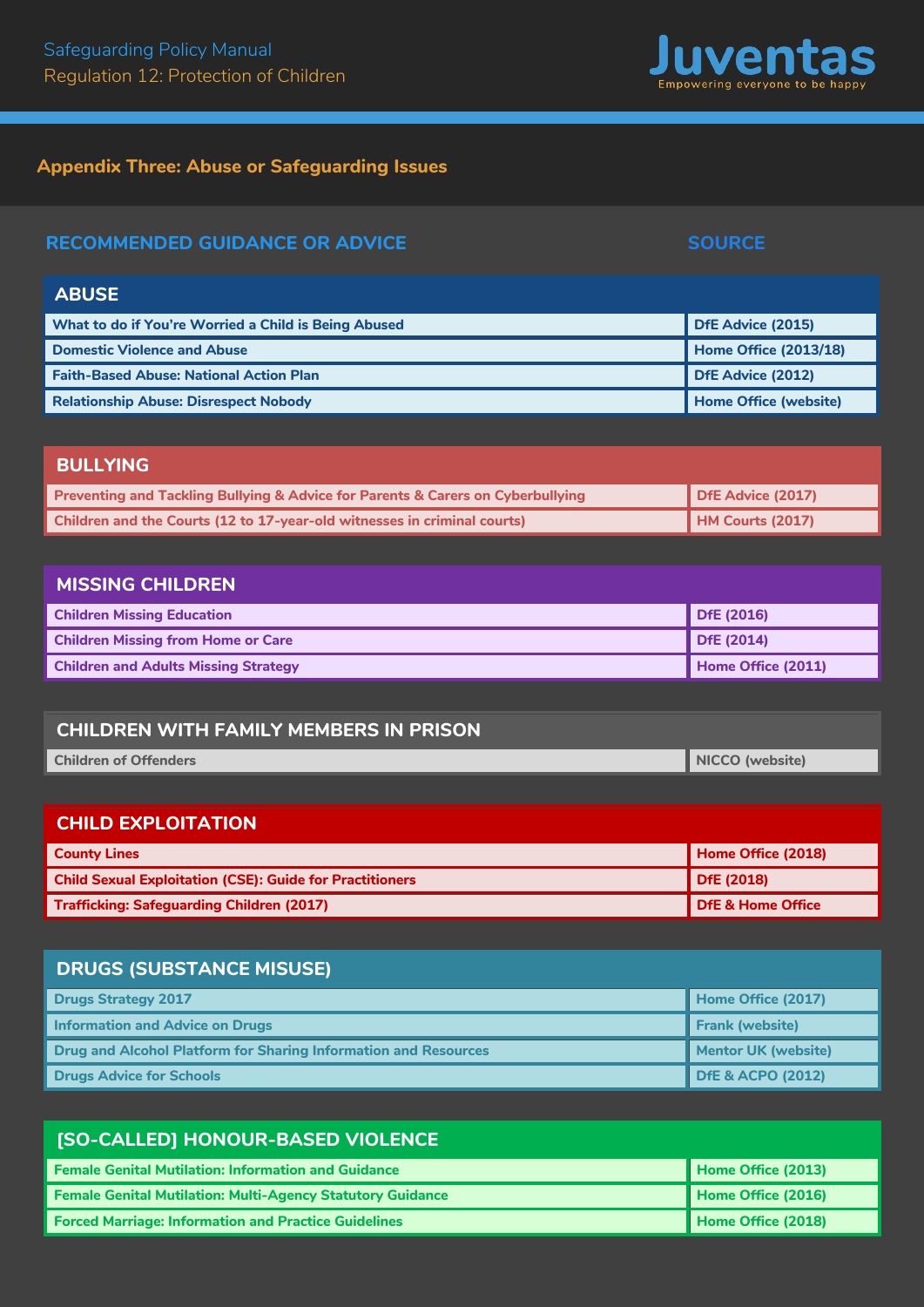

# **RECOMMENDED GUIDANCE OR ADVICE SOURCE SOURCE**

| <b>HEALTH AND WELLBEING</b>                                                |                              |
|----------------------------------------------------------------------------|------------------------------|
| <b>Fabricated Illness: Safeguarding children</b>                           | <b>DfE &amp; DH (2008)</b>   |
| <b>Resources on Health, Wellbeing and Resilience</b>                       | <b>PHE</b> (website)         |
| <b>Medical Conditions</b>                                                  | <b>DfE (2017)</b>            |
| <b>Mental Health and Behaviour</b>                                         | <b>DfE (2016)</b>            |
|                                                                            |                              |
| <b>HOMELESSNESS</b>                                                        |                              |
| <b>Homelessness Guidance for Local Authorities</b>                         | <b>HCLG (2018)</b>           |
|                                                                            |                              |
| <b>ONLINE</b>                                                              |                              |
| <b>Sexting: Responding to Incidents</b>                                    | <b>UKCCIS (2018)</b>         |
|                                                                            |                              |
| <b>PRIVATE FOSTERING</b>                                                   |                              |
| <b>Private Fostering: Local Authorities</b>                                | <b>DfE (2005)</b>            |
|                                                                            |                              |
| <b>RADICALISATION</b>                                                      |                              |
| <b>Prevent Duty Guidance</b>                                               | Home Office (2015)           |
| <b>Prevent Duty Advice for Schools</b>                                     | <b>DfE (2015)</b>            |
| <b>Educate Against Hate Website</b>                                        | <b>DfE &amp; Home Office</b> |
|                                                                            |                              |
| <b>VIOLENCE</b>                                                            |                              |
| <b>Gangs and Youth Violence</b>                                            | Home Office (2013)           |
| Ending Violence Against Women & Girls: 2016 - 2020 Strategy                | Home Office (2016)           |
| <b>Violence Against Women &amp; Girls: National Expectations Statement</b> | Home Office (2016)           |
| <b>Sexual Violence and Harassment in Schools and Colleges</b>              | <b>DfE (2018)</b>            |
| <b>Serious Violence Strategy</b>                                           | Home Office (2018)           |